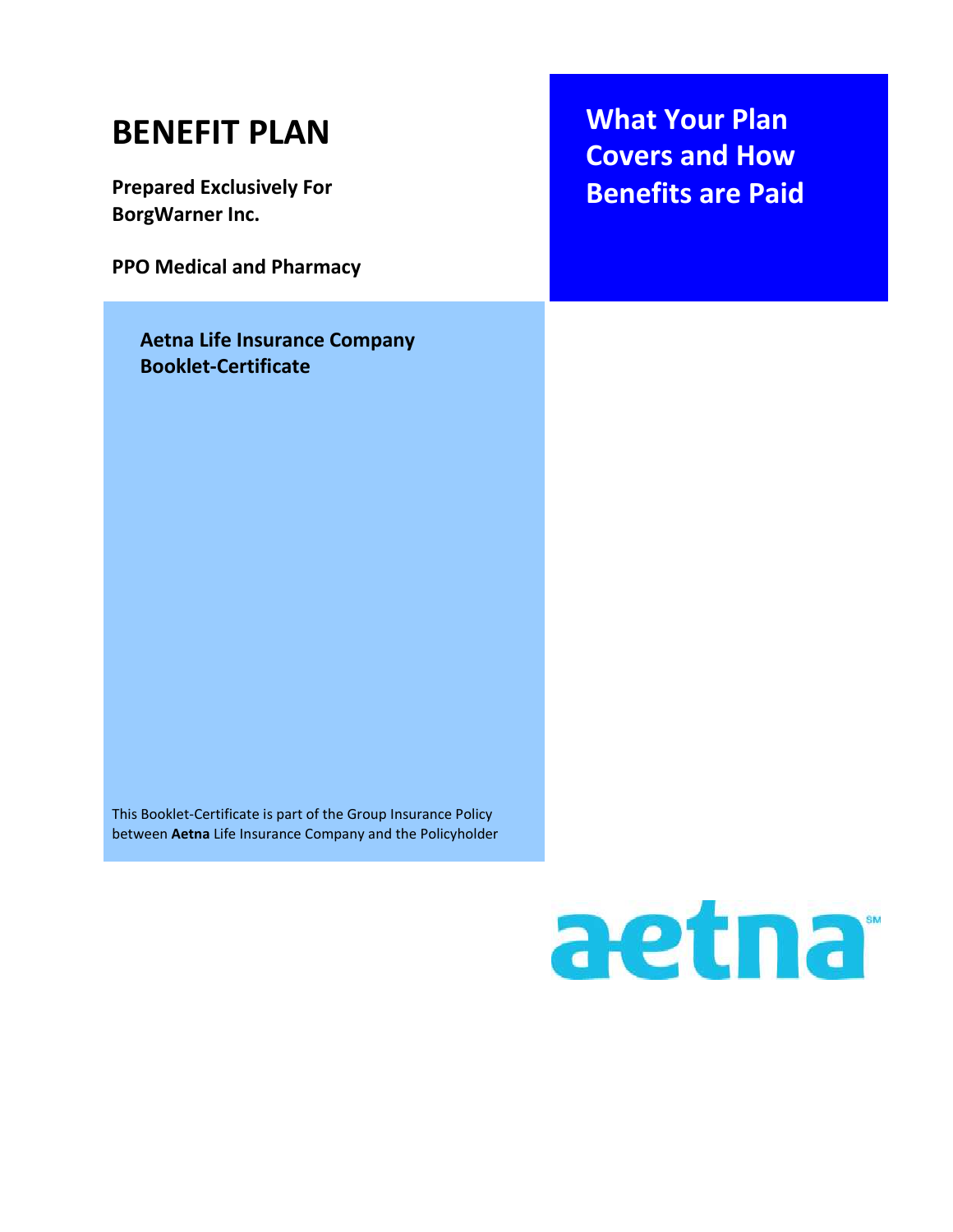# aetna

# **Preferred Provider Organization (PPO) Medical Plan**

# **Booklet-certificate**

# **Prepared exclusively for:**

| BorgWarner Inc.                              |
|----------------------------------------------|
| 468847                                       |
| Booklet-certificate 1                        |
| Group policy effective date: January 1, 2019 |
| January 1, 2019                              |
| January 7, 2019                              |
|                                              |

# **Underwritten by Aetna Life Insurance Company**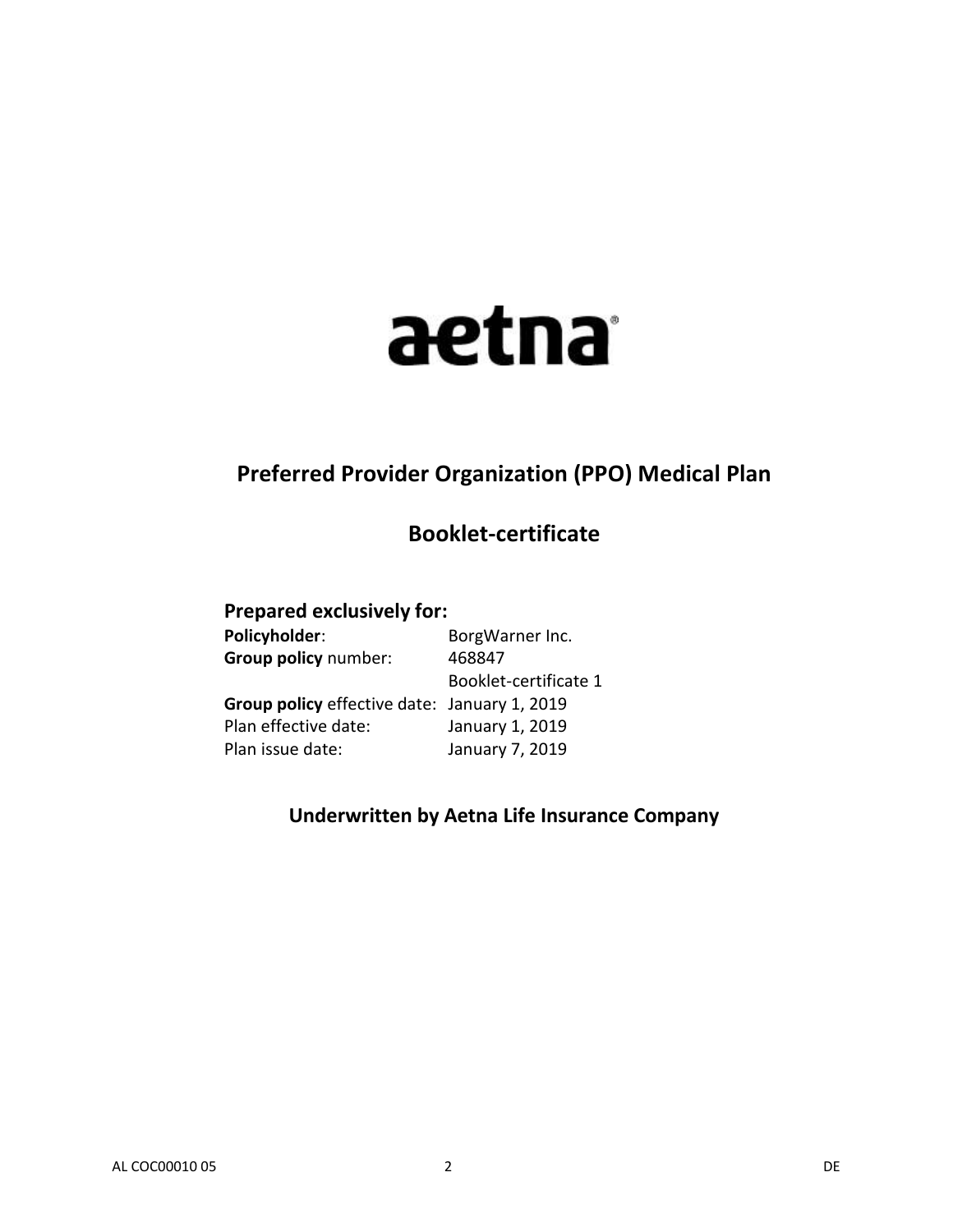# **Welcome**

Thank you for choosing **Aetna**.

This is your booklet-certificate. It is one of three documents that together describe the benefits covered by your **Aetna** plan for in-network and out-of-network coverage.

This booklet-certificate will tell you about your **covered benefits** – what they are and how you get them. If you become insured, this booklet-certificate becomes your certificate of coverage under the **group policy**, and it takes the place of all certificates describing similar coverage that were previously sent to you. The second document is the schedule of benefits. It tells you how we share expenses for **eligible health services** and tells you about limits – like when your plan covers only a certain number of visits.

The third document is the **group policy** between **Aetna Life Insurance Company** ("**Aetna**") and the policyholder. Ask the policyholder if you have any questions about the **group policy**.

Oh, and each of these documents may have amendments attached to them. They change or add to the documents they're part of.

Where to next? Flip through the table of contents or try the *Let's get started!* section right after it. The *Let's get started!* section gives you a thumbnail sketch of how your plan works. The more you understand, the more you can get out of your plan.

Welcome to your **Aetna** plan for in-network and out-of-network coverage.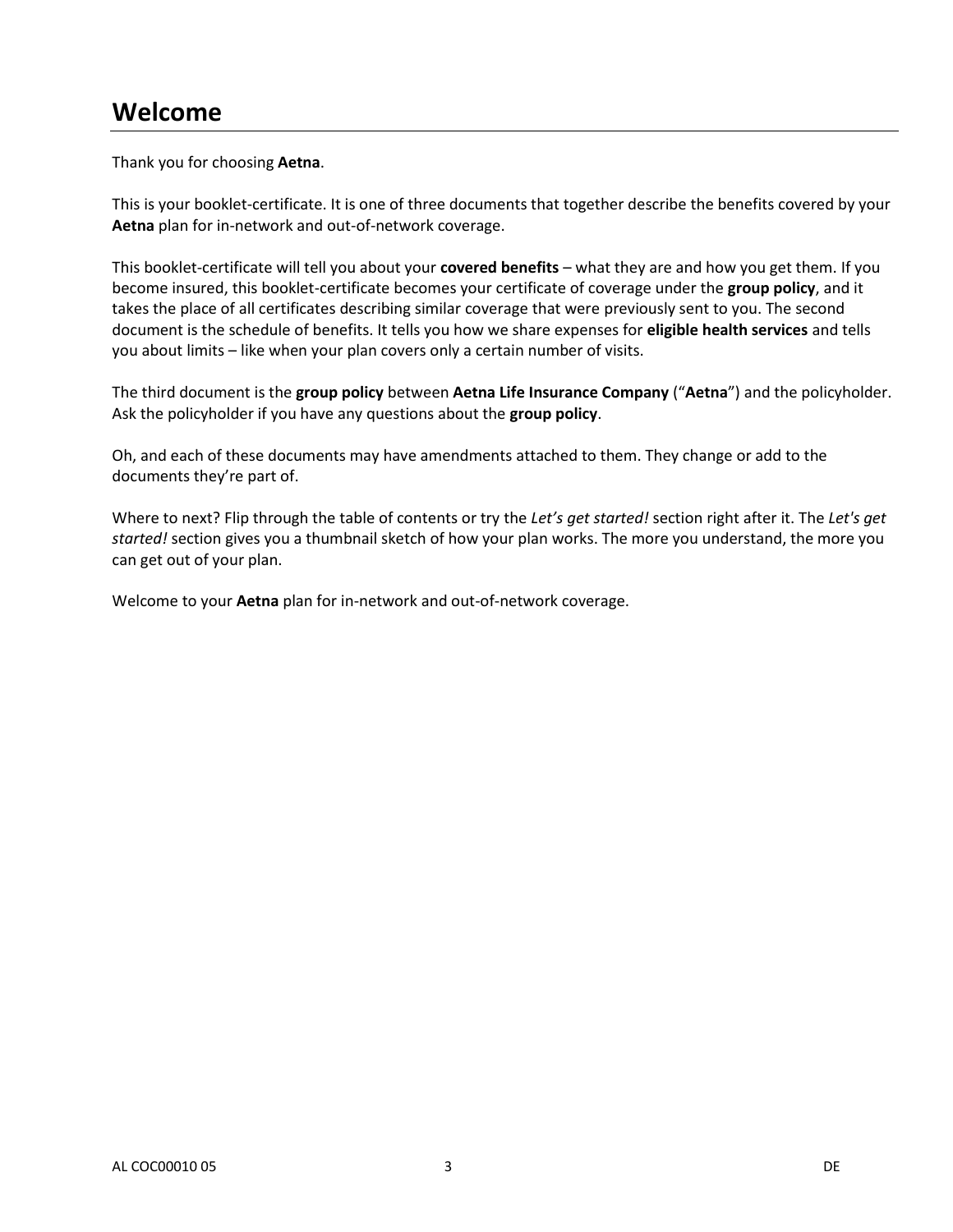# **Table of Contents**

#### Welcome

|                     | 60        |
|---------------------|-----------|
|                     |           |
|                     |           |
| AL COC00010 05<br>4 | <b>DE</b> |

# Page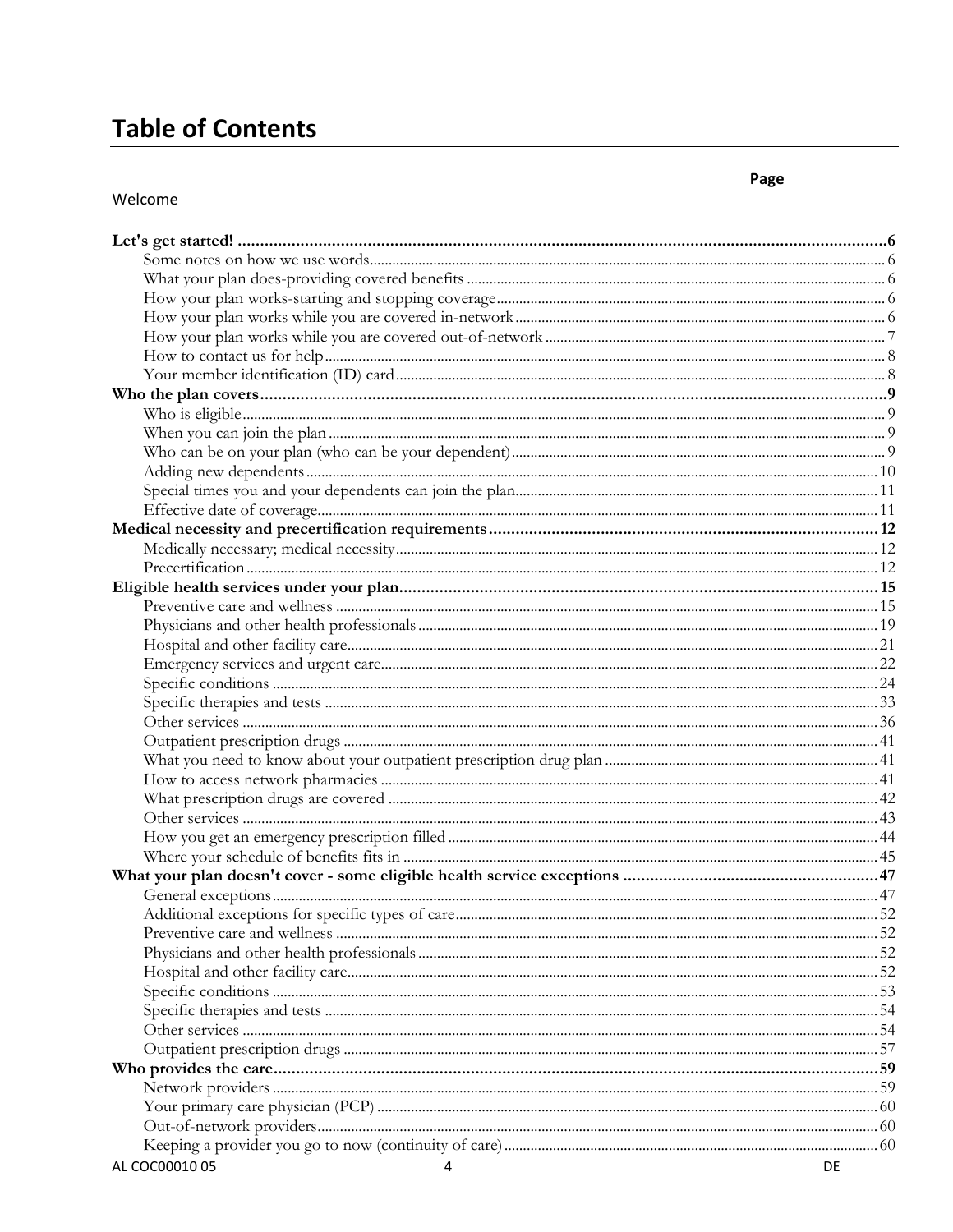Schedule of benefits

Issued with your booklet-certificate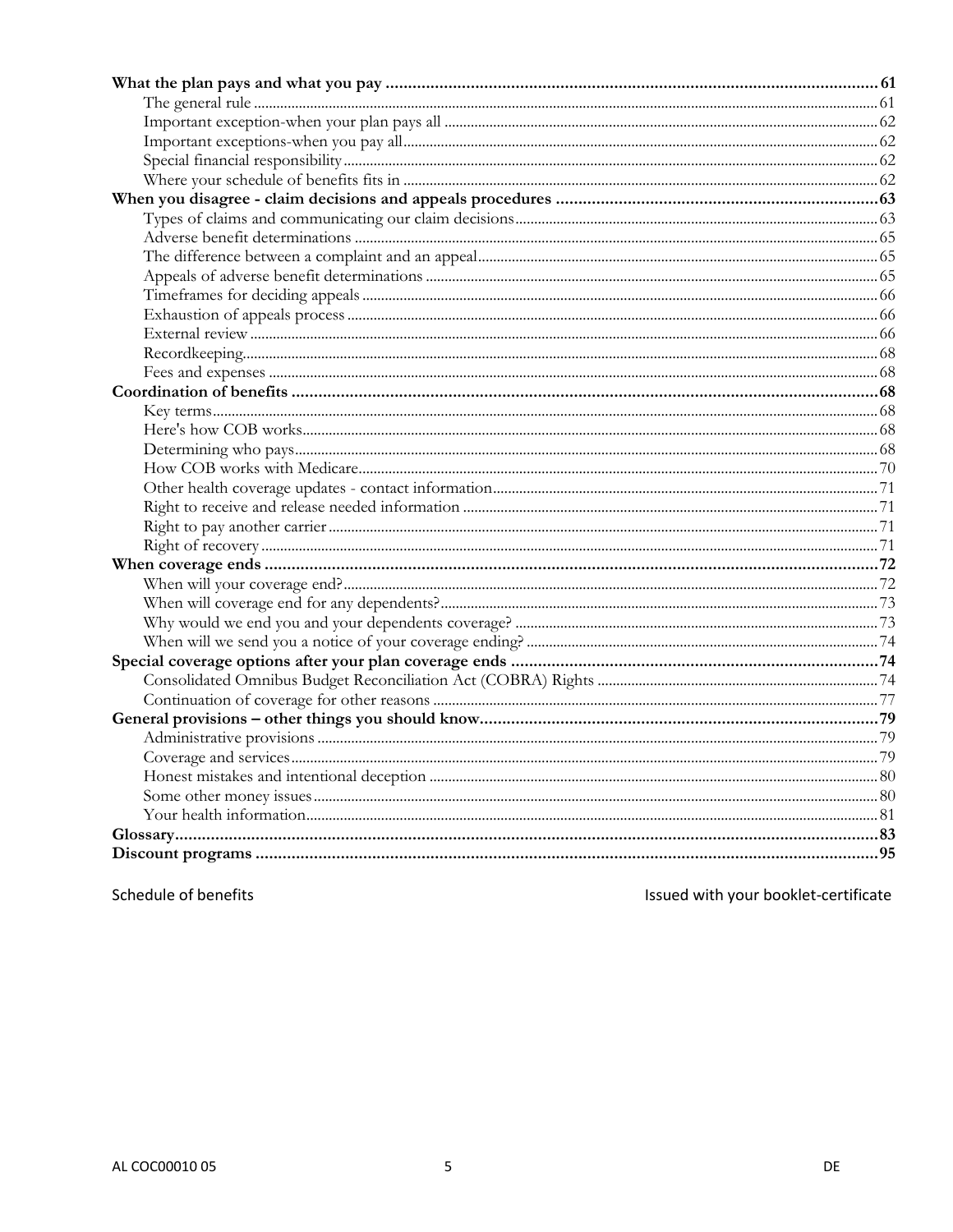# **Let's get started!**

Here are some basics. First things first – some notes on how we use words. Then we explain how your plan works so you can get the most out of your coverage. But for all the details – and this is very important – you need to read this entire booklet-certificate and the schedule of benefits. And if you need help or more information, we tell you how to reach us.

#### **Some notes on how we use words**

- When we say "you" and "your", we mean both you and any covered dependents.
- When we say "us", "we", and "our", we mean **Aetna**.
- Some words appear in **bold** type. We define them in the *Glossary* section.

Sometimes we use technical medical language that is familiar to medical **providers**.

#### **What your plan does – providing covered benefits**

Your plan provides **covered benefits**. These are **eligible health services** for which your plan has the obligation to pay.

This plan provides in-network and out-of network coverage for medical, vision and pharmacy insurance coverage.

#### **How your plan works – starting and stopping coverage**

Your coverage under the plan has a start and an end. You start coverage after you complete the eligibility and enrollment process. To learn more see the *Who the plan covers* section.

Your coverage typically ends when you leave your job. Family members can lose coverage for many reasons. To learn more see the *When coverage ends* section.

Ending coverage under the plan doesn't necessarily mean you lose coverage with us. See the *Special coverage options after your plan coverage ends* section.

#### **How your plan works while you are covered in-network**

Your in-network coverage:

- Helps you get and pay for a lot of but not all health care services. These are called **eligible health services**.
- You will pay less cost share when you use a **network provider**.

#### 1. **Eligible health services**

Doctor and **hospital** services are the foundation for many other services. You'll probably find the preventive care, **emergency services** and **urgent condition** coverage especially important. But the plan won't always cover the services you want. Sometimes it doesn't cover health care services your doctor will want you to have.

So what are **eligible health services**? They are health care services that meet these three requirements:

- They are listed in the *Eligible health services under your plan* section.
- They are not carved out in the *What your plan doesn't cover – some eligible health service exceptions* section. (We refer to this section as the "exceptions" section.)
- They are not beyond any limits in the schedule of benefits.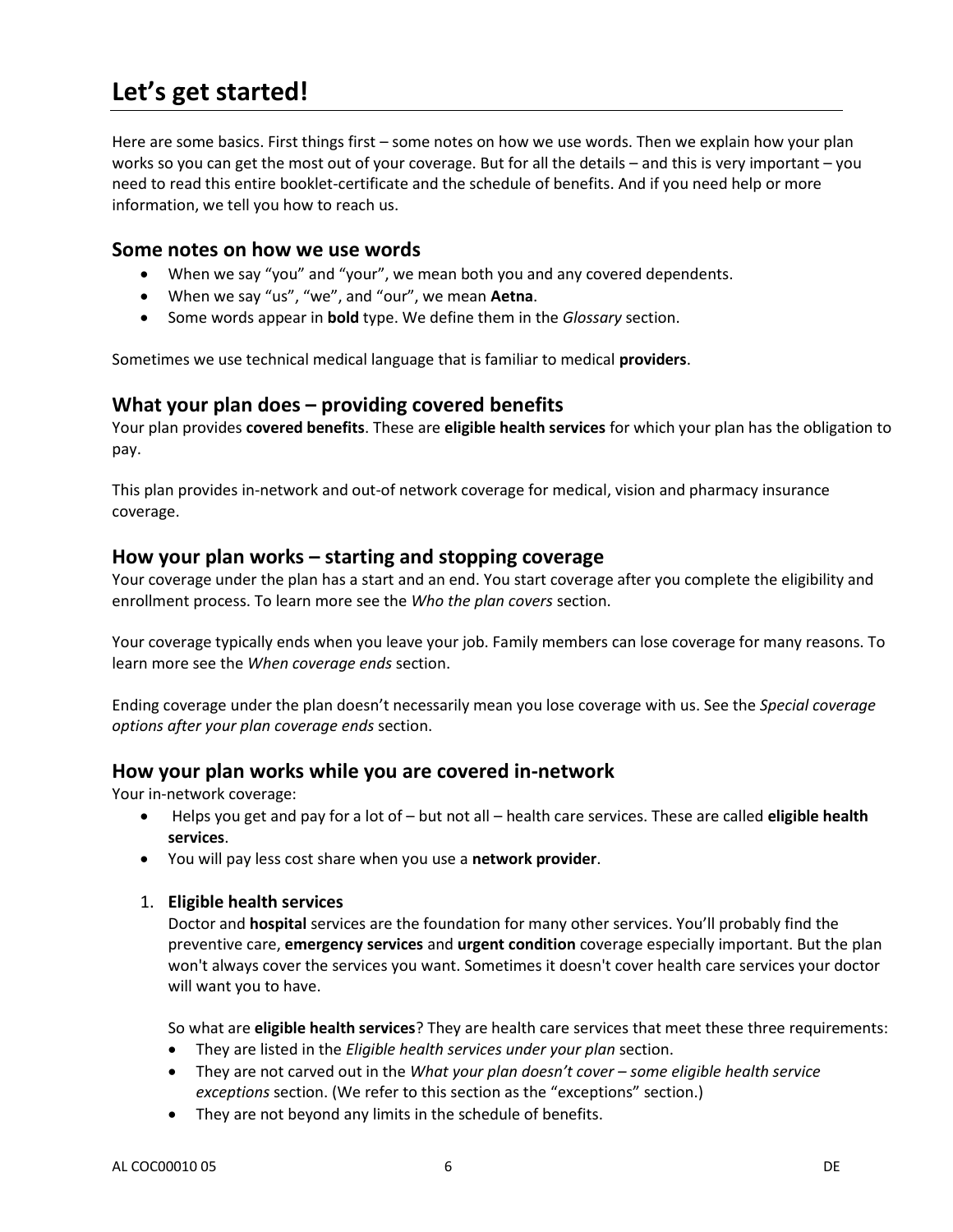#### 2. **Providers**

**Aetna's** network of doctors, **hospitals** and other health care **providers** are there to give you the care you need. You can find **network providers** and see important information about them most easily on our online **provider directory**. Just log into your Aetna Navigator® secure member website at [www.aetna.com.](http://www.aetna.com/)

You may choose a **primary care physician** (we call that doctor your **PCP**) to oversee your care. Your **PCP** will provide your routine care, and send you to other **providers** when you need specialized care. You don't have to access care through your **PCP**. You may go directly to network **specialists** and **providers** for **eligible health services**. Your plan often will pay a bigger share for **eligible health services** that you get through your **PCP**, so choose a **PCP** as soon as you can.

For more information about the network and the role of your **PCP**, see the *Who provides the care*  section.

#### 3**. Paying for eligible health services– the general requirements**

There are several general requirements for the plan to pay any part of the expense for an **eligible health service**. They are:

- The **eligible health service** is **medically necessary**
- You get the **eligible health service** from a **network** or **out-of-network provider**
- You or your **provider precertifies** the **eligible health service** when required

You will find details on **medical necessity** and **precertification** requirements in the *Medical necessity and precertification requirements* section.

#### 4**. Paying for eligible health services– sharing the expense**

Generally your plan and you will share the expense of your **eligible health services** when you meet the general requirements for paying.

But sometimes your plan will pay the entire expense; and sometimes you will. For more information see the *What the plan pays and what you pay* section, and see the schedule of benefits.

#### 5**. Disagreements**

We know that people sometimes see things differently.

The plan tells you how we will work through our differences. And if we still disagree, an independent group of experts called an "external review organization" or ERO for short, will make the final decision for us.

For more information see the *When you disagree -* c*laim decisions and appeals procedures* section.

#### **How your plan works while you are covered out-of-network**

The section above told you how your plan works while you are covered in-network. You also have coverage when you want to get your care from **providers** who are not part of the **Aetna** network. It's called out-ofnetwork or **other health care** coverage.

Your out-of-network coverage:

- Means you can get care from **providers** who are not part of the **Aetna** network**.**
- Means you will have to pay for services at the time that they are provided. You will be required to pay the full charges and submit a claim for reimbursement to us. You are responsible for completing and submitting claim forms for reimbursement of **eligible health services** that you paid directly to a **provider.**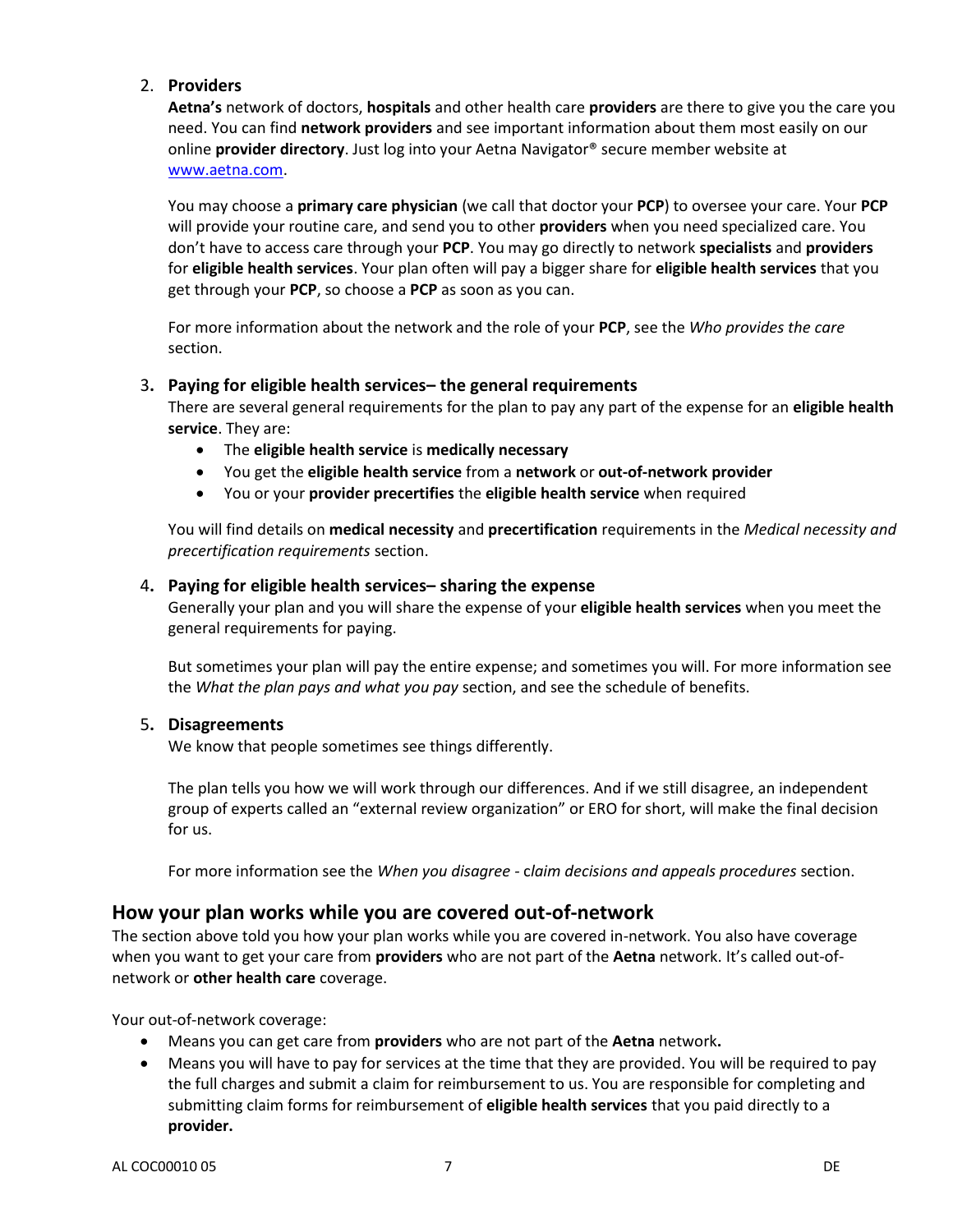- Means that when you use out-of-network coverage, it is your responsibility to start the **precertification**  process with **providers**.
- Means you will pay a higher cost share when you use an **out-of-network provider**.

You will find details on:

- **Precertification** requirements in the *Medical necessity and precertification requirements* section.
- **Out-of-network providers** and any exceptions in the *Who provides the care* section.
- Cost sharing in the *What the plan pays and what you pay* section, and your schedule of benefits.
- Claim information in the *When you disagree -* c*laim decisions and appeals procedures* section.

# **How to contact us for help**

We are here to answer your questions. You can contact us by logging onto your Aetna Navigator® secure member website at [www.aetna.com.](file:///C:/EPUB/Project/Common/ePubEditor/ProcessFolders/4427807/Files/www.aetna.com)

Register for Aetna Navigator®, our secure internet access to reliable health information, tools and resources. Aetna Navigator® online tools will make it easier for you to make informed decisions about your health care, view claims, research care and treatment options, and access information on health and wellness.

You can also contact us by:

- Calling **Aetna** Member Services at the toll-free number on your ID card
- Writing us at **Aetna Life Insurance Company**, 151 Farmington Ave, Hartford, CT 06156

#### **Your member ID card**

Your member ID card tells doctors, **hospitals**, and other **providers** that you are covered by this plan. Show your ID card each time you get health care from a **provider** to help them bill us correctly and help us better process their claims.

Remember, only you and your covered dependents can use your member ID card. If you misuse your card we may end your coverage.

We will mail you your ID card. If you haven't received it before you need **eligible health services**, or if you've lost it, you can print a temporary ID card. Just log into your Aetna Navigator® secure member website at [www.aetna.com.](file:///C:/EPUB/Project/Common/ePubEditor/ProcessFolders/4427807/Files/www.aetna.com)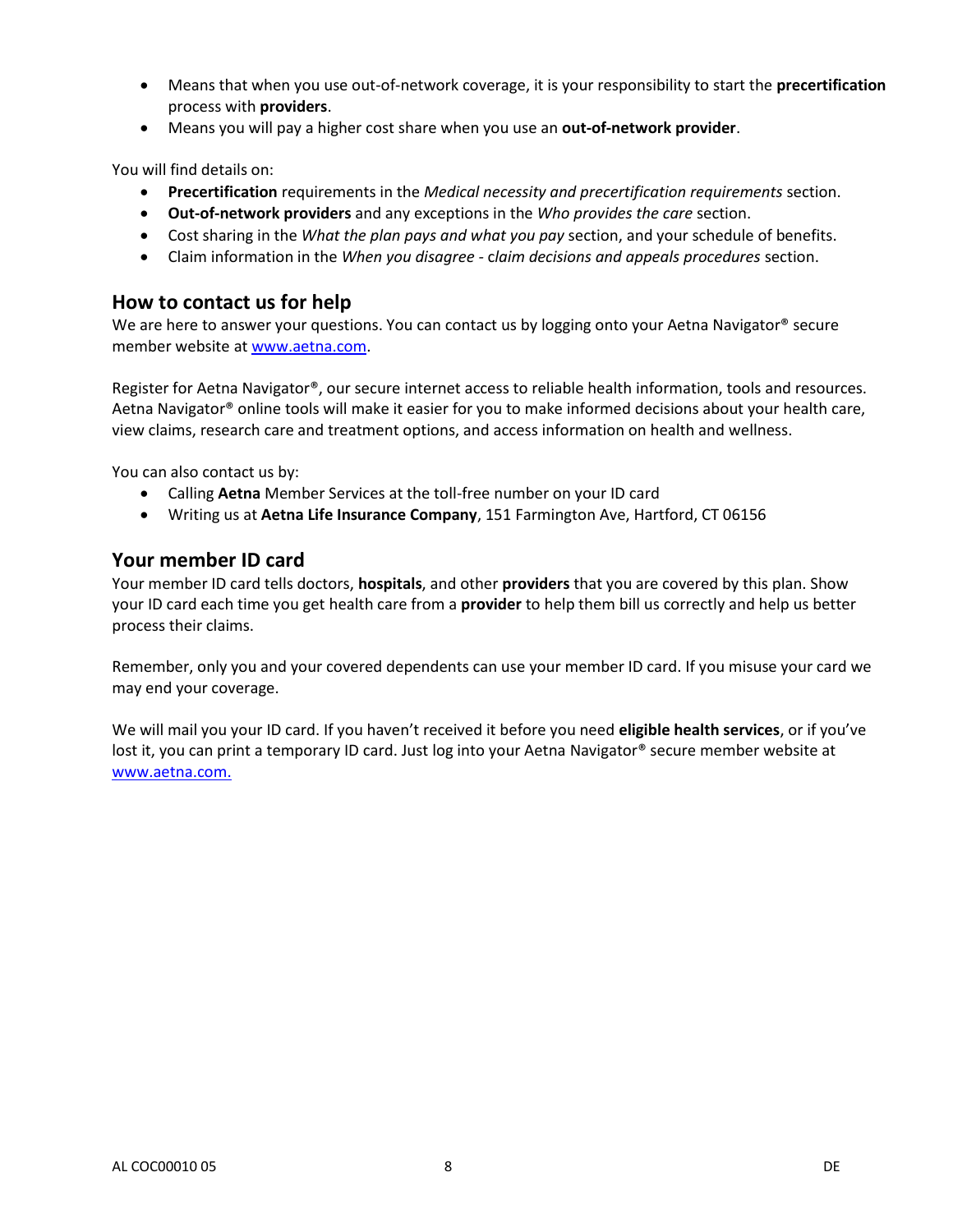# **Who the plan covers**

You will find information in this section about:

- Who is eligible
- When you can join the plan
- Who can be on your plan (who can be your dependent)
- Adding new dependents
- Special times you and your dependents can join the plan

#### **Who is eligible**

The policyholder decides and tells us who is eligible for health care coverage.

# **When you can join the plan**

As an employee you can enroll yourself and your dependents:

- Once each Calendar Year during the annual enrollment period
- At other special times during the year (see the *Special times you and your dependents can join the plan*  section below)

If you do not enroll yourself and your dependents when you first qualify for health benefits, you may have to wait until the next annual enrollment period to join.

# **Who can be on your plan (who can be your dependent)**

If your plan includes coverage for dependents, you can enroll the following family members on your plan. (They are referred to in this booklet-certificate as your "dependents".)

- Your legal spouse
- Your domestic partner who meets the rules set by the **policyholder** and requirements under state law
- Your dependent children your own or those of your spouse or domestic partner
	- Unmarried and
	- Under age 19 or
	- Under age 26, as long as they are full-time students, at an accredited institution of higher education and solely depend on your support, and they include your:
		- o Biological children
		- o Stepchildren
		- o Legally adopted children, including any children placed with you for adoption
		- o Foster children
		- $\circ$  Children you are responsible for under a qualified medical support order or court-order (whether or not the child resides with you)
		- o Grandchildren in your court-ordered custody
		- o Any other child with whom you have a parent-child relationship

You may continue coverage for a disabled child past the age limit shown above. See the *Continuation of coverage for other reasons* in the *Special coverage options after your plan coverage ends* section for more information.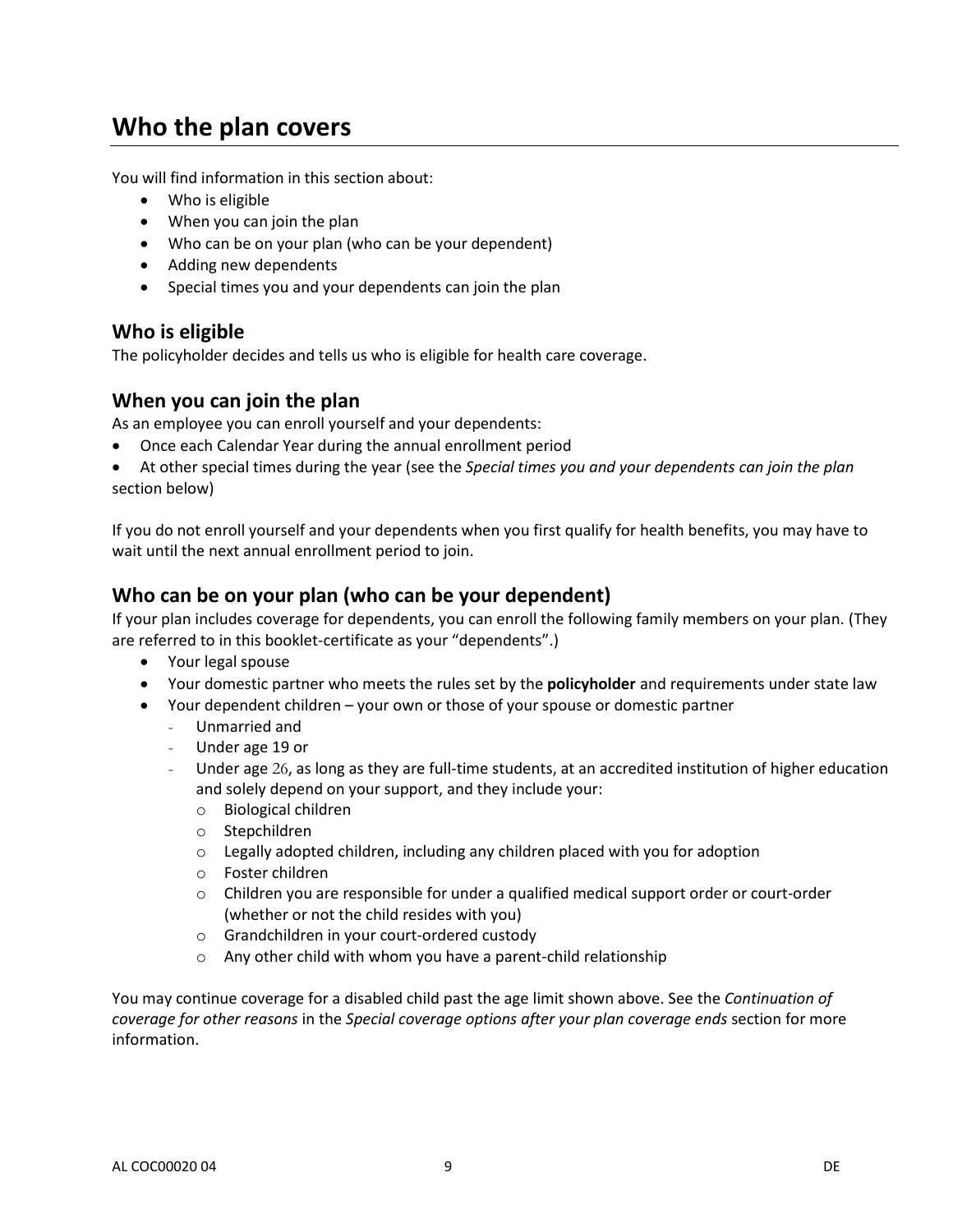# **Adding new dependents**

You can add the following new dependents any time during the year:

- A spouse If you marry, you can put your spouse on your plan.
	- We must receive your completed enrollment information not more than 31 days after the date of your marriage.
	- Ask the policyholder when benefits for your spouse will begin. It will be:
		- $\circ$  No later than the first day of the first calendar month after the date we receive your completed enrollment information and
		- o Within 31 days of the date of your marriage.
- A domestic partner If you enter a domestic partnership, you can enroll your domestic partner on your health plan.
	- We must receive your completed enrollment information not more than 31 days after the date you file a Declaration of Domestic Partnership, or not later than 31 days after you provide documentation required by the policyholder.
	- Ask the policyholder when benefits for your domestic partner will begin. It will be either on the date your Declaration of Domestic Partnership is filed or the first day of the month following the date we receive your completed enrollment information.
- A newborn child Your newborn child is covered on your health plan for the first 31 days after birth.
	- To keep your newborn covered, we must receive your completed enrollment information within 31 days of birth.
	- You must still enroll the child within 31 days of birth even when coverage does not require payment of an additional **premium** contribution for the covered dependent.
	- If you miss this deadline, your newborn will not have health benefits after the first 31 days.
- An adopted child A child that you, or that you and your spouse or domestic partner adopts is covered on your plan for the first 31 days after the adoption is complete.
	- To keep your adopted child covered, we must receive your completed enrollment information within 31 days after the adoption.
- If you miss this deadline, your adopted child will not have health benefits after the first 31 days.
- A stepchild You may put a child of your spouse or domestic partner on your plan.
	- You must complete your enrollment information and send it to us within 31 days after the date of your marriage or your Declaration of Domestic Partnership with your stepchild's parent.
	- Ask the policyholder when benefits for your stepchild will begin. It is either on the date of your marriage or the date your Declaration of Domestic Partnership is filed or the first day of the month following the date we receive your completed enrollment information.

#### **Notification of change in status**

It is important that you notify us of any changes in your benefit status. This will help us effectively deliver your benefits. Please notify us as soon as possible of status changes such as:

- Change of address
- Change of covered dependent status
- Enrollment in Medicare or any other health plan of any covered dependent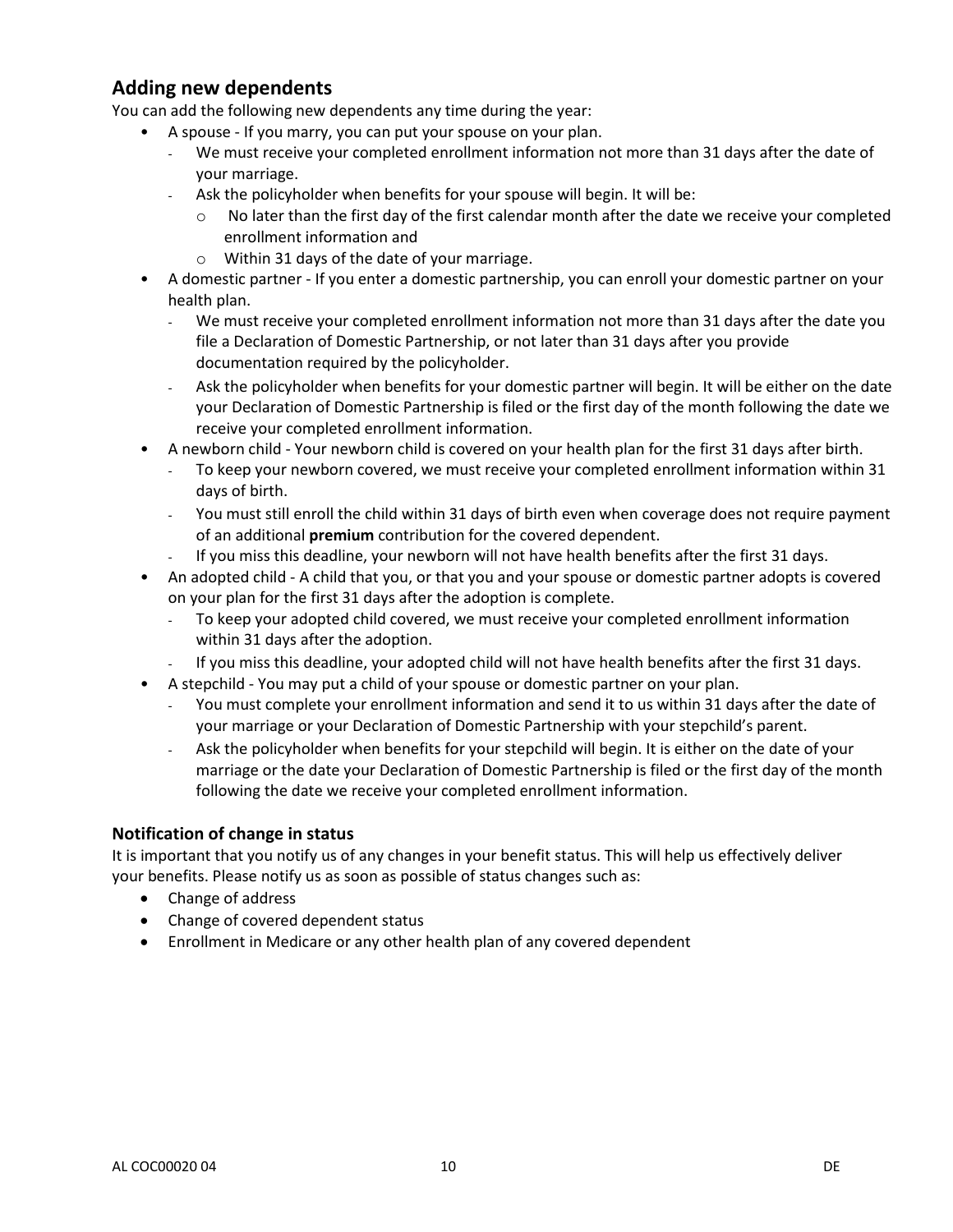# **Special times you and your dependents can join the plan**

You can enroll in these situations:

- When you did not enroll in this plan before because:
	- You were covered by another health plan, and now that other coverage has ended
	- You had COBRA, and now that coverage has ended
- You or your dependent become eligible for State premium assistance under Medicaid or an S-CHIP plan for the payment of your **premium** contribution for coverage under this plan
- When a court orders that you cover a current spouse or domestic partner or a minor child on your health plan.

We must receive your completed enrollment information within 31 days of that date on which you no longer have the other coverage mentioned above.

#### **Effective date of coverage**

Your coverage begins on the date your policyholder tells us. This will be the effective date on the enrollment information sent to us to enroll you and your eligible dependents in the plan.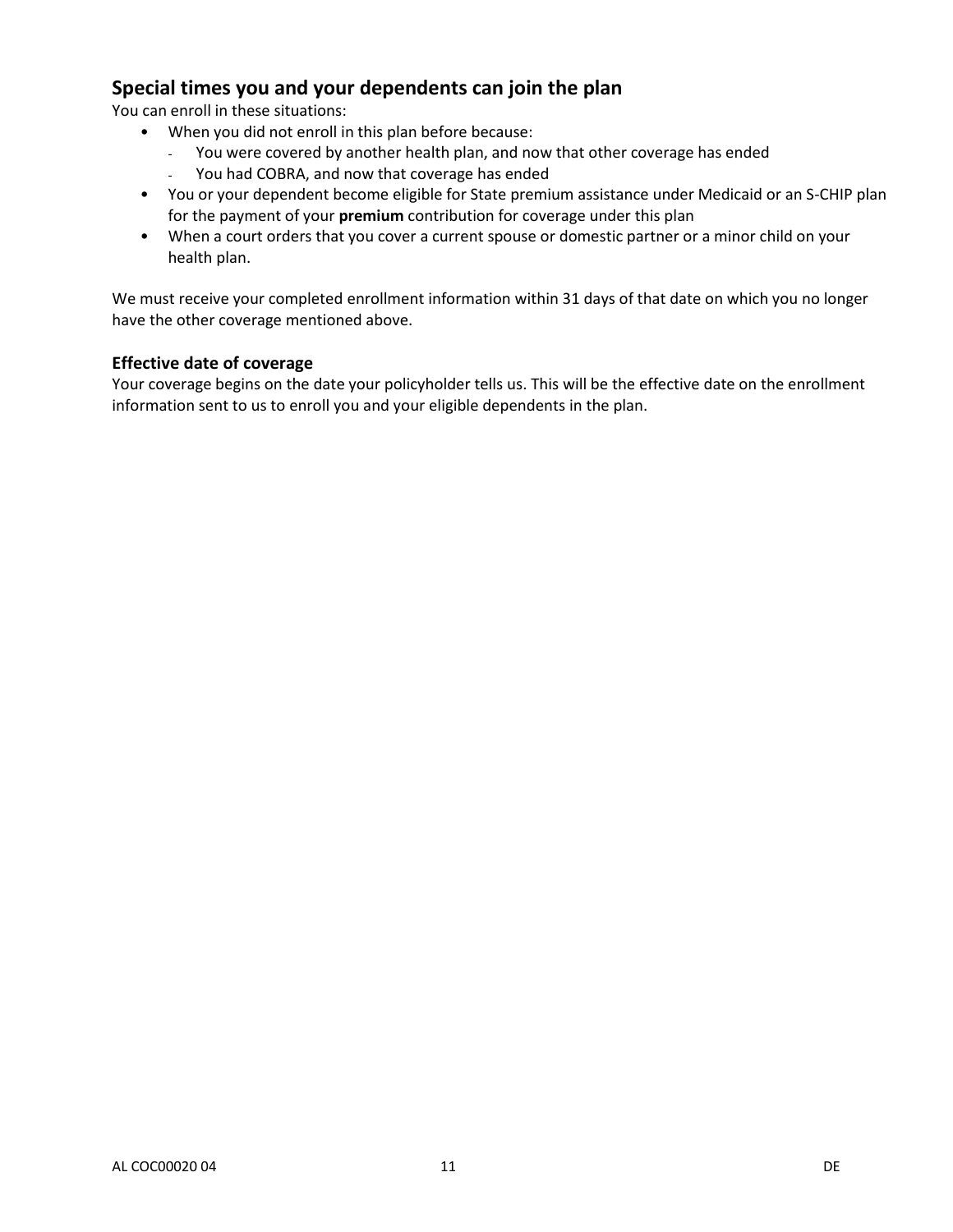# **Medical necessity and precertification requirements**

The starting point for **covered benefits** under your plan is whether the services and supplies are **eligible health services.** See the *Eligible health services under your plan* and *exceptions* sections plus the schedule of benefits.

Your plan pays for its share of the expense for **eligible health services** only if the general requirements are met. They are:

- The eligible health service is **medically necessary**.
- You or your **provider precertifies** the **eligible health service** when required.

This section addresses the **medical necessity** and **precertification** requirements.

#### **Medically necessary; medical necessity**

As we said in the *Let's get started!* section, **medical necessity** is a requirement for you to receive a **covered benefit** under this plan.

The **medical necessity** requirements are stated in the *Glossary* section, where we define "**medically necessary**, **medical necessity**". That is where we also explain what our medical directors or their **physician** designees consider when determining if an **eligible health service** is **medically necessary**.

# **Precertification**

You need pre-approval from us for some **eligible health services**. Pre-approval is also called **precertification**.

#### **In-network**

Your **physician** is responsible for obtaining any necessary **precertification** before you get the care. If your **physician** doesn't get a required **precertification**, we won't pay the **provider** who gives you the care. You won't have to pay either if your **physician** fails to ask us for **precertification**. If your **physician** requests **precertification** and we refuse it, you can still get the care but the plan won't pay for it. You will find details on requirements in the *What the plan pays and what you pay - Important exceptions – when you pay all* section.

#### **Out-of-network**

When you go to an **out-of-network provider**, it is your responsibility to obtain **precertification** from us for any services and supplies on the **precertification** list. If you do not **precertify**, your benefits may be reduced, or the plan may not pay any benefits. Refer to your schedule of benefits for this information. The list of services and supplies requiring **precertification** appears later in this section. Also, for any **precertification** benefit reduction that is applied see the schedule of benefits *Precertification covered benefit reduction* section.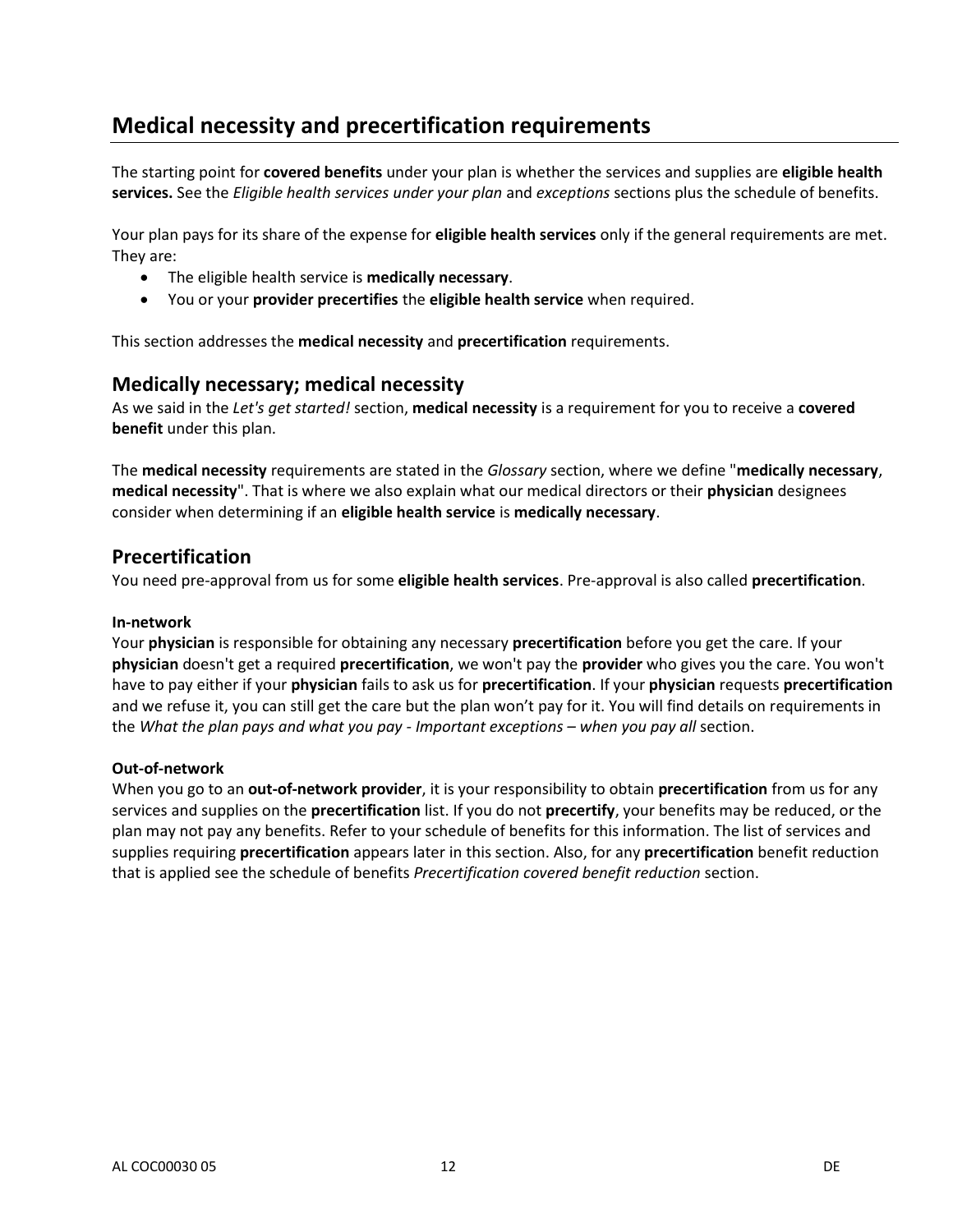**Precertification** should be secured within the timeframes specified below. For **emergency services**, **precertification** is not required, but you should notify us within the timeframes listed below. To obtain **precertification**, call us at the telephone number listed on your ID card. This call must be made:

| For non-emergency admissions:                 | You, your physician or the facility will need to call              |
|-----------------------------------------------|--------------------------------------------------------------------|
|                                               | and request precertification at least 14 days before               |
|                                               | the date you are scheduled to be admitted.                         |
| For an emergency admission:                   | You, your physician or the facility must call within 48            |
|                                               | hours or as soon as reasonably possible after you                  |
|                                               | have been admitted.                                                |
| For an urgent admission:                      | You, your physician or the facility will need to call              |
|                                               | before you are scheduled to be admitted. An urgent                 |
|                                               | admission is a <b>hospital</b> admission by a <b>physician</b> due |
|                                               | to the onset of or change in an <b>illness</b> , the diagnosis     |
|                                               | of an illness, or an injury.                                       |
| For outpatient non-emergency medical services | You or your physician must call at least 14 days                   |
| requiring precertification:                   | before the outpatient care is provided, or the                     |
|                                               | treatment or procedure is scheduled.                               |

We will provide a written notification to you and your **physician** of the **precertification** decision**,** where required by state law. If your **precertified** services are approved**,** the approval is valid for 60 days as long as you remain enrolled in the plan.

When you have an inpatient admission to a facility, we will notify you, your **physician** and the facility about your **precertified** length of **stay**. If your **physician** recommends that your **stay** be extended, additional days will need to be **precertified**. You, your **physician**, or the facility will need to call us at the number on your ID card as soon as reasonably possible, but no later than the final authorized day. We will review and process the request for an extended **stay**. You and your **physician** will receive a notification of an approval or denial.

If **precertification** determines that the **stay** or services and supplies are not **covered benefits**, the notification will explain why and how our decision can be appealed. You or your **provider** may request a review of the **precertification** decision. See the *When you disagree -* c*laim decisions and appeals procedures* section.

#### **What if you don't obtain the required precertification?**

If you don't obtain the required **precertification:**

- Your benefits may be reduced, or the plan may not pay any benefits. See the schedule of benefits *Precertification covered benefit reduction* section.
- You will be responsible for the unpaid balance of the bills.
- Any additional out-of-pocket expenses incurred will not count toward your out-of-network **deductibles** or **maximum out-of-pocket limits**.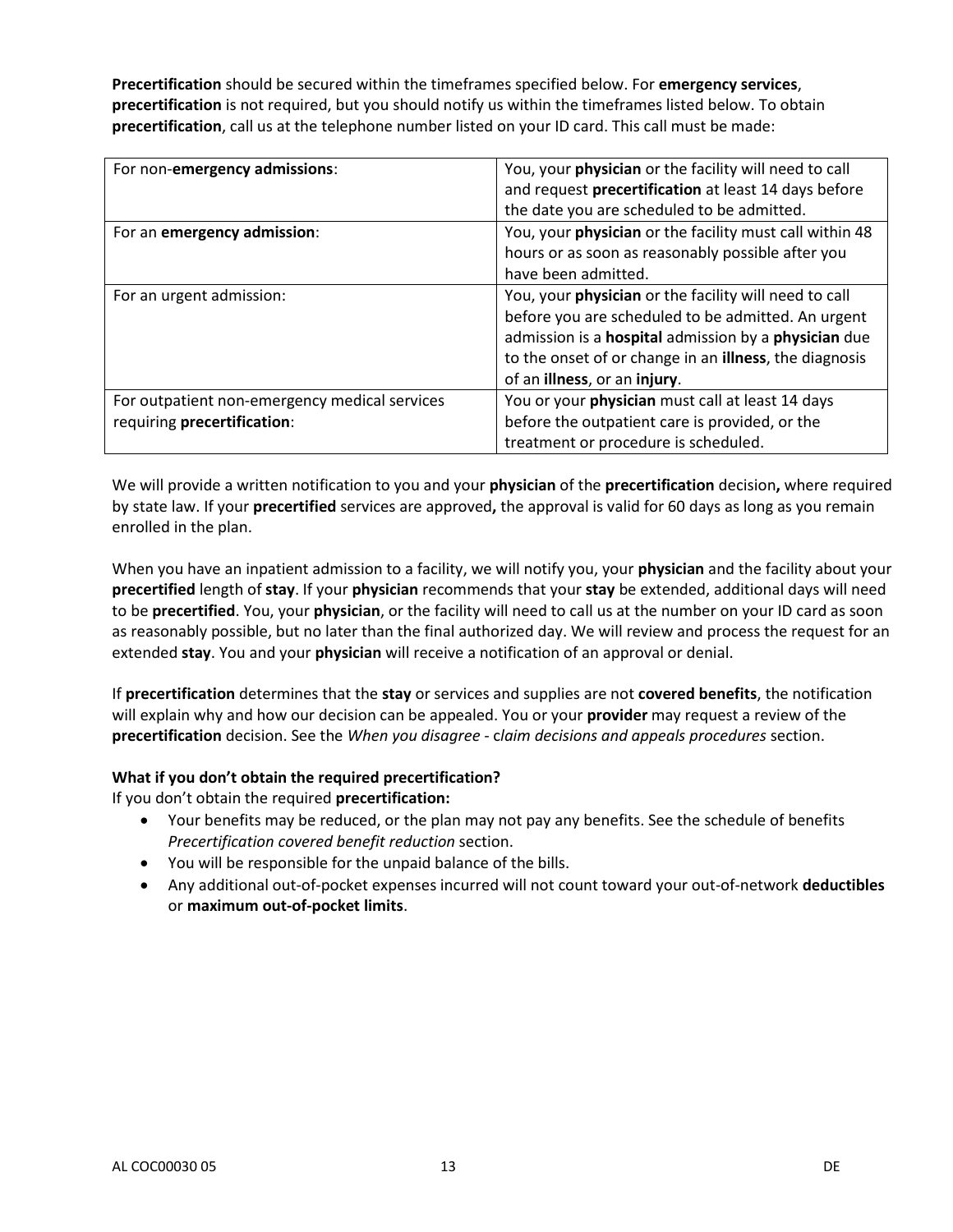#### **What types of services require precertification?**

**Precertification** is required for the following types of services and supplies:

| Inpatient services and supplies                 | Outpatient services and supplies    |
|-------------------------------------------------|-------------------------------------|
| Stays in a hospital, except for substance abuse | Cosmetic and reconstructive surgery |
| related disorders treatment                     |                                     |
| Stays in a skilled nursing facility             |                                     |
| Stays in a rehabilitation facility              |                                     |
| Stays in a hospice facility                     |                                     |
| Stays in a residential treatment facility for   |                                     |
| treatment of mental disorders                   |                                     |
| Bariatric surgery (obesity)]                    |                                     |

Certain **prescription drugs** are covered under the medical plan when they are given to you by your doctor or health care facility and not obtained at a **pharmacy**. The following **precertification** information applies to these **prescription drugs**:

For certain drugs, your **prescriber** or your pharmacist needs to get approval from us before we will agree to cover the drug for you. Sometimes the requirement for getting approval in advance helps guide appropriate use of certain drugs and makes sure there is a **medically necessary** need for the drug. For the most up-to-date information, call the toll-free Member Services number on your member ID card or log on to your Aetna Navigator® secure member website a[t www.aetna.com.](http://www.aetna.com/)

There is another type **of precertification** for **prescription drugs**, and that is **step therapy**. **Step therapy** is a type of **precertification** where we require you to first try certain drugs to treat your medical condition before we will cover another drug for that condition.

You can obtain the most up-to-date information about **step therapy prescription drugs** by calling the toll-free Member Services number on your member ID card or by logging on to your Aetna Navigator® secure member website at [www.aetna.com.](http://www.aetna.com/) Your doctor can find additional details about the **step therapy prescription drugs** in our clinical policy bulletins.

Sometimes you or your **prescriber** may seek a medical exception to get health care services for drugs not covered or for which health care services are denied through **precertification and/or step therapy**. You or your **prescriber** can contact us and will need to provide us with the required clinical documentation. Any waiver granted as a result of a medical exception shall be based upon an individual, case by case determination, and will not apply or extend to other covered persons.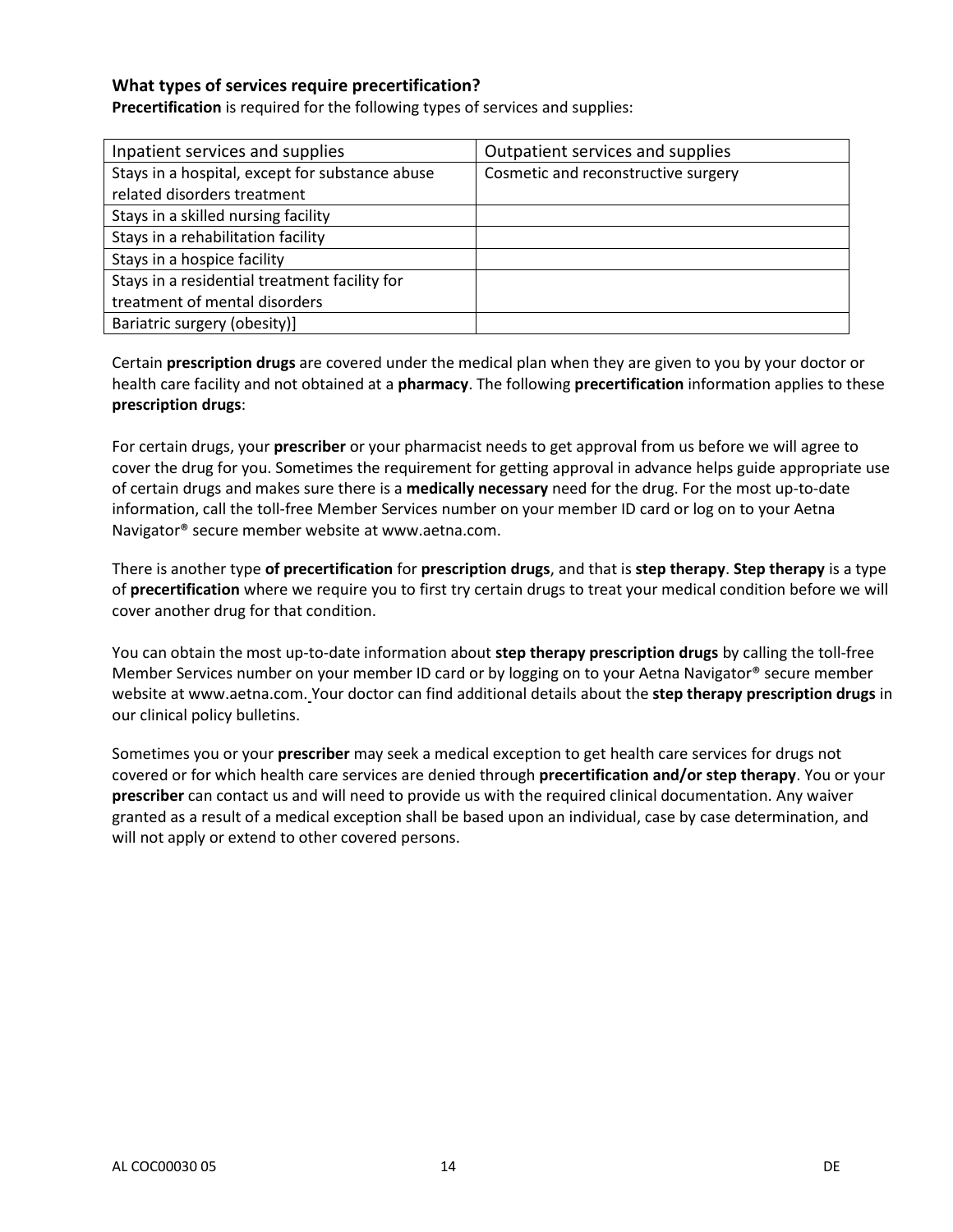# **Eligible health services under your plan**

The information in this section is the first step to understanding your plan's **eligible health services**.

Your plan covers many kinds of health care services and supplies, such as **physician** care and **hospital stays**. But sometimes those services are not covered at all or are covered only up to a limit.

For example,

- **Physician** care generally is covered but **physician** care for **cosmetic surgery** is never covered. This is an exception (exclusion).
- Home health care is generally covered but it is a **covered benefit** only up to a set number of visits a year. This is a limitation.

You can find out about these exceptions in the *exceptions* section, and about the limitations in the schedule of benefits.

We've grouped the health care services below to make it easier for you to find what you're looking for.

#### **Important note:**

Sex-specific **eligible health services** are covered when medically appropriate, regardless of identified gender.

# **Preventive care and wellness**

This section describes the **eligible health services** and supplies available under your plan when you are well.

#### **Important notes:**

1. You will see references to the following recommendations and guidelines in this section:

- Advisory Committee on Immunization Practices of the Centers for Disease Control and Prevention
- United States Preventive Services Task Force
- Health Resources and Services Administration
- American Academy of Pediatrics/Bright Futures/Health Resources and Services Administration guidelines for children and adolescents

These recommendations and guidelines may be updated periodically. When these are updated, they will be applied to this plan. The updates will be effective on the first day of the Calendar Year, one year after the updated recommendation or guideline is issued.

- 2. Diagnostic testing will not be covered under the preventive care benefit. For those tests, you will pay the cost sharing specific to **eligible health services** for diagnostic testing.
- 3. Gender- specific preventive care benefits include **eligible health services** described below regardless of the sex you were assigned at birth, your gender identity, or your recorded gender.
- 4. To learn what frequency and age limits apply to routine physical exams and routine cancer screenings, contact your **physician** or contact Member Services by logging on to your Aetna Navigator® secure member website a[t www.aetna.com](www.aetna.com%20) or at the toll-free number on your ID card. This information can also be found at the [www.HealthCare.gov](www.HealthCare.gov%20) website.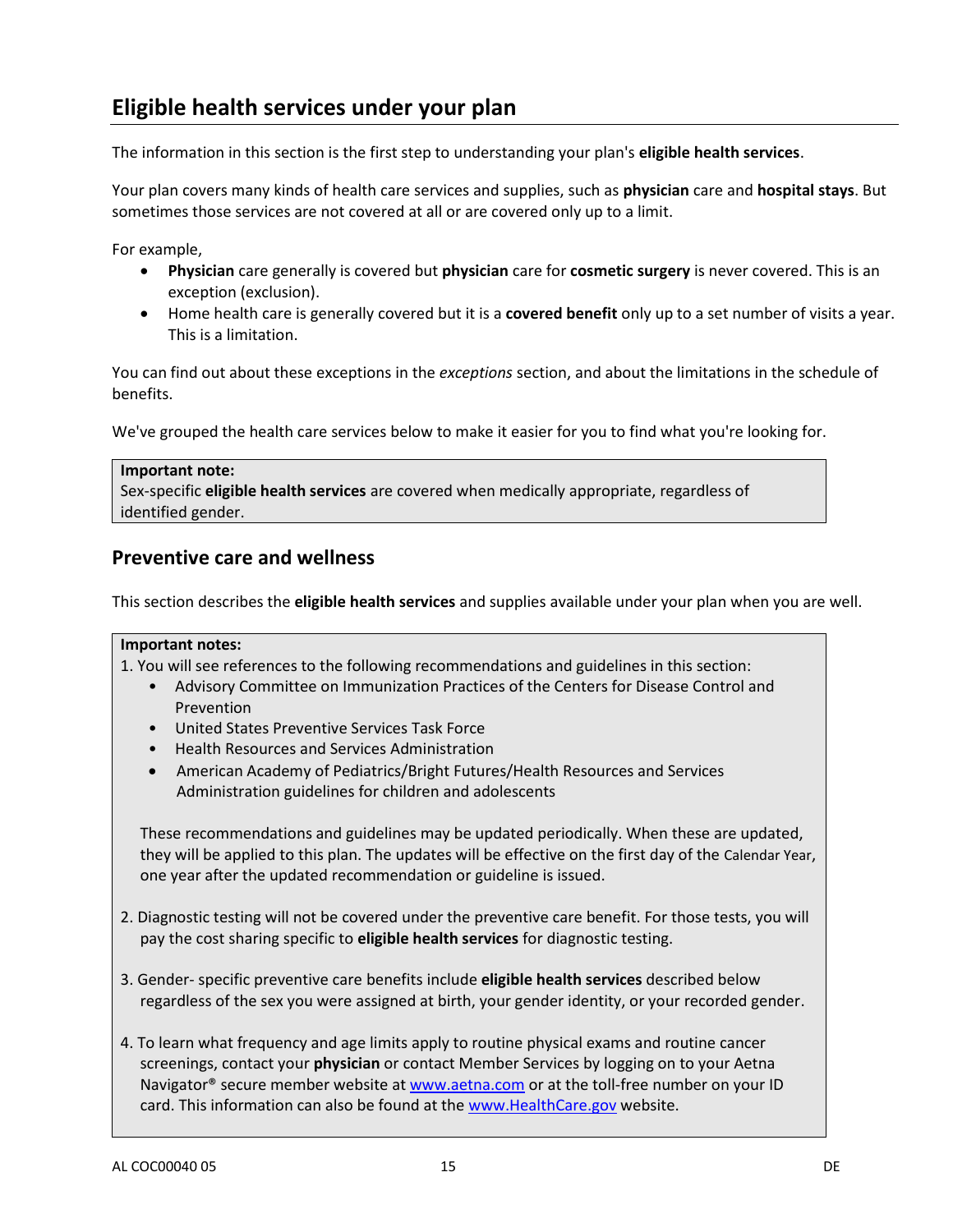# **Routine physical exams**

**Eligible health services** include office visits to your **physician, PCP** or other **health professional** for routine physical exams. This includes routine vision and hearing screenings given as part of the exam. A routine exam is a medical exam given by a **physician** for a reason other than to diagnose or treat a suspected or identified **illness** or **injury**, and also includes:

- Evidence-based items that have in effect a rating of A or B in the current recommendations of the United States Preventive Services Task Force.
- Services as recommended in the American Academy of Pediatrics/Bright Futures/Health Resources and Services Administration guidelines for children and adolescents.
- Screenings and counseling services as provided for in the comprehensive guidelines recommended by the Health Resources and Services Administration. These services may include but are not limited to:
	- Screening and counseling services on topics such as:
		- o Interpersonal and domestic violence
		- o Sexually transmitted diseases
		- o Human Immune Deficiency Virus (HIV) infections
	- Screening for gestational diabetes for women
	- High risk Human Papillomavirus (HPV) DNA testing for women 30 and older
- Radiological services, lab and other tests given in connection with the exam.
- For covered newborns, an initial **hospital** checkup to include a hearing exam.

#### **Preventive care immunizations**

**Eligible health services** include immunizations for infectious diseases recommended by the Advisory Committee on Immunization Practices of the Centers for Disease Control and Prevention.

Your plan does not cover immunizations that are not considered preventive care, such as those required due to your employment or travel.

# **Well woman preventive visits**

**Eligible health services** include your routine:

- Well woman preventive exam office visit to your **physician,** obstetrician (OB), gynecologist (GYN) or OB/GYN. This includes pap smears and routine chlamydia screening tests. Your plan covers the exams recommended by the Health Resources and Services Administration. A routine well woman preventive exam is a medical exam given for a reason other than to diagnose or treat a suspected or identified **illness** or **injury**.
- Preventive care breast cancer (BRCA) gene blood testing by a **physician** and lab.
- Preventive breast cancer genetic counseling provided by a genetic counselor to interpret the test results and evaluate treatment.

# **Preventive screening and counseling services**

**Eligible health services** include screening and counseling by your **health professional** for some conditions. These are obesity, misuse of alcohol and/or drugs, use of tobacco products, sexually transmitted infection counseling and genetic risk counseling for breast and ovarian cancer. Your plan will cover the services you get in an individual or group setting. Here is more detail about those benefits.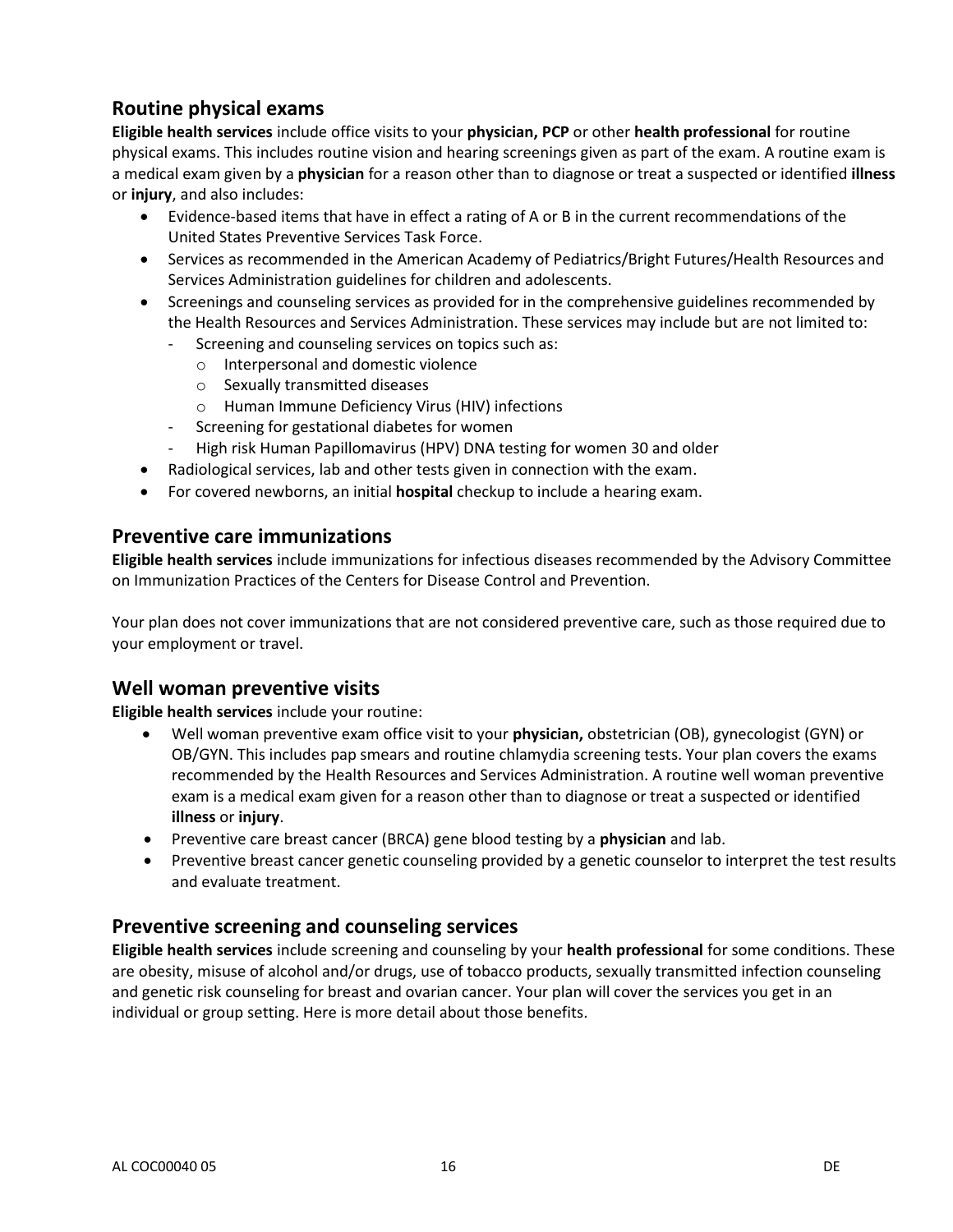#### **Obesity and/or healthy diet counseling**

**Eligible health services** include the following screening and counseling services to aid in weight reduction due to obesity:

- Preventive counseling visits and/or risk factor reduction intervention
- Nutritional counseling
- Healthy diet counseling visits provided in connection with Hyperlipidemia (high cholesterol) and other known risk factors for cardiovascular and diet-related chronic disease

#### **Misuse of alcohol and/or drugs**

**Eligible health services** include the following screening and counseling services to help prevent or reduce the use of an alcohol agent or controlled substance:

- Preventive counseling visits
- Risk factor reduction intervention
- A structured assessment

#### **Use of tobacco products**

**Eligible health services** include the following screening and counseling services to help you to stop the use of tobacco products:

- Preventive counseling visits
- Treatment visits
- Class visits;
- Tobacco cessation prescription and over-the-counter drugs
	- o **Eligible health services** include FDA- approved **prescription drugs** and over-the-counter (OTC) drugs to help stop the use of tobacco products, when prescribed by a **prescriber** and the **prescription** is submitted to the pharmacist for processing.

Tobacco product means a substance containing tobacco or nicotine such as:

- Cigarettes
- Cigars
- Smoking tobacco
- Snuff
- Smokeless tobacco
- Candy-like products that contain tobacco

#### **Sexually transmitted infection counseling**

**Eligible health services** include the counseling services to help you prevent or reduce sexually transmitted infections.

#### **Genetic risk counseling for breast and ovarian cancer**

**Eligible health services** include counseling and evaluation services to help you assess whether or not you are at increased risk for breast and ovarian cancer.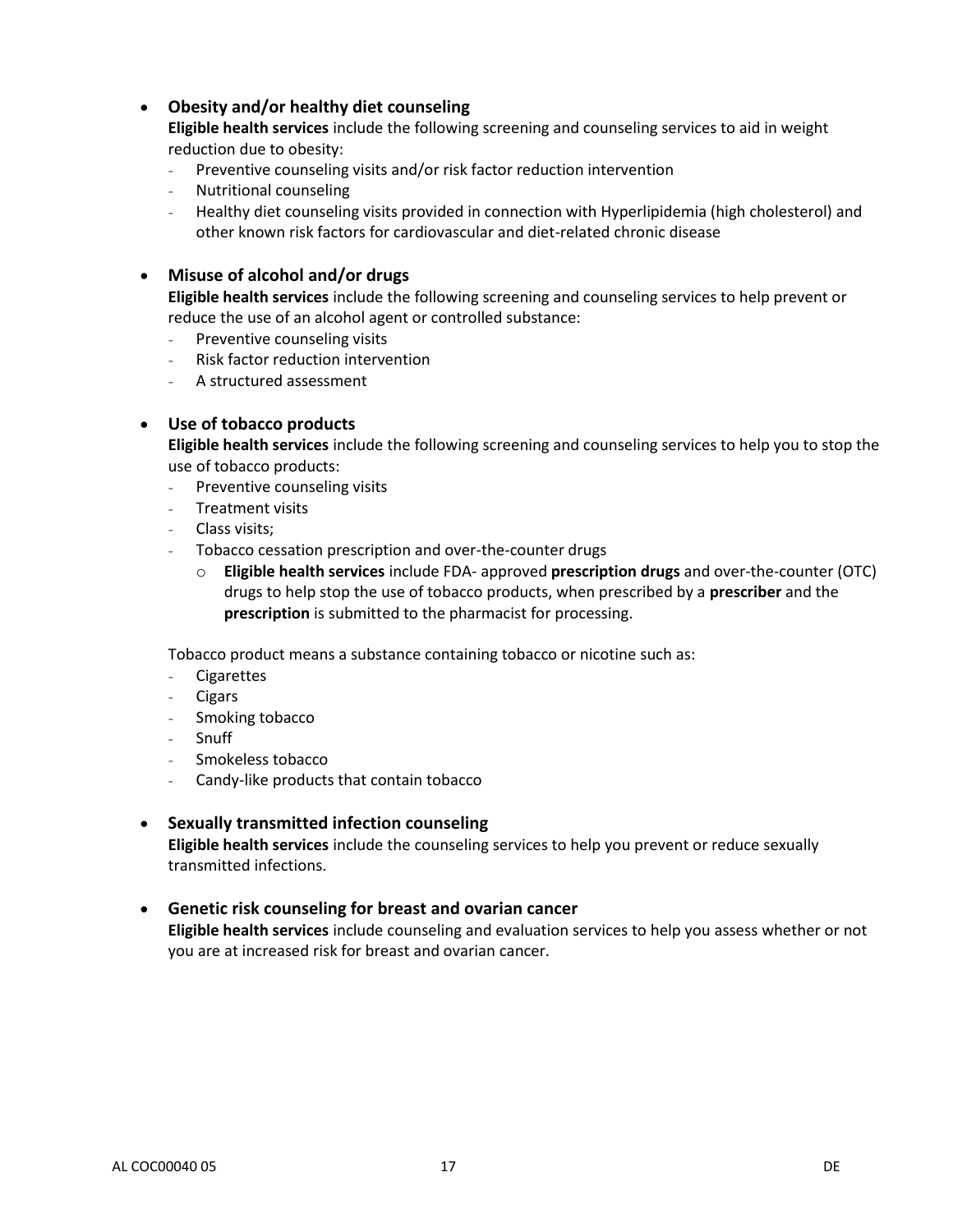# **Routine cancer screenings**

**Eligible health services** include the following routine cancer screenings:

- Mammograms
- Prostate specific antigen (PSA) tests
- Digital rectal exams
- Fecal occult blood tests
- Sigmoidoscopies
- Double contrast barium enemas (DCBE)
- Colonoscopies which includes removal of polyps performed during a screening procedure, and a pathology exam on any removed polyps
- Lung cancer screenings

These benefits will be subject to any age, family history and frequency guidelines that are:

- Evidence-based items or services that have in effect a rating of A or B in the recommendations of the United States Preventive Services Task Force
- Evidence-informed items or services provided in the comprehensive guidelines supported by the Health Resources and Services Administration

If you need a routine gynecological exam performed as part of a cancer screening, you may go directly to a **network provider** who is an OB, GYN or OB/GYN.

#### **Prenatal care**

**Eligible health services** include your routine prenatal physical exams as preventive care, which is the initial and subsequent history and physical exam such as:

- Maternal weight
- Blood pressure
- Fetal heart rate check
- Fundal height

You can get this care at your **physician's**, **PCP's,** OB's, GYN's, or OB/GYN's office.

#### **Important note:**

You should review the benefit under *Eligible health services under your plan- Maternity and related newborn care* and the *exceptions* sections of this booklet-certificate for more information on coverage for pregnancy expenses under this plan.

# **Comprehensive lactation support and counseling services**

**Eligible health services** include comprehensive lactation support (assistance and training in breast feeding) and counseling services during pregnancy or at any time following delivery for breast feeding. Your plan will cover this when you get it in an individual or group setting. Your plan will cover this counseling only when you get it from a certified lactation support **provider**.

# **Breast feeding durable medical equipment**

**Eligible health services** include renting or buying **durable medical equipment** you need to pump and store breast milk as follows: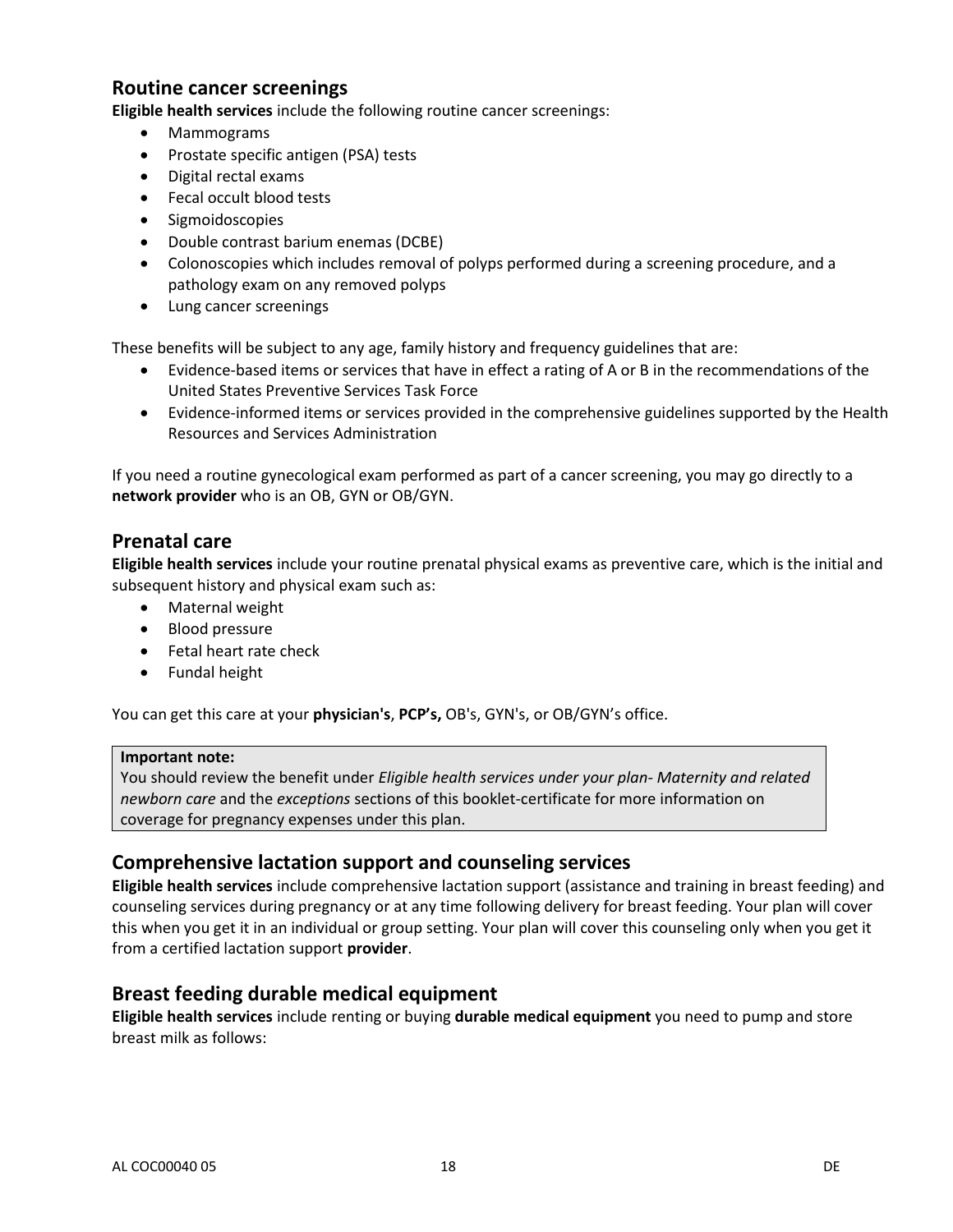#### **Breast pump**

**Eligible health services** include:

- Renting a **hospital** grade electric pump while your newborn child is confined in a **hospital**.
- The buying of:
	- An electric breast pump (non-**hospital** grade). Your plan will cover this cost once every three years, or
	- A manual breast pump. Your plan will cover this cost once per pregnancy.

If an electric breast pump was purchased within the previous three year period, the purchase of another electric breast pump will not be covered until a three year period has elapsed since the last purchase.

#### **Breast pump supplies and accessories**

**Eligible health services** include breast pump supplies and accessories. These are limited to only one purchase per pregnancy in any year where a covered female would not qualify for the purchase of a new pump.

Coverage for the purchase of breast pump equipment is limited to one item of equipment, for the same or similar purpose, and the accessories and supplies needed to operate the item. You are responsible for the entire cost of any additional pieces of the same or similar equipment you purchase or rent for personal convenience or mobility.

#### **Family planning services – female contraceptives**

**Eligible health services** include family planning services such as:

#### **Counseling services**

**Eligible health services** include counseling services provided by a **physician**, OB, GYN, or OB/GYN on contraceptive methods. These will be covered when you get them in either a group or individual setting.

#### **Devices**

**Eligible health services** include contraceptive devices (including any related services or supplies) when they are provided by, administered or removed by a **physician** during an office visit.

#### **Voluntary sterilization**

**Eligible health services** include charges billed separately by the **provider** for female voluntary sterilization procedures and related services and supplies. This also could include tubal ligation and sterilization implants.

#### **Important note:**

See the following sections for more information:

- *Family planning services - other*
- *Maternity and related newborn care*
- *Outpatient prescription drugs*
- *Treatment of basic infertility*

# **Physicians and other health professionals**

#### **Physician services**

**Eligible health services** include services by your **physician** to treat an **illness** or **injury**. You can get those services:

- At the **physician's** office
- In your home
- **•** In a **hospital**

AL COC00040 05 29 DE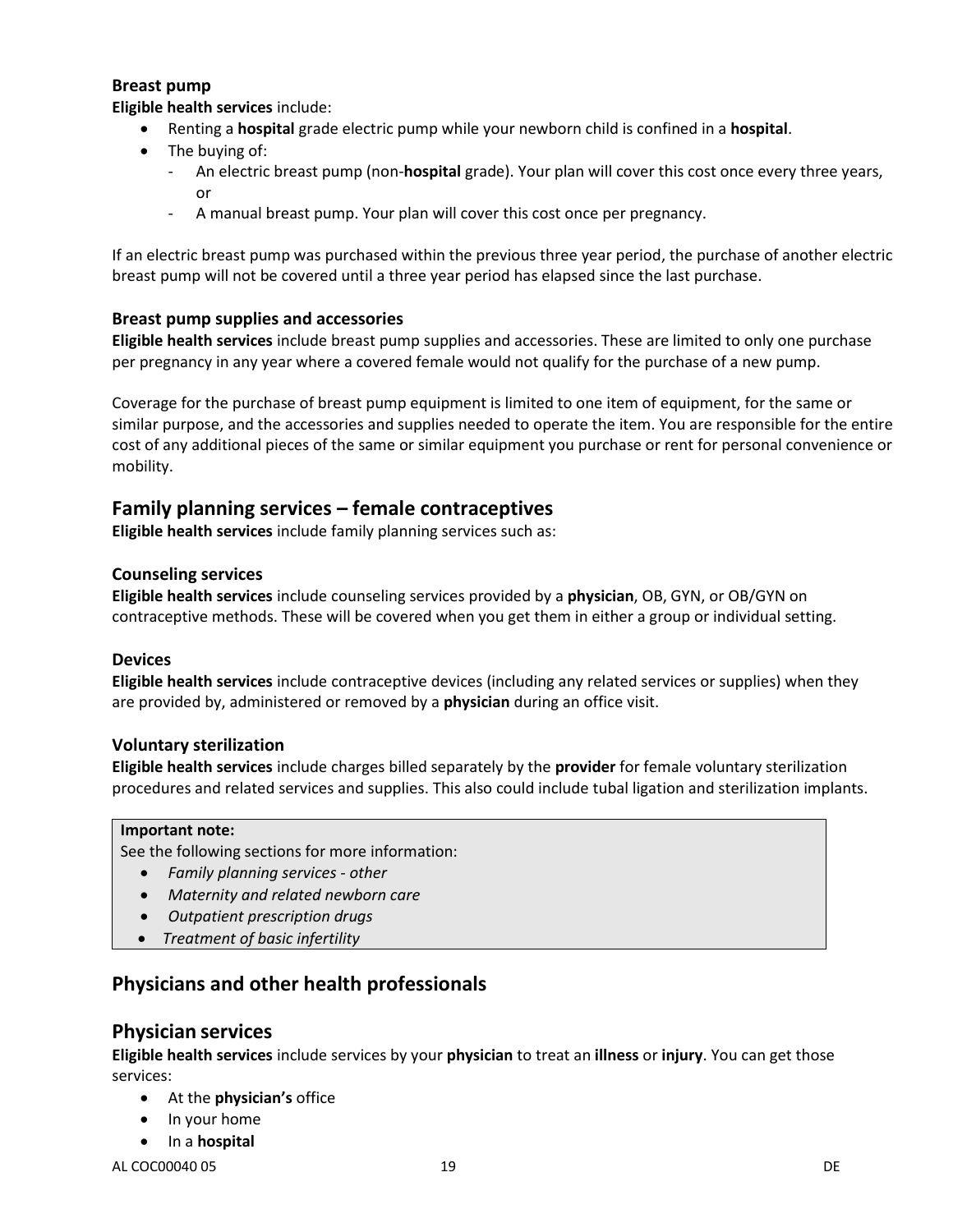- From any other inpatient or outpatient facility
- By way of **telemedicine**

#### **Important note:**

All in-person office visits covered with a **behavioral health provider** are also covered if you use **telemedicine** instead.

**Telemedicine** may have different cost sharing. See the schedule of benefits for more information.

Other services and supplies that your **physician** may provide:

- Allergy testing and allergy injections
- Radiological supplies, services, and tests
- Screening of infants and toddlers for developmental delays. Eligible health services include developmental screenings for children at ages 9 months, 18 months and 30 months.
- Lead poisoning screening for children. Eligible health services include charges for a baseline lead poisoning screening for children at or around 12 months of age and also for children under the age of 6 who are at a high risk for lead poisoning, in accordance with established guidelines and criteria.

# **Physician surgical services**

**Eligible health services** include the services of:

- The surgeon who performs your **surgery**
- Your surgeon who you visit before and after the **surgery**
- Another surgeon who you go to for a second opinion before the **surgery**

# **Alternatives to physician office visits**

#### **Walk-in clinic**

**Eligible health services** include health care services provided at **walk-in clinics** for:

- Unscheduled, non-medical emergency **illnesses** and **injuries**
- The administration of immunizations administered within the scope of the clinic's license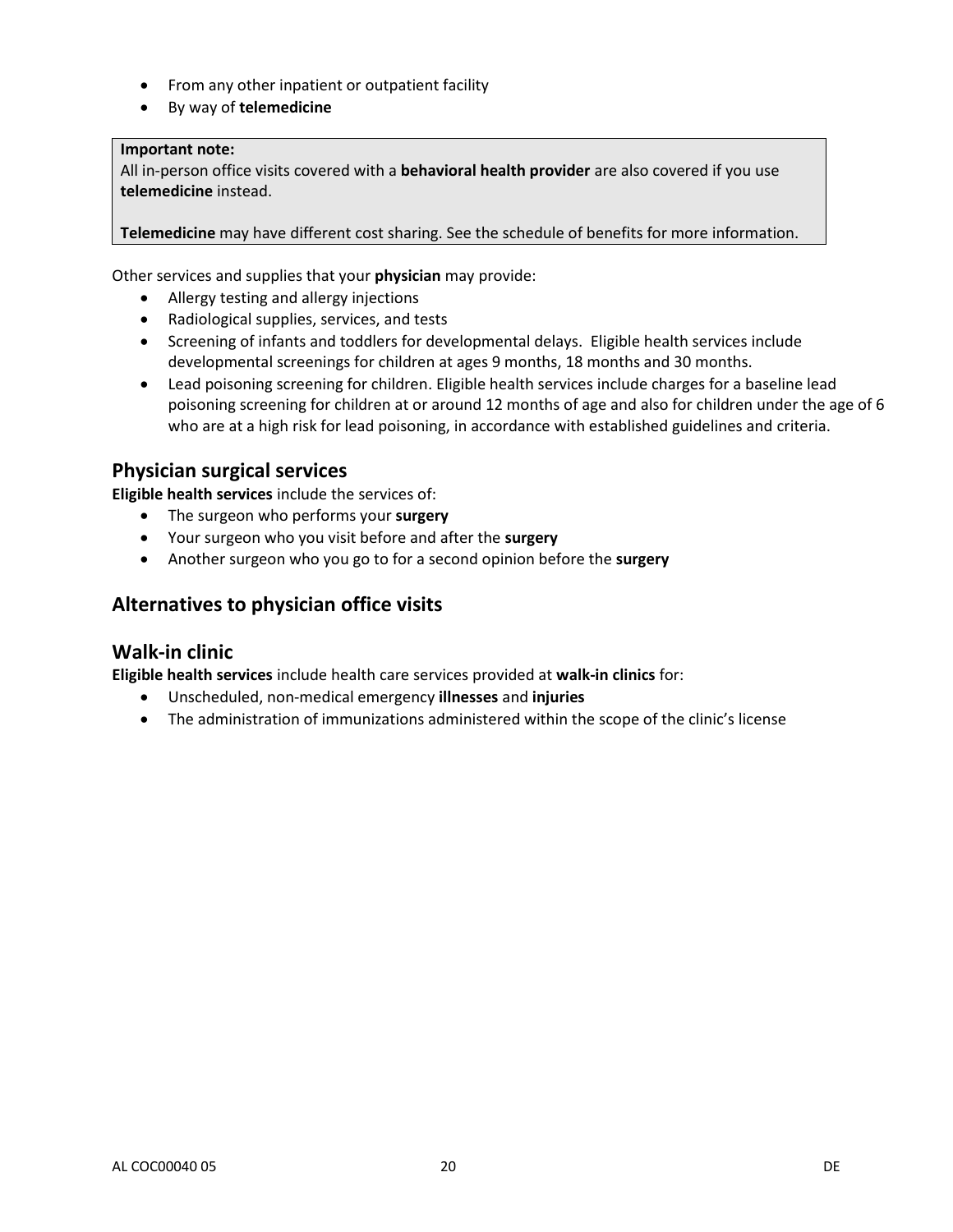# **Hospital and other facility care**

# **Hospital care**

**Eligible health services** include inpatient and outpatient **hospital** care.

The types of **hospital** care services that are eligible for coverage include:

- **Room and board** charges up to the **hospital's semi-private room rate**. Your plan will cover the extra expense of a private room when appropriate because of your medical condition.
- Services of **physicians** employed by the **hospital.**
- Operating and recovery rooms.
- **•** Intensive or special care units of a **hospital.**
- Administration of blood and blood derivatives, but not the expense of the blood or blood product.
- Radiation therapy.
- Cognitive rehabilitation.
- Speech therapy, physical therapy and occupational therapy.
- Oxygen and oxygen therapy.
- Radiological services, laboratory testing and diagnostic services.
- Medications.
- Intravenous (IV) preparations.
- Discharge planning.
- Services and supplies provided by the outpatient department of a **hospital**.

# **Alternatives to hospital stays**

#### **Outpatient surgery and physician surgical services**

**Eligible health services** include services provided and supplies used in connection with outpatient **surgery** performed in a **surgery center** or a **hospital's** outpatient department.

#### **Important note:**

Some **surgeries** can be done safely in a **physician's** office. For those **surgeries**, your plan will pay only for **physician** services and not for a separate fee for facilities.

# **Home health care**

**Eligible health services** include home health care provided by a **home health care agency** in the home, but only when all of the following criteria are met:

- You are homebound.
- Your **physician** orders them.
- The services take the place of your needing to **stay** in a **hospital** or a **skilled nursing facility**, or needing to receive the same services outside your home.
- The services are a part of a **home health care plan**.
- The services are **skilled nursing services**, home health aide services or medical social services, or are short-term speech, physical or occupational therapy.
- If you are discharged from a **hospital** or **skilled nursing facility** after a **stay**, the intermittent requirement may be waived to allow coverage for continuous **skilled nursing services**. See the schedule of benefits for more information on the intermittent requirement.
- Home health aide services are provided under the supervision of a registered nurse.
- Medical social services are provided by or supervised by a **physician** or social worker.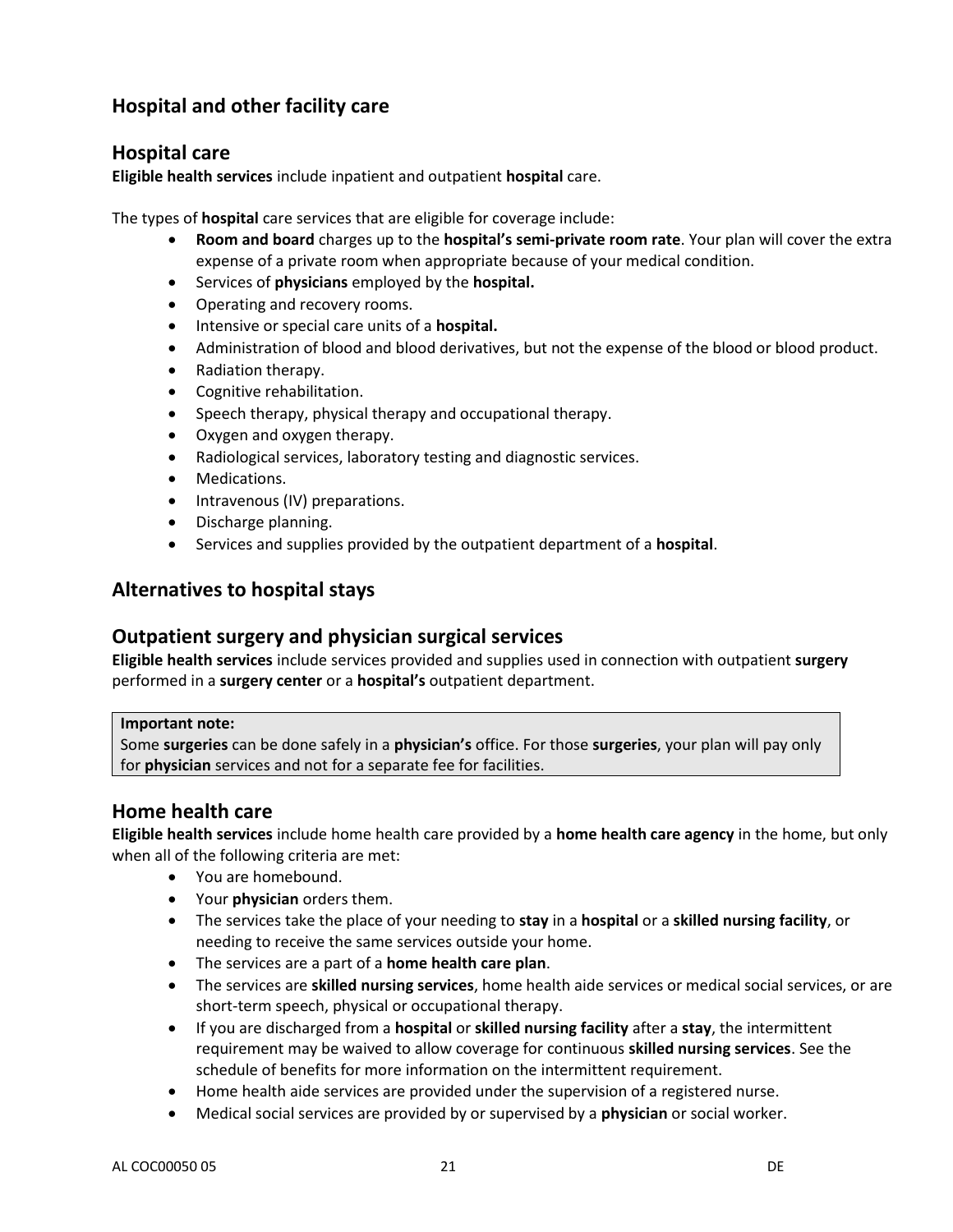Short-term physical, speech and occupational therapy provided in the home are subject to the conditions and limitations imposed on therapy provided outside the home. See the *Short-term rehabilitation services and Habilitation therapy services* sections and the schedule of benefits.

Home health care services do not include **custodial care**.

#### **Hospice care**

**Eligible health services** include inpatient and outpatient **hospice care** when given as part of a **hospice care program**.

The types of **hospice care** services that are eligible for coverage include:

- Room and board
- Services and supplies furnished to you on an inpatient or outpatient basis
- Services by a **hospice care agency** or **hospice care** provided in a **hospital**

**Hospice care** services provided by the **providers** below may be covered, even if the **providers** are not an employee of the **hospice care agency** responsible for your care:

- A **physician** for consultation or case management
- A physical or occupational therapist
- A **home health care agency** for:
	- $-$  Physical and occupational therapy
	- Medical supplies
	- Outpatient **prescription drugs**
	- Psychological counseling
	- Dietary counseling

# **Outpatient private duty nursing**

**Eligible health services** include private duty nursing care provided by an **R**.**N**. or **L**.**P**.**N**. for non-hospitalized acute **illness** or **injury** if your condition requires skilled nursing care and visiting nursing care is not adequate.

# **Skilled nursing facility**

**Eligible health services** include inpatient **skilled nursing facility** care.

The types of **skilled nursing facility** care services that are eligible for coverage include:

- Room and board, up to the **semi-private room rate**
- Services and supplies that are provided during your **stay** in a **skilled nursing facility**

# **Emergency services and urgent care**

**Eligible health services** include services and supplies for the treatment of an **emergency medical condition** or an **urgent condition**.

As always, you can get **emergency services** from **network providers**. However, you can also get **emergency services** from **out-of-network providers**.

Your coverage for **emergency services** and urgent care from **out-of-network providers** ends when **Aetna** and the attending **physician** determine that you are medically able to travel or to be transported to a **network provider** if you need more care.

As it applies to in-network coverage, you are covered for follow-up care only when your **physician or PCP** provides the care or coordinates it.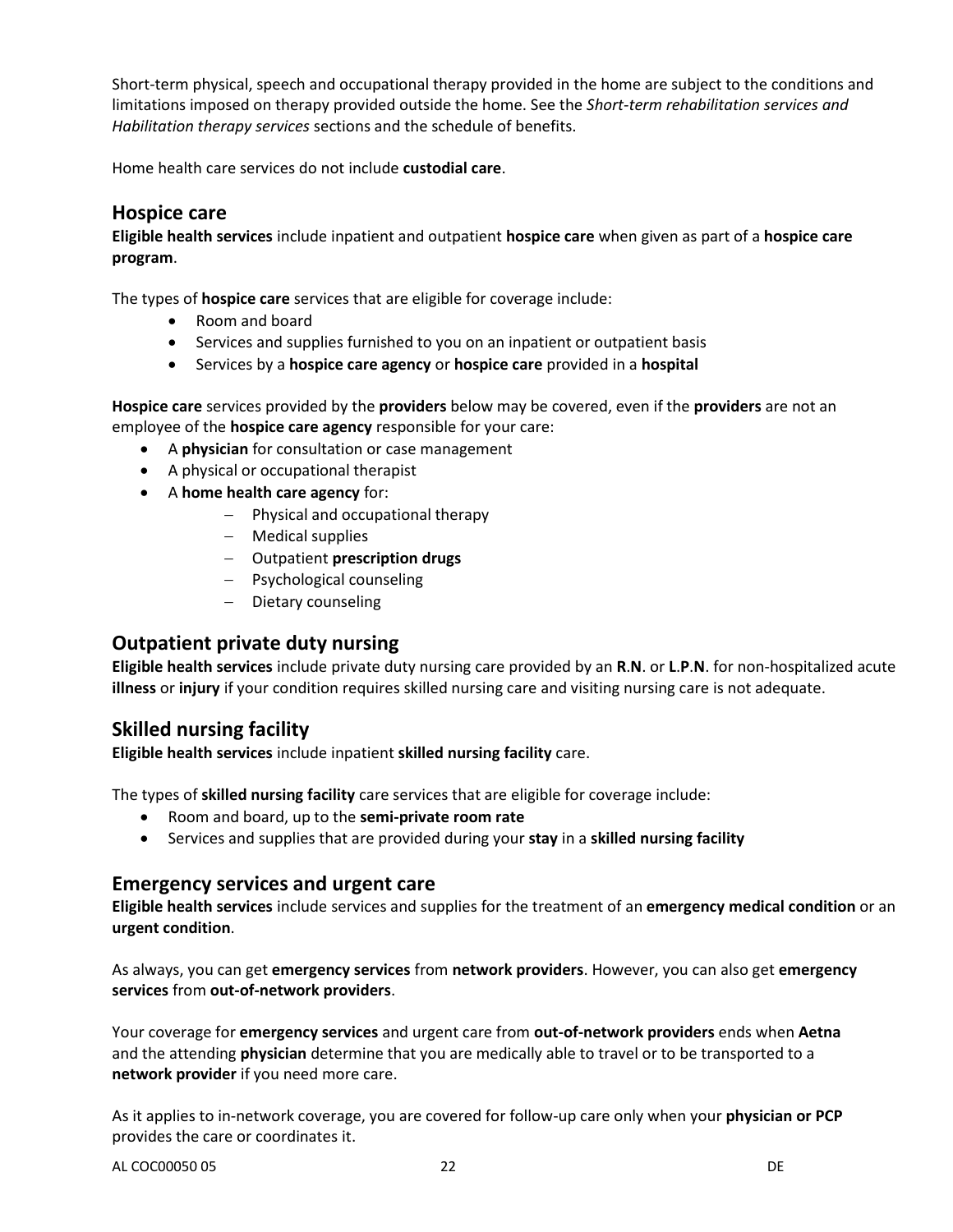If you use an **out-of-network provider** to receive follow up care, you are subject to a higher out-of-pocket expense.

#### **In case of a medical emergency**

When you experience an **emergency medical condition**, you should go to the nearest emergency room. You can also dial 911 or your local emergency response service for medical and **ambulance** assistance. If possible, call your **physician** but only if a delay will not harm your health.

#### **Non-emergency condition**

If you go to an emergency room for what is not an **emergency medical condition**, the plan may not cover your expenses. See the schedule of benefits and the *exception- Emergency services and urgent care and Precertification covered benefit reduction* sections for specific plan details.

# **In case of an urgent condition**

#### **Urgent condition**

If you need care for an **urgent condition**, you should first seek care through your **physician.** If your **physician** is not reasonably available to provide services, you may access urgent care from an **urgent care facility**.

#### **Non-urgent care**

If you go to an **urgent care facility** for what is not an **urgent condition,** the plan may not cover your expenses. See the *exception –Emergency services and urgent care and Precertification covered benefit reduction* sections and the schedule of benefits for specific plan details.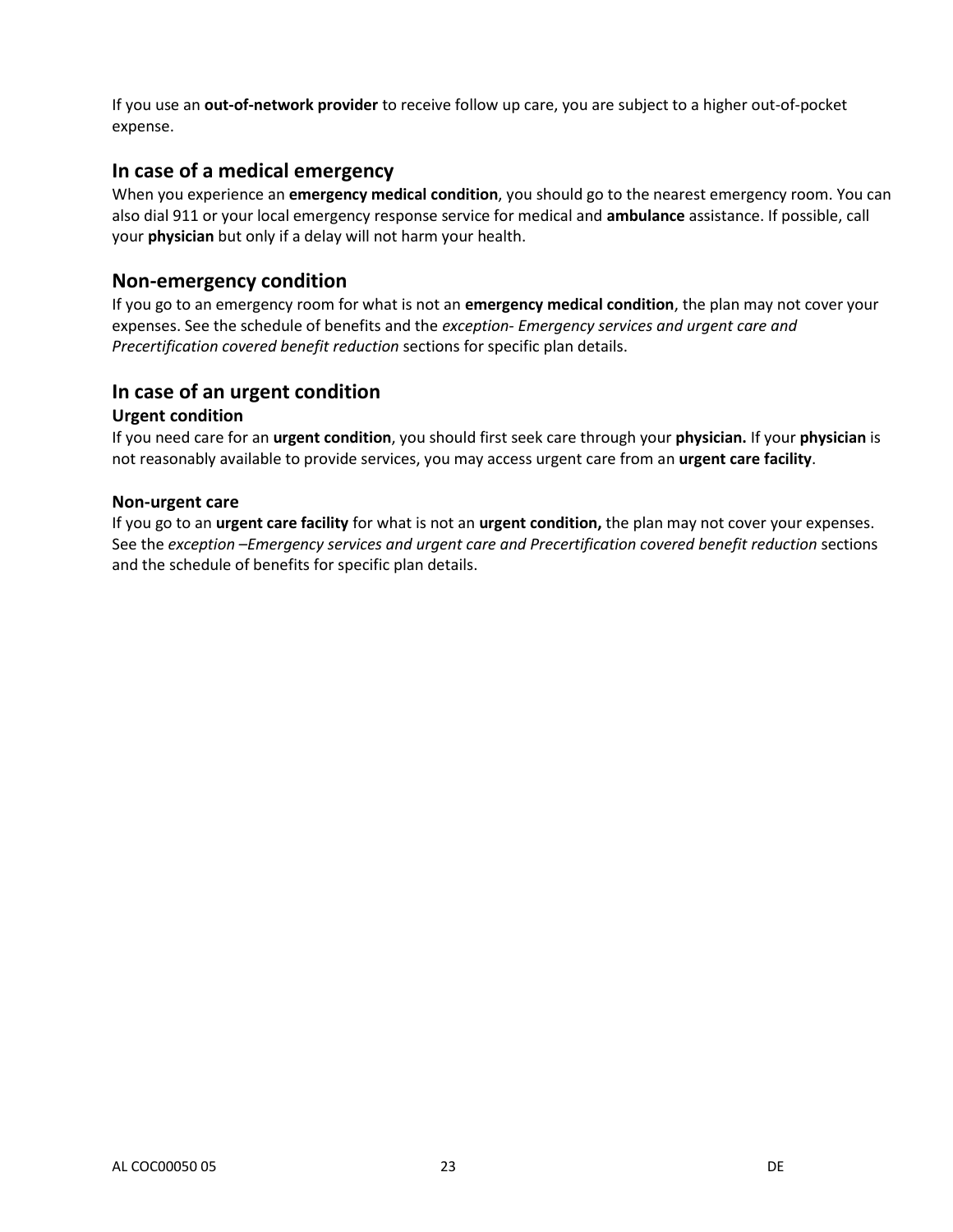# **Specific conditions**

# **Autism spectrum disorder**

Autism spectrum disorder is defined in the most recent edition of the *Diagnostic and Statistical Manual of Mental Disorders (DSM)* of the American Psychiatric Association.

**Eligible health services** include the services and supplies provided by a **physician** or **behavioral health provider**  for the diagnosis and treatment of autism spectrum disorder. We will only cover this treatment if a **physician** or **behavioral health provider** orders it as part of a treatment plan.

Eligible health services include:

- Behavioral health treatment
- Pharmacy care
- Psychiatric care
- Psychological care
- Therapeutic care
- Items and equipment necessary to provide, receive, or improve upon any of the above listed services, including those necessary for Applied Behavior Analysis.

Any care for autism spectrum disorders that is determined by the Secretary of the Department of Health and Social Services, based upon their review of best practices and/or evidence-based research, to be medically necessary.

We will cover early intensive behavioral interventions such as applied behavior analysis.

Applied behavior analysis is an educational service that is the process of applying interventions:

- That systematically change behavior, and
- That is responsible for observable improvements in behavior.

# **Birthing center**

**Eligible health services** include prenatal and postpartum care and obstetrical services from your **provider.** After your child is born, **eligible health services** include:

- 48 hours of care in a birthing center after a vaginal delivery
- 96 hours of care in a birthing center after a cesarean delivery

A birthing center is a facility specifically licensed as a freestanding birthing center by applicable state and federal laws to provide prenatal care, delivery and immediate postpartum care.

# **Diabetic equipment, supplies and education**

**Eligible health services** include:

- Services and supplies
	- Foot care to minimize the risk of infection
	- Alcohol swabs
	- Glucagon emergency kits
- **•** Equipment
	- External insulin pumps
	- Blood glucose monitors without special features, unless required due to blindness
- Training
	- Self-management training provided by a health care **provider** certified in diabetes self-management training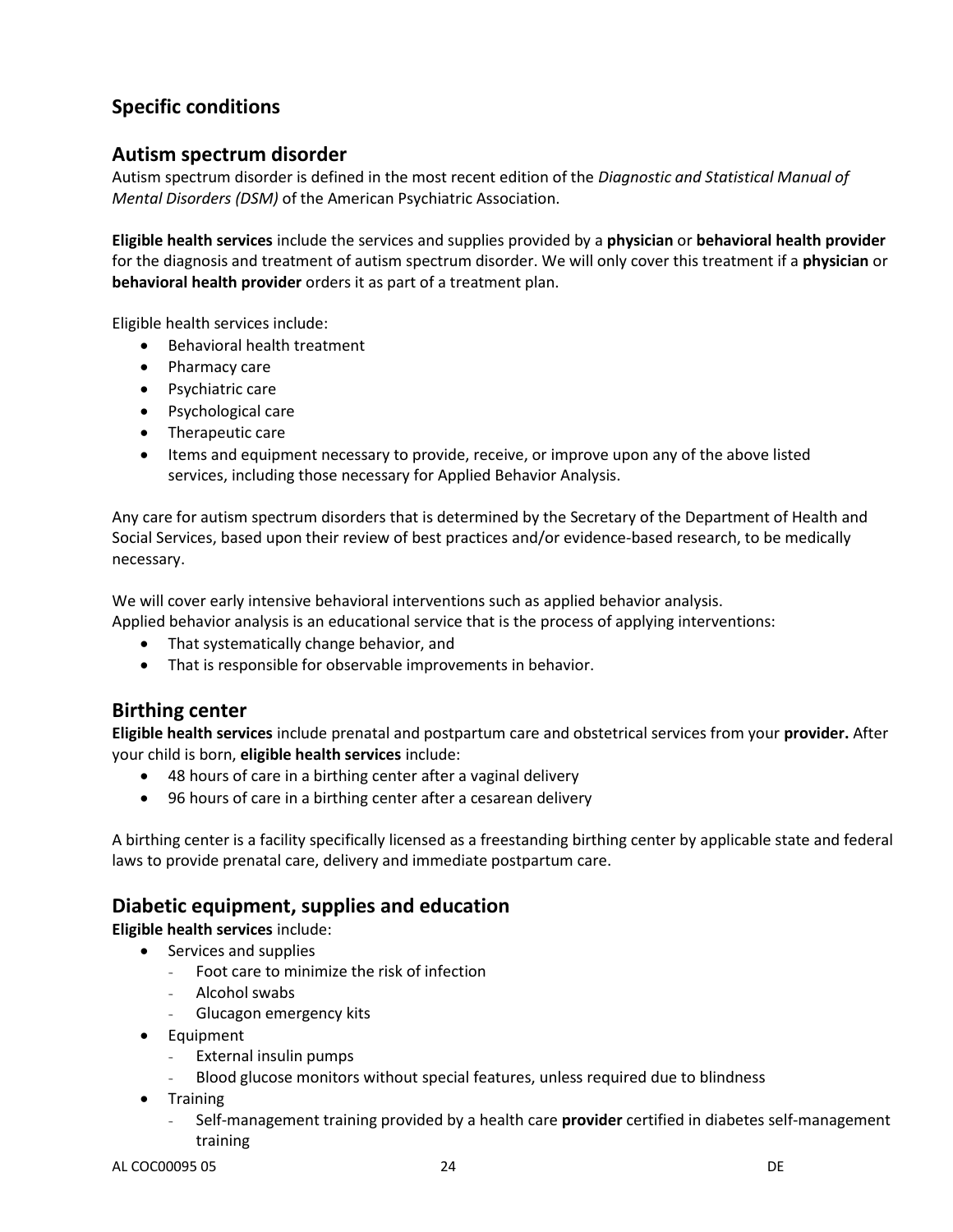This coverage is for the treatment of insulin (type I) and non-insulin dependent (type II) diabetes and the treatment of elevated blood glucose levels during pregnancy.

# **Family planning services – other**

**Eligible health services** include certain family planning services provided by your **physician** such as:

- Voluntary sterilization for males
- Abortion

# **Maternity and related newborn care**

**Eligible health services** include prenatal and postpartum care and obstetrical services. After your child is born, **eligible health services** include:

- 48 hours of inpatient care in a **hospital** after a vaginal delivery
- 96 hours of inpatient care in a **hospital** after a cesarean delivery
- A shorter **stay**, if the attending **physician**, with the consent of the mother, discharges the mother or newborn earlier

Coverage also includes the services and supplies needed for circumcision by a **provider**.

# **Mental health treatment**

**Eligible health services** include the treatment of **mental disorders** provided by a **hospital**, **psychiatric hospital**, **residential treatment facility, physician** or **behavioral health provider** as follows:

- **Inpatient room and board** at the **semi-private room rate**, and other services and supplies related to your condition that are provided during your **stay** in a **hospital**, **psychiatric hospital**, or **residential treatment facility**
- Outpatient treatment received while not confined as an inpatient in a **hospital**, **psychiatric hospital** or **residential treatment facility**, including:
	- Office visits to a **physician** or **behavioral health provider** such as a **psychiatrist**, psychologist, social worker, or licensed professional counselor (includes **telemedicine** consultation)
	- Individual, group and family therapies for the treatment of mental health
	- Other outpatient mental health treatment such as:
		- **Partial hospitalization treatment** provided in a facility or program for mental health treatment provided under the direction of a **physician**
		- **Intensive outpatient program** provided in a facility or program for mental health treatment provided under the direction of a **physician**
		- Skilled behavioral health services provided in the home, but only when all the following criteria are met:
			- o You are homebound
			- o Your **physician** orders them
			- o The services take the place of a **stay** in a **hospital** or a **residential treatment facility**, or you are unable to receive the same services outside your home
			- $\circ$  The skilled behavioral health care is appropriate for the active treatment of a condition, **illness** or disease to avoid placing you at risk for serious complications
		- Electro-convulsive therapy (ECT)
		- Mental health injectables
		- Transcranial magnetic stimulation (TMS)
		- Psychological testing
		- Neuropsychological testing
		- 23 hour observation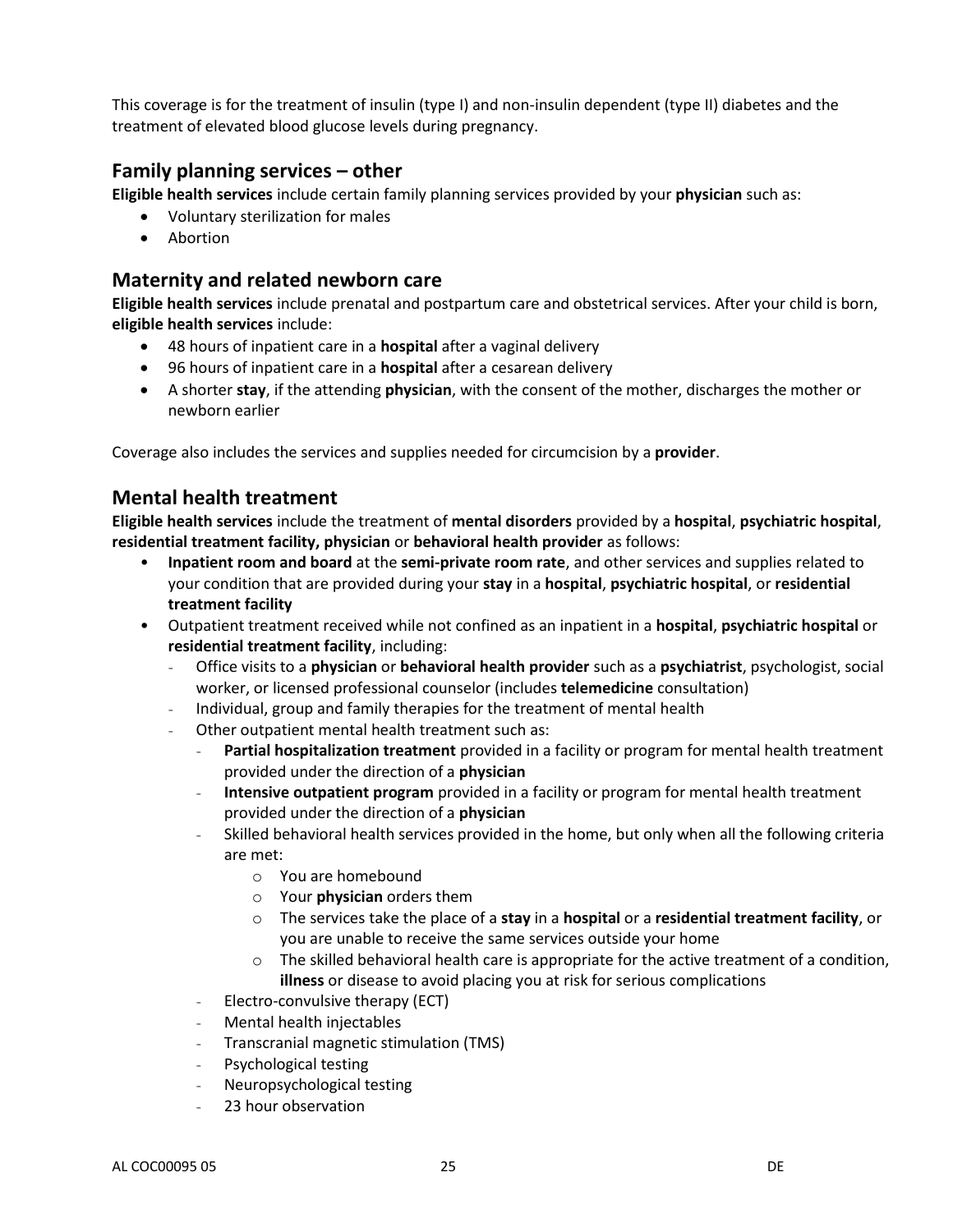# **Substance related disorders treatment**

**Eligible health services** include the treatment of **substance abuse** provided by a **hospital**, **psychiatric hospital**, **residential treatment facility, physician** or **behavioral health provider** as follows:

• **Inpatient room and board** at the **semi-private room rate,** and other services and supplies that are provided during your **stay** in a **hospital**, **psychiatric hospital** or **residential treatment facility.** Treatment of **substance abuse** in a general medical **hospital** is only covered if you are admitted to the **hospital's** separate **substance abuse** section or unit, unless you are admitted for the treatment of medical complications of **substance abuse**.

As used here, "medical complications" include, but are not limited to, electrolyte imbalances, malnutrition, cirrhosis of the liver, delirium tremens and hepatitis.

- Outpatient treatment received while not confined as an inpatient in a **hospital**, **psychiatric hospital** or **residential treatment facility**, including:
	- Office visits to a **physician** or **behavioral health provider** such as a **psychiatrist**, psychologist, social worker, advanced practice registered nurse, or licensed professional counselor (includes **telemedicine** consultation)
	- Individual, group and family therapies for the treatment of **substance abuse**
	- Other outpatient **substance abuse** treatment such as:
		- o Outpatient detoxification
		- o **Partial hospitalization treatment** provided in a facility or program for treatment of **substance abuse** provided under the direction of a **physician**
		- o **Intensive outpatient program** provided in a facility or program for treatment of **substance abuse** provided under the direction of a **physician**
		- o Ambulatory detoxification which are outpatient services that monitor withdrawal from alcohol or other **substance abuse**, including administration of medications
		- $\circ$  Skilled behavioral health services provided in the home, but only when all of the following criteria are met:
			- **P** You are homebound
			- Your **physician** orders them
			- The services take the place of a **stay** in a **hospital** or a **residential treatment facility**, or you are unable to receive the same services outside your home
			- The skilled behavioral health care is appropriate for the active treatment of a condition, **illness** or disease to avoid placing you at risk for serious complications
		- o Treatment of withdrawal symptoms
		- o Substance use disorder injectables
		- o 23 hour observation

# **Oral and maxillofacial treatment (mouth, jaws and teeth)**

**Eligible health services** include the following oral and maxillofacial treatment (mouth, jaws and teeth) provided by a **physician**, a dentist and **hospital**:

- Non-surgical treatment of infections or diseases.
- **Surgery** needed to:
	- Treat a fracture, dislocation, or wound.
	- Cut out cysts, tumors, or other diseased tissues.
	- Cut into gums and tissues of the mouth. This is only covered when not done in connection with the removal, replacement or repair of teeth.
	- Alter the jaw, jaw joints, or bite relationships by a cutting procedure when appliance therapy alone cannot result in functional improvement.
- **Hospital** services and supplies received for a **stay** required because of your condition.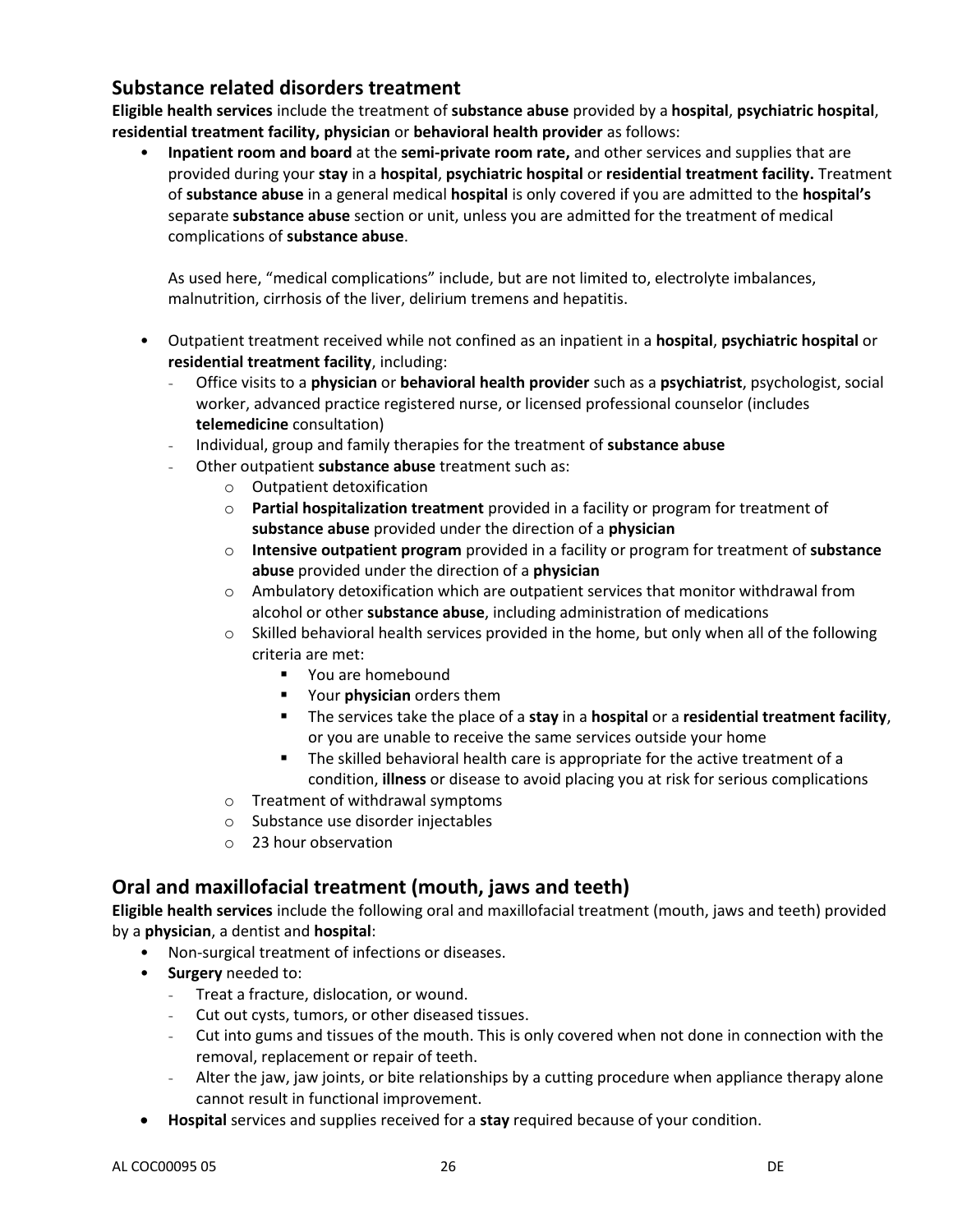- Dental work, **surgery** and **orthodontic treatment** needed to remove, repair, restore or reposition:
	- Natural teeth damaged, lost, or removed. Your teeth must be free from decay or in good repair, and are firmly attached to your jaw bone at the time of your **injury**.
	- Other body tissues of the mouth fractured or cut due to **injury.**
- Crowns, dentures, bridges, or in-mouth appliances only for:
	- The first denture or fixed bridgework to replace lost teeth.
	- The first crown needed to repair each damaged tooth.
	- An in-mouth appliance used in the first course of **orthodontic treatment** after an **injury**.

# **Reconstructive surgery and supplies**

**Eligible health services** include all stages of reconstructive **surgery** by your **provider** and related supplies provided in an inpatient or outpatient setting only in the following circumstances:

- Your **surgery** reconstructs the breast where a necessary mastectomy was performed, such as an implant and areolar reconstruction. It also includes **surgery** on a healthy breast to make it symmetrical with the reconstructed breast, treatment of physical complications of all stages of the mastectomy, including lymphedema and prostheses.
- Your **surgery** is to implant or attach a covered prosthetic device.
- Your **surgery** corrects a gross anatomical defect present at birth. The **surgery** will be covered if:
	- The defect results in severe facial disfigurement or major functional impairment of a body part.
		- The purpose of the **surgery** is to improve function.
- Your **surgery** is needed because treatment of your **illness** resulted in severe facial disfigurement or major functional impairment of a body part, and your **surgery** will improve function.

# **Transplant services**

**Eligible health services** include organ transplant services provided by a **physician** and **hospital**.

Organ means:

- Solid organ
- Hematopoietic stem cell
- Bone marrow

#### **Network of transplant specialist facilities**

The amount you will pay for covered transplant services is determined by where you get transplant services. You can get transplant services from:

- An **Institutes of Excellence™ (IOE) facility** we designate to perform the transplant you need
- A Non-IOE facility

The National Medical Excellence Program® will coordinate all solid organ and bone marrow transplants, and other specialized care you need.

# **Treatment of infertility**

# **Basic infertility**

**Eligible health services** include seeing a [**network**] **provider**:

- To diagnose and evaluate the underlying medical cause of **infertility**.
- To do **surgery** to treat the underlying medical cause of **infertility**. Examples are endometriosis **surgery** or, for men, varicocele **surgery**.

# **Comprehensive infertility services**

**Eligible health services** include comprehensive **infertility** care. The first step to using your comprehensive **infertility** health care services is enrolling with our National Infertility Unit (NIU). To enroll you can reach our dedicated NIU at [1-800-575-5999].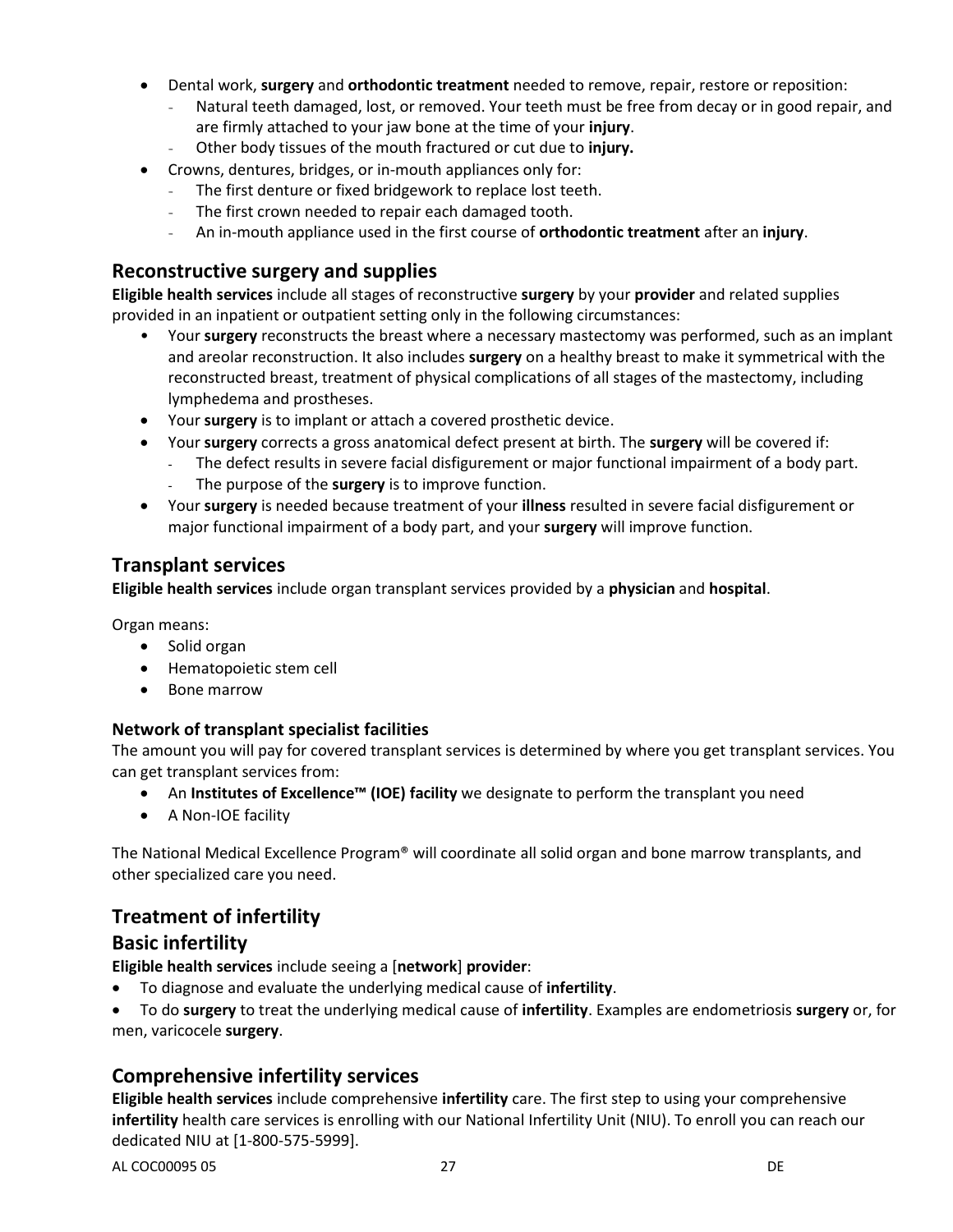#### **Infertility services**

You are eligible for **infertility** services **i**f:

You are covered under this plan as an employee or as a covered dependent who is the employee's legal spouse, civil union partner or domestic partner, referred to as "your partner".

There exists a condition that:

- Is demonstrated to cause the disease of **infertility**.
- Has been recognized by your **physician** or **infertility specialist** and documented in your or your partner's medical records.
- You or your partner has not had a voluntary sterilization, with or without surgical reversal, regardless of post reversal results. This includes tubal ligation, hysterectomy and vasectomy only if obtained as a form of voluntary sterilization.
- You or your partner does not have **infertility** that is due to a natural physiologic process such as age related ovarian insufficiency (e.g. perimenopause, menopause).
- A successful pregnancy cannot be attained through less costly treatment for which coverage is available under this plan.

You have met the requirement for the number of months trying to conceive through egg and sperm contact. Your unmedicated day 3 Follicle Stimulating Hormone (FSH) level meets the following criteria:

| You are                                                        | <b>Number of</b><br>months of<br>unprotected<br>timed sexual<br>intercourse: | <b>Number of donor</b><br>artificial<br>insemination cycles:<br>Self paid/not paid<br>for by plan | You need to have<br>an unmedicated<br>day 3 FSH test<br>done within the<br>past: | The results of your<br>unmedicated day<br>3 FSH test:                                                                                                                                                                      |
|----------------------------------------------------------------|------------------------------------------------------------------------------|---------------------------------------------------------------------------------------------------|----------------------------------------------------------------------------------|----------------------------------------------------------------------------------------------------------------------------------------------------------------------------------------------------------------------------|
| A female under                                                 | A. 12 months or                                                              | <b>B.</b> At least 12 cycles                                                                      | 12 months                                                                        | Must be less than                                                                                                                                                                                                          |
| 35 years of age                                                | more                                                                         | of donor                                                                                          |                                                                                  | 19 mIU/mL in your                                                                                                                                                                                                          |
| with a male<br>partner                                         | or                                                                           | insemination                                                                                      |                                                                                  | most recent lab<br>test                                                                                                                                                                                                    |
| A female under<br>35 years of age<br>without a male<br>partner | Does not apply                                                               | At least 12 cycles of<br>donor insemination                                                       | 12 months                                                                        | Must be less than<br>19 mIU/mL in your<br>most recent lab<br>test                                                                                                                                                          |
| A female 35 years<br>of age or older<br>with a male<br>partner | A. 6 months or<br>more<br>or                                                 | <b>B</b> . At least 6 cycles of<br>donor insemination                                             | 6 months                                                                         | If you are less than<br>age 40, must be<br>less than 19<br>mIU/mL in your<br>most recent lab<br>test<br>If you are age 40<br>and older, must be<br>less than 19<br>mIU/mL in all prior<br>tests performed<br>after age 40. |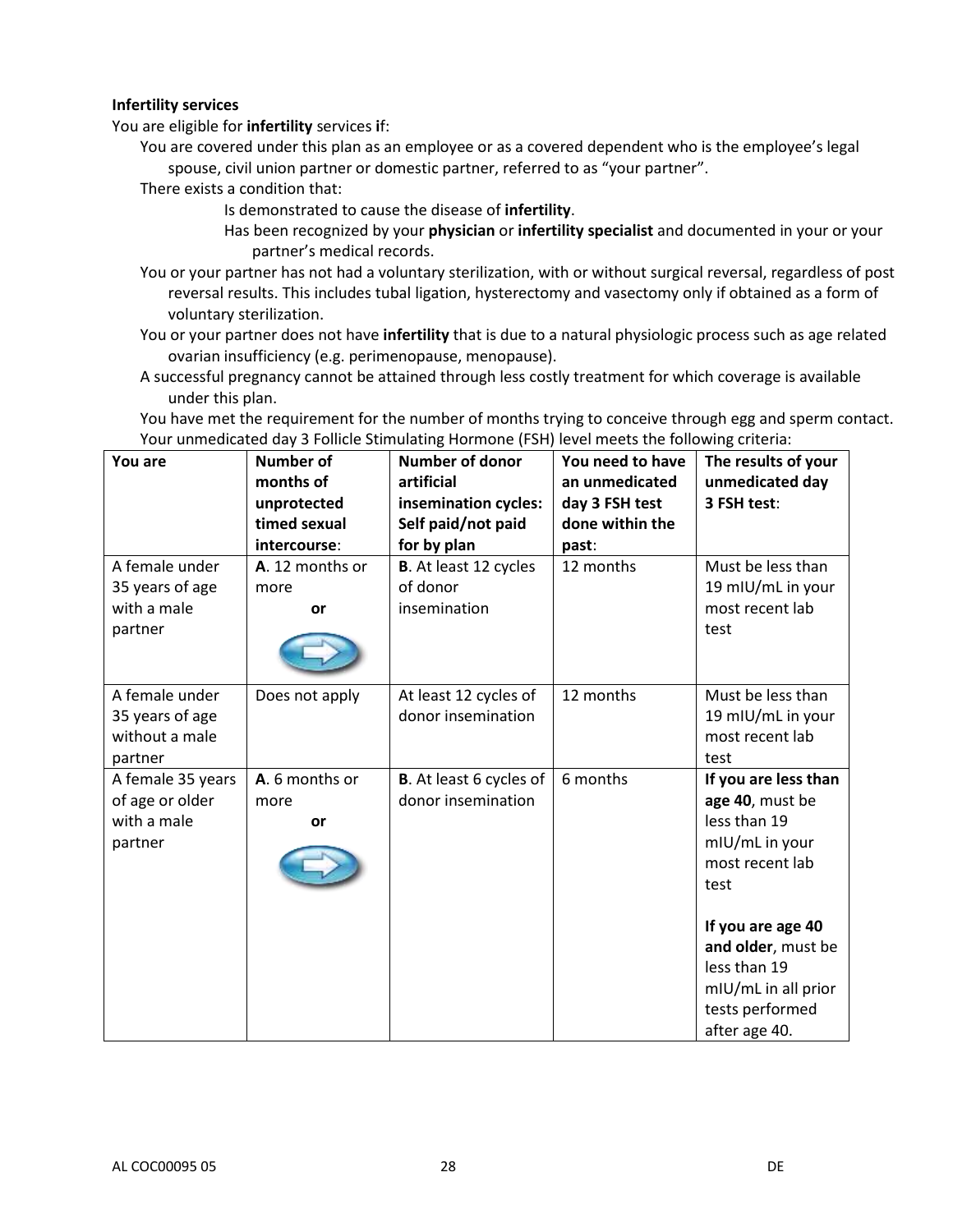| A female 35 years<br>of age or older<br>without a male<br>partner         | Does not apply       | At least 6 cycles of<br>donor insemination | 6 months       | If you are less than<br>age 40, must be<br>less than 19<br>mIU/mL in your<br>most recent lab<br>test<br>If you are age 40<br>and older, must be<br>less than 19<br>mIU/mL in all prior<br>tests performed<br>after age 40. |
|---------------------------------------------------------------------------|----------------------|--------------------------------------------|----------------|----------------------------------------------------------------------------------------------------------------------------------------------------------------------------------------------------------------------------|
| A male of any age<br>with a female<br>partner under 35<br>years of age    | 12 months or<br>more | Does not apply                             | Does not apply | Does not apply                                                                                                                                                                                                             |
| A male of any age<br>with a female<br>partner 35 years<br>of age or older | 6 months or more     | Does not apply                             | Does not apply | Does not apply                                                                                                                                                                                                             |

Our NIU is here to help you. It is staffed by a dedicated team of registered nurses and **infertility** coordinators with expertise in all areas of **infertility** who can help:

Enroll in the **infertility** program.

Assist you with precertification of eligible health services.

Coordinate **precertification** for comprehensive **infertility** when these services are **eligible health services**.

Evaluate your medical records to determine whether comprehensive **infertility** services are reasonably likely to result in success.

Determine whether comprehensive **infertility** services are **eligible health services**.

Your **provider** will request approval from us in advance for your **infertility** services. We will cover charges made by a [network] **infertility specialist** for the following **infertility** services**:**

Ovulation induction cycle(s) with menotropins.

Intrauterine insemination.

A "cycle" is an attempt at ovulation induction or intrauterine insemination. The cycle begins with the initiation of therapy and ends when the treatment is followed by confirmation of non-pregnancy (either a negative pregnancy test or a menstrual period). In the case of the achievement of pregnancy, a cycle is considered completed at 6 weeks following a positive pregnancy test. Each treatment type is counted as a separate cycle.

# **Advanced reproductive technology**

**Eligible health services** include Assisted Reproductive Technology (ART) services. ART services are more advanced medical procedures or treatments performed to help a woman achieve pregnancy.

# **ART services**

ART services include: In vitro fertilization (IVF) Zygote intrafallopian transfer (ZIFT) Gamete intrafallopian transfer (GIFT) Cryopreserved embryo transfers (Frozen Embryo Transfers (FET)) Intracytoplasmic sperm injection (ICSI) or ovum microsurgery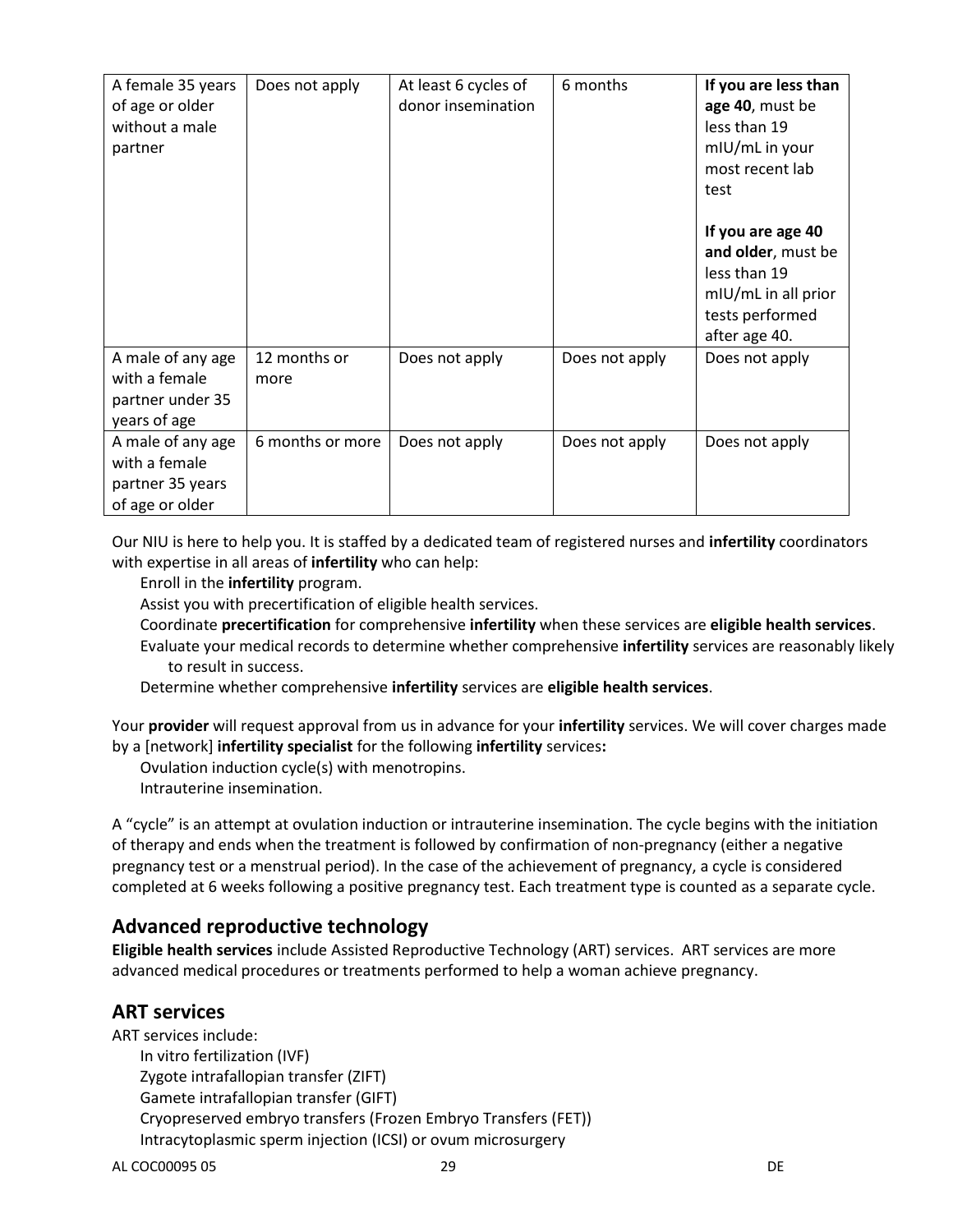You are eligible for ART services if:

You are covered under this plan as [an employee] [or as a covered dependent who is the employee's legal spouse, civil union partner or domestic partner, referred to as "your partner"]. [Dependent children are covered under this plan for ART services only in the case of fertility preservation due to planned treatment for medical conditions that will result in **infertility**.]

There exists a condition that:

- Is demonstrated to cause the disease of **infertility**.
- Has been recognized by your **physician** or **infertility specialist** and documented in your or your partner's medical records.
- You or your partner has not had a voluntary sterilization, with or without surgical reversal, regardless of post reversal results. This includes tubal ligation, hysterectomy and vasectomy only if obtained as a form of voluntary sterilization.
- You or your partner does not have **infertility** that is due to a natural physiologic process such as age related ovarian insufficiency (e.g. perimenopause, menopause).
- A successful pregnancy cannot be attained through less costly treatment for which coverage is available under this plan.
- You have exhausted the comprehensive **infertility** services benefits or have a clinical need to move on to ART procedures. You have met the requirement for the number of months trying to conceive through egg and sperm contact.

| You are         | <b>Number of</b><br>months of | <b>Number of donor</b><br>artificial | You need to have<br>an unmedicated | The results of your<br>unmedicated day |
|-----------------|-------------------------------|--------------------------------------|------------------------------------|----------------------------------------|
|                 | unprotected                   | insemination cycles:                 | day 3 FSH test                     | 3 FSH test:                            |
|                 | timed sexual                  | Self paid/not paid                   | done within the                    |                                        |
|                 | intercourse:                  | for by plan                          | past:                              |                                        |
| A female under  | A. 12 months or               | <b>B.</b> At least 12 cycles         | 12 months                          | Must be less than                      |
| 35 years of age | more                          | of donor                             |                                    | 19 mIU/mL in your                      |
| with a male     | or                            | insemination                         |                                    | most recent lab                        |
| partner         |                               |                                      |                                    | test to use your                       |
|                 |                               |                                      |                                    | own eggs. If                           |
|                 |                               |                                      |                                    | greater than 19                        |
|                 |                               |                                      |                                    | mIU/mL, you can                        |
|                 |                               |                                      |                                    | use donor eggs or                      |
|                 |                               |                                      |                                    | embryos but not                        |
|                 |                               |                                      |                                    | your own eggs.                         |
| A female under  | Does not apply                | At least 12 cycles of                | 12 months                          | Must be less than                      |
| 35 years of age |                               | donor insemination                   |                                    | 19 mIU/mL in your                      |
| without a male  |                               |                                      |                                    | most recent lab                        |
| partner         |                               |                                      |                                    | test to use your                       |
|                 |                               |                                      |                                    | own eggs. If                           |
|                 |                               |                                      |                                    | greater than 19                        |
|                 |                               |                                      |                                    | mIU/mL, you can                        |
|                 |                               |                                      |                                    | use donor eggs or                      |
|                 |                               |                                      |                                    | embryos but not                        |
|                 |                               |                                      |                                    | your own eggs.                         |

Your unmedicated day 3 Follicle Stimulating Hormone (FSH) level meets the following criteria: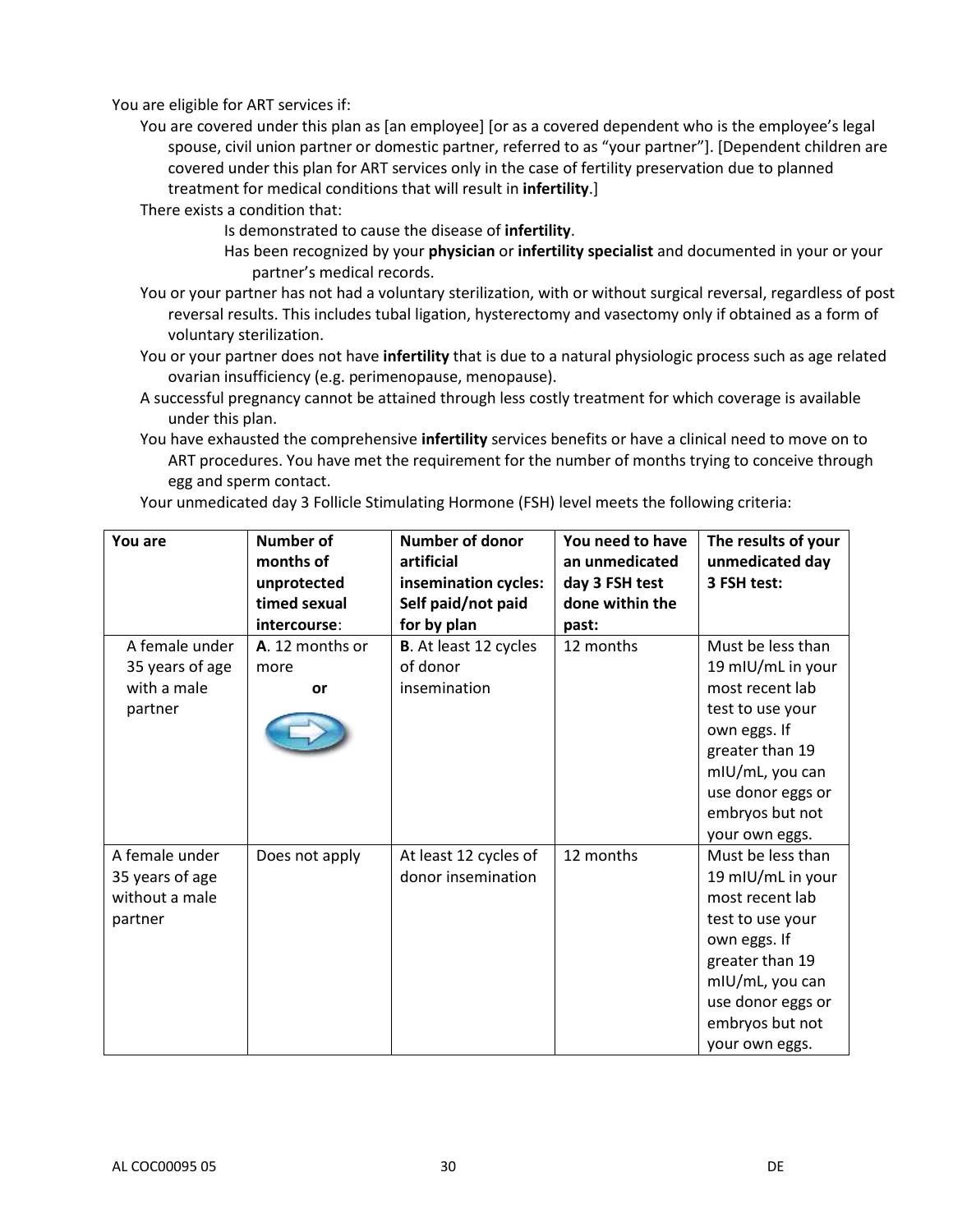| A female 35 years | A. 6 months or | <b>B</b> . At least 6 cycles of | 6 months | If you are less                    |
|-------------------|----------------|---------------------------------|----------|------------------------------------|
| of age or older   | more           | donor insemination              |          | than age 40, must                  |
| with a male       | or             |                                 |          | be less than 19                    |
| partner           |                |                                 |          | mIU/mL in your                     |
|                   |                |                                 |          | most recent lab                    |
|                   |                |                                 |          | test to use your                   |
|                   |                |                                 |          | own eggs. If                       |
|                   |                |                                 |          | greater than 19                    |
|                   |                |                                 |          | mIU/mL, you can                    |
|                   |                |                                 |          | use donor eggs or                  |
|                   |                |                                 |          | embryos but not                    |
|                   |                |                                 |          | your own eggs.                     |
|                   |                |                                 |          |                                    |
|                   |                |                                 |          | If you are age 40                  |
|                   |                |                                 |          | and older, must be                 |
|                   |                |                                 |          | less than 19                       |
|                   |                |                                 |          | mIU/mL in all prior                |
|                   |                |                                 |          | tests performed                    |
|                   |                |                                 |          | after age 40 to use                |
|                   |                |                                 |          | your own eggs,                     |
|                   |                |                                 |          | embryos or donor                   |
|                   |                |                                 |          | eggs or embryos.                   |
| A female 35 years | Does not apply | At least 6 cycles of            | 6 months |                                    |
|                   |                |                                 |          | If you are less                    |
| of age or older   |                | donor insemination              |          | than age 40, must                  |
| without a male    |                |                                 |          | be less than 19                    |
| partner           |                |                                 |          | mIU/mL in your                     |
|                   |                |                                 |          | most recent lab                    |
|                   |                |                                 |          | test to use your                   |
|                   |                |                                 |          | own eggs. If                       |
|                   |                |                                 |          | greater than 19                    |
|                   |                |                                 |          | mIU/mL, you can                    |
|                   |                |                                 |          | use donor eggs or                  |
|                   |                |                                 |          | embryos but not                    |
|                   |                |                                 |          | your own eggs.                     |
|                   |                |                                 |          |                                    |
|                   |                |                                 |          | If you are age 40                  |
|                   |                |                                 |          | and older, must be                 |
|                   |                |                                 |          | less than 19                       |
|                   |                |                                 |          | mIU/mL in all prior                |
|                   |                |                                 |          | tests performed                    |
|                   |                |                                 |          | after age 40 to use                |
|                   |                |                                 |          | your own eggs,<br>embryos or donor |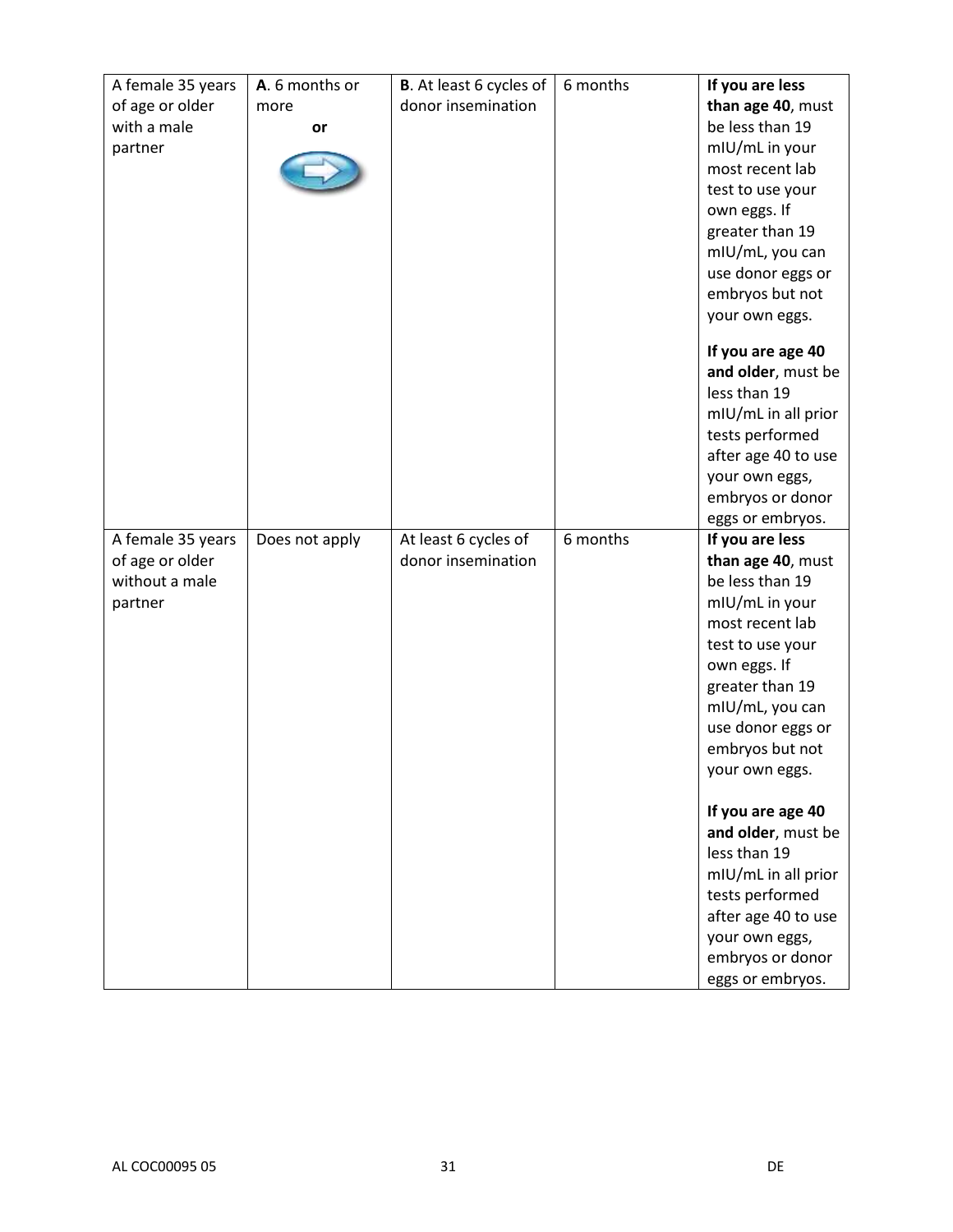| A male of any age<br>with a female<br>partner under 35<br>years of age    | 12 months or<br>more | Does not apply | Does not apply | Does not apply |
|---------------------------------------------------------------------------|----------------------|----------------|----------------|----------------|
| A male of any age<br>with a female<br>partner 35 years<br>of age or older | 6 months or more     | Does not apply | Does not apply | Does not apply |

If you have been diagnosed with premature ovarian insufficiency (POI), as described in our clinical policy bulletin, you are eligible for ART services, so long as egg retrievals are completed before you reach age 45 and transfers are completed before you reach age 50, regardless of FSH level.

#### **Fertility preservation**

Fertility preservation involves the retrieval of mature eggs and/or sperm or the creation of embryos that are frozen for future use. You are eligible for fertility preservation only when you:

- Are believed to be fertile
- Have planned services that will result in **infertility** such as:
	- Chemotherapy Pelvic radiotherapy Other gonadotoxic therapies Ovarian or testicular removal

Along with the eligibility requirements above, you are eligible for fertility preservation benefits if, for example: You, your partner or dependent child are planning treatment that is demonstrated to result in **infertility**.

Planned treatments include:

Bilateral orchiectomy (removal of both testicles)

- Bilateral oophorectomy (removal of both ovaries)
- Hysterectomy (removal of the uterus)

Chemotherapy or radiation therapy that is established in medical literature to result in **infertility** The eggs that will be retrieved for use are reasonably likely to result in a successful pregnancy by meeting

| the criteria below: |  |
|---------------------|--|
|                     |  |

| You are                           | You need to have an<br>unmedicated day 3 FSH test<br>done within the past: | The results of your unmedicated<br>day 3 FSH test:                                                           |
|-----------------------------------|----------------------------------------------------------------------------|--------------------------------------------------------------------------------------------------------------|
| A female under 35 years of age    | 12 months                                                                  | Must be less than 19 mIU/mL in<br>your most recent lab test to use<br>your own eggs.                         |
| A female 35 years of age or older | 6 months                                                                   | If you are less than age 40, must<br>be less than 19 mIU/mL in your<br>most recent lab test                  |
|                                   |                                                                            | If you are age 40 and older,<br>must be less than 19 mIU/mL in<br>all prior tests performed after<br>age 40. |

**Eligible health services** for fertility preservation will be paid on the same basis as other ART services benefits for individuals who are **infertile**.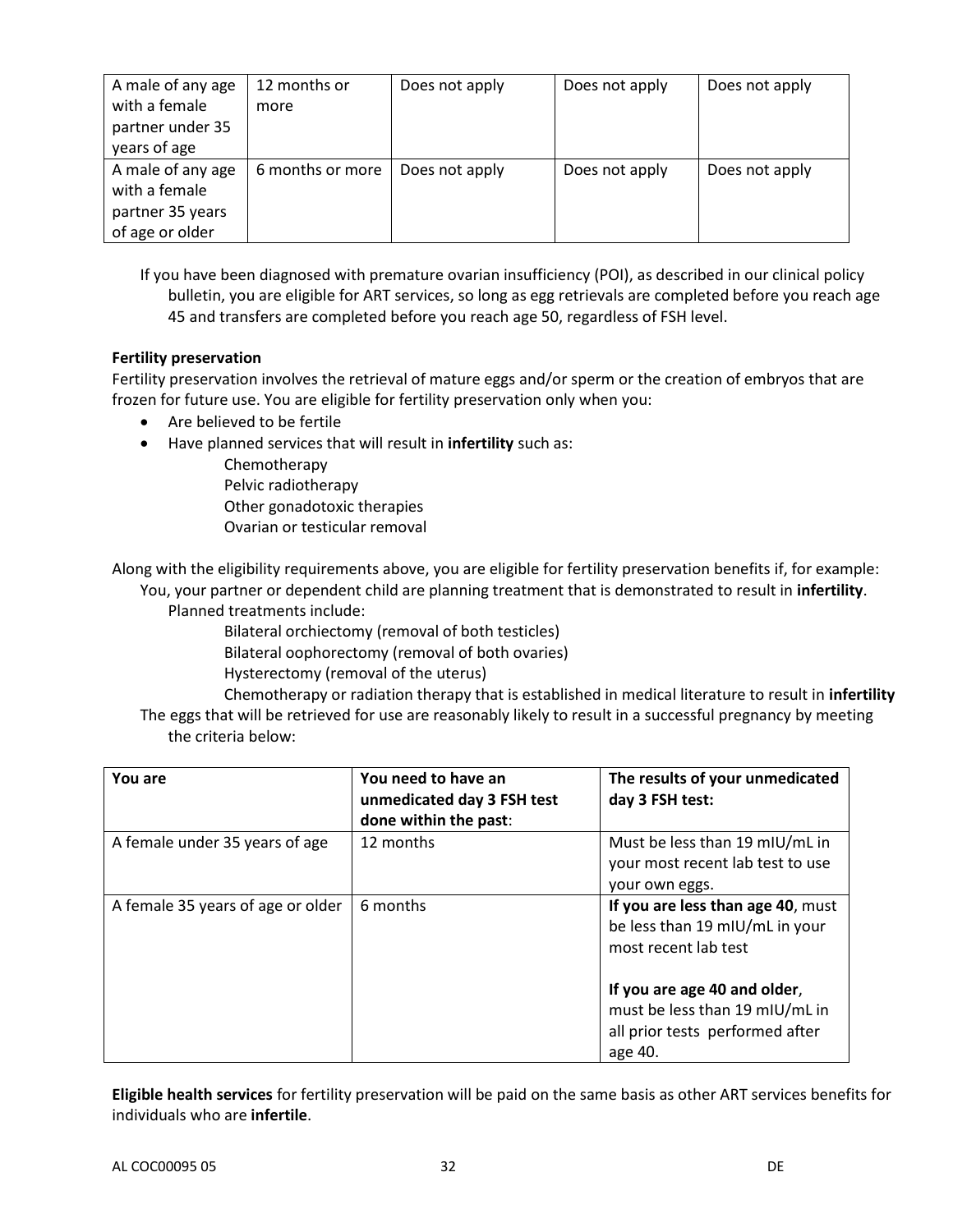Our National Infertility Unit (NIU) is here to help you. It is staffed by a dedicated team of registered nurses and **infertility** coordinators with expertise in all areas of **infertility** who can help:

Enroll in the **infertility** program.

Assist you with precertification of eligible health services.

- Coordinate **precertification** for ART services and fertility preservation services when these services are **eligible health services.** Your **provider** should obtain **precertification** for fertility preservation services through the NIU either directly or through a reproductive endocrinologist.
- Evaluate your medical records to determine whether ART services and fertility preservation services are reasonably likely to result in success.

Determine whether ART services and fertility preservation services are **eligible health services**.

Case manage for the provision of ART services and fertility preservation services for an eligible covered person.

Your **provider** will request approval from us in advance for your ART services and fertility preservation services. We will cover charges made by a [network] ART **specialist** for the following ART services**:** 

• Any combination of the following ART services:

In vitro fertilization (IVF) Zygote intrafallopian transfer (ZIFT) Gamete intrafallopian transfer (GIFT) Cryopreserved embryo transfers (Frozen Embryo Transfer (FET))

- Intracytoplasmic sperm injection (ICSI) or ovum microsurgery.
- Charges associated with your care when using a gestational carrier including egg retrieval and culture and fertilization of your eggs that will be transferred into a gestational carrier. The embryo transfer itself is not covered. (See the [*What your plan doesn't cover – some eligible health service exceptions*] section.)
- Charges associated with your care when you will receive a donor egg or embryo in a donor IVF cycle. These services include culture and fertilization of the egg from the donor and transfer of the embryo into you.
- Charges associated with obtaining sperm from your partner when they are covered under this plan for ART services.
- The procedures are done while not confined in a **hospital** or any other facility as an inpatient.

A "cycle" is an attempt at a particular type of **infertility** treatment (e.g., GIFT, ZIFT, cryopreserved embryo transfers). The cycle begins with the initiation of therapy and ends when the treatment is followed by confirmation of non-pregnancy (either a negative pregnancy test or a menstrual period). In the case of the achievement of pregnancy, a cycle is considered completed at 6 weeks following a positive pregnancy test. Each treatment type is counted as a separate cycle.

# **Specific therapies and tests**

# **Outpatient diagnostic testing**

# **Diagnostic complex imaging services**

**Eligible health services** include complex imaging services by a **provider**, including:

- Computed tomography (CT) scans
- Magnetic resonance imaging (MRI) including Magnetic resonance spectroscopy (MRS), Magnetic resonance venography (MRV) and Magnetic resonance angiogram (*MRA*)
- Nuclear medicine imaging including Positron emission tomography (PET) scans
- Other outpatient diagnostic imaging service where the billed charge exceeds \$500

Complex imaging for preoperative testing is covered under this benefit.

AL COC00095 05 DE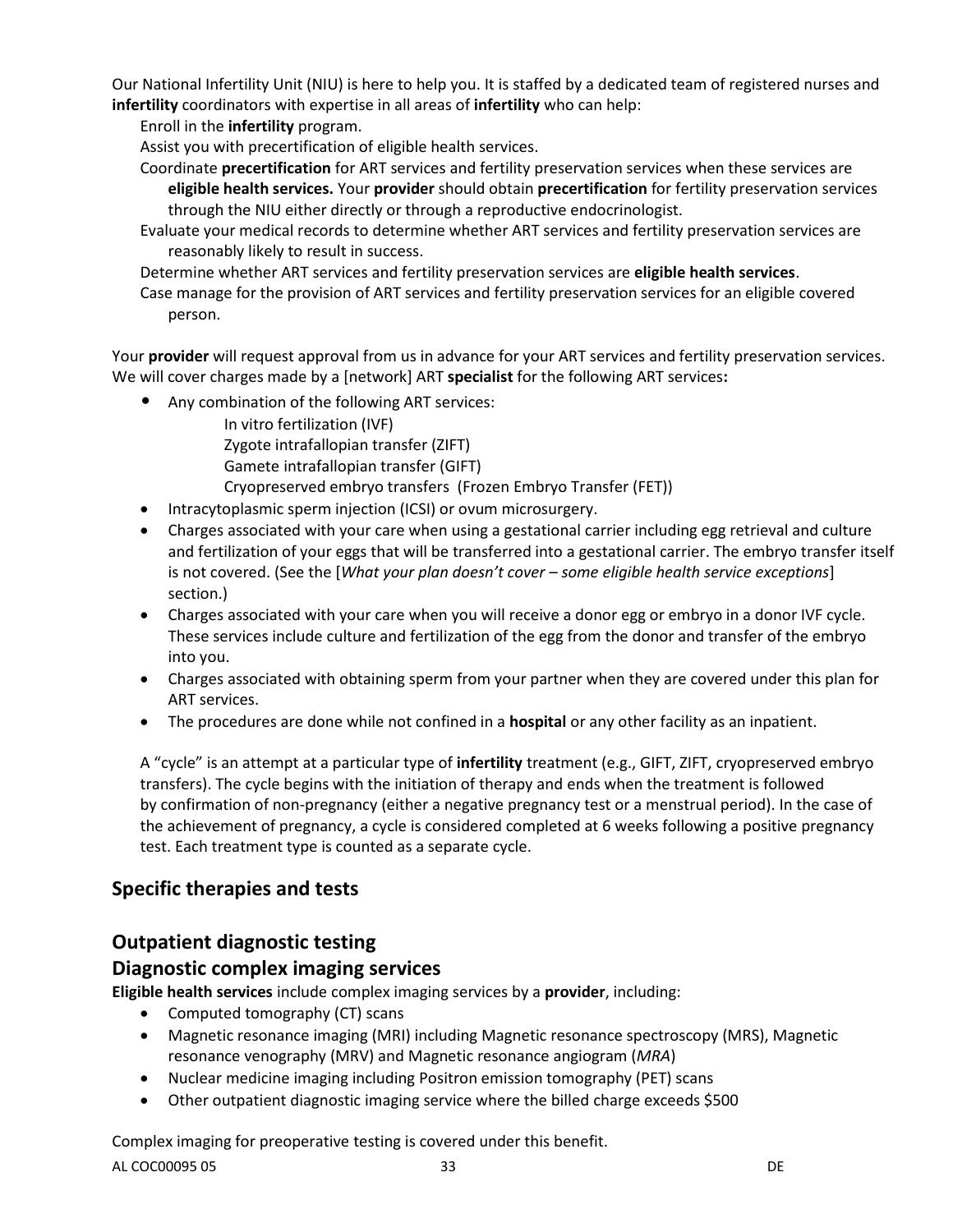# **Diagnostic lab work and radiological services**

**Eligible health services** include diagnostic radiological services (other than diagnostic complex imaging), lab services, and pathology and other tests, but only when you get them from a licensed radiological facility or lab.

# **Chemotherapy**

**Eligible health services** for chemotherapy depends on where treatment is received. In most cases, chemotherapy is covered as outpatient care. However, your **hospital** benefit covers the initial dose of chemotherapy after a cancer diagnosis during a **hospital stay**.

# **Outpatient infusion therapy**

**Eligible health services** include infusion therapy you receive in an outpatient setting including but not limited to:

- A free-standing outpatient facility
- The outpatient department of a **hospital**
- A **physician** in the office
- A home care **provider** in your home

Infusion therapy is the parenteral (e.g. intravenous) administration of prescribed medications or solutions.

Certain infused medications may be covered under the outpatient **prescription drug** coverage. You can access the list of **specialty prescription drugs** by contacting Member Services or by logging onto your Aetna Navigator® secure member website a[t www.aetna.com](http://www.aetna.com/) or calling the number on your ID card to determine if coverage is under the outpatient **prescription drug** benefit or this certificate.

When Infusion therapy services and supplies are provided in your home, they will not count toward any applicable home health care maximums.

# **Outpatient radiation therapy**

**Eligible health services** include the following radiology services provided by a **health professional**:

- Radiological services
- Gamma ray
- Accelerated particles
- Mesons
- Neutrons
- Radium
- Radioactive isotopes

# **Specialty prescription drugs**

**Eligible health services** include **specialty prescription drugs** when they are:

- Purchased by your **provider,** and
- Injected or infused by your **provider** in an outpatient setting such as:
	- A free-standing outpatient facility
		- The outpatient department of a **hospital**
		- A **physician** in the office
		- A home care **provider** in your home
- And, listed on our **specialty prescription drug** list as covered under this booklet-certificate.

You can access the list of **specialty prescription drugs** by contacting Member Services by logging onto your Aetna Navigator® secure member website a[t www.aetna.com](http://www.aetna.com/) or calling the number on your ID card to determine if coverage is under the outpatient **prescription drug** benefit or this certificate.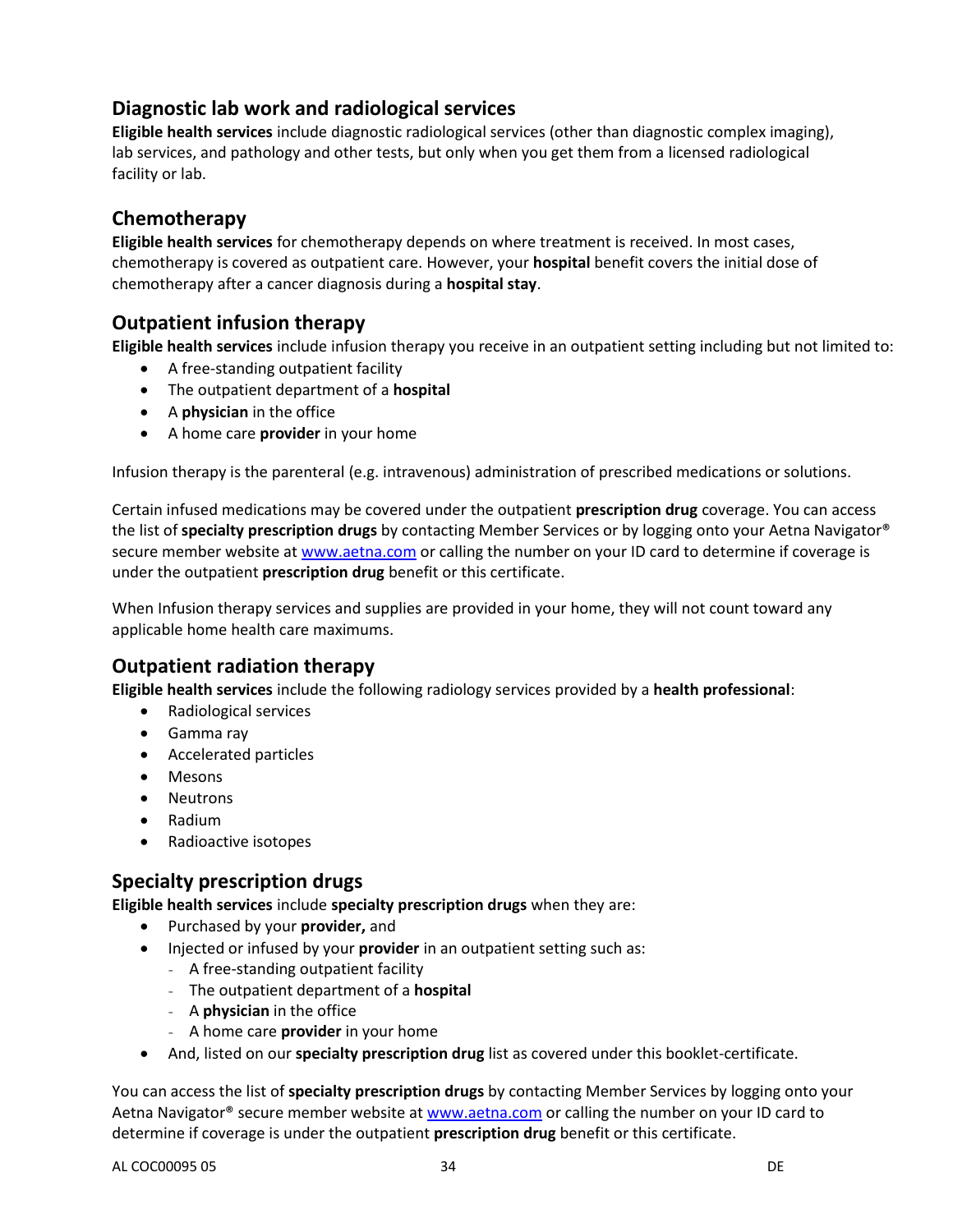Certain injected and infused medications may be covered under the outpatient **prescription drug** coverage. You can access the list of **specialty prescription drugs** by contacting Member Services or by logging onto your Aetna Navigator® secure member website at [www.aetna.com](http://www.aetna.com/) or calling the number on your ID card to determine if coverage is under the outpatient **prescription drug** benefit or this certificate.

When injectable or infused services and supplies are provided in your home, they will not count toward any applicable **home health care** maximums.

# **Short-term cardiac and pulmonary rehabilitation services**

**Eligible health services** include the cardiac and pulmonary rehabilitation services listed below.

#### **Cardiac rehabilitation**

**Eligible health services** include cardiac rehabilitation services you receive at a **hospital, skilled nursing facility** or **physician's** office, but only if those services are part of a treatment plan determined by your risk level and ordered by your **physician**.

#### **Pulmonary rehabilitation**

**Eligible health services** include pulmonary rehabilitation services as part of your inpatient **hospital stay** if it is part of a treatment plan ordered by your **physician**.

A course of outpatient pulmonary rehabilitation may also be eligible for coverage if it is performed at a **hospital, skilled nursing facility**, or **physician's** office, is used to treat reversible pulmonary disease states, and is part of a treatment plan ordered by your **physician**.

# **Short-term rehabilitation services**

Short-term rehabilitation services help you restore or develop skills and functioning for daily living. **Eligible health services** include short-term rehabilitation services your **physician** prescribes. The services have to be performed by:

- A licensed or certified physical, occupational or speech therapist
- A **hospital**, **skilled nursing facility**, or **hospice facility**
- A **home health care agency**
- A **physician**

Short-term rehabilitation services have to follow a specific treatment plan, ordered by your **physician**.

#### **Outpatient cognitive rehabilitation, physical, occupational, and speech therapy Eligible health services** include:

- Physical therapy, but only if it is expected to significantly improve or restore physical functions lost as a result of an acute **illness**, **injury** or **surgical procedure.**
- Occupational therapy (except for vocational rehabilitation or employment counseling), but only if it is expected to:
	- Significantly improve, develop or restore physical functions you lost as a result of an acute **illness**, **injury** or **surgical procedure**, or
	- Relearn skills so you can significantly improve your ability to perform the activities of daily living on your own.
- Speech therapy, but only if it is expected to:
	- Significantly improve or restore the speech function or correct a speech impairment as a result of an acute **illness, injury** or **surgical procedure**, or
	- Improve delays in speech function development caused by a gross anatomical defect present at birth.

Speech function is the ability to express thoughts, speak words and form sentences. Speech impairment is difficulty with expressing one's thoughts with spoken words.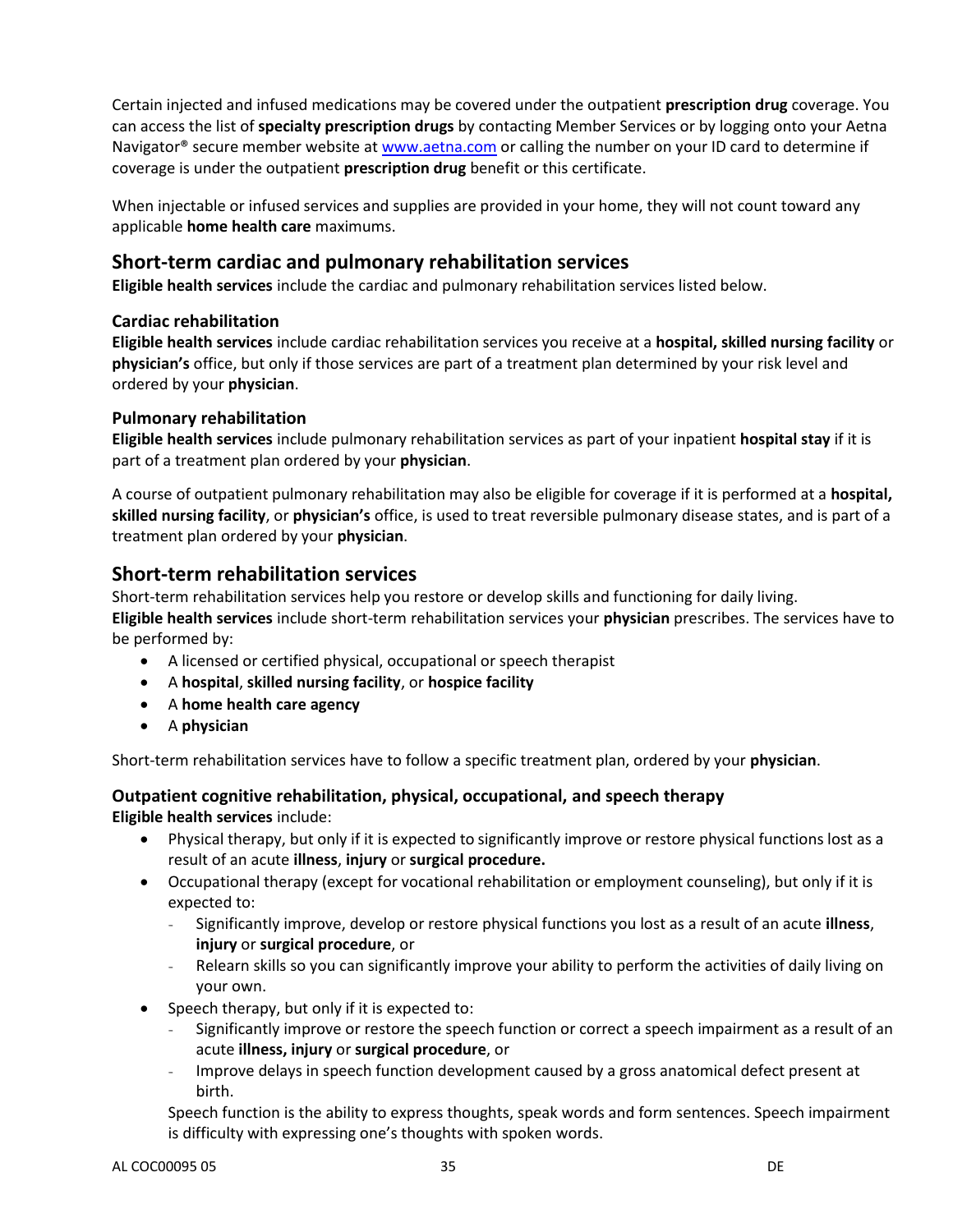- Cognitive rehabilitation associated with physical rehabilitation, but only when:
	- Your cognitive deficits are caused by neurologic impairment due to trauma, stroke, or encephalopathy and
	- The therapy is coordinated with us as part of a treatment plan intended to restore previous cognitive function.

#### **Spinal manipulation**

**Eligible health services** include spinal manipulation to correct a muscular or skeletal problem.

Your **provider** must establish or approve a treatment plan that details the treatment, and specifies frequency and duration.

# **Habilitation therapy services**

Habilitation therapy services are services that help you keep, learn, or improve skills and functioning for daily living (e.g. therapy for a child who isn't walking or talking at the expected age).

**Eligible health services** include habilitation therapy services your **physician** prescribes. The services have to be performed by:

- A licensed or certified physical, occupational or speech therapist
- A **hospital**, **skilled nursing facility**, or **hospice facility**
- A **home health care agency**
- A **physician**
- An ABA specialist for the screening, diagnosis and treatment of autism spectrum disorder as permitted by state law

Habilitation therapy services have to follow a specific treatment plan, ordered by your **physician**.

#### **Outpatient physical, occupational, and speech therapy**

**Eligible health services** include:

- Physical therapy, (except for services provided in an educational or training setting) if it is expected to develop any impaired function.
- Occupational therapy (except for vocational rehabilitation or employment counseling or services provided in an educational or training setting), if it is expected to develop any impaired function
- Speech therapy (except for services provided in an educational or training setting or to teach sign language) is covered provided the therapy is expected to develop speech function as a result of delayed development.

(Speech function is the ability to express thoughts, speak words and form sentences).

# **Other services**

# **Acupuncture**

**Eligible health services** include the treatment by the use of acupuncture (manual or electroacupuncture) provided by your **physician**, if the service is performed:

• As a form of anesthesia in connection with a covered **surgical procedure**

# **Ambulance service**

**Eligible health services** include transport by professional ground **ambulance** services:

- To the first **hospital** to provide **emergency services**.
- From one **hospital** to another **hospital** if the first **hospital** cannot provide the **emergency services** you need.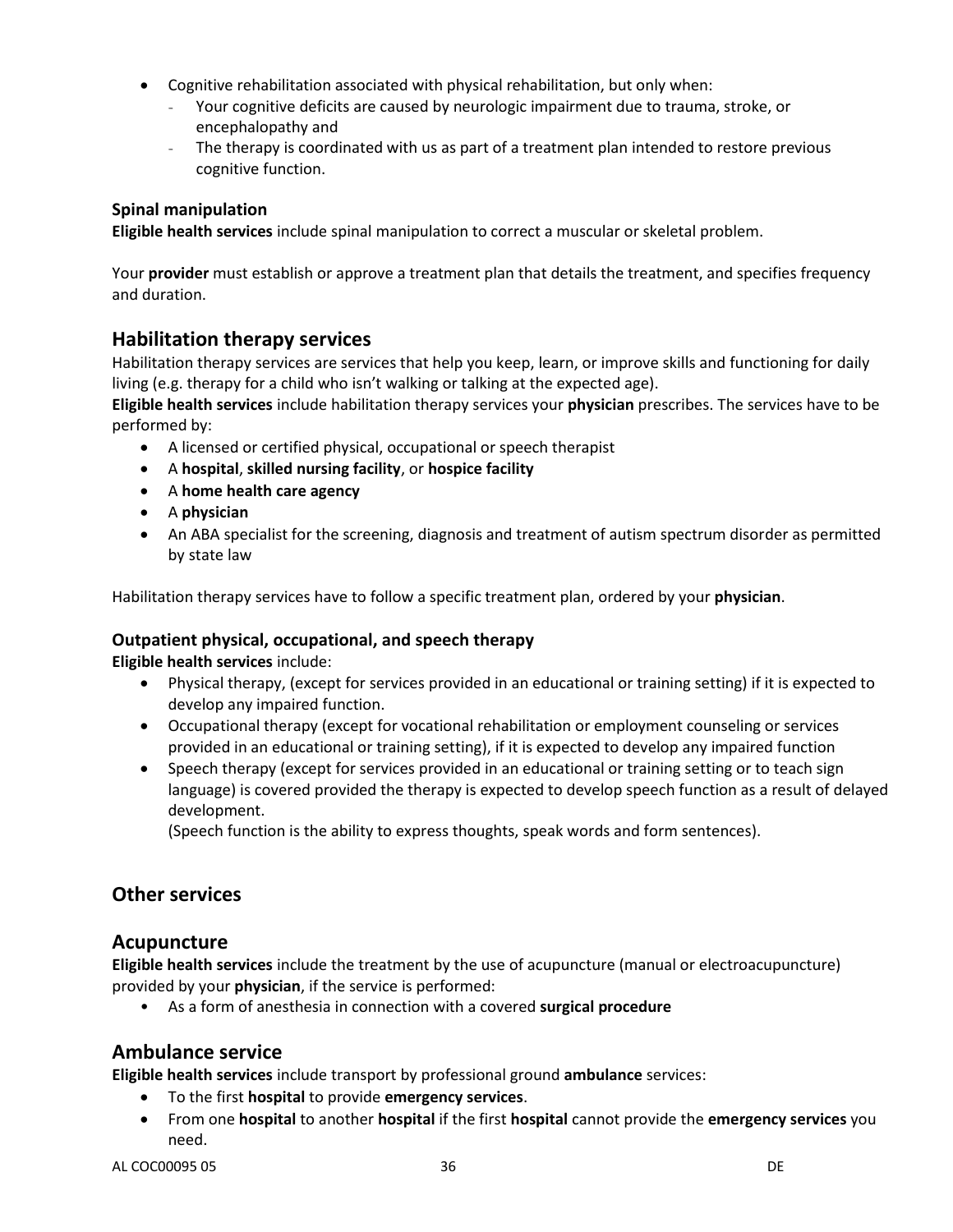- From a **hospital** to your home or to another facility if an **ambulance** is the only safe way to transport you.
- From your home to a **hospital** if an **ambulance** is the only safe way to transport you. Transport is limited to 100 miles.

Your plan also covers transportation to a **hospital** by professional air or water **ambulance** when:

- Professional ground **ambulance** transportation is not available.
- Your condition is unstable, and requires medical supervision and rapid transport.
- You are travelling from one **hospital** to another and
	- The first **hospital** cannot provide the **emergency services** you need, and
	- The two conditions above are met.

# **Clinical trial therapies (experimental or investigational)**

**Eligible health services** include **experimental or investigational** drugs, devices, treatments or procedures from a **provider** under an "approved clinical trial" only when you have cancer or terminal illnesses and all of the following conditions are met:

- Standard therapies have not been effective or are not appropriate.
- We determine based on published, peer-reviewed scientific evidence that you may benefit from the treatment.

An "approved clinical trial" is a clinical trial that meets all of these criteria:

- The FDA has approved the drug, device, treatment, or procedure to be investigated or has granted it investigational new drug (IND) or group c/treatment IND status. This requirement does not apply to procedures and treatments that do not require FDA approval.
- The clinical trial has been approved by an Institutional Review Board that will oversee the investigation.
- The clinical trial is sponsored by the National Cancer Institute (NCI) or similar federal organization.
- The trial conforms to standards of the NCI or other, applicable federal organization.
- The clinical trial takes place at an NCI-designated cancer center or takes place at more than one institution.
- You are treated in accordance with the protocols of that study.

# **Clinical trials (routine patient costs)**

**Eligible health services** include "routine patient costs" incurred by you from a **provider** in connection with participation in an "approved clinical trial" as a "qualified individual" for cancer or other life-threatening disease or condition, as those terms are defined in the federal Public Health Service Act, Section 2709.

- Federally funded trials:
	- The study or investigation is approved or funded by one or more of the following:
		- o The National Institutes of Health
		- o The Centers for Disease Control and Prevention
		- o The Agency for Health Care Research and Quality
		- o The Centers for Medicare & Medicaid Services
		- o Cooperative group or center of any of the entities described above or the Department of Defense or the Department of Veterans Affairs
		- o A qualified non-governmental research entity identified in the guidelines issued by the National Institutes of Health for center support grants
		- o The Department of Veterans Affairs
		- o The Department of Defense
		- o The Department of Energy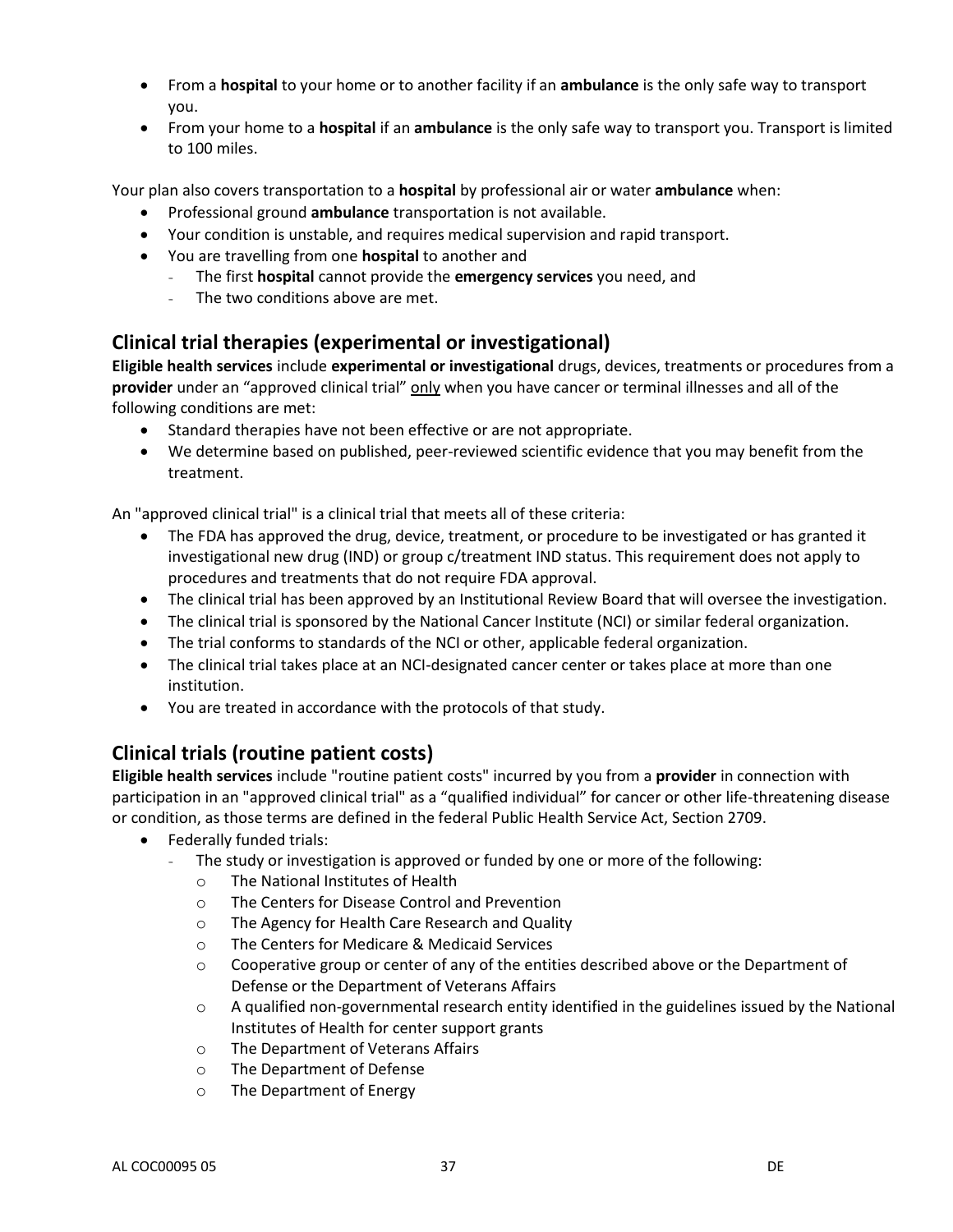- For those approved by the Departments of Veterans Affairs, Defense or Energy, the study or investigation must have been reviewed and approved through a system of peer review that the federal Secretary of Health and Human Services determines:
	- $\circ$  To be comparable to the system of peer review of studies and investigations used by the National Institutes of Health
	- $\circ$  Assures unbiased review of the highest scientific standards by qualified individuals who have no interest in the outcome of the review.
- The study or investigation is conducted under an investigational new drug application reviewed by the Food and Drug Administration
- The study or investigation is a drug trial that is exempt from having such an investigational new drug application

# **Durable medical equipment (DME)**

**Eligible health services** include the expense of renting or buying **DME** and accessories you need to operate the item from a **DME** supplier. Your plan will cover either buying or renting the item, depending on which we think is more cost efficient. If you purchase **DME**, that purchase is only eligible for coverage if you need it for long-term use.

Coverage includes:

- One item of **DME** for the same or similar purpose.
- Repairing **DME** due to normal wear and tear. It does not cover repairs needed because of misuse or abuse.
- A new **DME** item you need because your physical condition has changed. It also covers buying a new **DME** item to replace one that was damaged due to normal wear and tear, if it would be cheaper than repairing it or renting a similar item.

Your plan only covers the same type of **DME** that Medicare covers. But there are some **DME** items Medicare covers that your plan does not. We list examples of those in the *exceptions* section.

# **Hearing aids and exams**

**Eligible health services** include hearing care that includes hearing exams, prescribed hearing aids and hearing aid services as described below.

Hearing aid means:

- Any wearable, non-disposable instrument or device designed to aid or make up for impaired human hearing
- Parts, attachments, or accessories

Hearing aid services are:

- Audiometric hearing exam and evaluation for a hearing aid **prescription** performed by:
	- A **physician** certified as an otolaryngologist or otologist
	- An audiologist who is legally qualified in audiology, or holds a certificate of Clinical Competence in Audiology from the American Speech and Hearing Association in the absence of any licensing requirements; and who performs the exam at the written direction of a legally qualified otolaryngologist or otologist
- Electronic hearing aids, installed in accordance with a **prescription** written during a covered hearing exam
- Any other related services necessary to access, select and adjust or fit a hearing aid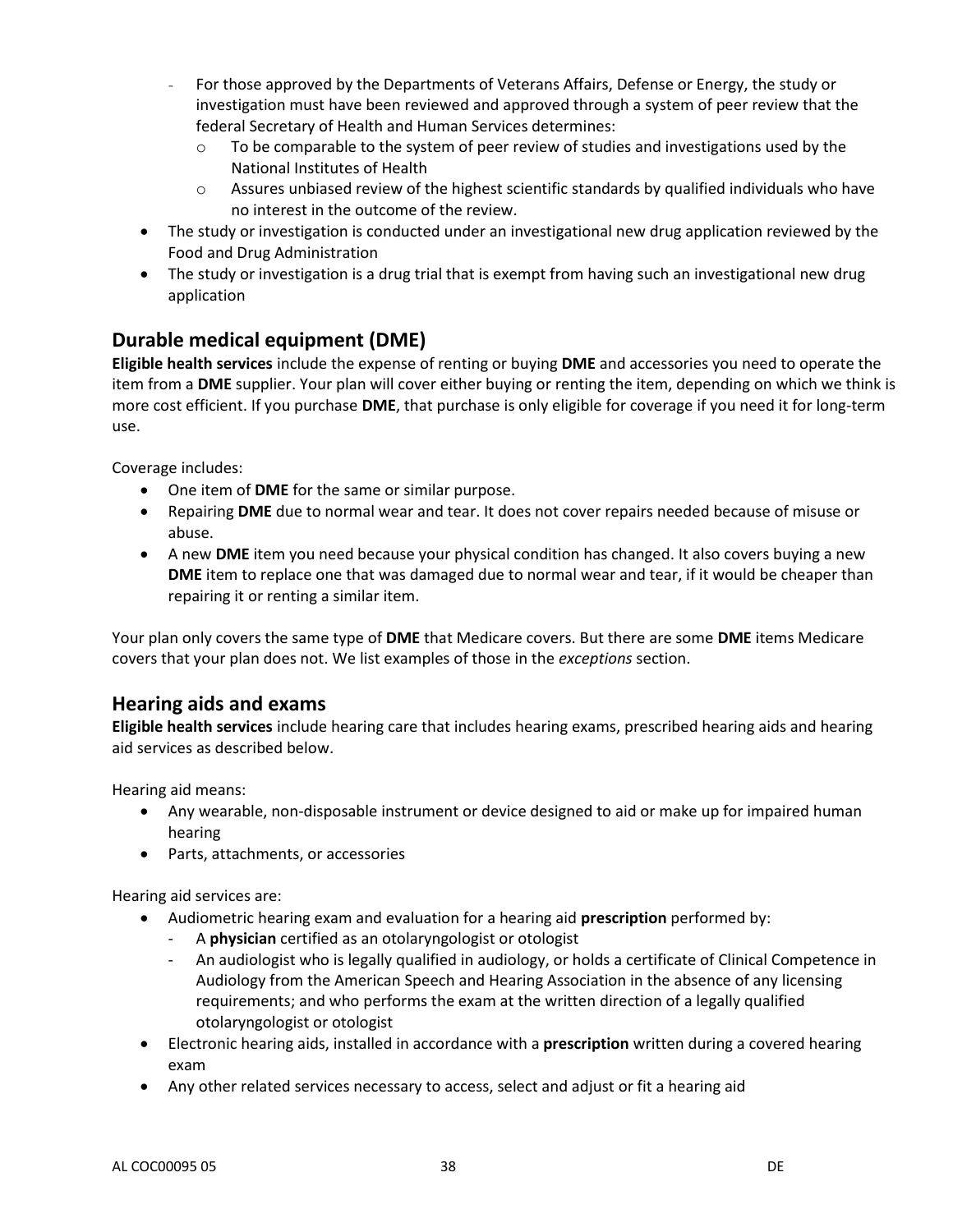# **Non-routine/non-preventive care hearing exams**

**Eligible health services** for adults and children include charges for an audiometric hearing exam for evaluation and treatment of **illness**, **injury** or hearing loss, if the exam is performed by:

- A **physician** certified as an otolaryngologist or otologist
- An audiologist who is legally qualified in audiology; or holds a certificate of Clinical Competence in Audiology from the American Speech and Hearing Association (in the absence of any applicable licensing requirements); and who performs the exam at the written direction of a legally qualified otolaryngologist or otologist.

# **Nutritional supplements**

**Eligible health services** include formula and low protein modified food products ordered by a **physician** for the treatment of phenylketonuria or an inherited disease of amino and organic acids.

For purposes of this benefit, "low protein modified food product" means foods that are specifically formulated to have less than one gram of protein per serving and are intended to be used under the direction of a **physician**  for the dietary treatment of any inherited metabolic disease. Low protein modified food products do not include foods that are naturally low in protein.

# **Orthotics and prosthetic devices**

**Eligible health services** include:

- Charges made for orthotic devices and internal and external prosthetic devices and special appliances when the device or appliance improves or restores body part function lost or damaged due to illness, injury or birth defect
- Instruction and incidental supplies needed to use a covered orthotic device and/or prosthetic device
- The repair and replacement of orthotic or prosthetic devices unless the replacement or repair is due to misuse or loss
- Items covered by Medicare unless excluded in the definitions below or in the *exceptions* section.

**Eligible health services** include the initial provision and subsequent replacement of an orthosis or prosthesis that temporarily or permanently replaces all or part of the body lost or impaired as a result of **illness** or **injury**  and that your **physician** orders and administers. But we cover it only if we approve the device in advance.

Your plan covers the first orthosis and prosthesis you need that temporarily or permanently replaces all or part of a body part lost or impaired as a result of **illness** or **injury**, or congenital defect as described in the list of covered devices below for an:

- Internal body part or organ
- External body part.

#### **What types of devices and appliances are covered?**

The list of covered devices includes, but is not limited to:

An artificial arm, leg, hip, knee, or eye

- Eye lens
- An external breast prostheses and the first bra made solely for use with it after a mastectomy
- A breast implant after a mastectomy
- Ostomy supplies, urinary catheters, and external urinary collection devices
- Speech generating device
- A cardiac pacemaker and pacemaker defibrillators
- A durable brace that is custom made for and fitted for you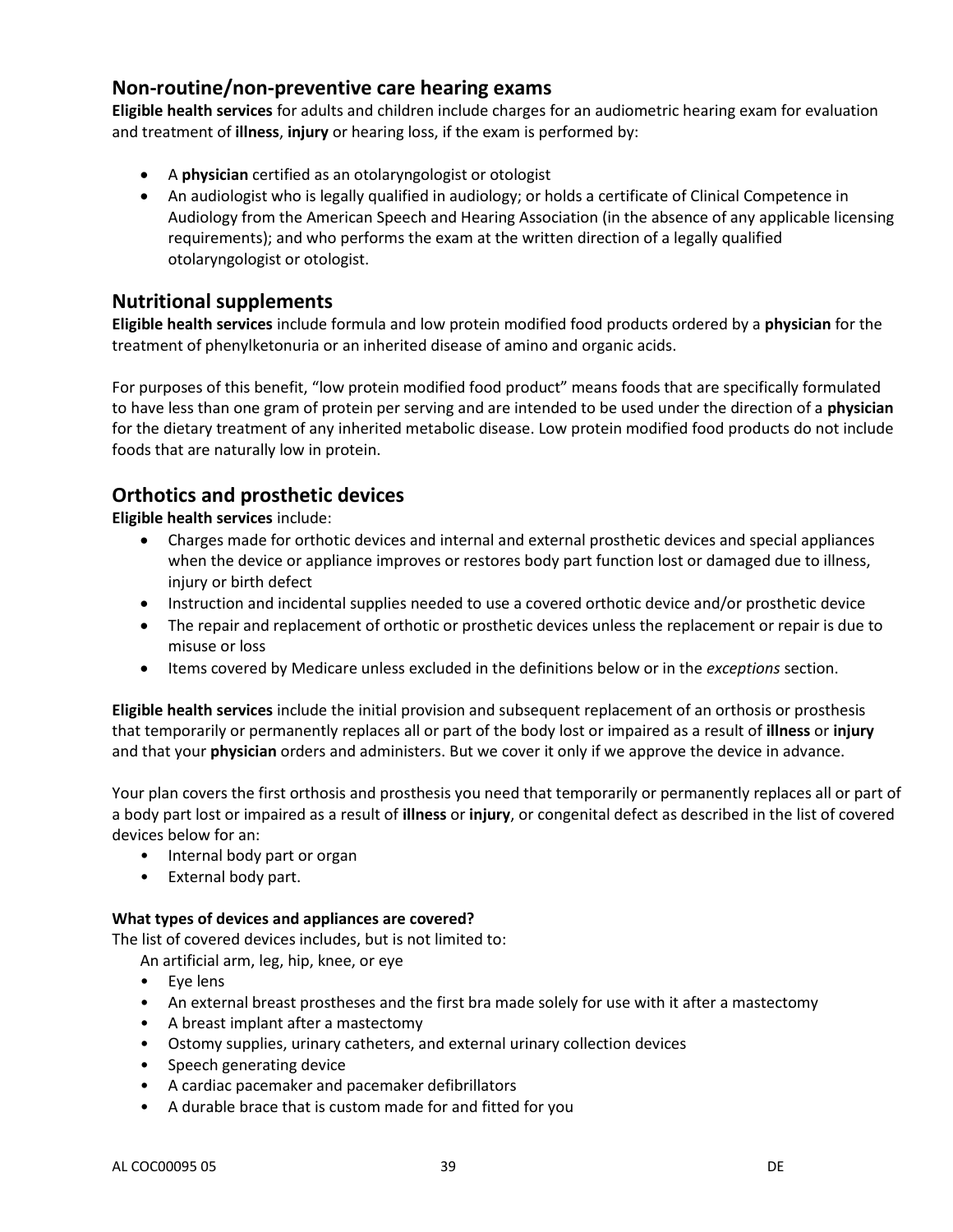#### **Some terms you need to know**

Orthosis means: a custom fabricated brace or support that is designed based on **medical necessity**. "Orthotics" means:

- The science and practice of evaluating, measuring, designing, fabricating, assembling, fitting, adjusting, or servicing, as well as providing the initial training necessary to accomplish the fitting of, an orthosis for the support, correction, or alleviation of neuromuscular or musculoskeletal dysfunction, disease, **injury**, or deformity
- The practice of orthotics includes evaluation, treatment, and consultation; with basic observational gait and postural analysis to assess and design orthoses to maximize function and provide the support and alignment necessary to prevent or correct a deformity, improve the safety and efficiency of mobility, locomotion or both. Providing continuing patient care in order to assess its effect on the patient's tissues and to assure proper fit and function of the orthotic device through periodic evaluation

Prosthesis means:

- An artificial limb that can be brought into the correct position and is capable of weight bearing, when required for proper function.
- An artificial medical device that is not surgically implanted and that is used to replace a missing limb or other external human body part including an artificial limb, hand, or foot.

Prosthetics means:

- The science and practice of evaluation, measuring, designing, fabricating, assembling, fitting, aligning, adjusting, servicing, providing the initial training necessary to accomplish the fitting of, a prosthesis through the replacement of external parts of a human body lost due to amputation, birth deformities, or abscesses. This includes:
	- Generation of an image, form or mold that replicates the patient's body or body segment
	- Design and fabrication of a socket to accept a residual anatomic limb
	- Creating an artificial limb designed to support body weight, improve or restore function, appearance or both.
	- Observational gait analysis and clinical assessment to refine and fix the relative position of various parts of the prosthesis to maximize function, stability, and safety of the patient
	- Providing and continuing patient care in order to assess the prosthetic device's effect on the patient's tissues and to assure proper fit and function of the prosthetic device through periodic evaluation.

#### **How am I reimbursed?**

If you are required to pay for an orthotic or prosthetic device that is covered under the plan, you will be reimbursed at a rate equal to the federal reimbursement rate minus any applicable cost sharing.

For the purposes of this provision, "federal reimbursement rate" means the current listed fee schedule from the Centers for Medicare and Medicaid Services (CMS), listing the current Healthcare Common Procedure Coding System (HCPCS) and the corresponding reimbursement rates.

#### **What if I need a replacement?**

**Eligible health services** include replacement of an orthotic device and prosthetic device if:

- The replacement is needed because of a change in your physical condition; or your normal growth, or the device's wear and tear
- It is likely to cost less to buy a new one than to repair the existing one
- The existing one cannot be made serviceable.

# **Scalp hair prosthesis**

**Eligible health services** include coverage for scalp hair prosthesis worn for hair loss resulting from alopecia areata, resulting from an autoimmune disease. Coverage is subject to the same limitations and guidelines as other prosthesis as listed in the *exceptions* section.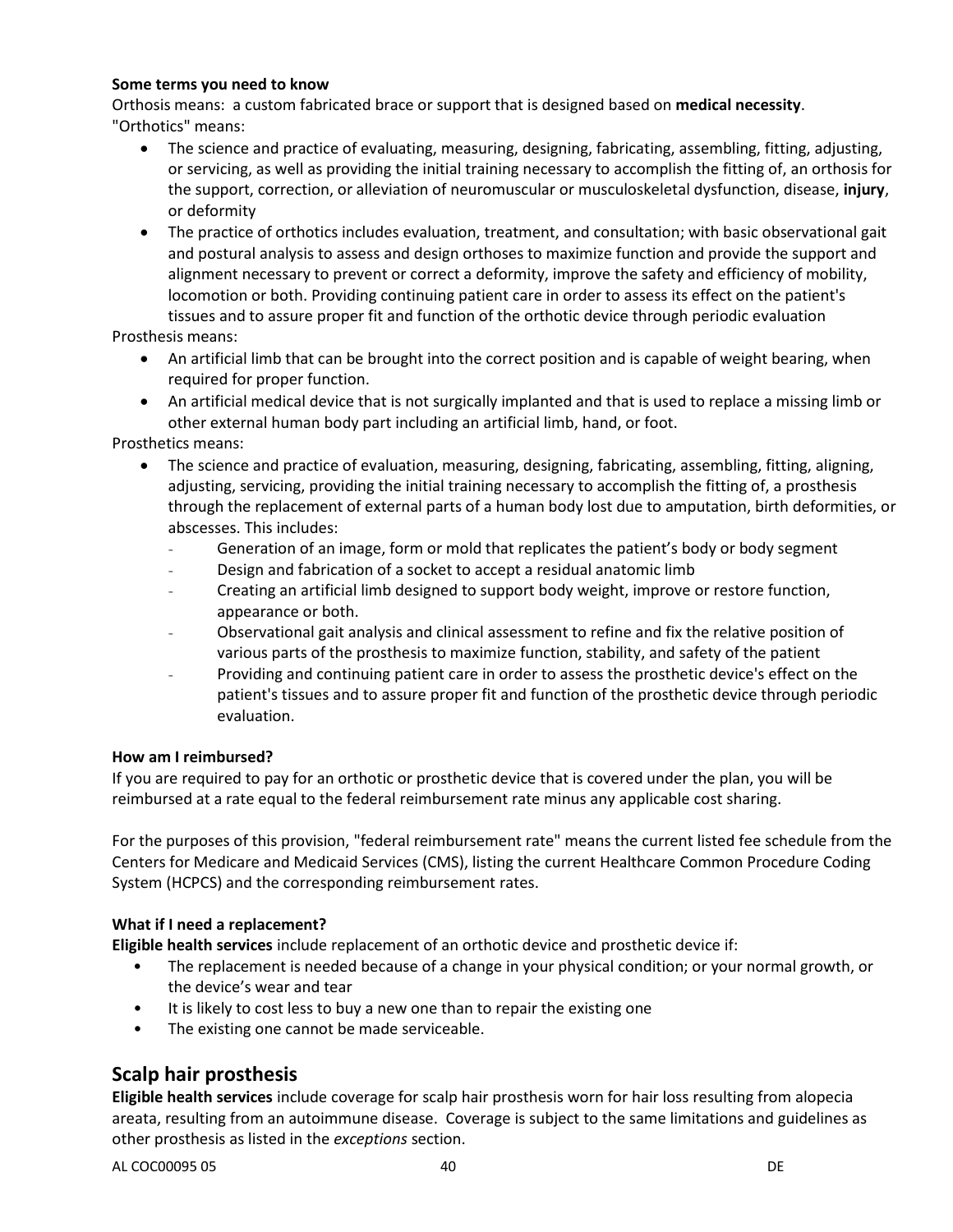# **Vision care**

### **Routine vision exams**

**Eligible health services** include a routine vision exam provided by an ophthalmologist or optometrist. The exam will include refraction and glaucoma testing.

## **Outpatient prescription drugs**

**Eligible health services** include outpatient **prescription drugs** when prescribed in writing by a **prescriber** to treat an **illness** or **injury** and dispensed by a **pharmacy**.

# **Outpatient prescription drugs**

# **What you need to know about your outpatient prescription drug plan**

Read this section carefully so that you know:

- How to access **network pharmacies**
- **Eligible health services** under your plan
- What outpatient **prescription drugs** are covered
- Other services
- How you get an emergency **prescription** filled
- Where your schedule of benefits fits in
- What **precertification** requirements apply
- How do I request a medical exception
- What your plan doesn't cover some **eligible health service** exceptions
- How you share the cost of your outpatient **prescription drugs**

Some **prescription drug**s may not be covered or coverage may be limited. This does not keep you from getting **prescription drug**s that are not **covered benefits**. You can still fill your **prescription**, but you have to pay for it yourself. For more information see the *Where your schedule of benefits fits in* section, and see the schedule of benefits.

A **pharmacy** may refuse to fill a **prescription** order or refill when in the professional judgment of the pharmacist the **prescription** should not be filled.

### **How to access network pharmacies**

#### **How do you find a network pharmacy?**

You can find a **network pharmacy** in two ways:

- **Online:** By logging onto your Aetna Navigator<sup>®</sup> secure member website a[t www.aetna.com.](http://www.aetna.com/)
- **By phone:** Call the toll-free Member Services number on your member ID card. During regular business hours, a Member Services representative can assist you. Our automated telephone assistant can give you this information 24 hours a day.

You may go to any **network pharmacies**. **Pharmacies** include **network retail**, **mail order** and **specialty pharmacies**.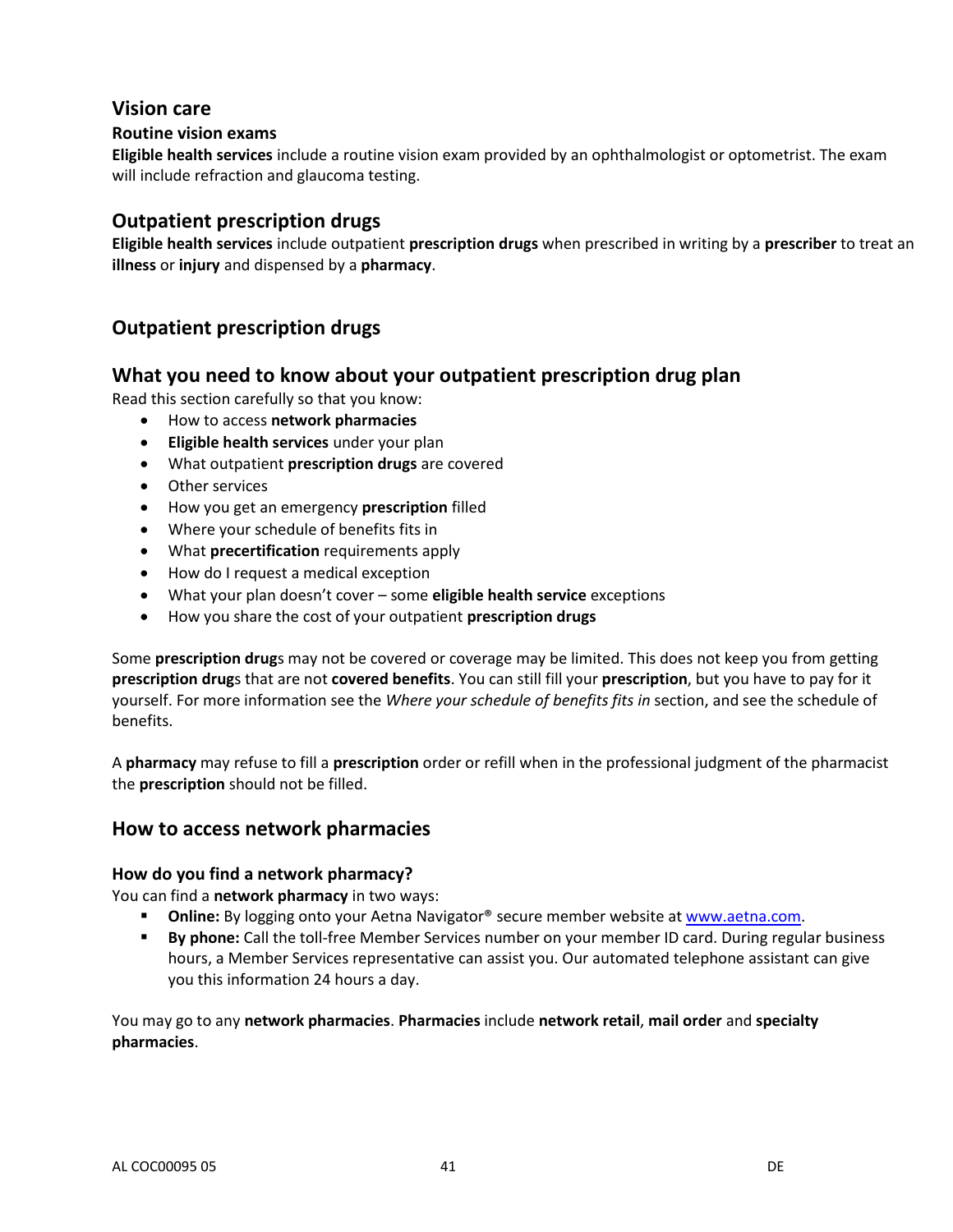# **Eligible health services under your plan**

### **What does your outpatient prescription drug plan cover?**

Any **pharmacy** service that meets these three requirements:

- They are listed in the *Eligible health services under your plan* section
- They are not carved out in the *What your plan doesn't cover - some eligible health service exceptions* section
- They are not beyond any limits in the schedule of benefits

Your plan benefits are covered when you follow the plan's general rules:

- You need a **prescription** from your **prescriber.**
- Your drug needs to be **medically necessary** for your **illness** or **injury.** See the *Medical necessity and precertification* requirements section.
- You need to show your ID card to the **pharmacy** when you get a **prescription** filled.

Your outpatient **prescription drug** plan includes drugs listed in the **drug guide. Prescription drugs** listed on the **formulary exclusions list** are excluded unless a medical exception is approved by us prior to the drug being picked up at the **pharmacy**. If it is **medically necessary** for you to use a **prescription drug** on the **formulary exclusions list**, you or your **prescriber** must request a medical exception. See the *How to get a medical exception* section.

**Generic prescription drugs** may be substituted by your pharmacist for **brand-name prescription drugs**. Your out-of-pocket costs may be less if you use a **generic prescription drug** when available.

**Prescription drugs** covered by this plan are subject to misuse, waste, and/or abuse utilization review by us, your **provider**, and/or your **network pharmacy**. The outcome of this review may include: limiting coverage of the applicable drug(s) to one prescribing **provider** and/or one **network pharmacy**, limiting the quantity, dosage, day supply, requiring a partial fill or denial of coverage.

# **What outpatient prescription drugs are covered**

Your **prescriber** may give you a **prescription** in different ways, including:

- Writing out a **prescription** that you then take to a **network pharmacy**
- Calling or e-mailing a **network pharmacy** to order the medication
- Submitting your **prescription** electronically

Once you receive a **prescription** from your **prescriber**, you may fill the **prescription** at a **network, retail**, **mail order** or **specialty pharmacy.**

#### **Retail pharmacy**

Generally, **retail pharmacies** may be used for up to a 30 day supply of **prescription drugs**. You should show your ID card to the **network pharmacy** every time you get a **prescription** filled. The **network pharmacy** will submit your claim. You will pay any cost sharing directly to the **network pharmacy**.

You do not have to complete or submit claim forms. The **network pharmacy** will take care of claim submission.

#### **Mail order pharmacy**

Generally, the drugs available through mail order are maintenance drugs that you take on a regular basis for a chronic or long-term medical condition.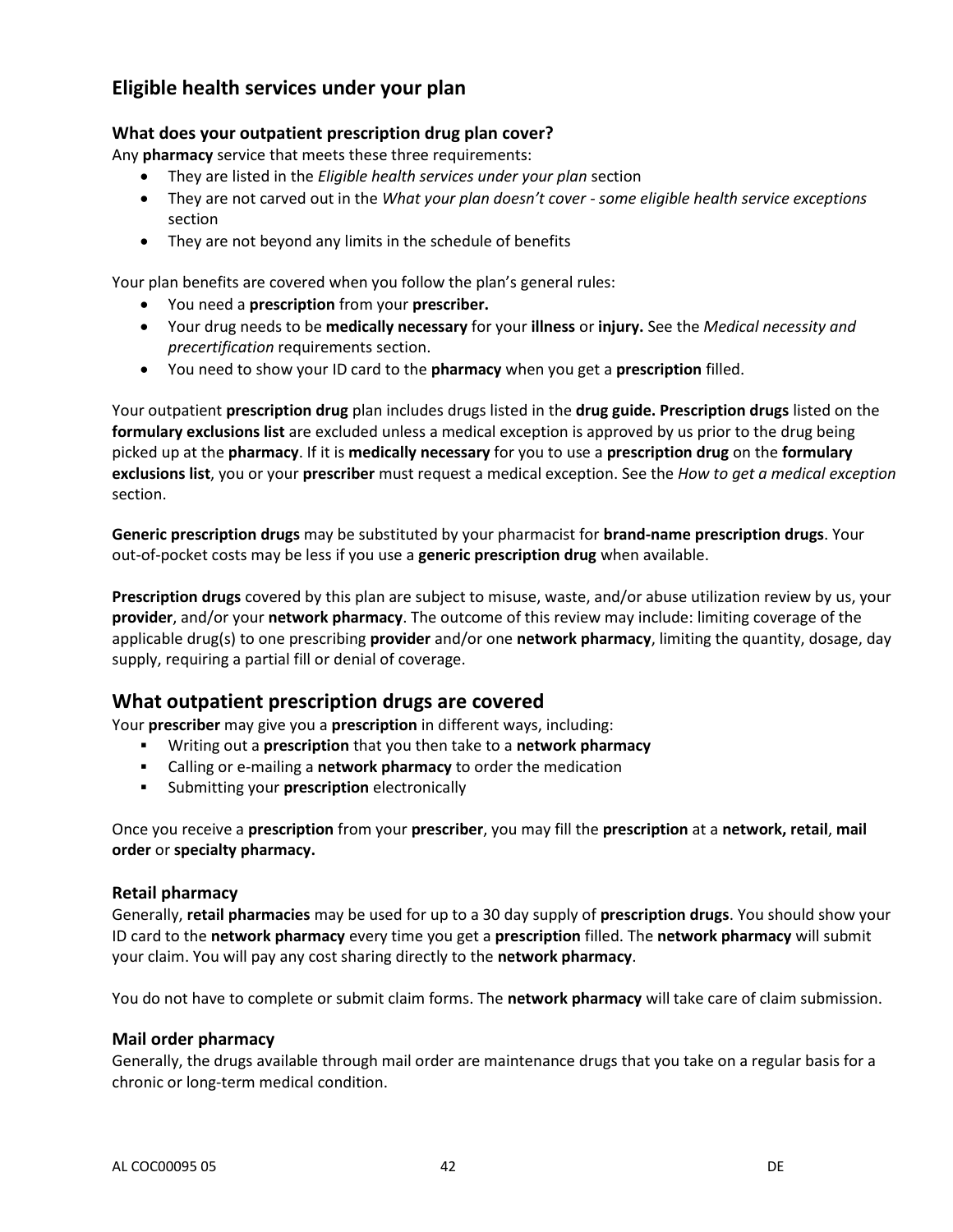Outpatient **prescription drugs** are covered when dispensed by a **retail pharmacy** or **network mail order pharmacy**. Each **prescription** is limited to a maximum 90 day supply. **Prescriptions** for less than a 30 day supply or more than a 90 day supply are not eligible for coverage when dispensed by a **network mail order pharmacy**.

### **Specialty pharmacy**

**Specialty prescription drugs** often include typically high-cost drugs that require special handling, special storage or monitoring and include but are not limited to oral, topical, inhaled and injected routes of administration. Each **prescription** is limited to a maximum 30 day supply. You can access the list of **specialty prescription drugs** by logging onto your Aetna Navigator® secure member website at [www.aetna.com](http://www.aetna.com/) or calling the number on your ID card.

**Specialty prescription drugs** are covered when dispensed through a network **specialty pharmacy** or network **retail pharmacy**.

All **specialty prescription drugs** fills after the initial fill must be filled at a **network specialty pharmacy** except for urgent situations.

### **Other services**

### **Preventive Contraceptives**

For females who are able to reproduce, your outpatient **prescription drug** plan covers certain drugs and devices that the U.S. Food and Drug Administration (FDA) has approved to prevent pregnancy when prescribed by a **prescriber** and the **prescription** is submitted to the pharmacist for processing. Your outpatient **prescription drug** plan also covers related services and supplies needed to administer covered devices. At least one form of contraception in each of the methods identified by the FDA is included. You can access the list of contraceptive drugs by logging onto your Aetna Navigator® secure member website a[t www.aetna.com](http://www.aetna.com/) or calling the number on your ID card.

We cover over-the-counter (OTC) and **generic prescription drugs** and devices for each of the methods identified by the FDA at no cost share. If a **generic prescription drug** or device is not available for a certain method, you may obtain certain **brand-name prescription drug** for that method at no cost share.

**Important note:** You may qualify for a medical exception if your **provider** determines that the contraceptives covered standardly as preventive are not medically appropriate. Your **prescriber** may request a medical exception and submit the exception to us.

#### **Diabetic supplies**

**Eligible health services** include but are not limited to the following diabetic supplies upon **prescription** by a **prescriber**:

- **Injection devices including insulin syringes, needles and pens**
- **Test strips for blood glucose, ketone and urine**
- **Blood glucose calibration liquid**
- **Lancet devices and kits**
- **Alcohol swabs**

See your medical plan benefits for coverage of blood glucose meters and insulin pumps.

#### **Immunizations**

**Eligible health services** include preventive immunizations as required by the ACA guidelines when administered at a **network pharmacy**. You should call the number on your ID card to find a participating **network pharmacy**. You should contact the **pharmacy** for availability, as not all **pharmacies** will stock all available vaccines.

AL COC00095 05 23 DE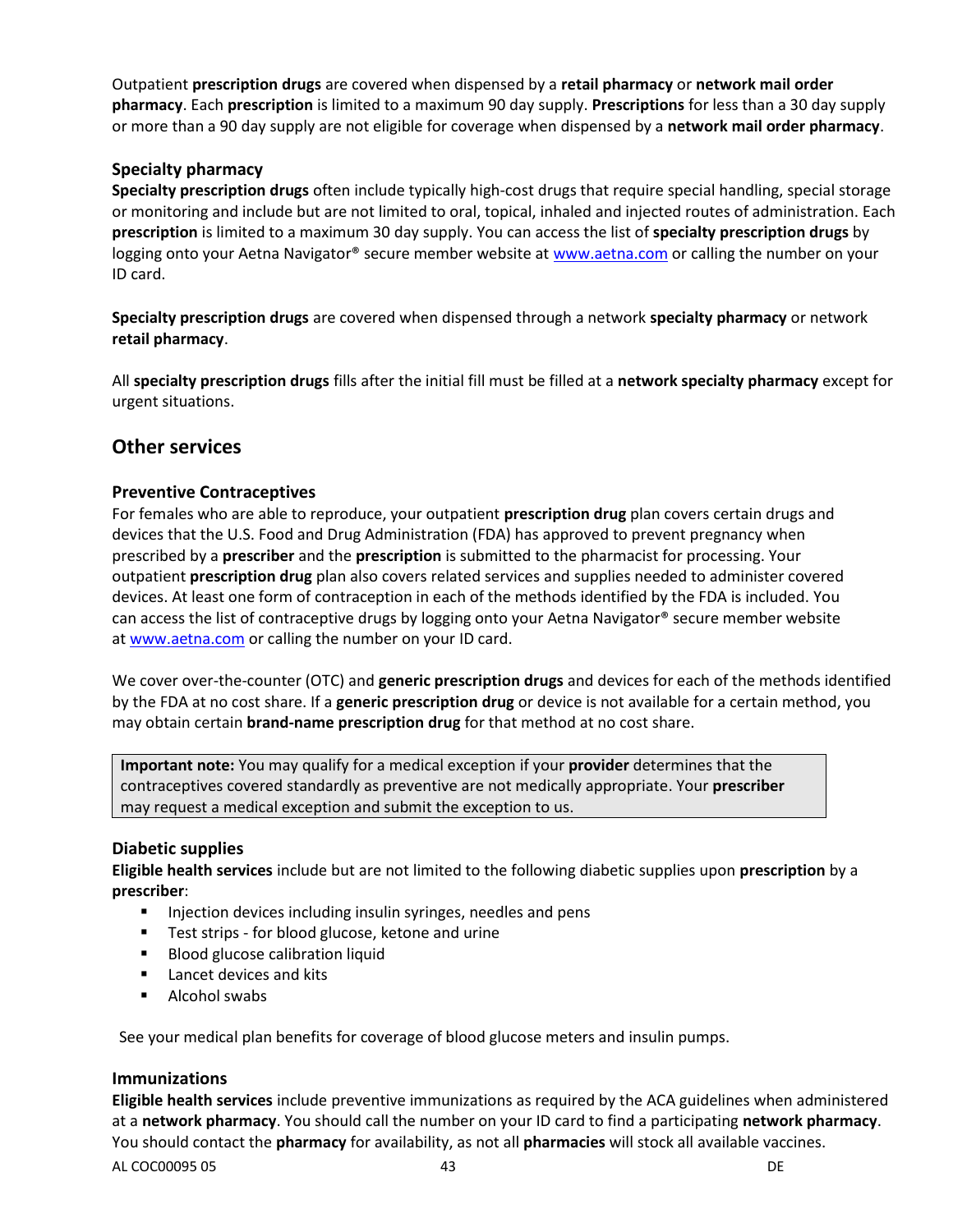### **Infertility drugs**

**Eligible health services** include oral and injectable synthetic ovulation stimulant **prescription drugs** used primarily for the purpose of treating the underlying cause of **infertility**.

### **Off-label use**

U.S. Food and Drug Administration (FDA)-approved **prescription drugs** may be covered when the off-label use of the drug has not been approved by the FDA for your condition(s). Eligibility for coverage is subject to the following:

- The drug must be accepted as safe and effective to treat your condition(s) in one of the following standard compendia:
	- American Society of Health-System Pharmacists Drug Information (AHFS Drug Information)
	- Thomson Micromedex DrugDex System (DrugDex)
	- Clinical Pharmacology (Gold Standard, Inc.)
	- The National Comprehensive Cancer Network (NCCN) Drug and Biologics Compendium; or
- Use for your condition(s) has been proven as safe and effective by at least one well-designed controlled clinical trial, (i.e., a Phase III or single center controlled trial, also known as Phase II). Such a trial must be published in a peer reviewed medical journal known throughout the U.S. and either:
	- The dosage of a drug for your condition(s) is equal to the dosage for the same condition(s) as suggested in the FDA-approved labeling or by one of the standard compendia noted above.
	- The dosage has been proven to be safe and effective for your condition(s) by one or more welldesigned controlled clinical trials. Such a trial must be published in a peer reviewed medical journal.

Health care services related to off-label use of these drugs may be subject to **precertification**, **step therapy** or other requirements or limitations.

### **Orally administered anti-cancer drugs, including chemotherapy drugs**

**Eligible health services** include any drug prescribed for the treatment of cancer if it is recognized for treatment of that indication in a standard reference compendium or recommended in the medical literature even if the drug is not approved by the FDA for a particular indication.

### **Over-the-counter drugs**

**Eligible health services** include certain over-the-counter medications, as determined by the plan. Coverage of the selected over-the-counter medications requires a **prescription**. You can access the list by logging onto your Aetna Navigator® secure member website a[t www.aetna.com.](http://www.aetna.com/)

### **Preventive care drugs and supplements**

**Eligible health services** include preventive care drugs and supplements (including over-the-counter drugs and supplements) as required by the ACA guidelines when prescribed by a **prescriber** and the **prescription** is submitted to the pharmacist for processing.

### **Risk reducing breast cancer prescription drugs**

**Eligible health services** include **prescription drugs** used to treat people who are at:

- Increased risk for breast cancer, and
- Low risk for adverse medication side effects

# **How you get an emergency prescription filled**

You may not have access to a **network pharmacy** in an emergency or urgent care situation, or you may be traveling outside of the plan's **service area.** If you must fill a **prescription** in either situation, we will reimburse you as shown in the table below.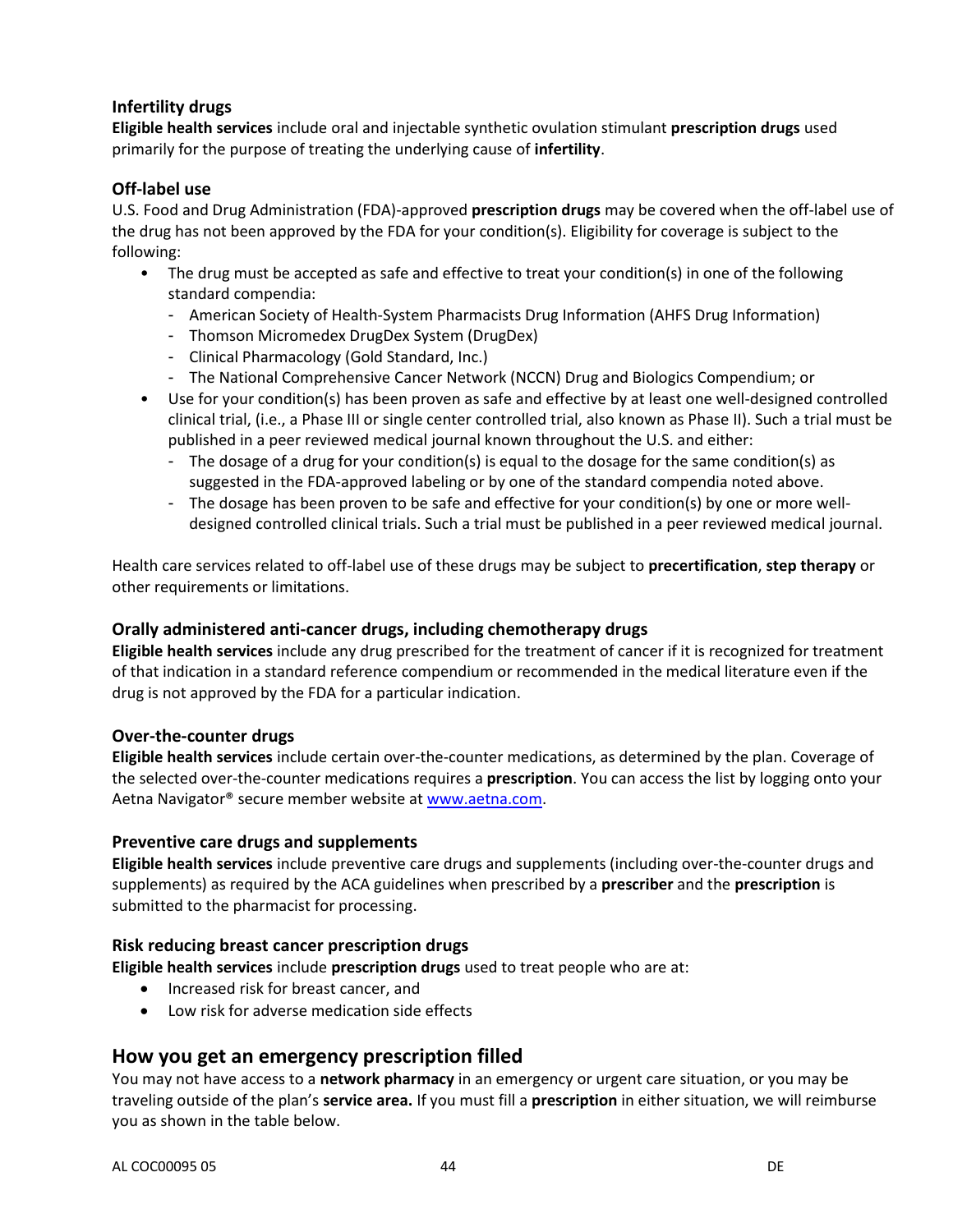| <b>Type of pharmacy</b>        | Your cost share                                                                                                                                                                                                                                                                                                                                                                                                                                                                                                                             |
|--------------------------------|---------------------------------------------------------------------------------------------------------------------------------------------------------------------------------------------------------------------------------------------------------------------------------------------------------------------------------------------------------------------------------------------------------------------------------------------------------------------------------------------------------------------------------------------|
| <b>Network pharmacy</b>        | You pay the copayment.                                                                                                                                                                                                                                                                                                                                                                                                                                                                                                                      |
| <b>Out-of-network pharmacy</b> | You pay the <b>pharmacy</b> directly for the cost of<br>$\bullet$<br>the prescription. Then you fill out and send a<br>prescription drug refund form to us,<br>including all itemized pharmacy receipts.<br>Coverage is limited to items obtained in<br>$\bullet$<br>connection with covered emergency and out-<br>of-area urgent care services.<br>Submission of a claim doesn't guarantee<br>$\bullet$<br>payment. If your claim is approved, you will<br>be reimbursed the cost of your prescription<br>less your copayment/coinsurance. |

# **Where your schedule of benefits fits in**

You are responsible for paying your part of the cost sharing. The schedule of benefits shows any benefit limitations and any out-of-pocket costs you are responsible for. Keep in mind that you are responsible for costs not covered under this plan.

Your **prescription drug** costs are based on:

- The type of **prescription drug** you're prescribed**.**
- Where you fill your **prescription**.

The plan may, in certain circumstances, make some **brand-name prescription drugs** available to you at the **generic prescription drug copayment** level.

### **How your copayment/coinsurance works**

Your **copayment/coinsurance** is the amount you pay for each **prescription** fill or refill. Your schedule of benefits shows you which **copayments/coinsurance** you need to pay for specific **prescription** fill or refill. You will pay any cost sharing directly to the **network pharmacy**.

# **What precertification requirements apply**

For certain drugs, you, your **prescriber** or your pharmacist needs to get approval from us before we will cover the drug. This is called "**precertification**". The requirement for getting approval in advance guides appropriate use of precertified drugs and makes sure they are **medically necessary**. For the most up-to-date information, call the toll-free number on your member ID card or log on to your Aetna Navigator® secure member website at [www.aetna.com.](http://www.aetna.com/)

There is another type of **precertification** for **prescription drugs**, and that is **step therapy**. **Step therapy** is a type of **precertification** where we require you to first try certain drugs to treat your medical condition before we will cover another drug for that condition.

You will find the **step therapy prescription drugs** on the **preferred drug guide.** For the most up-to-date information, call the toll-free Member Services number on your member ID card or log on to your Aetna Navigator<sup>®</sup> secure member website a[t www.aetna.com.](http://www.aetna.com/)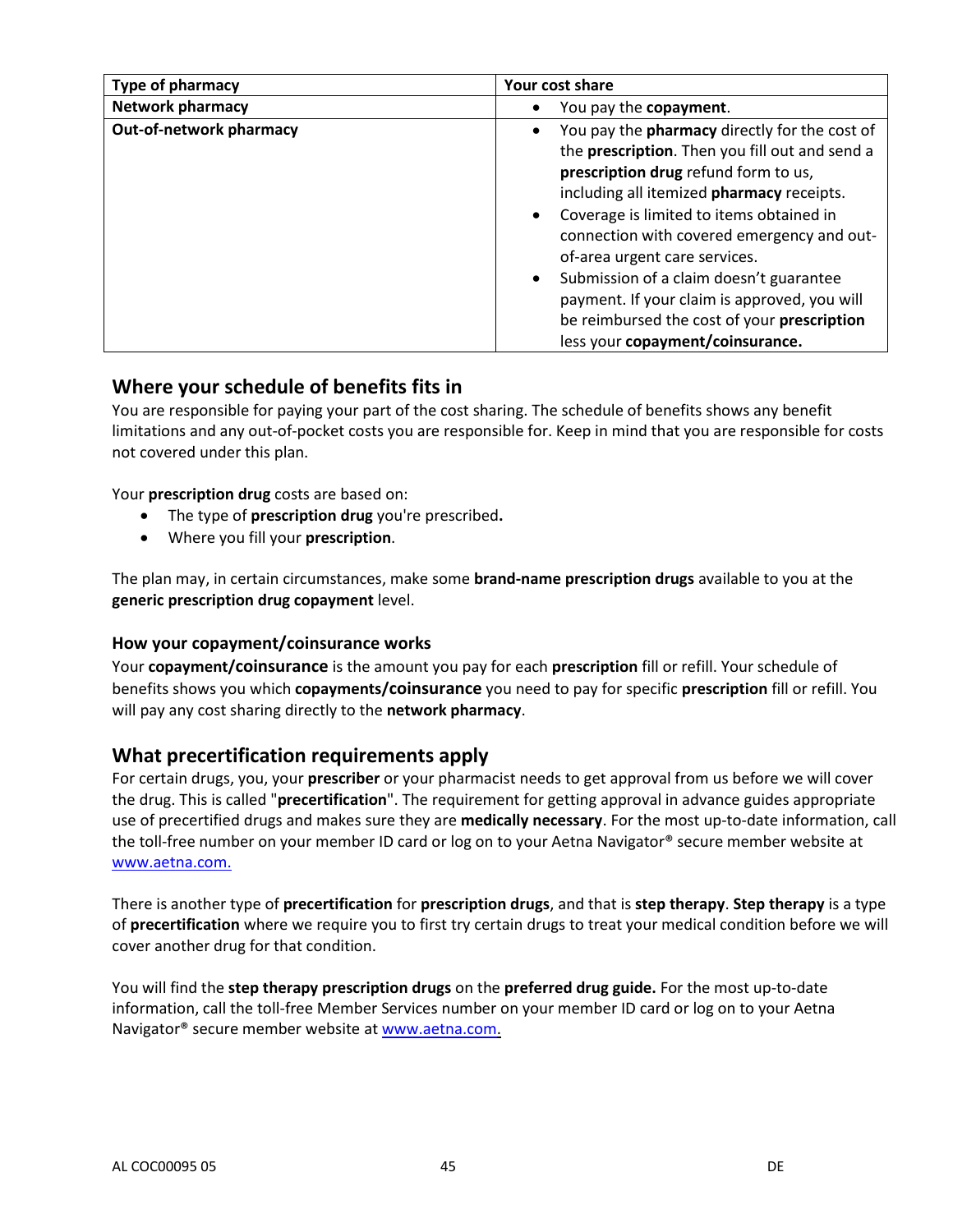# **How do I request a medical exception?**

Sometimes you or your **prescriber** may seek a medical exception to get health care services for drugs not listed on the **drug guide** or for which health care services are denied through **precertification** or **step therapy**. You, someone who represents you or your **prescriber** can contact us and will need to provide us with the required clinical documentation. Any exception granted is based upon an individual, case by case decision, and will not apply to other members. If approved by us, you will receive the **preferred** or **non-preferred drug** benefit level.

You, someone who represents you or your **prescriber** may seek a quicker medical exception process to get coverage for non-covered drugs in an urgent situation. An urgent situation happens when you have a health condition that may seriously affect your life, health, or ability to get back maximum function or when you are going through a current course of treatment using a **non-preferred drug**. You, someone who represents you or your **prescriber** may submit a request for a quicker review for an urgent situation by:

- Contacting our Precertification Department at 1-855*-*582-2025
- Faxing the request to 1-855-330-1716
- Submitting the request in writing to CVS Health ATTN: Aetna PA, 1300 E Campbell Road Richardson, TX 75081

We will make a coverage determination within 24 hours after we receive your request and will tell you, someone who represents you and your **prescriber** of our decision.

#### **Prescribing units**

Some outpatient **prescription drugs** are subject to quantity limits. These quantity limits help your **prescriber** and pharmacist check that your outpatient **prescription drug** is used correctly and safely. We rely on medical guidelines, FDA-approved recommendations and other criteria developed by us to set these quantity limits.

Some outpatient **prescription drugs** are limited to 100 units dispensed per **prescription** order or refill.

Any outpatient **prescription drug** that has duration of action extending beyond one (1) month shall require the number of **copayments** per prescribing unit that is equal to the anticipated duration of the medication. For example, a single injection of a drug that is effective for three (3) months would require three (3) **copayments**.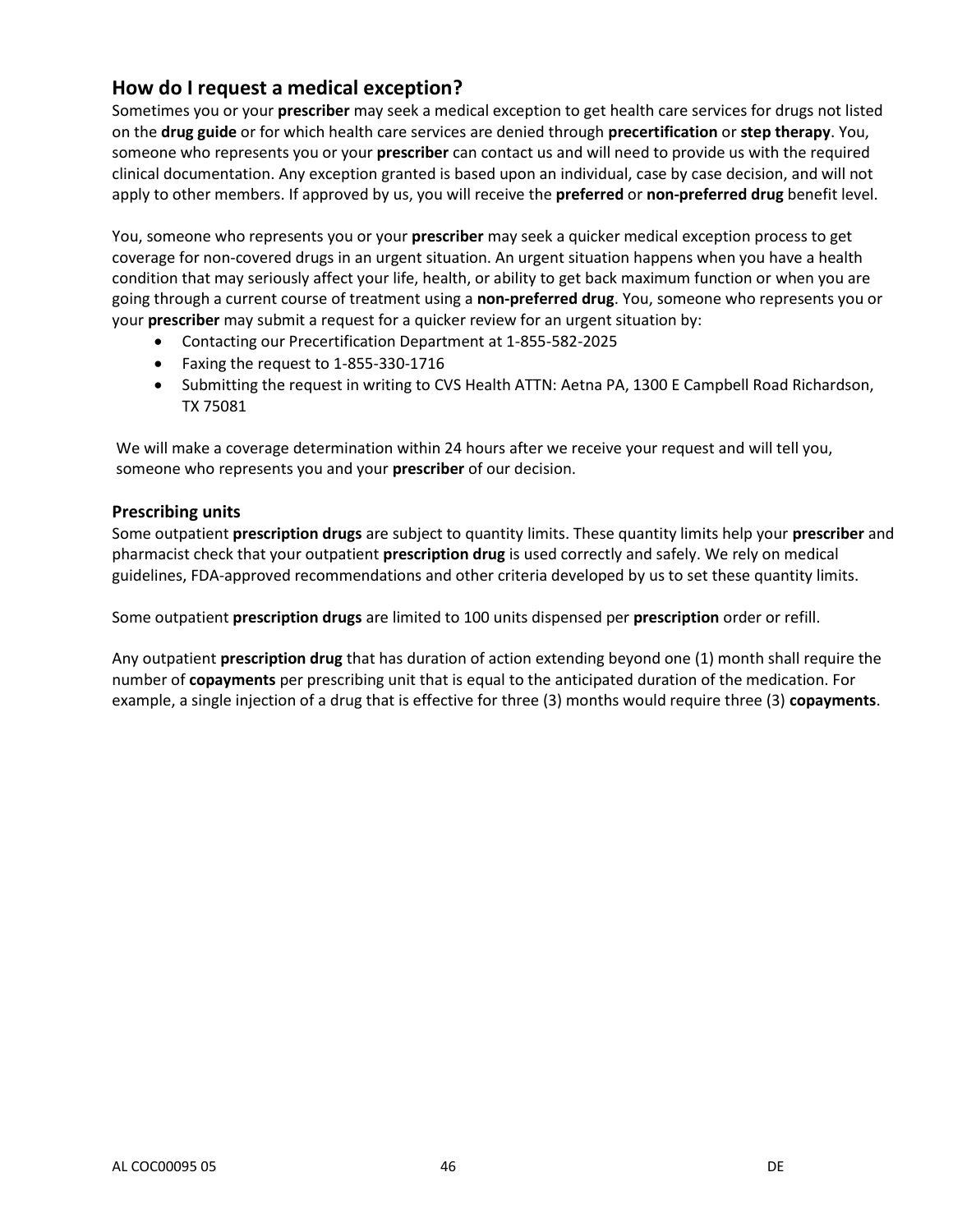# **What your plan doesn't cover – some eligible health service exceptions**

We already told you about the many health care services and supplies that are eligible for coverage under your plan in the *Eligible health services under your plan* section. And we told you there, that some of those health care services and supplies have exceptions (exclusions). For example, **physician** care is an **eligible health service** but **physician** care for **cosmetic surgery** is never covered. This is an exception (exclusion).

In this section we tell you about the exceptions. We've grouped them to make it easier for you to find what you want.

- Under "General exceptions" we've explained what general services and supplies are not covered under the entire plan.
- Below the general exceptions, in "Exceptions under specific types of care," we've explained what services and supplies are exceptions under specific types of care or conditions.

Please look under both categories to make sure you understand what exceptions may apply in your situation.

And just a reminder, you'll find coverage limitations in the schedule of benefits.

### **General exceptions**

### **Blood, blood plasma, synthetic blood, blood derivatives or substitutes**

Examples of these are:

- The provision of blood to the **hospital**, other than blood derived clotting factors.
- Any related services including processing, storage or replacement expenses.
- The services of blood donors, apheresis or plasmapheresis.

For autologous blood donations, only administration and processing expenses are covered.

#### **Cosmetic services and plastic surgery**

 Any treatment, **surgery** (**cosmetic** or plastic), service or supply to alter, improve or enhance the shape or appearance of the body, whether or not for psychological or emotional reasons. This cosmetic services exclusion does not apply to **surgery** after an accidental **injury** when performed as soon as medically feasible. **Injuries** that occur during medical treatments are not considered accidental **injuries**, even if unplanned or unexpected.

#### **Cost share waived**

 Any cost for a service when any **out-of-network provider** waives all or part of your **copayment**, **coinsurance**, **deductible**, or any other amount

#### **Counseling**

Marriage, religious, family, career, social adjustment, pastoral, or financial counseling.

#### **Court-ordered services and supplies**

• Includes those court-ordered services and supplies, or those required as a condition of parole, probation, release or as a result of any legal proceeding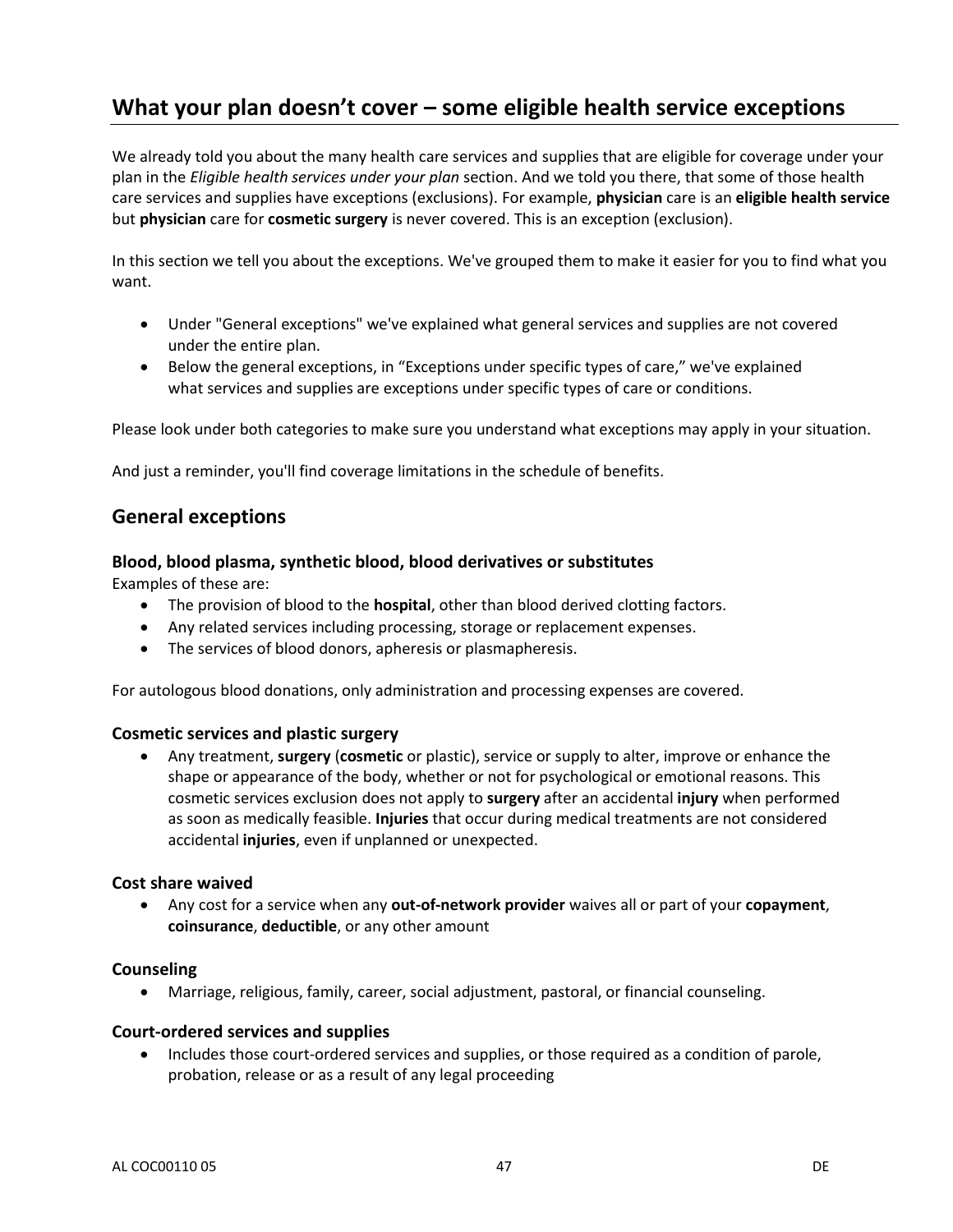## **Custodial care**

Examples are:

- Routine patient care such as changing dressings, periodic turning and positioning in bed
- Administering oral medications
- Care of a stable tracheostomy (including intermittent suctioning)
- Care of a stable colostomy/ileostomy
- Care of stable gastrostomy/jejunostomy/nasogastric tube (intermittent or continuous) feedings
- Care of a bladder catheter (including emptying/changing containers and clamping tubing)
- Watching or protecting you
- Respite care, adult (or child) day care, or convalescent care
- Institutional care. This includes **room and board** for rest cures, adult day care and convalescent care
- Help with walking, grooming, bathing, dressing, getting in or out of bed, toileting, eating or preparing foods
- Any other services that a person without medical or paramedical training could be trained to perform
- Any service that can be performed by a person without any medical or paramedical training

**Dental care** except as covered in the *Eligible health services under your plan* Oral and maxillofacial treatment section.

Dental services related to:

- The care, filling, removal or replacement of teeth and treatment of injuries to or diseases of the teeth
- Dental services related to the gums
- Apicoectomy (dental root resection)
- Orthodontics
- Root canal treatment
- Soft tissue impactions
- Bony impacted teeth
- Alveolectomy
- Augmentation and vestibuloplasty treatment of periodontal disease
- False teeth
- Prosthetic restoration of dental implants
- Dental implants

This exclusion does not include bone fractures, removal of tumors, and odontogenic cysts

#### **Early intensive behavioral interventions**

Examples of those services are:

 Early intensive behavioral interventions (Denver, LEAP, TEACCH, Rutgers, floor time, Lovaas and similar programs) and other intensive educational interventions.

### **Educational services**

Examples of those services are:

- Any service or supply for education, training or retraining services or testing.
- Special education, remedial education, wilderness treatment program, job training and job hardening programs

### **Examinations**

Any health examinations needed:

- Because a third party requires the exam. Examples are, examinations to get or keep a job, or examinations required under a labor agreement or other contract.
- Because a law requires it.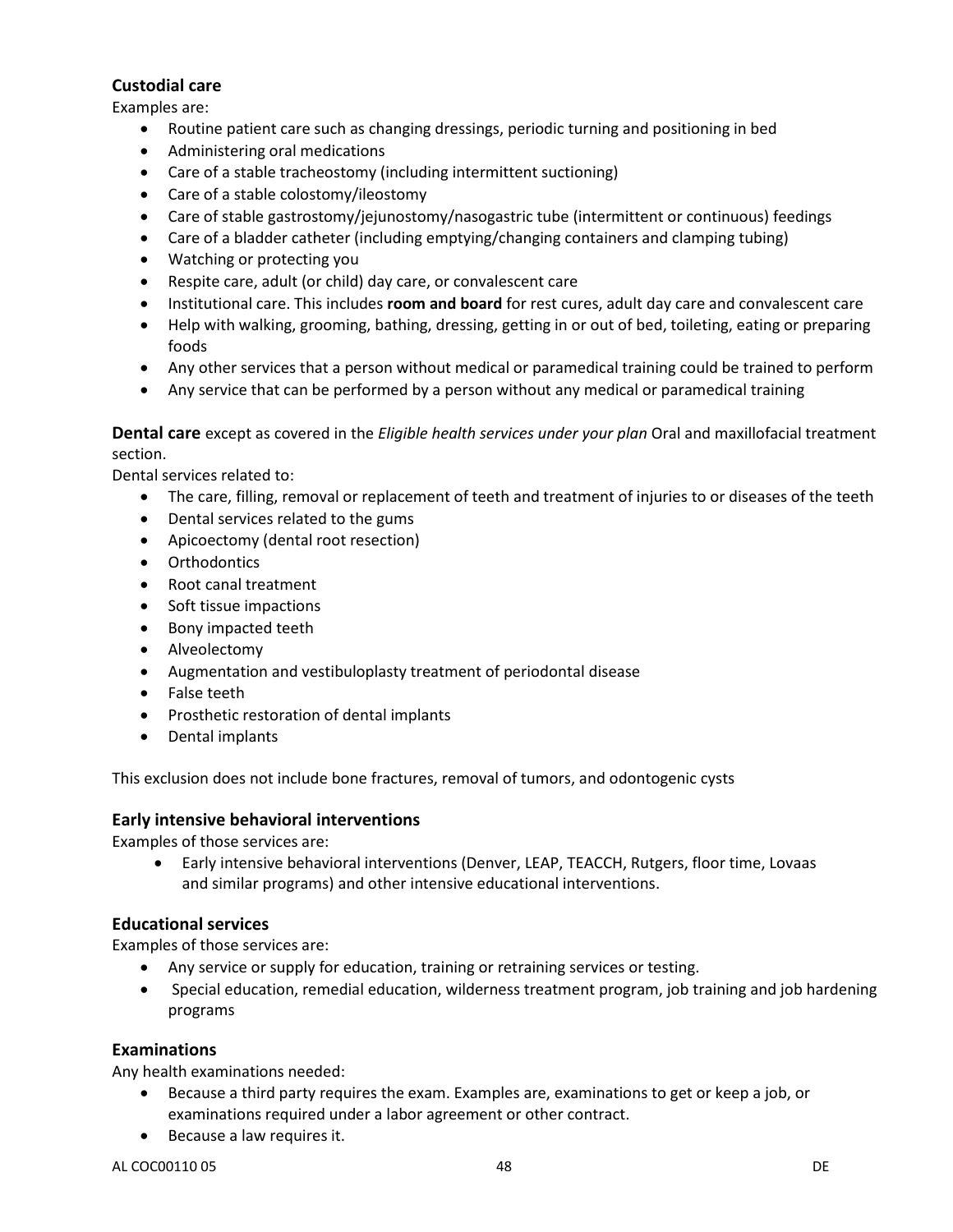- To buy insurance or to get or keep a license.
- To travel.
- To go to a school, camp, or sporting event, or to join in a sport or other recreational activity.

### **Experimental or investigational**

- **Experimental or investigational** drugs, devices, treatments or procedures unless otherwise covered under:
	- *Clinical trial therapies (experimental or investigational)*
	- *Clinical trials (routine patient costs)*
	- Medicare
- See the *Eligible health services under your plan – Other services* section.

### **Facility charges**

For care, services or supplies provided in:

- Rest homes
- Assisted living facilities
- Similar institutions serving as a persons' main residence or providing mainly custodial or rest care
- Health resorts
- Spas or sanitariums
- **•** Infirmaries at schools, colleges, or camps

#### **Foot care**

- Services and supplies for:
	- The treatment of calluses, bunions, toenails, hammertoes, or fallen arches
	- The treatment of weak feet, chronic foot pain or conditions caused by routine activities, such as walking, running, working or wearing shoes
	- Supplies (including orthopedic shoes), foot orthotics, arch supports, shoe inserts, ankle braces, guards, protectors, creams, ointments and other equipment, devices and supplies
	- Routine pedicure services, such as routine cutting of nails, when there is no **illness** or **injury** in the nails

#### **Growth/height care**

- A treatment, device, drug, service or supply to increase or decrease height or alter the rate of growth
- **Surgical procedures**, devices and growth hormones to stimulate growth

#### **Jaw joint disorder**

- Non-surgical treatment of **jaw joint disorder** (TMJ)
- **Jaw joint disorder** treatment (TMJ) performed by prosthesis placed directly on the teeth, surgical and non-surgical medical and dental services, and diagnostic or therapeutics services related to TMJ

#### **Maintenance care**

 Care made up of services and supplies that maintain, rather than improve, a level of physical or mental function, except for habilitation therapy services. See the *Eligible health services under your plan – Habilitation therapy service*s section.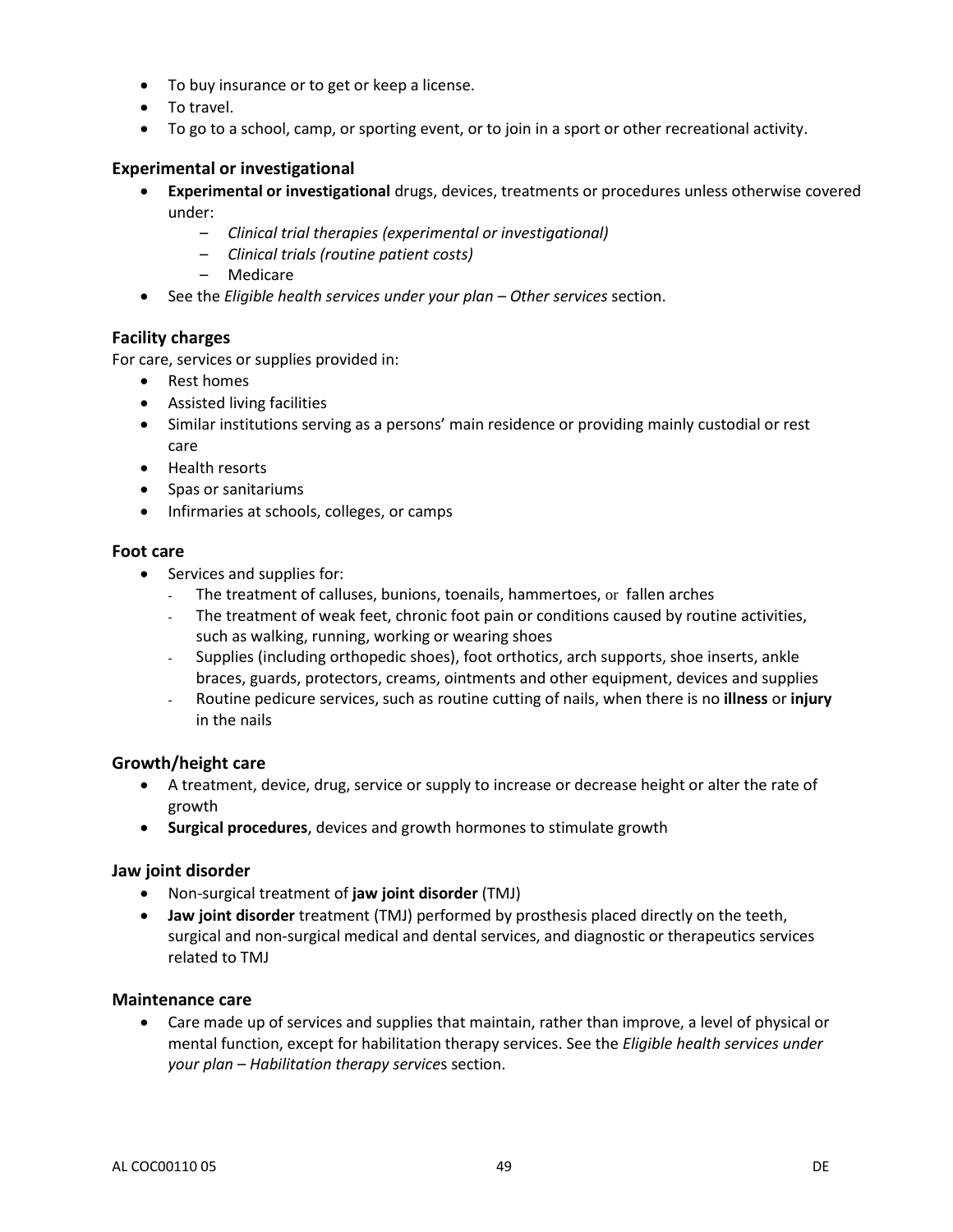### **Medical supplies – outpatient disposable**

- Any outpatient disposable supply or device. Examples of these are:
	- Sheaths
	- Bags
	- Elastic garments
	- Support hose
	- **Bandages**
	- **Bedpans**
	- **Syringes**
	- Blood or urine testing supplies
	- Other home test kits
	- **Splints**
	- Neck braces
	- **Compresses**
	- Other devices not intended for reuse by another patient

#### **Other primary payer**

 Payment for a portion of the charge that Medicare or another party is responsible for as the primary payer.

#### **Outpatient prescription or non-prescription drugs and medicines**

 Outpatient **prescription** or non-**prescription drugs** and medicines provided by the policyholder or through a third party vendor contract with the policyholder.

#### **Personal care, comfort or convenience items**

 Any service or supply primarily for your convenience and personal comfort or that of a third party.

#### **Pregnancy charges**

 Charges in connection with pregnancy care other than for complications of pregnancy and other covered expenses as specifically described in the *Eligible health services under your plan* section

#### **Routine exams**

 Routine physical exams, routine eye exams, routine dental exams, routine hearing exams and other preventive services and supplies, except as specifically provided in the *Eligible health services under your plan* section

#### **Services provided by a family member**

 Services provided by a spouse, domestic partner, parent, child, stepchild, brother, sister, in-law or any household member

#### **Sexual dysfunction and enhancement**

- Any treatment, **prescription drug**, service, or supply to treat sexual dysfunction, enhance sexual performance or increase sexual desire, including:
	- **Surgery**, **prescription drugs**, implants, devices or preparations to correct or enhance erectile function, enhance sensitivity, or alter the shape or appearance of a sex organ
	- Sex therapy, sex counseling, marriage counseling, or other counseling or advisory services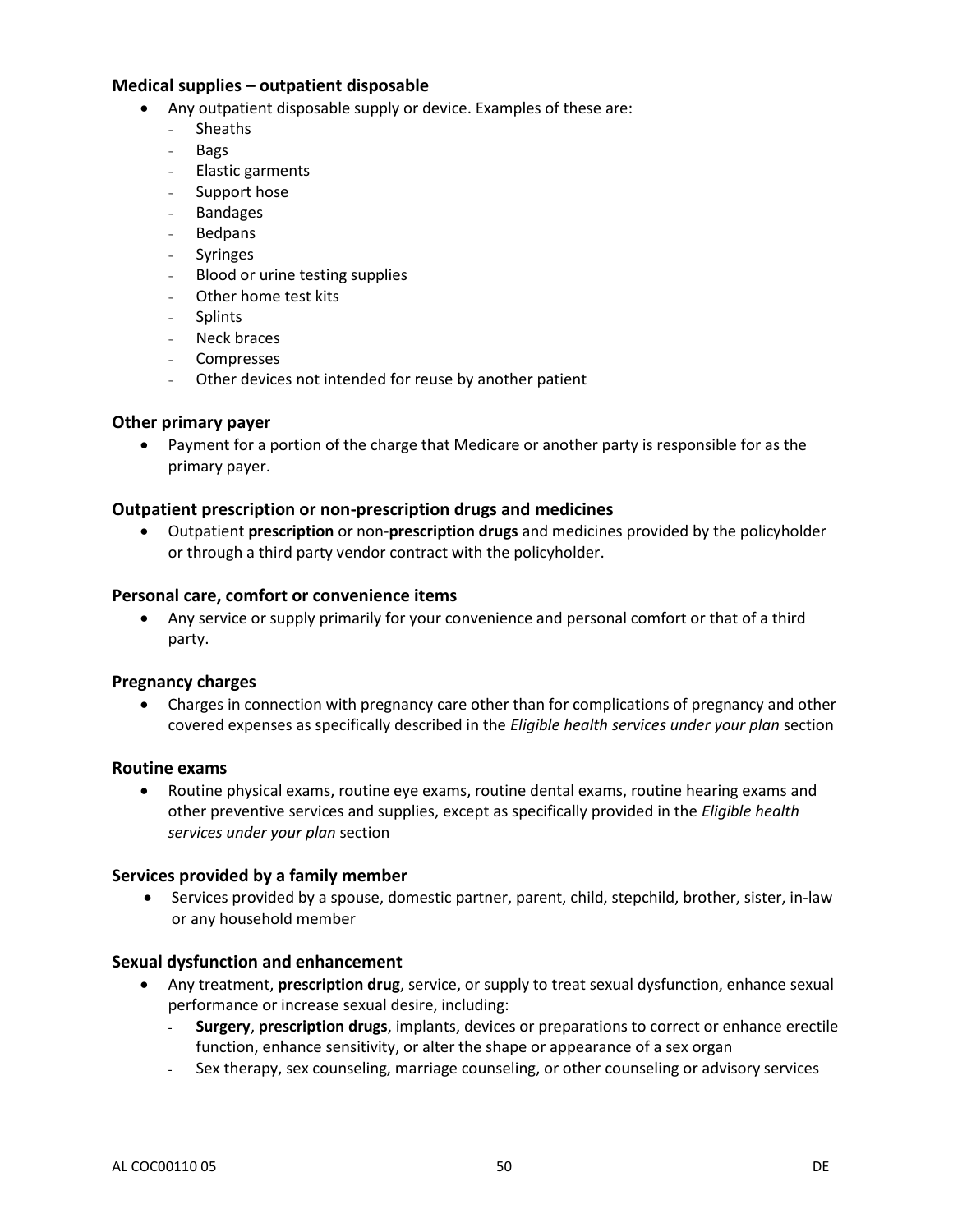### **Strength and performance**

- Services, devices and supplies such as drugs or preparations designed primarily for enhancing your:
	- Strength
	- Physical condition
	- Endurance
	- Physical performance

#### **Telemedicine**

Services given when you are not present at the same time as the **provider**

#### **Therapies and tests**

- Full body CT scans
- Hair analysis
- Hypnosis and hypnotherapy
- Massage therapy, except when used as a physical therapy modality
- Sensory or auditory integration therapy

### **Tobacco cessation**

- Any treatment, drug, service or supply to stop or reduce smoking or the use of other tobacco products or to treat or reduce nicotine addiction, dependence or cravings, including, medications, nicotine patches and gum unless recommended by the United States Preventive Services Task Force (USPSTF).This also includes:
	- Counseling, except as specifically provided in the *Eligible health services under your plan – Preventive care and wellness* section
	- Hypnosis and other therapies
	- Medications, except as specifically provided in the *Eligible health services under your plan – Outpatient prescription drugs* section
	- Nicotine patches
	- Gum

### **Treatment in a federal, state, or governmental entity**

 Any care in a **hospital** or other facility owned or operated by any federal, state or other governmental entity, except to the extent coverage is required by applicable laws

#### **Wilderness treatment programs**

- Wilderness treatment programs (whether or not the program is part of a **residential treatment facility** or otherwise licensed institution)
- Educational services, schooling or any such related or similar program, including therapeutic programs within a school setting

### **Work related illness or injuries**

- Coverage available to you under worker's compensation or under a similar program under local, state or federal law for any **illness** or **injury** related to employment or self-employment.
- A source of coverage or reimbursement will be considered available to you even if you waived your right to payment from that source. You may also be covered under a workers' compensation law or similar law. If you submit proof that you are not covered for a particular **illness** or **injury** under such law, then that **illness** or **injury** will be considered "non-occupational" regardless of cause.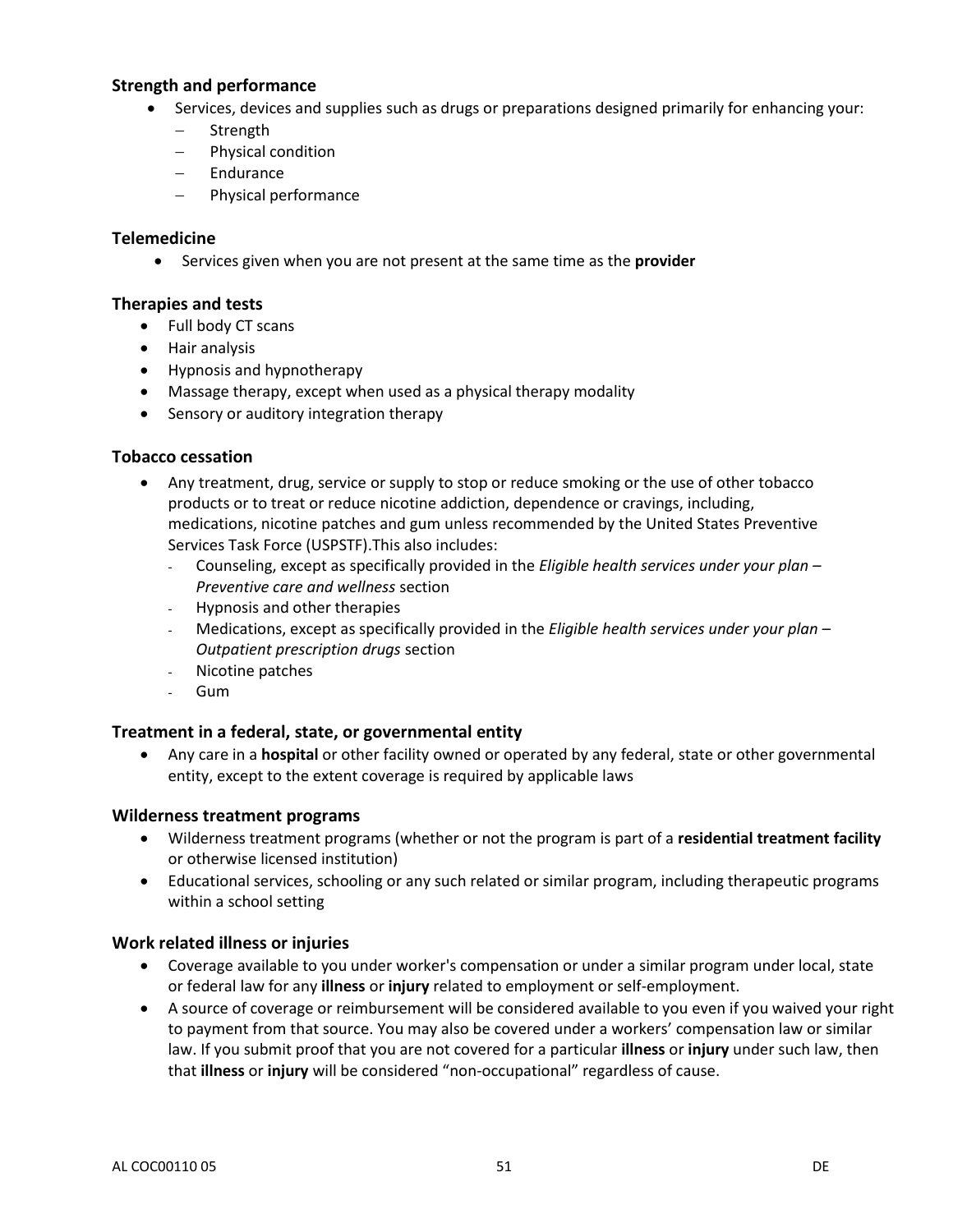# **Additional exceptions for specific types of care**

## **Preventive care and wellness**

- Services for diagnosis or treatment of a suspected or identified **illness** or **injury**
- Exams given during your **stay** for medical care
- Services not given by or under a **physician's** direction
- Psychiatric, psychological, personality or emotional testing or exams

#### **Family planning services**

- Any contraceptive methods that are only "reviewed" by the FDA and not "approved" by the FDA
- The reversal of voluntary sterilization procedures, including any related follow-up care
- Voluntary sterilization procedures that were not billed separately by the **provider** or were not the primary purpose of a confinement.

# **Physicians and other health professionals**

There are no additional exceptions specific to **physicians** and other **health professionals**.

# **Hospital and other facility care**

# **Alternatives to facility stays**

#### **Outpatient surgery and physician surgical services**

- The services of any other **physician** who helps the operating **physician**
- A **stay** in a **hospital (Hospital stays** are covered in the *Eligible health services under your plan – Hospital and other facility care* section.)
- A separate facility charge for **surgery** performed in a **physician's** office
- Services of another **physician** for the administration of a local anesthetic

#### **Home health care**

- Services for infusion therapy
- Services provided outside of the home (such as in conjunction with school, vacation, work or recreational activities)
- **•** Transportation
- Services or supplies provided to a minor or dependent adult when a family member or caregiver is not present

#### **Hospice care**

- Funeral arrangements
- Pastoral counseling
- Financial or legal counseling. This includes estate planning and the drafting of a will
- Homemaker or caretaker services. These are services which are not solely related to your care and may include:
	- Sitter or companion services for either you or other family members
	- **Transportation**
	- Maintenance of the house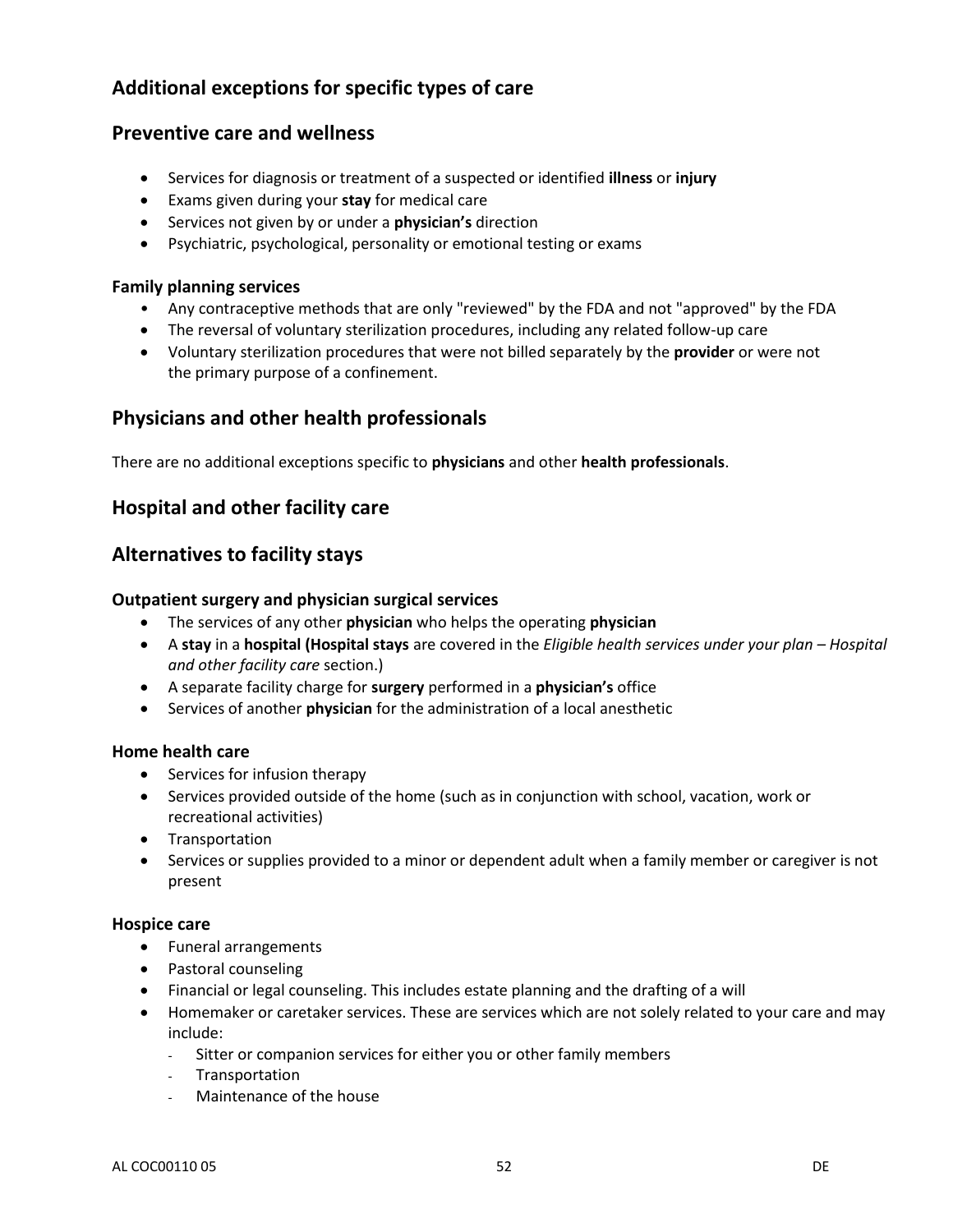### **Outpatient private duty nursing**

(See home health care in the *Eligible health services under your plan and Outpatient and inpatient skilled nursing care* sections regarding coverage of nursing services).

# **Specific conditions**

#### **Family planning services - other**

- Reversal of voluntary sterilization procedures including related follow-up care
- Family planning services received while confined as an inpatient in a **hospital** or other facility

#### **Maternity and related newborn care**

 Any services and supplies related to births that take place in the home or in any other place not licensed to perform deliveries.

### **Mental health treatment**

- Mental health services for the following categories (or equivalent terms as listed in the most recent edition of the *Diagnostic and Statistical Manual of Mental Disorders* (DSM) of the American Psychiatric Association):
	- Stay in a facility for treatment for dementia and amnesia without a behavioral disturbance that necessitates mental health treatment
	- Sexual deviations and disorders except for gender identity disorders
	- Tobacco use disorders, except as described in the *Eligible health services under your plan – Preventive care and wellness* section
	- Pathological gambling, kleptomania, pyromania
	- School and/or education service, including special education, remedial education, wilderness treatment programs, or any such related or similar programs
	- Services provided in conjunction with school, vocation, work or recreational activities
	- Transportation

### **Obesity (bariatric) surgery**

- Weight management treatment or drugs intended to decrease or increase body weight, control weight or treat obesity, including **morbid obesity** except as described in the *Eligible health services under your plan – Preventive care and wellness* section, including preventive services for obesity screening and weight management interventions. This is regardless of the existence of other medical conditions. Examples of these are:
	- Liposuction, banding, gastric stapling, gastric by-pass and other forms of bariatric **surgery**
	- **Surgical procedures,** medical treatments and weight control/loss programs primarily intended to treat, or are related to the treatment of obesity, including **morbid obesity**
	- Drugs, stimulants, preparations, foods or diet supplements, dietary regimens and supplements, food supplements, appetite suppressants and other medications
	- Hypnosis or other forms of therapy
	- Exercise programs, exercise equipment, membership to health or fitness clubs, recreational therapy or other forms of activity or activity enhancement

### **Oral and maxillofacial treatment (mouth, jaws and teeth)**

Dental implants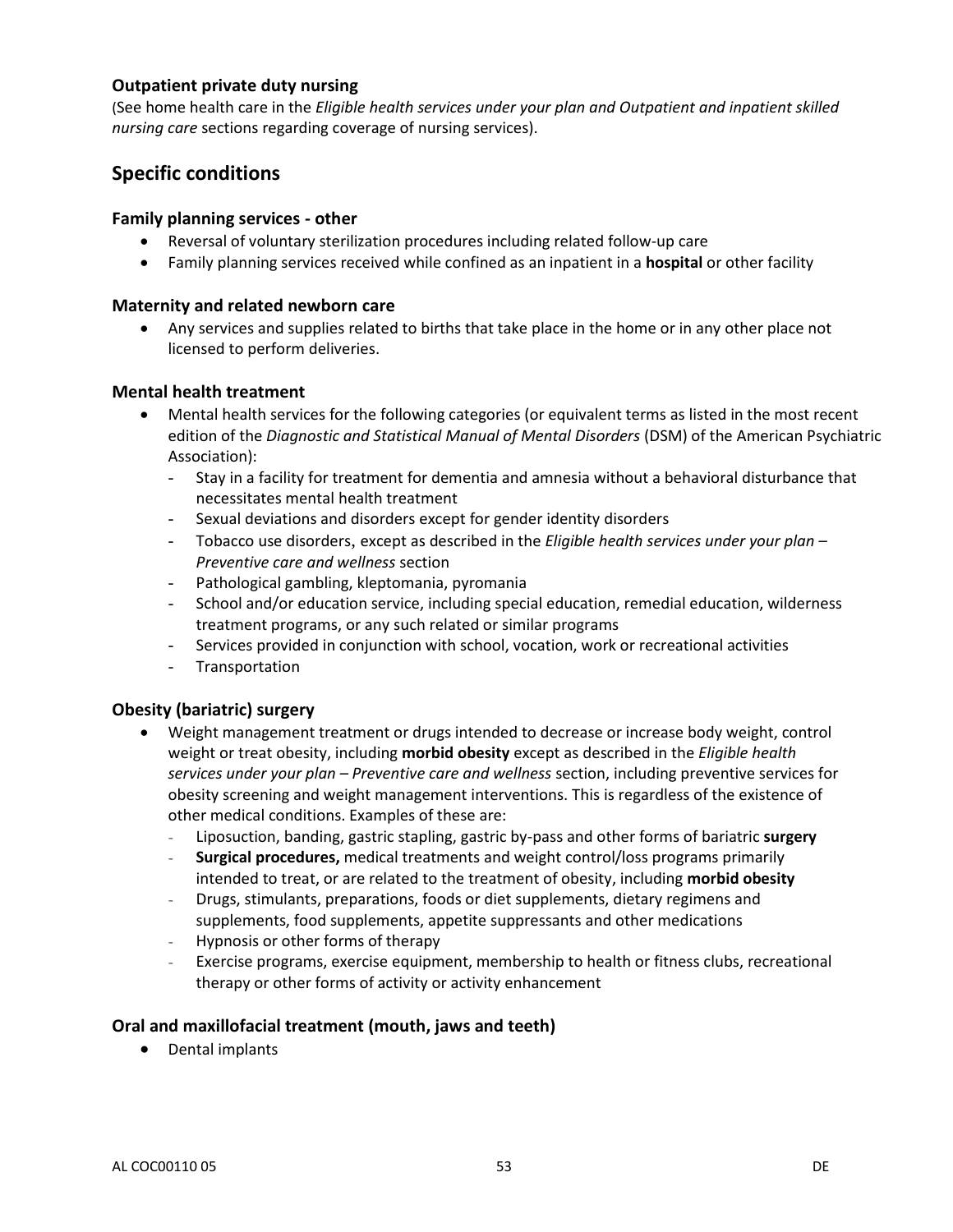### **Transplant services**

- Services and supplies furnished to a donor when the recipient is not a covered person
- Harvesting and storage of organs, without intending to use them for immediate transplantation for your existing **illness**
- Harvesting and/or storage of bone marrow, hematopoietic stem cells, or other blood cells without intending to use them for transplantation within 12 months from harvesting, for an existing **illness**

#### **Treatment of infertility**

- Injectable **infertility** medication, including but not limited to menotropins, hCG, and GnRH agonists.
- All charges associated with:
	- Surrogacy for you or the surrogate. A surrogate is a female carrying her own genetically related child where the child is conceived with the intention of turning the child over to be raised by others, including the biological father.
	- Cryopreservation (freezing) of eggs, embryos or sperm.
	- Storage of eggs, embryos, or sperm.
	- Thawing of cryopreserved (frozen) eggs, embryos or sperm.
	- The care of the donor in a donor egg cycle. This includes, but is not limited to, any payments to the donor, donor screening fees, fees for lab tests, and any charges associated with care of the donor required for donor egg retrievals or transfers.
	- The use of a gestational carrier for the female acting as the gestational carrier. A gestational carrier is a female carrying an embryo to which she is not genetically related.
	- Obtaining sperm from a person not covered under this plan for ART services**.**
- Home ovulation prediction kits or home pregnancy tests.
- The purchase of donor embryos, donor oocytes, or donor sperm.
- Reversal of voluntary sterilizations, including follow-up care.

# **Specific therapies and tests**

#### **Outpatient infusion therapy**

- Blood transfusions and blood products
- Dialysis

#### **Specialty prescription drugs**

- **Specialty prescription drugs** and medicines provided by your employer or through a third party vendor contract with your employer.
- Drugs that are included on the list of **specialty prescription drugs** as covered under your outpatient **prescription drug** plan.

# **Other services**

#### **Ambulance services**

Fixed wing air ambulance from an **out-of-network provider** except in case of an emergency

#### **Clinical trial therapies (experimental or investigational)**

 Your plan does not cover clinical trial therapies (experimental or investigational), except as described in the *Eligible health services under your plan - Clinical trial therapies (experimental or investigational)* section.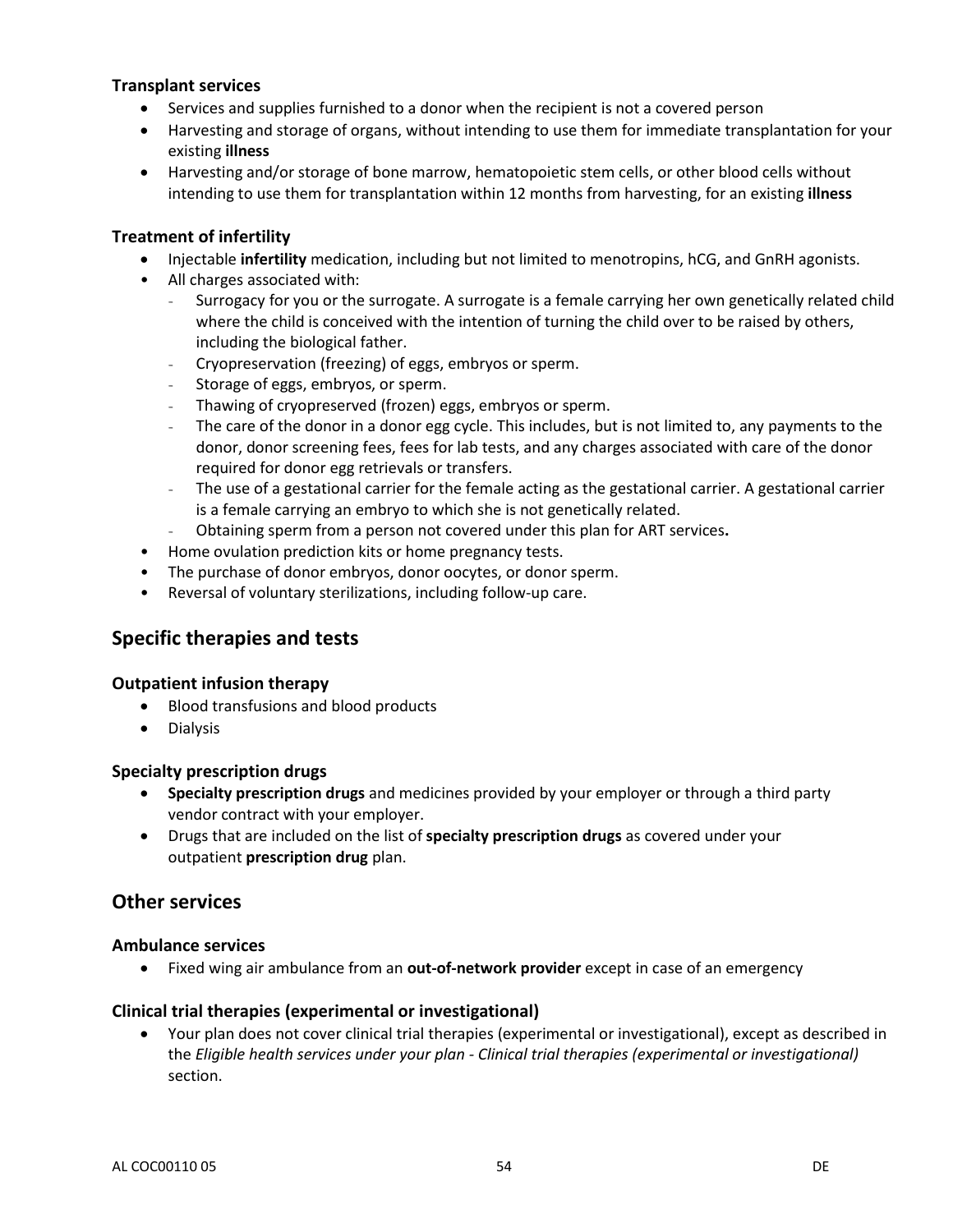## **Clinical trial therapies (routine patient costs)**

- Services and supplies related to data collection and record-keeping that is solely needed due to the clinical trial (i.e. protocol-induced costs)
- Services and supplies provided by the trial sponsor without charge to you
- The experimental intervention itself (except **medically necessary** Category B investigational devices and promising experimental and investigational interventions for **terminal illnesses** in certain clinical trials in accordance with **Aetna's** claim policies).

### **Durable medical equipment (DME)**

Examples of these items are:

- Whirlpools
- Portable whirlpool pumps
- Massage table
- Sauna baths
- Message devices (personal voice recorder)
- Over bed tables
- **•** Elevators
- Communication aids
- Vision aids
- Telephone alert systems

### **Hearing aids and exams**

The following services or supplies:

- A replacement of:
	- A hearing aid that is lost, stolen or broken
	- A hearing aid installed within the prior 12 month period
- Replacement parts or repairs for a hearing aid
- Batteries or cords
- A hearing aid that does not meet the specifications prescribed for correction of hearing loss
- Any ear or hearing exam performed by a **physician** who is not certified as an otolaryngologist or otologist
- Hearing exams given during a stay in a **hospital** or other facility, except those provided to newborns as part of the overall **hospital stay**
- Any tests, appliances and devices to:
	- Improve your hearing. This includes hearing aid batteries and auxiliary equipment.
	- Enhance other forms of communication to make up for hearing loss or devices that simulate speech.

#### **Nutritional supplements**

 Any food item, including infant formulas, nutritional supplements, vitamins, plus **prescription** vitamins, medical foods and other nutritional items, even if it is the sole source of nutrition, except as covered in the *Eligible health services under your plan – Other services* section.

### **Orthotics and prosthetic devices**

- Services covered under any other benefit
- Orthopedic shoes, therapeutic shoes, foot orthotics, or other devices to support the feet, unless required for the treatment of or to prevent complications of diabetes, or if the orthopedic shoe is an integral part of a covered leg brace
- Repair and replacement due to loss, misuse, abuse or theft
- Artificial eyes
- Artificial ears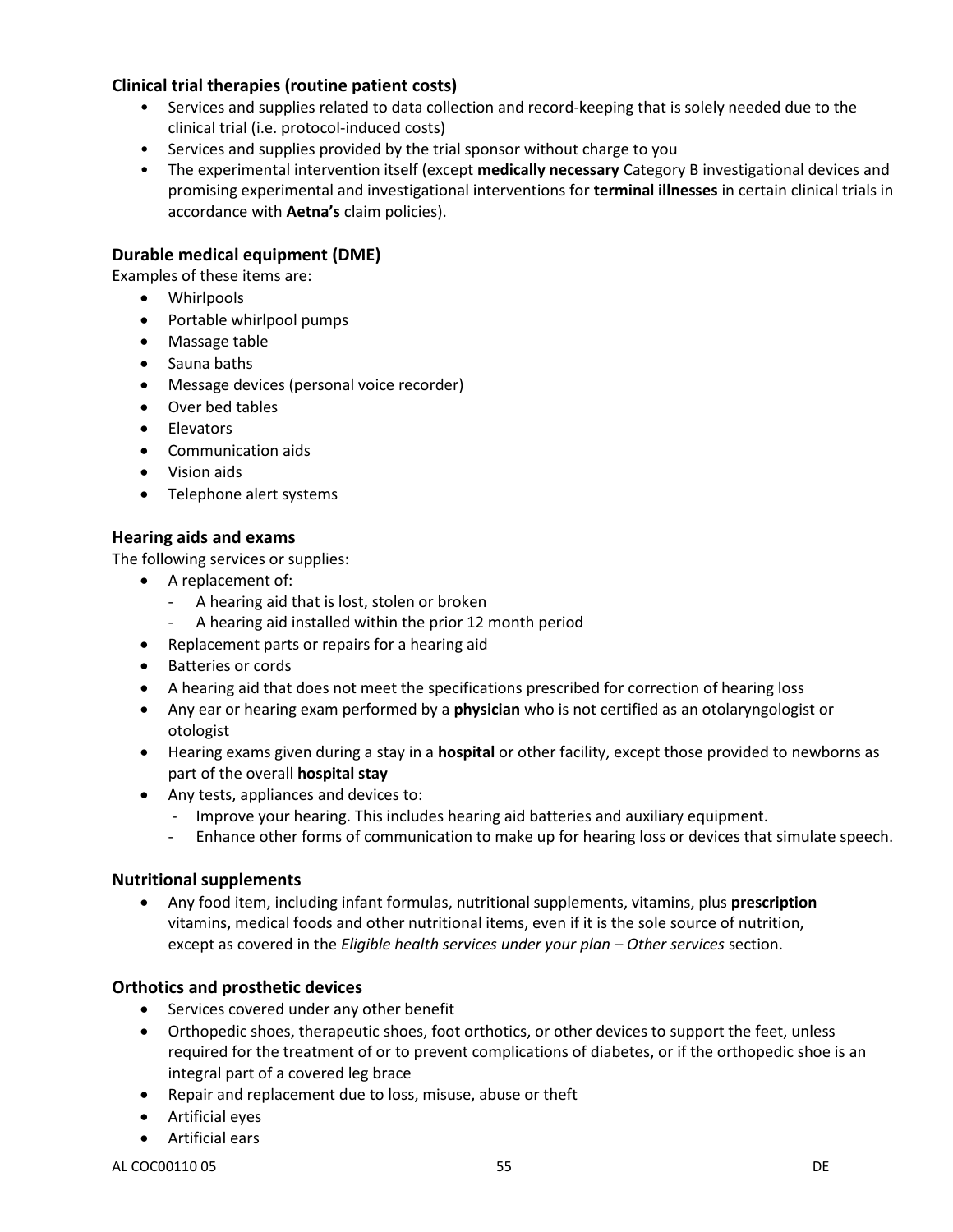- Dental appliances
- Ostomy products
- Eyelashes
- Wigs
- Prefabricated or direct-formed orthotic devices or any of the following assistive technology devices: commercially available knee orthoses used following injury or surgery
- Spastic muscle-tone inhibiting orthoses
- Upper extremity adaptive equipment
- Finger splints
- Hand splints
- Wrist gauntlets
- Facemasks used following burns
- Wheelchair seating that is an integral part of the wheelchair and not worn by the patient independent of the wheelchair
- Fabric or elastic supports
- Corsets
- Low-temperature formed plastic splints
- Trusses
- Elastic hose
- Canes
- Crutches
- Cervical collars
- Any other similar devices, as determined by Secretary of the Department of Health and Social Services, commonly carried in stock by a pharmacy, department store, or surgical supply facility

### **Vision Care**

#### **Adult vision care**

- Office visits to an ophthalmologist, optometrist or optician related to the fitting of **prescription** contact lenses
- Eyeglass frames, non-**prescription** lenses and non-**prescription** contact lenses that are for cosmetic purposes

#### **Vision care services and supplies**

Your plan does not cover vision care services and supplies, except as described in the *Eligible health services under your plan – Other services* section.

- Special supplies such as non-**prescription** sunglasses
- Special vision procedures, such as orthoptics or vision therapy
- Eye exams during your stay in a **hospital** or other facility for health care
- Eye exams for contact lenses or their fitting
- Eyeglasses or duplicate or spare eyeglasses or lenses or frames
- Replacement of lenses or frames that are lost or stolen or broken
- Acuity tests
- Eye **surgery** for the correction of vision, including radial keratotomy, LASIK and similar procedures
- Services to treat errors of refraction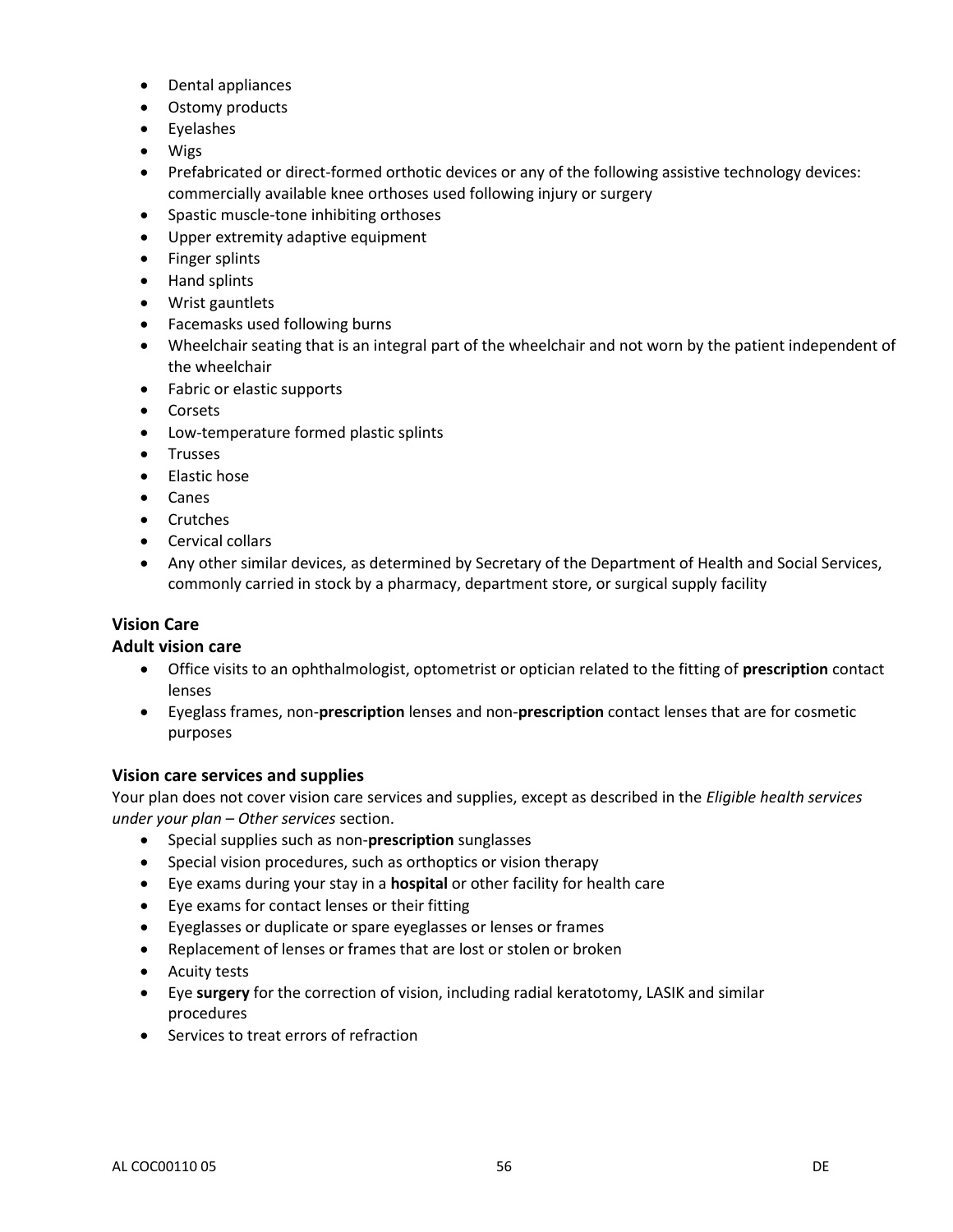# **Outpatient prescription drugs**

## **Abortion drugs**

### **Allergy sera and extracts administered via injection**

### **Any services related to the dispensing, injection or application of a drug**

### **Biological sera**

#### **Cosmetic drugs**

Medications or preparations used for **cosmetic** purposes.

**Compounded prescriptions** containing bulk chemicals that have not been approved by the U.S. Food and Drug Administration (FDA)

• Including compounded bioidentical hormones

**Devices,** products and appliances, except those that are specially covered

### **Dietary supplements** including medical foods

#### **Drugs or medications**

- Administered or entirely consumed at the time and place it is prescribed or dispensed
- Which do not, by federal or state law, require a **prescription** order (i.e. over-the-counter (OTC) drugs), even if a **prescription** is written except as specifically provided in the *Eligible health services under your plan – Outpatient prescription drugs* section
- That includes the same active ingredient or a modified version of an active ingredient as a covered **prescription drug** (unless a medical exception is approved)
- That is therapeutically equivalent or therapeutically alternative to a covered **prescription drug** including **biosimilars** (unless a medical exception is approved)
- That is therapeutically equivalent or therapeutically alternative to an over-the-counter (OTC) product (unless a medical exception is approved)
- Not approved by the FDA or not proven safe and effective
- Provided under your medical plan while an inpatient of a healthcare facility
- Recently approved by the U.S. Food and Drug Administration (FDA), but which have not yet been reviewed by **Aetna's** Pharmacy and Therapeutics Committee
- That includes vitamins and minerals unless recommended by the United States Preventive Services Task Force (USPSTF)
- For which the cost is covered by a federal, state, or government agency (for example: Medicaid or Veterans Administration)
- That are used to treat sexual dysfunction, enhance sexual performance or increase sexual desire, including drugs, implants, devices or preparations to correct or enhance erectile function, enhance sensitivity, or alter the shape or appearance of a sex organ
- That are used for the purpose of weight gain or reduction, including but not limited to stimulants, preparations, foods or diet supplements, dietary regimens and supplements, food or food supplements, appetite suppressants or other medications.
- That are drugs or growth hormones used to stimulate growth and treat idiopathic short stature, unless there is evidence that the member meets one or more clinical criteria detailed in our **precertification**  and clinical policies.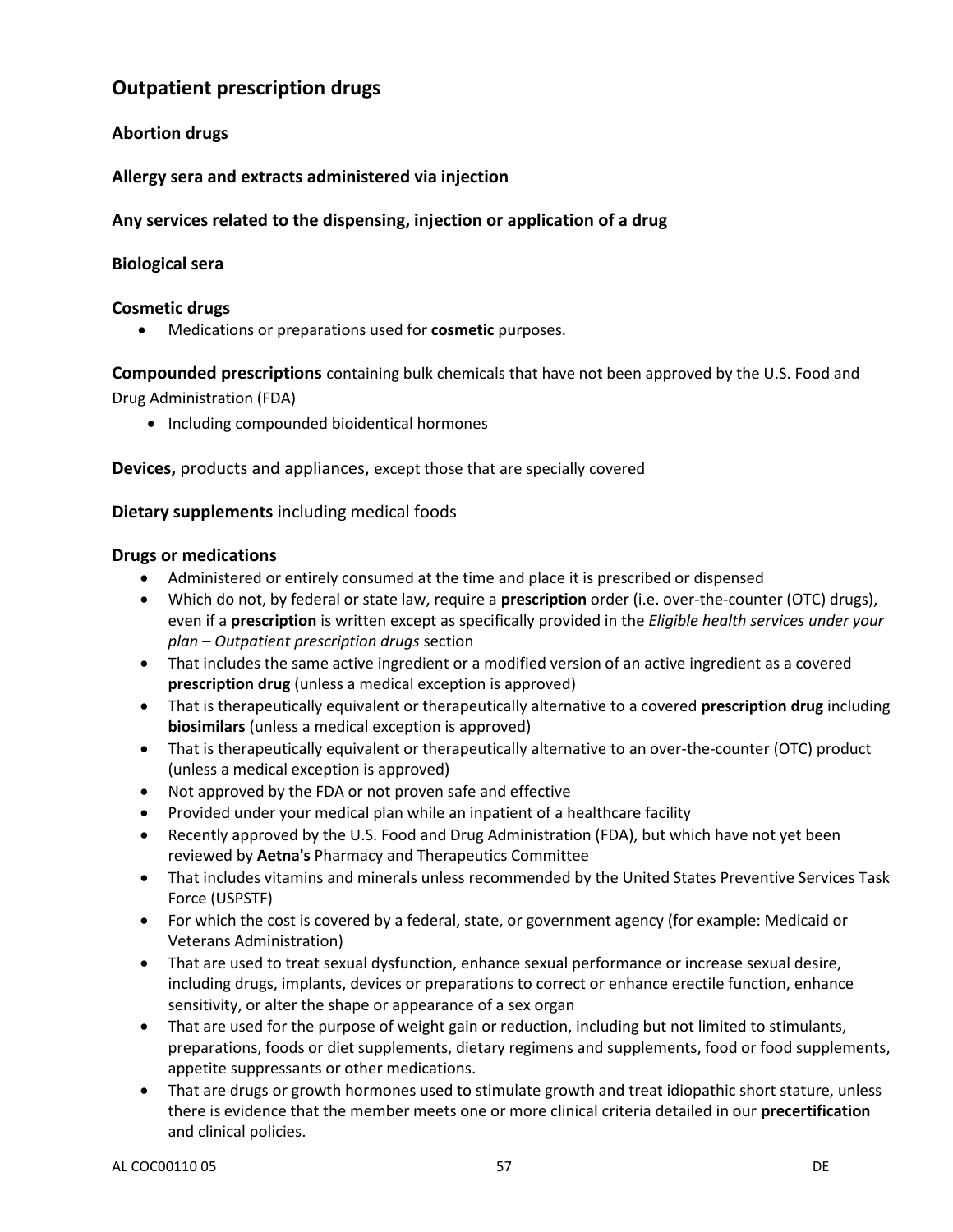## **Duplicative drug therapy (e.g. two antihistamine drugs)**

### **Genetic care**

 Any treatment, device, drug, service or supply to alter the body's genes, genetic make-up, or the expression of the body's genes except for the correction of congenital birth defects.

#### **Immunizations related to travel or work**

**Immunization or immunological agents** except as specifically provided in the *Eligible health services under your plan – Outpatient prescription drugs* section.

**Implantable drugs and associated devices** except as specifically provided in the *Eligible health services under your plan –Outpatient prescription drugs* section.

#### **Injectables:**

- Any charges for the administration or injection of **prescription drugs** or injectable insulin and other injectable drugs covered by us
- Needles and syringes, except for those used for self-administration of an injectable drug
- Any drug, which due to its characteristics as determined by us must typically be administered or supervised by a qualified **provider** or licensed certified **health professional** in an outpatient setting. This exception does not apply to Depo Provera and other injectable drugs used for contraception.

**Insulin pumps or tubing or other ancillary equipment and supplies for insulin pumps** except as specifically provided in the *Eligible health services under your plan – Diabetic equipment, supplies and education*  section.

#### **Prescription drugs**:

- Dispensed by other than a **network retail**, **mail order** and **specialty pharmacies** except as specifically provided in the *What prescription drugs are covered* section.
- Dispensed by a **mail order pharmacy** that is an **out-of-network pharmacy**, except in a medical emergency or urgent care situation except as specifically provided in the *How to get an emergency prescription filled* section.
- For which there is an over-the-counter (OTC) product which has the same active ingredient and strength even if a **prescription** is written.
- Packaged in unit dose form.
- Filled prior to the effective date or after the termination date of coverage under this plan.
- Dispensed by a **mail order pharmacy** that include **prescription drugs** that cannot be shipped by mail due to state or federal laws or regulations, or when the plan considers shipment through the mail to be unsafe. Examples of these types of drugs include, but are not limited to, narcotics, amphetamines, DEA controlled substances and anticoagulants.
- That includes an active metabolite, stereoisomer, prodrug (precursor) or altered formulation of another drug and is not clinically superior to that drug as determined by the plan.
- That are ordered by a dentist or prescribed by an oral surgeon in relation to the removal of teeth, or **prescription drugs** for the treatment of a dental condition.
- That are considered oral dental preparations and fluoride rinses, except pediatric fluoride tablets or drops as specified on the **preferred drug guide**.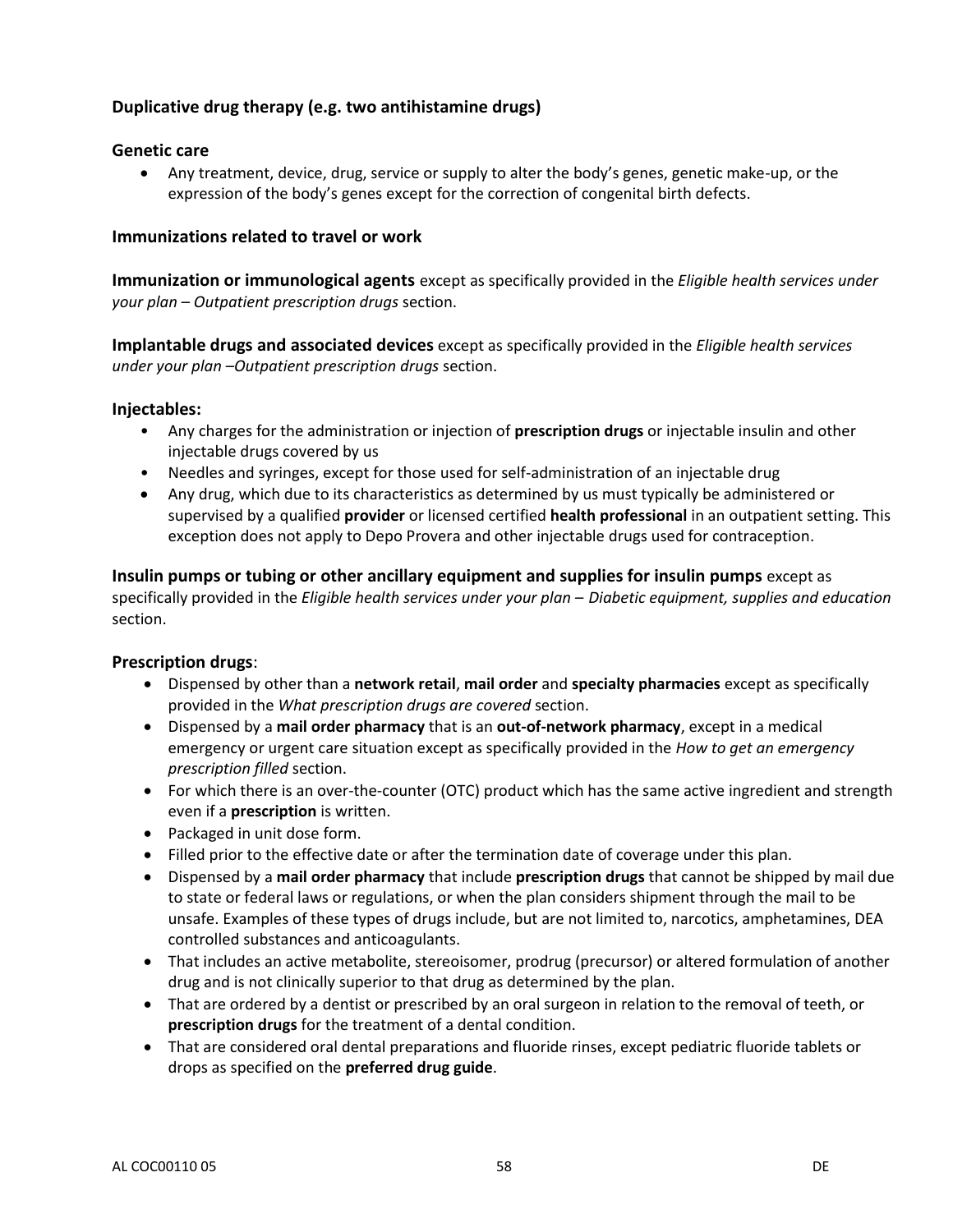- That are **non-preferred drugs**, unless **non-preferred drugs** are specifically covered as described in your schedule of benefits. However, a **non-preferred drug** will be covered if in the judgment of the **prescriber** there is no equivalent **prescription drug** on the **preferred drug guide** or the product on the **preferred drug guide** is ineffective in treating your disease or condition or has caused or is likely to cause an adverse reaction or harm you.
- That are being used or abused in a manner that is determined to be furthering an addiction to a habitforming substance, the use of or intended use of which would be illegal, unethical, imprudent, abusive, not **medically necessary**, or otherwise improper; and drugs obtained for use by anyone other than the member identified on the ID card.

### **Refills**

Refills dispensed more than one year from the date the latest **prescription** order was written.

#### **Replacement of lost or stolen prescriptions**

#### **Test agents except diabetic test agents**

### **We reserve the right to exclude:**

- A manufacturer's product when a same or similar drug (that is, a drug with the same active ingredient or same therapeutic effect), supply or equipment is on the **preferred drug guide**.
- Any dosage or form of a drug when the same drug (that is, a drug with the same active ingredient or same therapeutic effect) is available in a different dosage or form on our **preferred drug guide**.

# **Who provides the care**

Just as the starting point for coverage under your plan is whether the services and supplies are **eligible health services**, the foundation for getting covered care is the network. This section tells you about **network** and **outof-network providers**.

# **Network providers**

We have contracted with **providers** to provide **eligible health services** to you. These **providers** make up the network for your plan. For you to receive the network level of benefits you must use **network providers** for **eligible health services**. There are some exceptions:

- **Emergency services**  refer to the description of **emergency services** and urgent care in the *Eligible health services under your plan* section.
- Urgent care refer to the description of emergency services and urgent care in the *Eligible health services under your plan* section.

You may select a **network provider** from the **directory** through your Aetna Navigator® secure member website a[t www.aetna.com.](http://www.aetna.com/) You can search our online **directory**, DocFind®, for names and locations of **providers**. We will also provide a directory to you in paper form if you request it.

You will not have to submit claims for treatment received from **network providers**. Your **network provider** will take care of that for you. And we will directly pay the **network provider** for what the plan owes.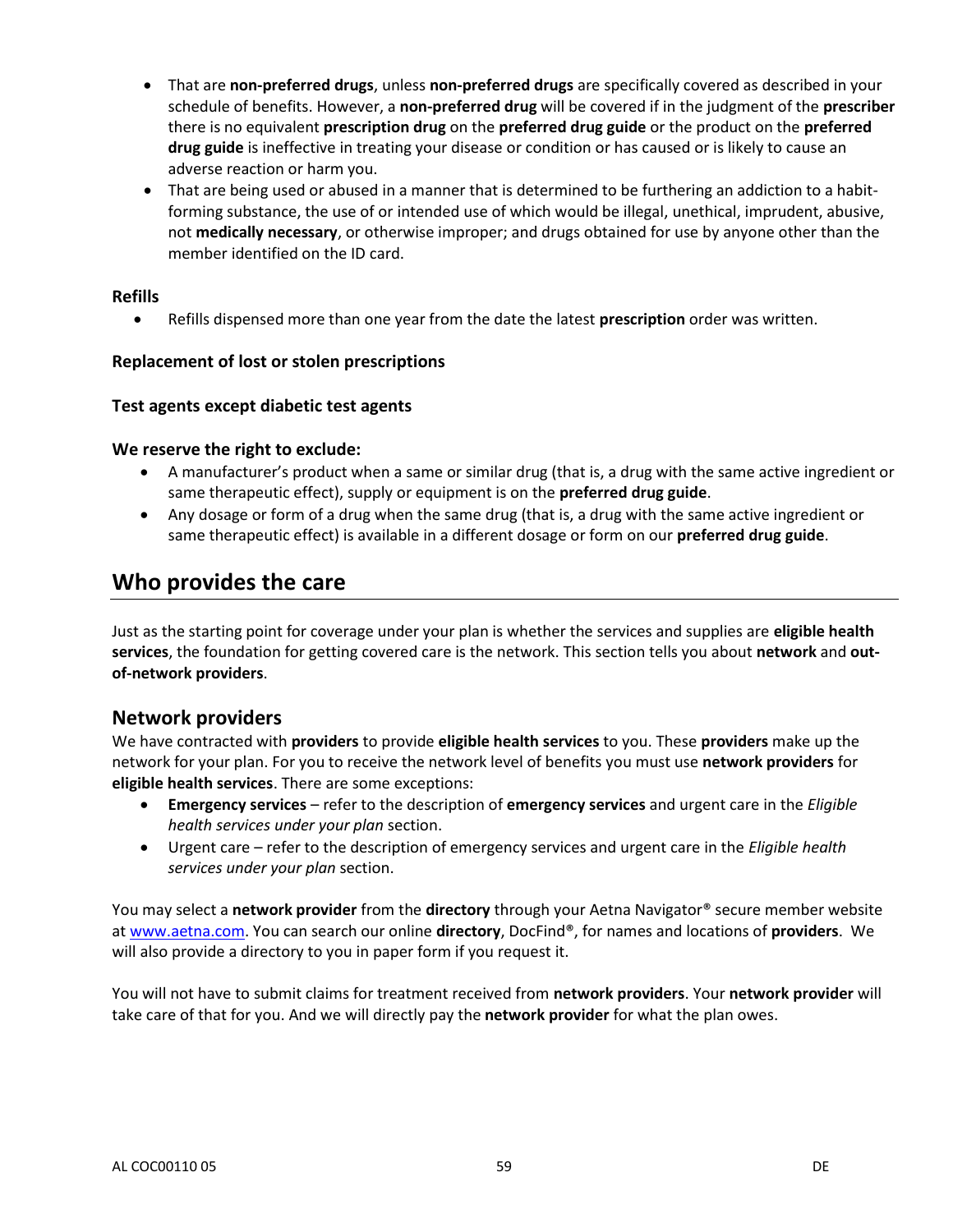# **Your PCP**

We encourage you to access **eligible health services** through a **PCP**. They will provide you with primary care.

A **PCP** can be any of the following **providers** available under your plan:

- General practitioner
- Family **physician**
- Internist
- **•** Pediatrician
- OB, GYN, and OB/GYN

### **How do you choose your PCP?**

You can choose a **PCP** from the list of **PCPs** in our **directory**. See the *Who provides the care, Network providers* section.

Each covered family member is encouraged to select their own **PCP.** You may each select your own **PCP**. You should select a **PCP** for your covered dependent if they are a minor or cannot choose a **PCP** on their own.

### **What will your PCP do for you?**

Your **PCP** will coordinate your medical care or may provide treatment. They may send you to other **network providers**.

Your **PCP** can also:

- Order lab tests and radiological services.
- Prescribe medicine or therapy.
- Arrange a **hospital stay** or a **stay** in another facility.

#### **How do I change my PCP?**

You may change your **PCP** at any time. You can call us at the toll-free number on your ID card or log on to your Aetna Navigator® secure member website a[t www.aetna.com](http://www.aetna.com/) to make a change.

# **Out-of-network providers**

You also have access to **out-of-network providers.** This means you can receive **eligible health services** from an **out-of-network provider.** If you use an **out-of-network provider** to receive **eligible health services**, you are subject to a higher out-of-pocket expense and are responsible for:

- Paying your out-of-network **deductible**
- Your out-of-network **coinsurance**
- Any charges over our **recognized charge**
- Submitting your own claims and getting **precertification**

# **Keeping a provider you go to now (continuity of care)**

You may have to find a new **provider** when:

- You join the plan and the **provider** you have now is not in the network
- You are already a member of **Aetna** and your **provider** stops being in our network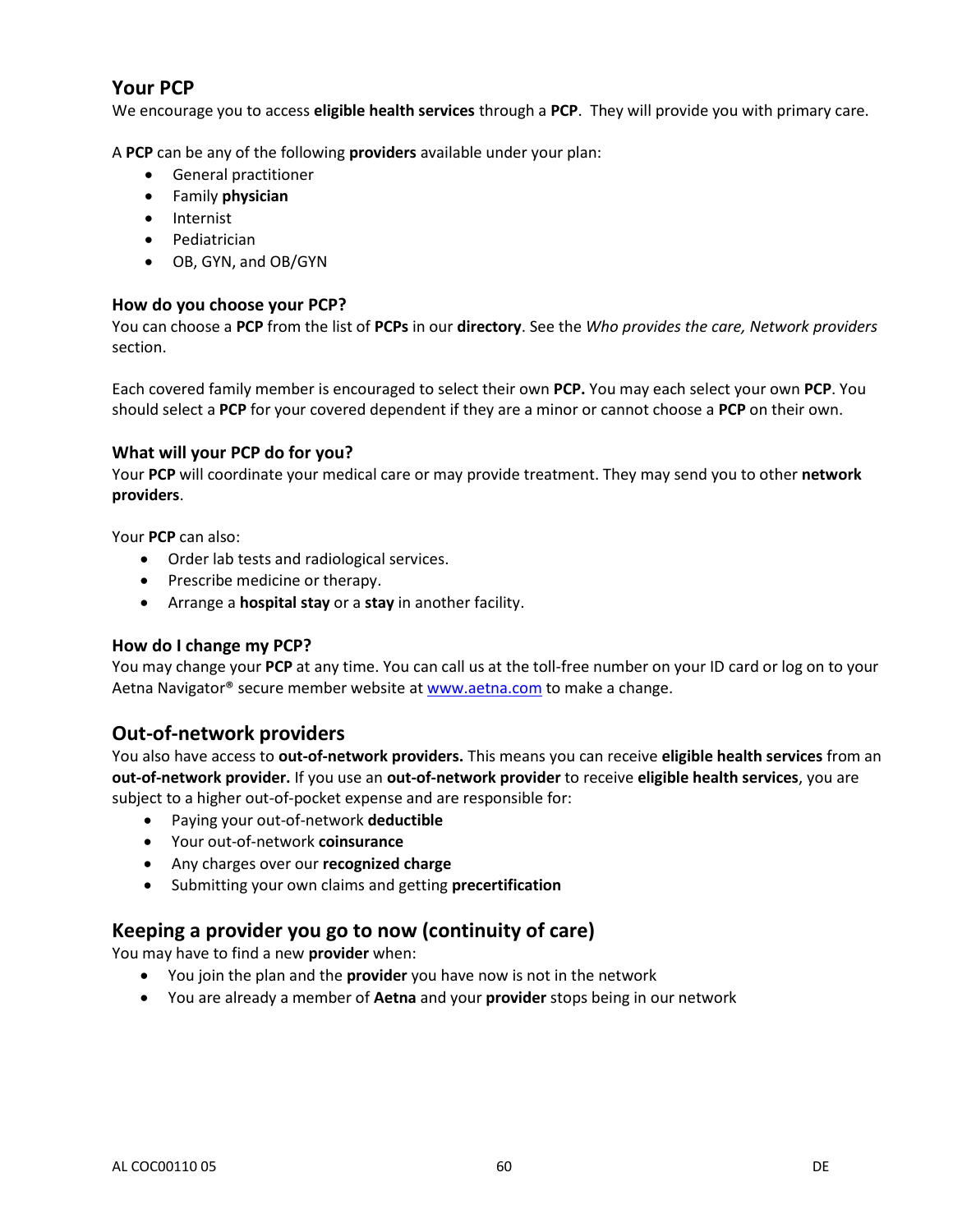However, in some cases, you may be able to keep going to your current **provider** to complete a treatment or to have treatment that was already scheduled. This is called continuity of care.

|                                  | If you are a new enrollee and your<br>provider is an out-of-network<br>provider                                                                             | When your provider stops<br>participation with Aetna                                                                                                                                                            |
|----------------------------------|-------------------------------------------------------------------------------------------------------------------------------------------------------------|-----------------------------------------------------------------------------------------------------------------------------------------------------------------------------------------------------------------|
| Request for approval             | You need to complete a transition<br>coverage request form and send it to us.<br>You can get this form by calling the toll-<br>free number on your ID card. | You or your provider should call us<br>for approval to continue any care.                                                                                                                                       |
| Length of transitional<br>period | Care will continue during a transitional,<br>usually 90 days, but this may vary based<br>on your condition.                                                 | Care will continue during a<br>transitional period, usually 90 days,<br>but this may vary based on your<br>condition. This date is based on the<br>date the provider terminated their<br>participation with us. |

If you are pregnant and have entered your second trimester, the transitional period will include the time required for postpartum care directly related to the delivery.

We will authorize coverage for the transitional period only if the **provider** agrees to our usual terms and conditions for contracting **providers**.

# **What the plan pays and what you pay**

Who pays for your **eligible health services** – this plan, both of us, or just you? That depends. This section gives the general rule and explains these key terms:

- Your **copayments/coinsurance**
- Your **maximum out-of-pocket limit**

We also remind you that sometimes you will be responsible for paying the entire bill: for example, if you get care that is not an **eligible health service**.

### **The general rule**

When you get **eligible health services**:

 The plan and you share the expense up to any **maximum out-of-pocket limit**. The schedule of benefits lists how much your plan pays and how much you pay for each type of health care service. Your share is called a **copayment/coinsurance**.

And then

The plan pays the entire expense after you reach your **maximum out-of-pocket limit**.

When we say "expense" in this general rule, we mean the **negotiated charge** for a **network provider,** and the **recognized charge** for an **out-of-network provider**. See the *Glossary* section for what these terms mean.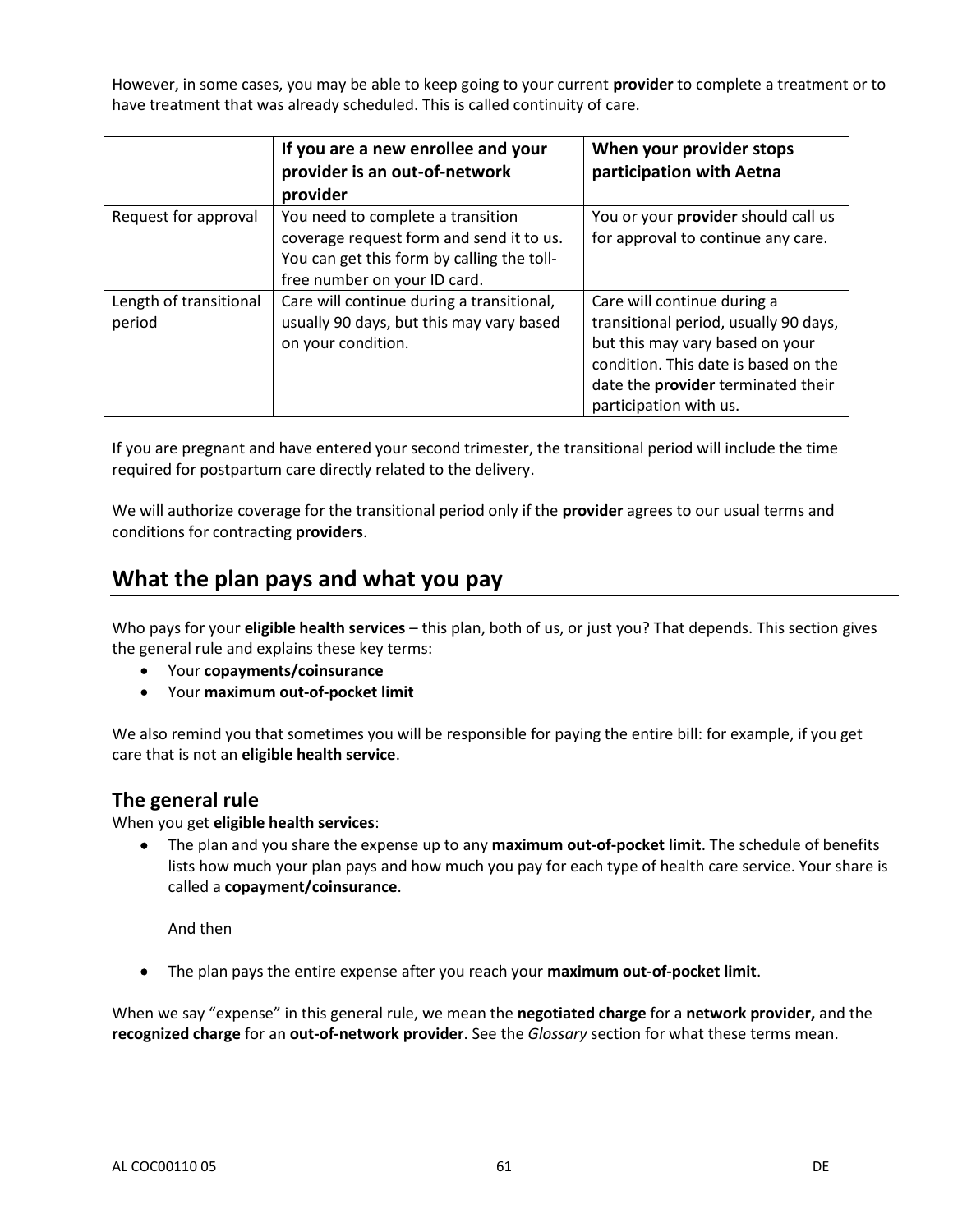# **Important exception – when your plan pays all**

Under the in-network level of coverage, your plan pays the entire expense for all **eligible health services** under the preventive care and wellness benefit.

# **Important exceptions – when you pay all**

You pay the entire expense for an **eligible health service**:

- When you get a health care service or supply that is not **medically necessary.** See the *Medical necessity, and precertification requirements* section.
- When your plan requires **precertification**, your **physician** requested it, we refused it, and you get an **eligible health service** without **precertification**. See the *Medical necessity, and precertification requirements* section.

In all these cases, the **provider** may require you to pay the entire charge. Any amount you pay will not count towards your **maximum out-of-pocket limit**.

# **Special financial responsibility**

You are responsible for the entire expense of:

• Cancelled or missed appointments

Neither you nor we are responsible for:

- Charges for which you have no legal obligation to pay
- Charges that would not be made if you did not have coverage
- Charges, expenses, or costs in excess of the **negotiated charge**

# **Where your schedule of benefits fits in**

#### **How your copayment/coinsurance works**

Your **copayment/coinsurance** is the amount you pay for **eligible health services.** Your schedule of benefits shows you which **copayments/coinsurance** you need to pay for specific **eligible health services**.

#### **Important note:**

See the schedule of benefits for any **copayments/ coinsurance,** and maximum age, visits, days, hours, admissions that may apply.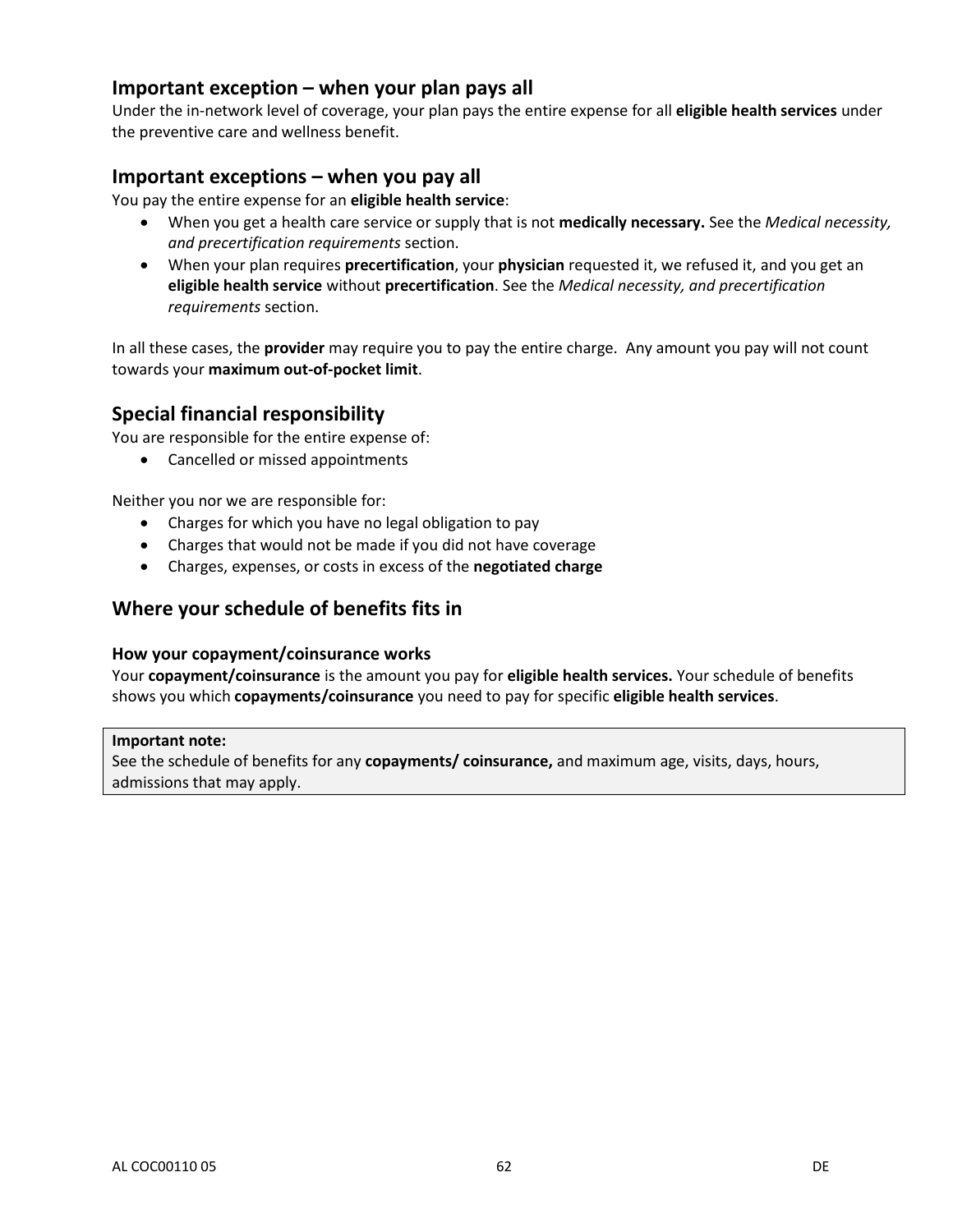# **When you disagree - claim decisions and appeals procedures**

In the previous section, we explained how you and we share responsibility for paying for your **eligible health services**.

When a claim comes in, we decide and tell you how you and we will split the expense. We also explain what you can do if you think we got it wrong.

#### **Notice Requirement Deadline Submit a claim**  $\bullet$  You should notify and request a claim form from us. • The claim form will provide instructions on how to complete and where to send the form(s). You must send us notice and proof as soon as reasonably possible. • If you are unable to complete a claim form, you may send us: A description of services - Bill of charges - Any medical documentation you received from your **provider** Proof of loss (claim)  $\bullet$  A completed claim form and any additional information required by us. You must send us notice and proof as soon as reasonably possible. Benefit payment **Benefit payment CO** provided for all benefits. • If we challenge any portion of a claim, the unchallenged portion of the claim will be paid promptly after the receipt of proof of loss. • Benefits will be paid as soon as the necessary proof to support the claim is received.

# **Claim procedures**

# **Types of claims and communicating our claim decisions**

You or your **provider** is required to send us a claim in writing. You can request a claim form from us. We will review that claim for payment to the **provider** or to you as appropriate.

There are different types of claims. The amount of time that we have to tell you about our decision on a claim depends on the type of claim. The section below will tell you about the different types of claims.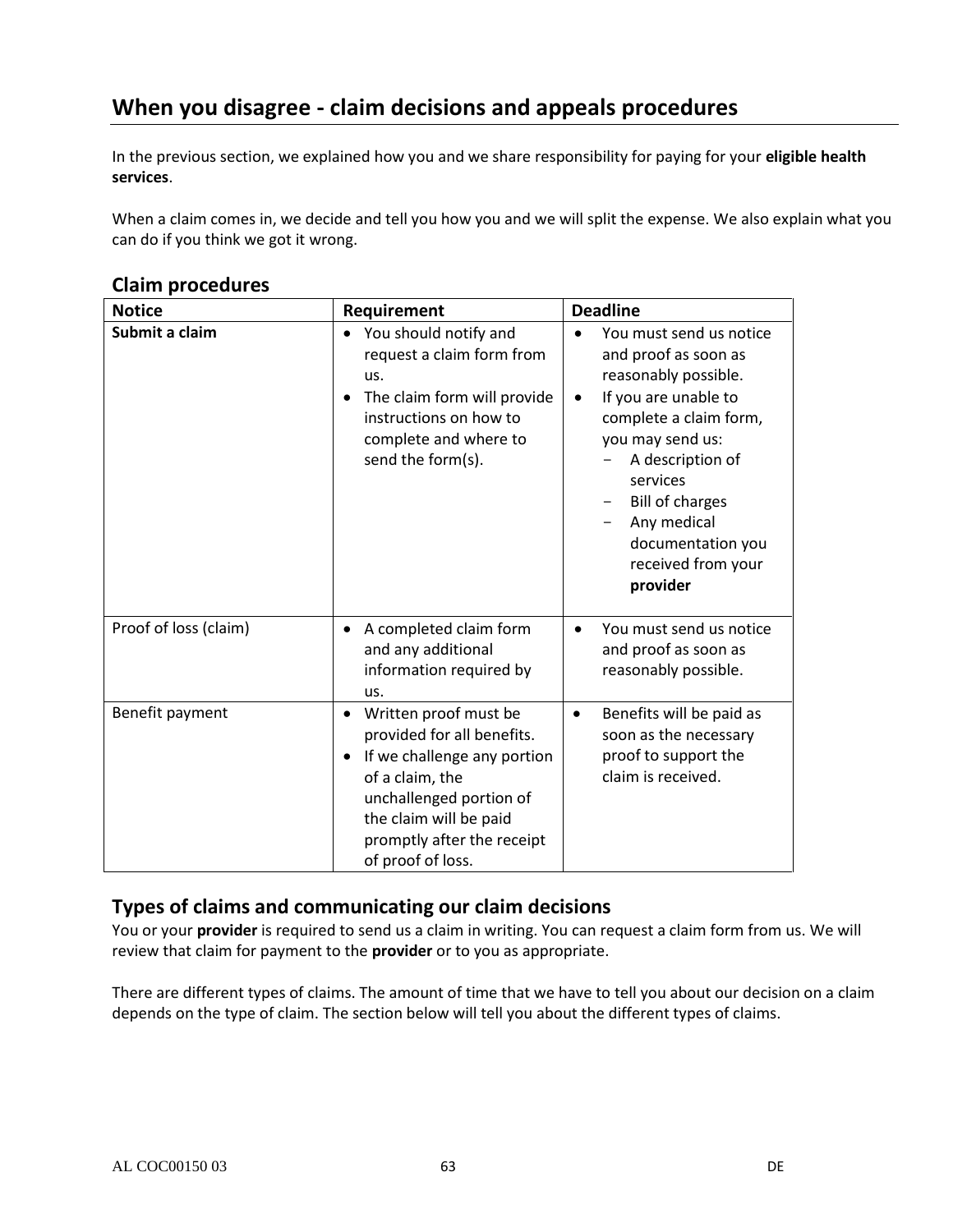### **Urgent care claim**

An urgent claim is one for which the doctor treating you decides a delay in getting medical care could put your life or health at risk. Or a delay might put your ability to regain maximum function at risk. It could also be a situation in which you need care to avoid severe pain.

If you are pregnant, an urgent claim also includes a situation that can cause serious risk to the health of your unborn baby.

#### **Pre-service claim**

A pre-service claim is a claim that involves services you have not yet received and which we will pay for only if we **precertify** them.

#### **Post-service claim**

A post service claim is a claim that involves health care services you have already received.

#### **Concurrent care claim extension**

A concurrent care claim extension occurs when you ask us to approve more services than we already have approved. Examples are extending a **hospital stay** or adding a number of visits to a **provider**.

#### **Concurrent care claim reduction or termination**

A concurrent care claim reduction or termination occurs when we decide to reduce or stop payment for an already approved course of treatment. We will notify you of such a determination. You will have enough time to file an appeal. Your coverage for the service or supply will continue until you receive a final appeal decision from us or an external review organization if the situation is eligible for external review.

During this continuation period, you are still responsible for your share of the costs, such as **copayments/coinsurance** and **deductibles** that apply to the service or supply. If we uphold our decision at the final internal appeal, you will be responsible for all of the expenses for the service or supply received during the continuation period.

The chart below shows a timetable view of the different types of claims and how much time we have to tell you about our decision.

We may need to tell your **physician** about our decision on some types of claims, such as a concurrent care claim, or a claim when you are already receiving the health care services or are in the **hospital.**

| Type of notice             | Urgent care | Pre-service      | Post-service | Concurrent care  |
|----------------------------|-------------|------------------|--------------|------------------|
|                            | claim       | claim            | claim        | claim            |
| Initial determination (us) | 72 hours    | 8 business days  | 30 days      | 24 hours for     |
|                            |             | for non-         |              | urgent request*  |
|                            |             | electronic       |              |                  |
|                            |             | (paper)          |              | 15 calendar days |
|                            |             | precertification |              | for non-urgent   |
|                            |             | request          |              | request          |
|                            |             |                  |              |                  |
|                            |             | 5 business days  |              |                  |
|                            |             | for electronic   |              |                  |
|                            |             | precertification |              |                  |
|                            |             | request          |              |                  |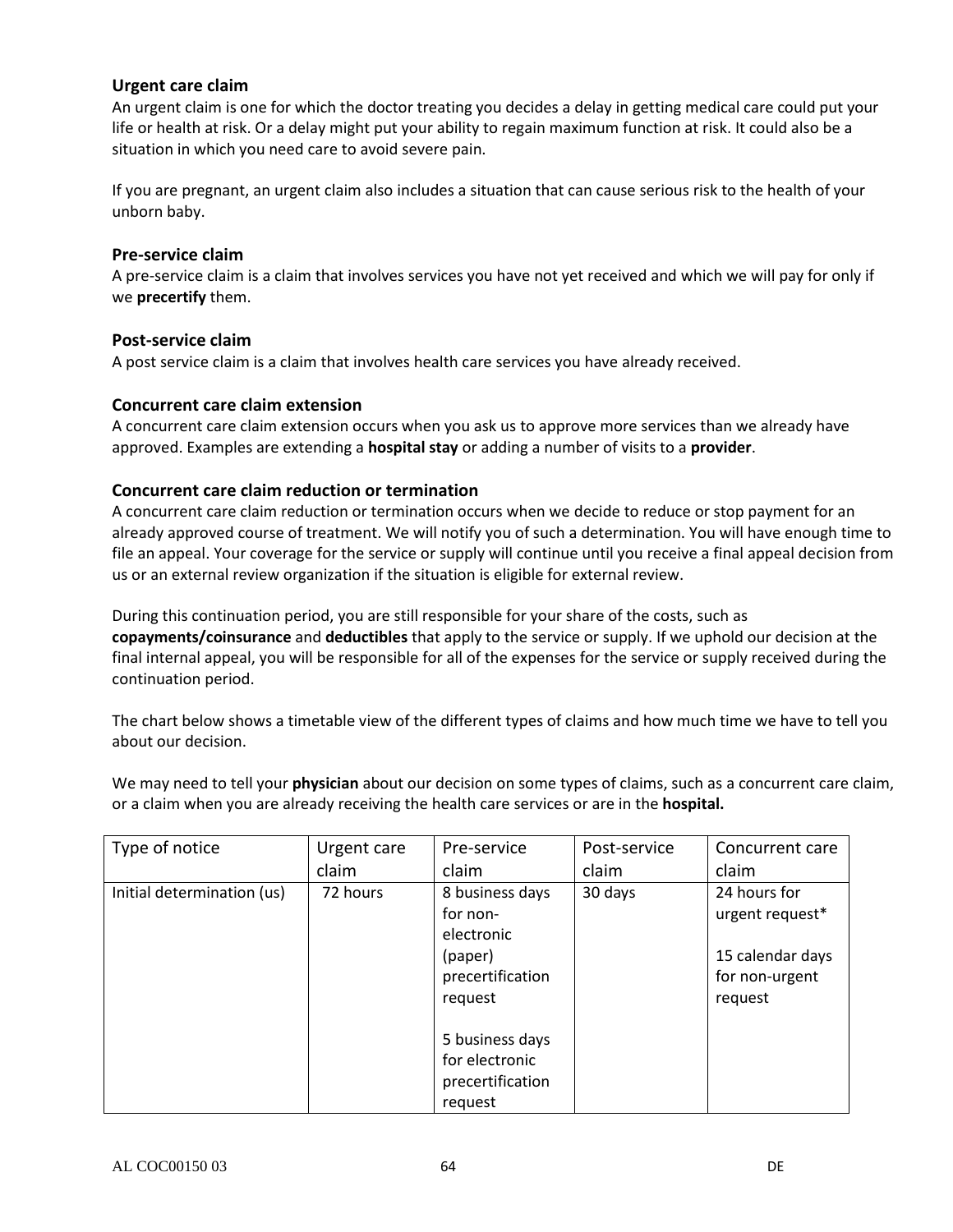| Extensions                | <b>None</b> | 15 days | 15 days | Not applicable |
|---------------------------|-------------|---------|---------|----------------|
| Additional information    | 48 hours    | 15 days | 30 days | Not applicable |
| request (us)              |             |         |         |                |
| Response to additional    | 48 hours    | 45 days | 45 days | Not applicable |
| information request (you) |             |         |         |                |

\*We have to receive the request at least 24 hours before the previously approved health care services end.

# **Adverse benefit determinations**

We pay many claims at the full rate **negotiated charge** with a **network provider** and the **recognized amount**  with an **out-of-network provider**, except for your share of the costs. But sometimes we pay only some of the claim. And sometimes we deny payment entirely. Any time we deny even part of the claim that is an "adverse benefit determination" or "adverse decision". It is also an "adverse benefit determination" if we rescind your coverage entirely.

If we make an adverse benefit determination, we will tell you in writing.

# **The difference between a complaint and an appeal**

### **A complaint**

You may not be happy about a **provider** or an operational issue, and you may want to complain. You can call the toll-free number on your ID card, or write Member Services. Your complaint should include a description of the issue. You should include copies of any records or documents that you think are important. We will review the information and provide you with a written response within 30 calendar days of receiving the complaint**.** We will let you know if we need more information to make a decision.

### **An appeal**

You can ask us to re-review an adverse benefit determination. This is called an appeal. You can appeal to us by calling the toll-free number on your ID card.

# **Appeals of adverse benefit determinations**

You can appeal our adverse benefit determination. We will assign your appeal to someone who was not involved in making the original decision. You must file an appeal within 180 calendar days from the time you receive the notice of an adverse benefit determination.

You can appeal by sending a written appeal to the address on the notice of adverse benefit determination, or by calling the toll-free number on your ID card. You need to include:

- Your name
- The policyholder's name
- A copy of the adverse benefit determination
- Your reasons for making the appeal
- Any other information you would like us to consider

Another person may submit an appeal for you, including a **provider**. That person is called an authorized representative. You need to tell us if you choose to have someone else appeal for you (even if it is your **provider**). You should fill out an authorized representative form telling us that you are allowing someone to appeal for you. You can get this form on our website or by calling the toll-free number on your ID card. The form will tell you where to send it to us. You can use an authorized representative at any level of appeal.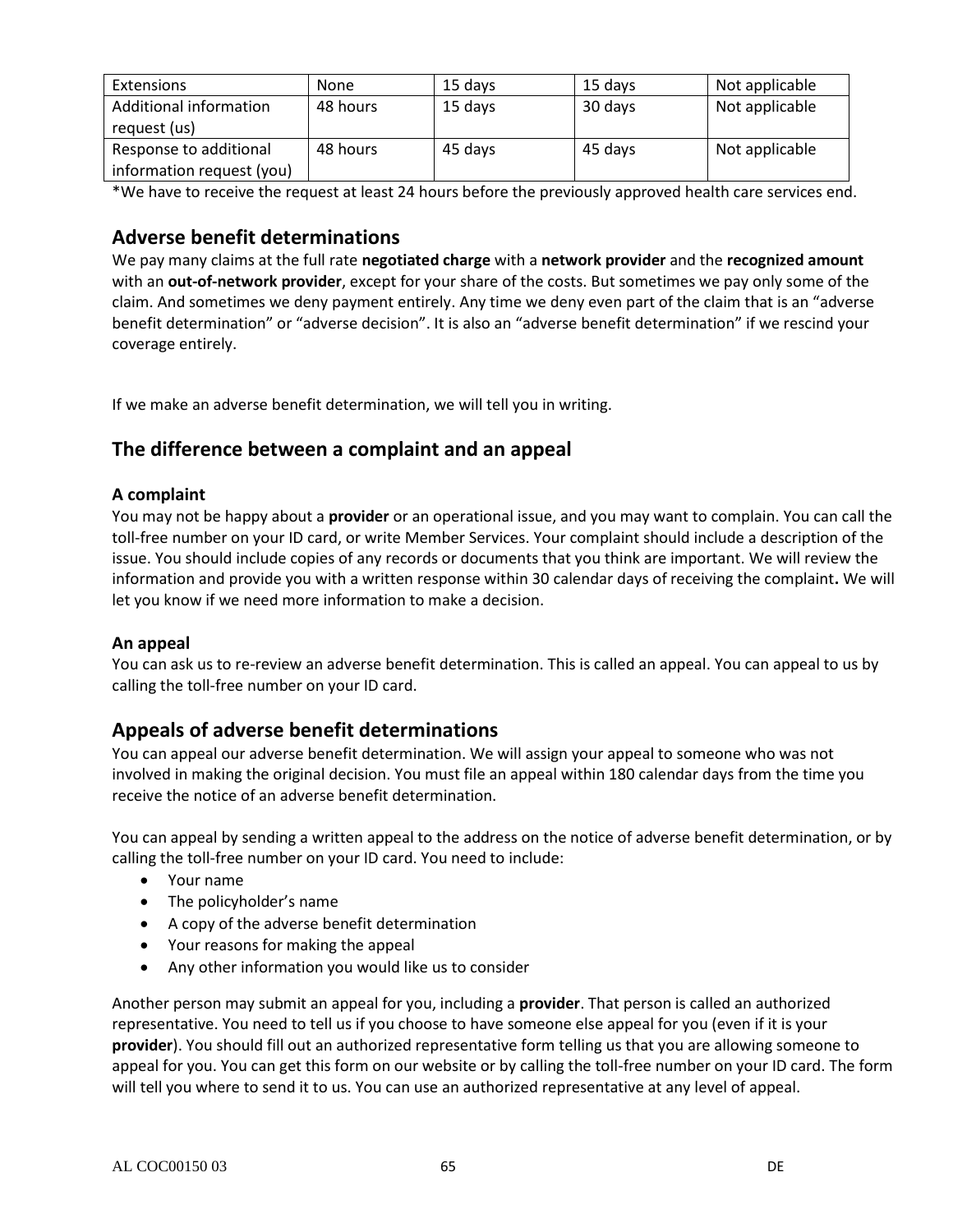You can appeal two times under this plan. If you appeal a second time you must present your appeal within 60 calendar days from the date you receive the notice of the first appeal decision.

### **Urgent care or pre-service claim appeals**

If your claim is an urgent claim or a pre-service claim, your **provider** may appeal for you without having to fill out a form.

We will provide you with any new or additional information that we used or that was developed by us to review your claim. We will provide this information at no cost to you before we give you a decision at your last available level of appeal. This decision is called the final adverse benefit determination. You can respond to this information before we tell you what our final decision is.

# **Timeframes for deciding appeals**

The amount of time that we have to tell you about our decision on an appeal claim depends on the type of claim. The chart below shows a timetable view of the different types of claims and how much time we have to tell you about our decision.

| Type of notice           | Urgent care | Pre-service | Post-service      | Concurrent care   |
|--------------------------|-------------|-------------|-------------------|-------------------|
|                          | claim       | claim       | claim             | claim             |
| Appeal determinations at | 36 hours    | 15 days     | 15 days (level 1) | As appropriate to |
| each level (us)          |             |             | 30 days (level 2) | type of claim     |
| Extensions               | <b>None</b> | None        | None              |                   |

# **Exhaustion of appeals process**

In most situations you must complete the two levels of appeal with us before you can take these other actions:

- Contact the Delaware Department of Insurance to request an investigation of an appeal.
- File a complaint or appeal with the Delaware Department of Insurance.
- Appeal through an external review process.
- Pursue arbitration, litigation or other type of administrative proceeding.

But sometimes you do not have to complete the two levels of appeals process before you may take other actions. These situations are:

- You have an urgent claim or a claim that involves ongoing treatment. You can have your claim reviewed internally and at the same time through the external review process.
- We did not follow all of the claim determination and appeal requirements of the Federal Department of Health and Human Services. But, you will not be able to proceed directly to external review if:
	- The rule violation was minor and not likely to influence a decision or harm you
	- The violation was for a good cause or beyond our control
	- The violation was part of an ongoing, good faith exchange between you and us

# **External review**

External review is a review done by people in an organization outside of **Aetna**. This is called an external review organization (ERO).

You have a right to external review only if:

- Our claim decision involved medical judgment.
- We decided the service or supply is not **medically necessary** or not appropriate.
- We decided the service or supply is **experimental or investigational**.
- You have received an adverse determination.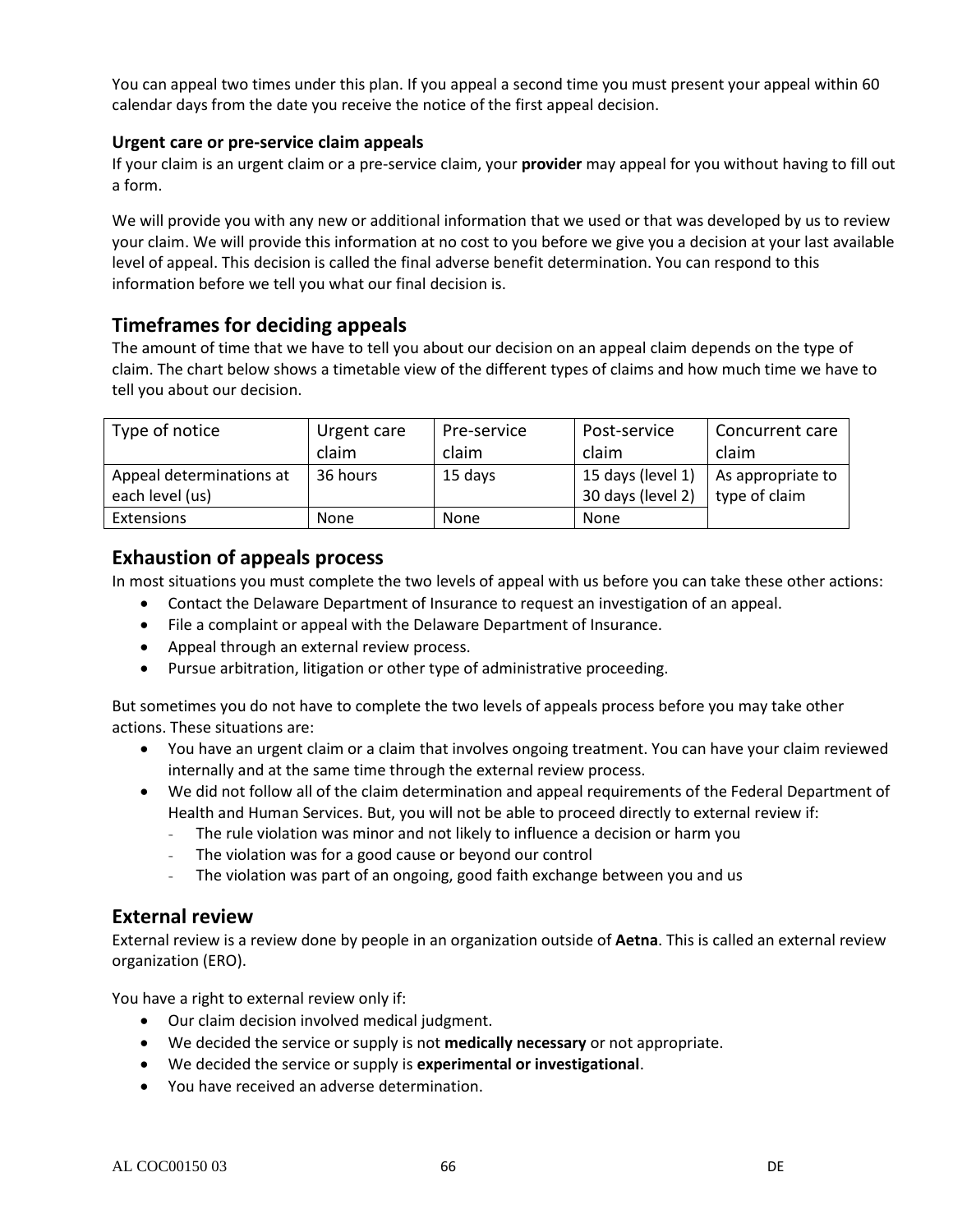If our claim decision is one for which you can seek external review, we will say that in the notice of adverse benefit determination or final adverse benefit determination we send you. That notice also will describe the external review process. It will include a copy of the request for external review form at the final adverse determination level.

You must submit the Request for External Review Form:

- To **Aetna**
- Within 4 months of the date you received the decision from us
- And you must include a copy of the notice from us and all other important information that supports your request

You will pay for any information that you send and want reviewed by the ERO. We will pay for information we send to the ERO plus the cost of the review.

The state will:

Contact the ERO that will conduct the review of your claim.

The ERO will:

- Assign the appeal to one or more independent clinical reviewers that have the proper expertise to do the review
- Consider appropriate credible information that you sent
- Follow our contractual documents and your plan of benefits
- Send notification of the decision within 45 calendar days of the date we receive your request form and all the necessary information

We will stand by the decision that the ERO makes, unless we can show conflict of interest, bias or fraud.

#### **How long will it take to get an ERO decision?**

We will tell you of the ERO decision not more than 45 calendar days after we receive your notice of external review form with all the information you need to send in.

But sometimes you can get a faster external review decision. Your **provider** must call us or send us a request for external review form.

There are two scenarios when you may be able to get a faster external review:

#### **For initial adverse determinations**

Your **provider** tells us that a delay in your receiving health care services would:

- Jeopardize your life, health or ability to regain maximum function, or
- Be much less effective if not started right away (in the case of **experimental or investigational** treatment)

#### **For final adverse determinations**

Your **provider** tells us that a delay in your receiving health care services would:

- Jeopardize your life, health or ability to regain maximum function
- Be much less effective if not started right away (in the case of **experimental or investigational** treatment), or
- The final adverse determination concerns an admission, availability of care, continued stay or health care service for which you received **emergency services**, but have not been discharged from a facility

If your situation qualifies for this faster review, you will receive a decision within 72 hours of us getting your request.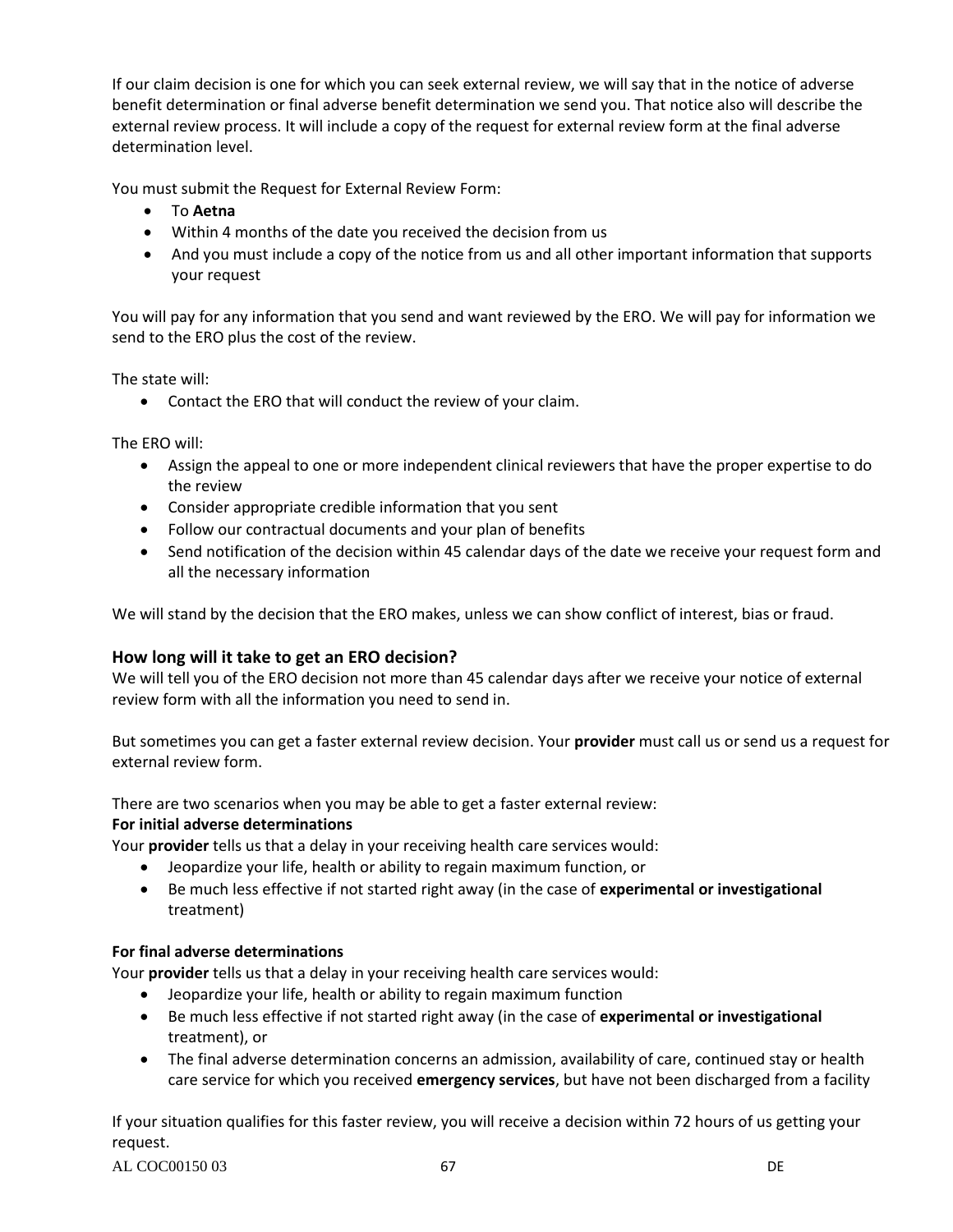# **Recordkeeping**

We will keep the records of all complaints and appeals for at least 10 years.

# **Fees and expenses**

We do not pay any fees or expenses incurred by you in pursuing a complaint or appeal.

# **Coordination of benefits**

Some people have health coverage under more than one health plan. If you do, we will work together with your other plan(s) to decide how much each plan pays. This is called coordination of benefits (COB).

# **Key terms**

Here are some key terms we use in this section. These terms will help you understand this *COB* section.

Allowable expense means:

 A health care expense that any of your health plans cover to any degree. If the health care service is not covered by any of the plans, it is not an allowable expense. For example, **cosmetic surgery** generally is not an allowable expense under this plan.

In this section when we talk about a "plan" through which you may have other coverage for health care expenses, we mean:

- Group, blanket, or franchise health insurance policies issued by insurers, HMOs, or health care service contractors
- Labor-management trustee plans, labor organization plans, employer organization plans, or employee benefit organization plans
- An automobile insurance policy
- Medicare or other governmental benefits
- Any contract that you can obtain or maintain only because of membership in or connection with a particular organization or group

# **Here's how COB works**

- When this is the primary plan, we will pay your medical claims first as if the other plan does not exist
- When this is the secondary plan, we will pay benefits after the primary plan and will reduce the payment based on any amount the primary plan paid
- We will never pay an amount that, together with payments from your other coverage, add up to more than 100% of the allowable expenses.

# **Determining who pays**

Reading from top to bottom the first rule that applies will determine which plan is primary and which is secondary.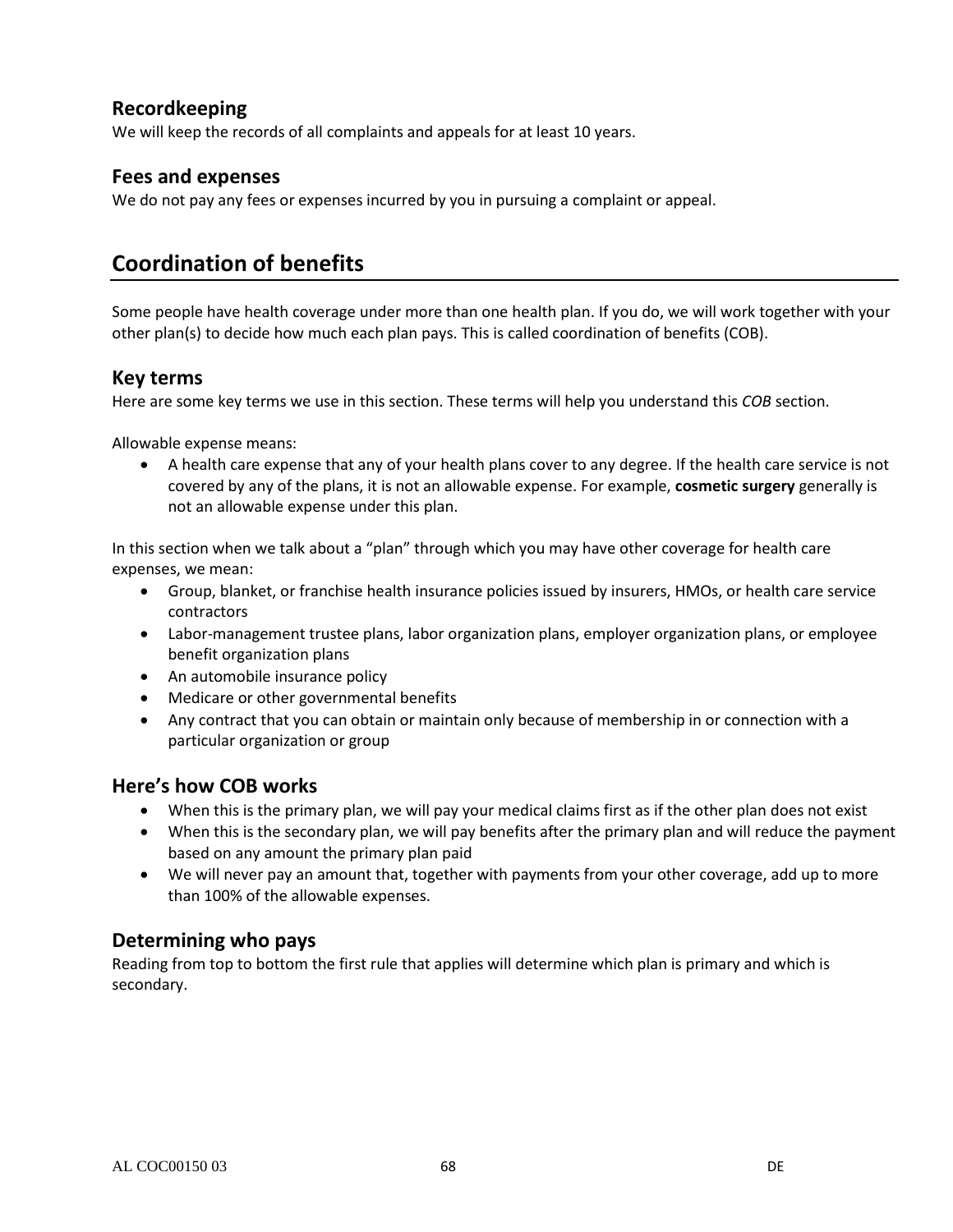A plan that does not contain a COB provision is always the primary plan.

| If you are covered as a:                | <b>Primary plan</b>                                                                       | Secondary plan                                               |
|-----------------------------------------|-------------------------------------------------------------------------------------------|--------------------------------------------------------------|
| Non-dependent or dependent              | The plan covering you as an                                                               | The plan covering you as a                                   |
|                                         | employee or retired employee                                                              | dependent                                                    |
| Exception to the rule above             | If you or your spouse have Medicare coverage, the rule above                              |                                                              |
| when you are eligible for               | may be reversed. If you have any questions about this you can                             |                                                              |
| Medicare                                | contact us:                                                                               |                                                              |
|                                         | Online: Log on to your Aetna Navigator® secure member<br>$\bullet$                        |                                                              |
|                                         |                                                                                           | website at www.aetna.com. Select Find a Form, then select    |
|                                         | Your Other Health Plans.                                                                  |                                                              |
|                                         | By phone: Call the toll-free number on your ID card.                                      |                                                              |
| <b>COB rules for dependent children</b> |                                                                                           |                                                              |
| Child of:                               | The "birthday rule" applies.                                                              | The plan of the parent born                                  |
| Parents who are married                 | The plan of the parent whose                                                              | later in the year (month and                                 |
| or living together                      | birthday* (month and day                                                                  | day only)*.                                                  |
|                                         | only) falls earlier in the                                                                |                                                              |
|                                         | calendar year.                                                                            | *Same birthdays--the plan                                    |
|                                         |                                                                                           | that has covered a parent                                    |
|                                         | *Same birthdays--the plan                                                                 | longer is primary                                            |
|                                         | that has covered a parent                                                                 |                                                              |
|                                         | longer is primary                                                                         |                                                              |
| Child of:                               | The plan of the parent whom                                                               | The plan of the other parent                                 |
| Parents separated or<br>$\bullet$       | the court said is responsible                                                             |                                                              |
| divorced or not living                  | for health coverage                                                                       | But if that parent has no                                    |
| together                                |                                                                                           | coverage, then their spouse's                                |
| With court-order                        | But if that parent has no                                                                 | plan is primary                                              |
|                                         | coverage then their spouse's                                                              |                                                              |
|                                         | plan is primary                                                                           |                                                              |
| Child of:                               | Primary and secondary coverage is based on the birthday rule                              |                                                              |
| Parents separated or                    |                                                                                           |                                                              |
| divorced or not living                  |                                                                                           |                                                              |
| together - court-order                  |                                                                                           |                                                              |
| states both parents are                 |                                                                                           |                                                              |
| responsible for coverage                |                                                                                           |                                                              |
| or have joint custody<br>Child of:      |                                                                                           |                                                              |
|                                         | The order of benefit payments is:                                                         |                                                              |
| Parents separated or                    | The plan of the custodial parent pays first<br>٠                                          |                                                              |
| divorced or not living                  | ٠                                                                                         | The plan of the spouse of the custodial parent (if any) pays |
| together and there is no<br>court-order | second                                                                                    |                                                              |
|                                         | The plan of the noncustodial parents pays next<br>٠                                       |                                                              |
|                                         | ٠                                                                                         | The plan of the spouse of the noncustodial parent (if any)   |
|                                         | pays last                                                                                 |                                                              |
| Child covered by:                       | Treat the person the same as a parent when making the order<br>of benefits determination: |                                                              |
| Individual who is not a                 |                                                                                           |                                                              |
| parent (i.e. stepparent or              |                                                                                           |                                                              |
| grandparent)                            | See Child of content above                                                                |                                                              |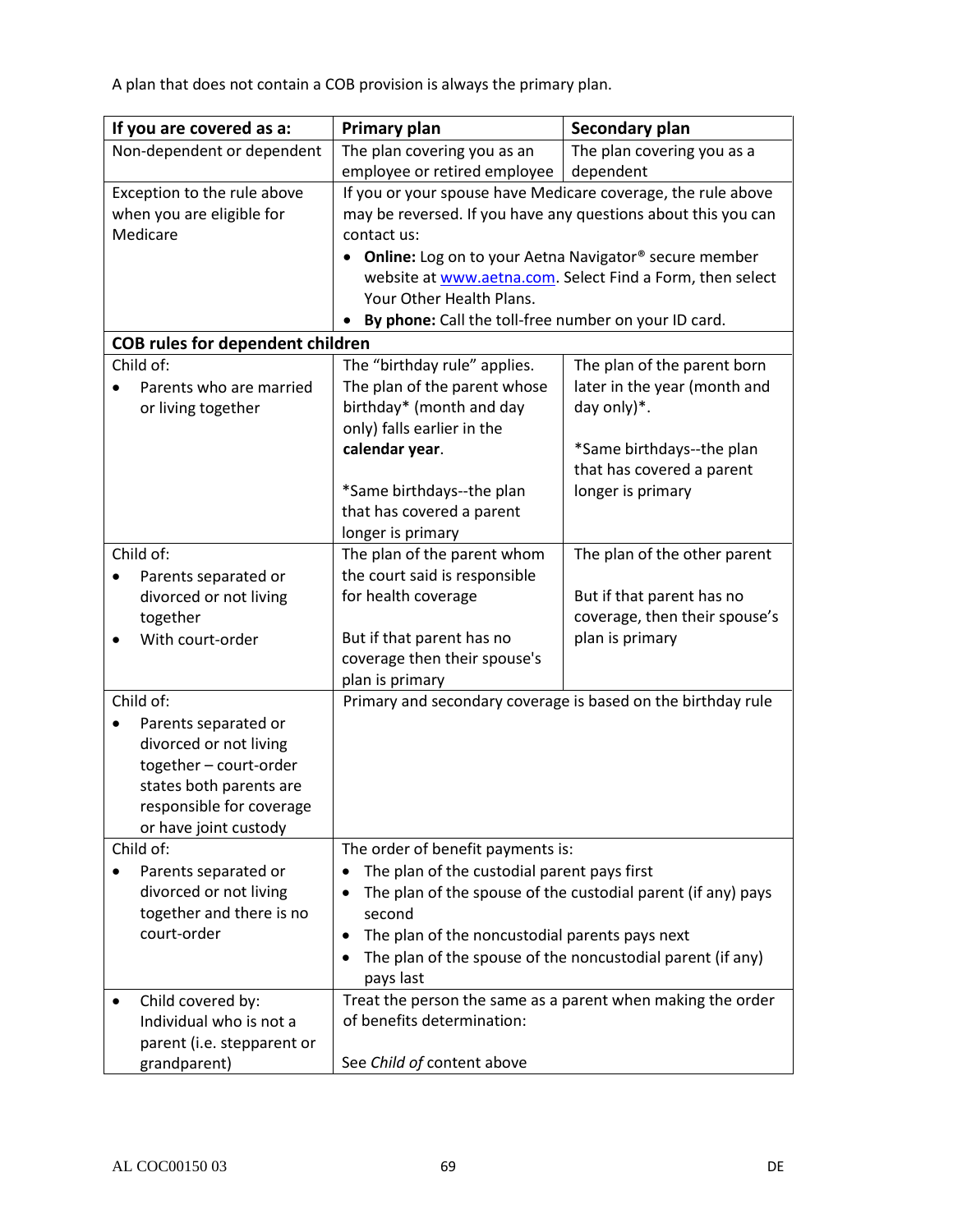| Active or inactive employee        | The plan covering you as an                                    | A plan that covers the person      |
|------------------------------------|----------------------------------------------------------------|------------------------------------|
|                                    | active employee (or as a                                       | as a laid off or retired           |
|                                    | dependent of an active                                         | employee (or as a dependent        |
|                                    | employee) is primary to a plan                                 | of a former employee) is           |
|                                    | covering you as a laid off or                                  | secondary to a plan that           |
|                                    | retired employee (or as a                                      | covers the person as an active     |
|                                    | dependent of a former                                          | employee (or as a dependent        |
|                                    | employee)                                                      | of an active employee)             |
| <b>COBRA or state continuation</b> | The plan covering you as an                                    | <b>COBRA or state continuation</b> |
|                                    | employee or retiree or the                                     | coverage is secondary to the       |
|                                    | dependent of an employee or                                    | plan that covers the person as     |
|                                    | retiree is primary to COBRA or                                 | an employee or retiree or the      |
|                                    | state continuation coverage                                    | dependent of an employee or        |
|                                    |                                                                | retiree                            |
| Longer or shorter length of        | If none of the above rules determine the order of payment, the |                                    |
| coverage                           | plan that has covered the person longer is primary             |                                    |
| Other rules do not apply           | If none of the above rules apply, the plans share expenses     |                                    |
|                                    | equally                                                        |                                    |

### **How are benefits paid?**

| Primary plan   | The primary plan pays your claims as if there is<br>no other health plan involved                                                                                                                                |
|----------------|------------------------------------------------------------------------------------------------------------------------------------------------------------------------------------------------------------------|
| Secondary plan | The secondary plan calculates payment as if<br>the primary plan did not exist and then applies<br>that amount to any allowable expenses under<br>the secondary plan that were not covered by<br>the primary plan |
|                | The secondary plan will reduce payments so<br>the total payments do not exceed 100% of the<br>total allowable expense                                                                                            |

# **How COB works with Medicare**

This section explains how the benefits under this plan interact with benefits available under Medicare.

Medicare, when used in this plan, means the health insurance provided by Title XVIII of the Social Security Act, as amended. It also includes Health Maintenance Organization (HMO) or similar coverage that is an authorized alternative to Parts A and B of Medicare.

You are eligible for Medicare when you are covered under it by reason of:

- Age, disability, or
- End stage renal disease

When you are eligible for Medicare, the plan coordinates the benefits it pays with the benefits that Medicare pays. Sometimes, this plan is the primary plan, which means that the plan pays benefits before Medicare pays benefits. Sometimes, this plan is the secondary plan, and pays benefits after Medicare or after an amount that Medicare would have paid had you been covered.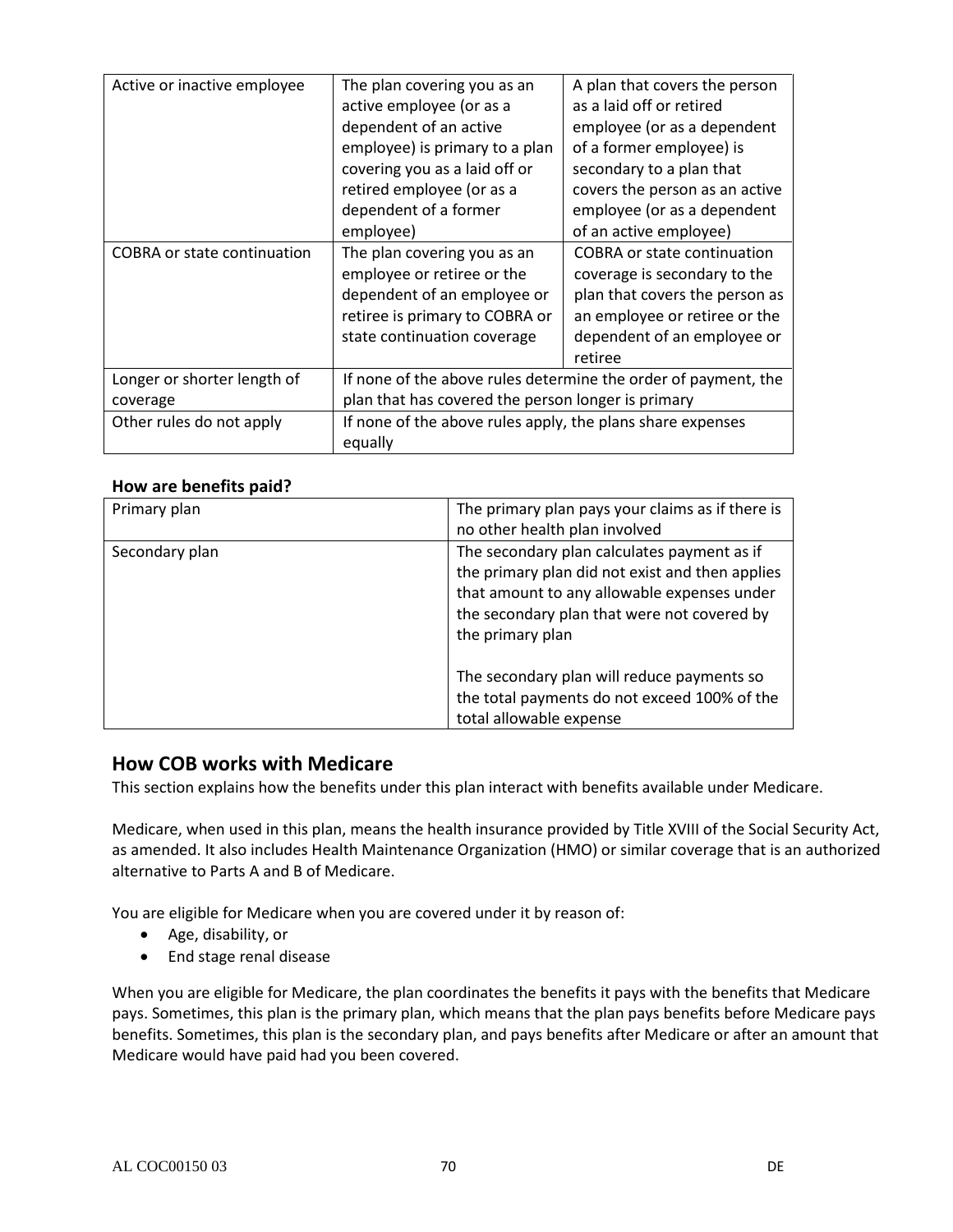**Who pays first?**

| If you are eligible due to<br>age and have group health<br>plan coverage based on<br>your or your spouse's<br>current employment and: | Primary plan                                                                              | Secondary plan |
|---------------------------------------------------------------------------------------------------------------------------------------|-------------------------------------------------------------------------------------------|----------------|
| The employer has 20 or more<br>employees                                                                                              | Your plan                                                                                 | Medicare       |
| You are retired                                                                                                                       | Medicare                                                                                  | Your plan      |
| If you have Medicare because of:                                                                                                      |                                                                                           |                |
| End stage renal disease (ESRD)                                                                                                        | Your plan will pay first for the<br>first 30 months.                                      | Medicare       |
|                                                                                                                                       | Medicare will pay first after<br>this 30 month period.                                    | Your plan      |
| A disability other than ESRD<br>and the employer has more<br>than 100 employees                                                       | Your plan                                                                                 | Medicare       |
|                                                                                                                                       | Note regarding ESRD: If you were already eligible for Medicare due to age and then became |                |

eligible due to ESRD, Medicare will remain your primary **plan** and this plan will be secondary.

This plan is secondary to Medicare in all other circumstances.

#### **How are benefits paid?**

| We are primary      | We pay your claims as if there is no Medicare |
|---------------------|-----------------------------------------------|
|                     | coverage.                                     |
| Medicare is primary | We calculate our benefit as if there were no  |
|                     | Medicare coverage and reduce our benefit so   |
|                     | that when combined with the Medicare          |
|                     | payment, the total payment is no more than    |
|                     | 100% of the allowable expense.                |

# **Other health coverage updates – contact information**

You should contact us if you have any changes to your other coverage. We want to be sure our records are accurate so your claims are processed correctly.

- **Online:** Log on to your Aetna Navigator® secure member website at [www.aetna.com.](http://www.aetna.com/) Select Find a Form, then select Your Other Health Plans.
- **By phone:** Call the toll-free number on your ID card.

# **Right to receive and release needed information**

We have the right to release or obtain any information we need for COB purposes. That includes information we need to recover any payments from your other health plans.

# **Right to pay another carrier**

Sometimes another plan pays something we would have paid under your plan. When that happens, we will pay your plan benefit to the other plan.

# **Right of recovery**

If we pay more than we should have under the COB rules, we may recover the excess from:

- Any person we paid or for whom we paid, or
- Any other plan that is responsible under these COB rules.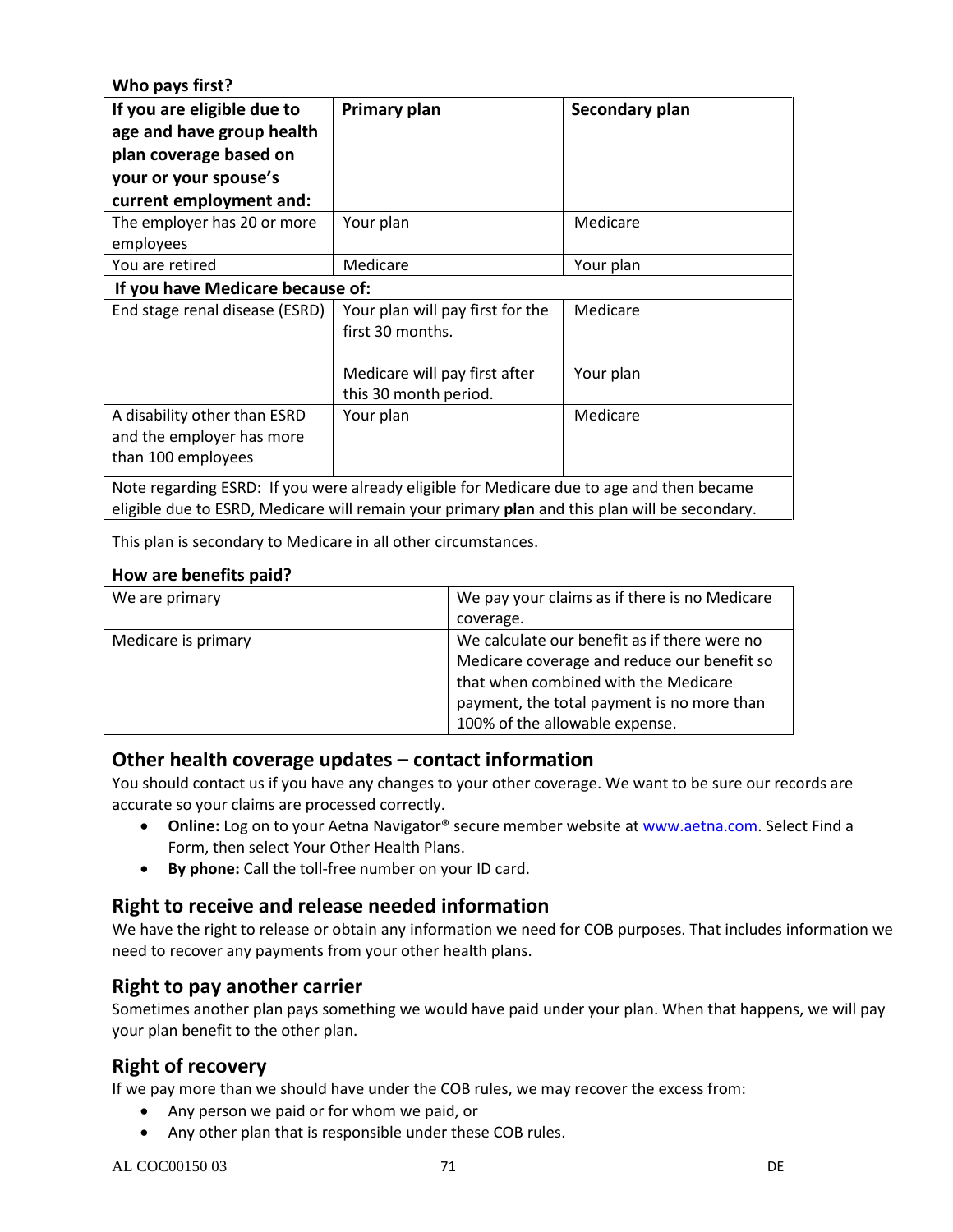# **When coverage ends**

Coverage can end for a number of reasons. This section tells you how and why coverage ends. And when you may still be able to continue coverage.

## **When will your coverage end?**

Your coverage under this plan will end if:

- This plan is discontinued
- You voluntarily stop your coverage
- The **group policy** ends
- You are no longer eligible for coverage
- Your employment ends
- You do not make any required contributions
- We end your coverage
- You become covered under another medical plan offered by your employer

# **When coverage may continue under the plan**

Your coverage under this plan will continue if:

| If premium payments are made for you, you<br>may be able to continue coverage under the<br>plan as long as the policyholder and we agree<br>to do so and as described below: |
|------------------------------------------------------------------------------------------------------------------------------------------------------------------------------|
| Your coverage may continue, until<br>stopped by the policyholder, but not<br>beyond 30 months from the start of<br>your absence.                                             |
| If premium payments are made for you, you                                                                                                                                    |
| may be able to continue coverage under the                                                                                                                                   |
| plan as long as the policyholder and we agree                                                                                                                                |
| to do so and as described below:                                                                                                                                             |
| Your coverage will stop on the date                                                                                                                                          |
| that your employment ends.                                                                                                                                                   |
| You may be able to continue coverage. See the                                                                                                                                |
| Special coverage options after your plan                                                                                                                                     |
| coverage ends section.                                                                                                                                                       |
|                                                                                                                                                                              |
|                                                                                                                                                                              |
| If premium payments are made for you, you                                                                                                                                    |
| may be able to continue coverage under the                                                                                                                                   |
| plan as long as the policyholder and we agree                                                                                                                                |
| to do so and as described below:                                                                                                                                             |
| Your coverage may continue until<br>stopped by the policyholder but not<br>beyond 30 months from the start of<br>the absence.                                                |
|                                                                                                                                                                              |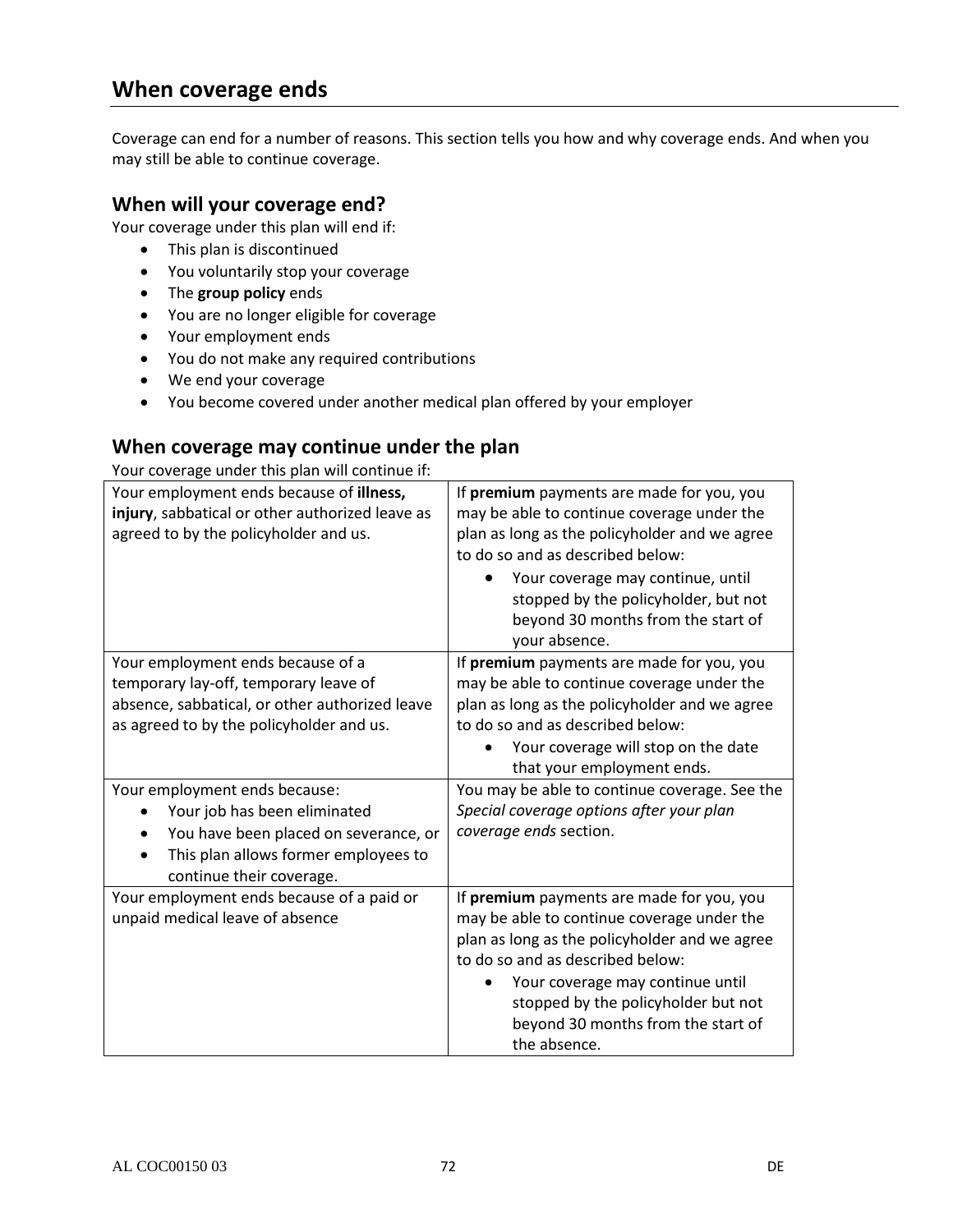| Your employment ends because of a leave of<br>absence that is not a medical leave of absence | If premium payments are made for you, you<br>may be able to continue coverage under the<br>plan as long as the policyholder and we agree<br>to do so and as described below:<br>Your coverage may continue until<br>stopped by the policyholder but not<br>beyond 1 month from the start of the |
|----------------------------------------------------------------------------------------------|-------------------------------------------------------------------------------------------------------------------------------------------------------------------------------------------------------------------------------------------------------------------------------------------------|
|                                                                                              | absence.                                                                                                                                                                                                                                                                                        |
| Your employment ends because of a military                                                   | If premium payments are made for you, you                                                                                                                                                                                                                                                       |
| leave of absence.                                                                            | may be able to continue coverage under the                                                                                                                                                                                                                                                      |
|                                                                                              | plan as long as the policyholder and we agree                                                                                                                                                                                                                                                   |
|                                                                                              | to do so and as described below:                                                                                                                                                                                                                                                                |
|                                                                                              | Your coverage may continue until<br>stopped by the policyholder but not                                                                                                                                                                                                                         |
|                                                                                              | beyond 24 months from the start of                                                                                                                                                                                                                                                              |
|                                                                                              | the absence.                                                                                                                                                                                                                                                                                    |

It is your policyholder's responsibility to let us know when your employment ends. The limits above may be extended only if we and the policyholder agree in writing to extend them.

## **When will coverage end for any dependents?**

Coverage for your dependent will end if:

- Your dependent is no longer eligible for coverage.
- You do not make the required contribution toward the cost of dependents' coverage.
- Your coverage ends for any of the reasons listed above, other than:
	- Exhaustion of your overall maximum benefit
	- If you enroll under a group Medicare plan that we offer. However, dependent's coverage will end if your coverage ends under the Medicare plan
- Your dependent has exhausted the maximum benefit under your medical plan.

In addition, coverage for your domestic partner or civil union partner will end on the earlier of:

- The date this plan no longer allows coverage for domestic partners or civil unions.
- The date the domestic partnership or civil union ends. For domestic partnerships, you should provide the policyholder a completed and signed Declaration of Termination of Domestic Partnership.

## **What happens to your dependents if you die?**

Coverage for dependents may continue for some time after your death. See the *Special coverage options after your plan coverage ends* section for more information.

## **Why would we end you and your dependents coverage?**

We may immediately end your coverage if:

 You commit fraud or intentionally misrepresent yourself when you applied for or obtained coverage. You can refer to the *General provisions – other things you should know* section for more information on rescissions.

On the date your coverage ends, we will refund to your employer any prepayments for periods after the date your coverage ended.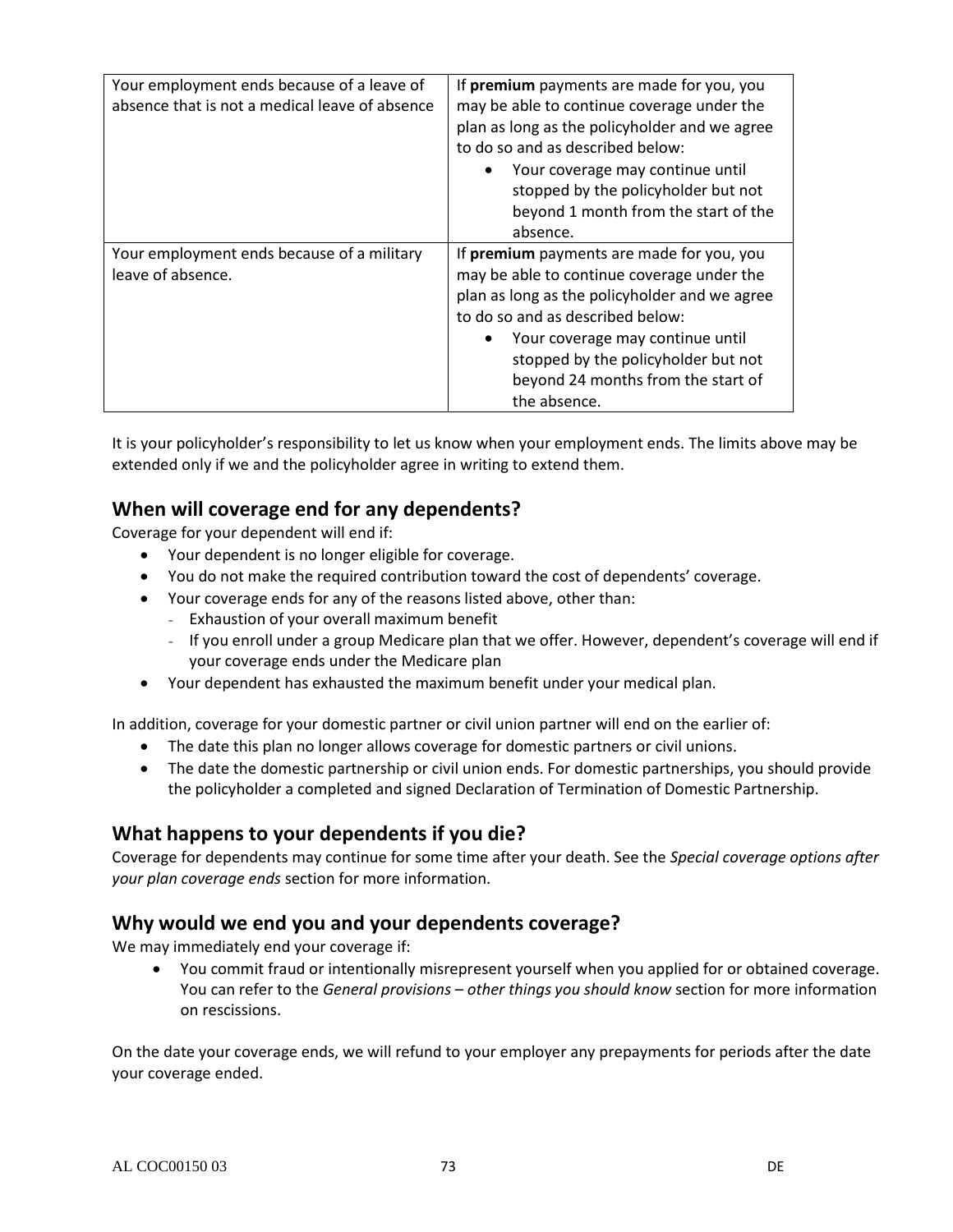## **When will we send you a notice of your coverage ending?**

We will send you notice if your coverage is ending. This notice will tell you the date that your coverage ends. Here is how the date is determined (other than the circumstances described in *Why would we end your coverage* above).

Your coverage will end on either the date you stop active work, or the day before the first **premium** contribution due date that occurs after you stop active work.

Coverage will end for you and any dependents on the earlier of the date the **group policy** terminates or at the end of the period defined by the policyholder following the date on which you no longer meet the eligibility requirements.

## **Special coverage options after your plan coverage ends**

This section explains options you may have after your coverage ends under this plan. Your individual situation will determine what options you will have.

## **Consolidated Omnibus Budget Reconciliation Act** (**COBRA**) **Rights**

#### **What are your COBRA rights?**

COBRA gives some people the right to keep their health coverage for 18, 29 or 36 months after a "qualifying event". COBRA usually applies to employers of group sizes of 20 or more.

Here are the qualifying events that trigger COBRA continuation, which is eligible for continuation and how long coverage can be continued.

| <b>Qualifying event causing</b> | <b>Covered persons eligible</b> | Length of continued      |
|---------------------------------|---------------------------------|--------------------------|
| loss of coverage                | for continued coverage          | coverage                 |
|                                 |                                 | (starts from the day you |
|                                 |                                 | lose current coverage)   |
| Your active employment ends     | You and your dependents         | 18 months                |
| for reasons other than gross    |                                 |                          |
| misconduct                      |                                 |                          |
| Your working hours are          | You and your dependents         | 18 months                |
| reduced                         |                                 |                          |
| You divorce or legally          | Your dependents                 | 36 months                |
| separate and are no longer      |                                 |                          |
| responsible for dependent       |                                 |                          |
| coverage                        |                                 |                          |
| You become entitled to          | Your dependents                 | 36 months                |
| benefits under Medicare         |                                 |                          |
| Your covered dependent          | Your dependent children         | 36 months                |
| children no longer qualify as   |                                 |                          |
| dependent under the plan        |                                 |                          |
| You die                         | Your dependents                 | 36 months                |
| You are a retiree eligible for  | You and your dependents         | 18 months                |
| retiree health coverage and     |                                 |                          |
| your former employer files for  |                                 |                          |
| bankruptcy                      |                                 |                          |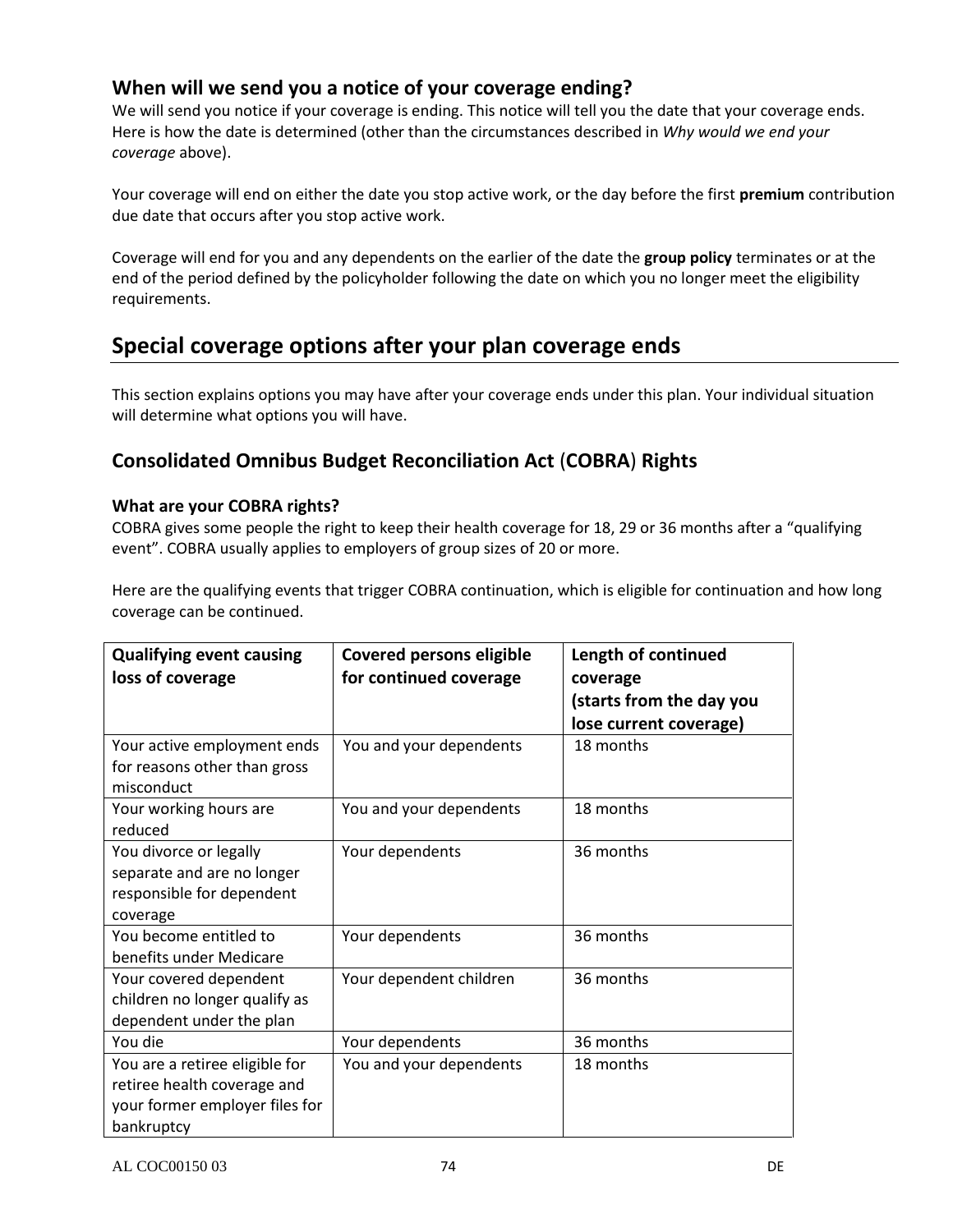## **When do I receive COBRA information?**

The chart below lists who is responsible for giving the notice, the type of notice they are required to give and the timing.

| <b>Employer/Group health plan notification requirements</b> |                                                                                                                                                                                                                                                                                                                                                             |                                                                                                 |  |
|-------------------------------------------------------------|-------------------------------------------------------------------------------------------------------------------------------------------------------------------------------------------------------------------------------------------------------------------------------------------------------------------------------------------------------------|-------------------------------------------------------------------------------------------------|--|
| <b>Notice</b>                                               | Requirement                                                                                                                                                                                                                                                                                                                                                 | <b>Deadline</b>                                                                                 |  |
| General notice - employer or<br>Aetna                       | Notify you and your<br>dependents of COBRA rights.                                                                                                                                                                                                                                                                                                          | Within 90 days after active<br>employee coverage begins                                         |  |
| Notice of qualifying event -<br>employer                    | Your active employment<br>$\bullet$<br>ends for reasons other<br>than gross misconduct<br>Your working hours are<br>$\bullet$<br>reduced<br>You become entitled to<br>$\bullet$<br>benefits under Medicare<br>You die<br>$\bullet$<br>You are a retiree eligible<br>٠<br>for retiree health<br>coverage and your former<br>employer files for<br>bankruptcy | Within 30 days of the<br>qualifying event or the loss of<br>coverage, whichever occurs<br>later |  |
| Election notice - employer or<br>Aetna                      | Notify you and your<br>dependents of COBRA rights<br>when there is a qualifying<br>event                                                                                                                                                                                                                                                                    | Within 14 days after notice of<br>the qualifying event                                          |  |
| Notice of unavailability of<br>COBRA - employer or Aetna    | Notify you and your<br>dependents if you are not<br>entitled to COBRA coverage.                                                                                                                                                                                                                                                                             | Within 14 days after notice of<br>the qualifying event                                          |  |
| Termination notice -<br>employer or Aetna                   | Notify you and your<br>dependents when COBRA<br>coverage ends before the end<br>of the maximum coverage<br>period                                                                                                                                                                                                                                           | As soon as practical following<br>the decision that continuation<br>coverage will end           |  |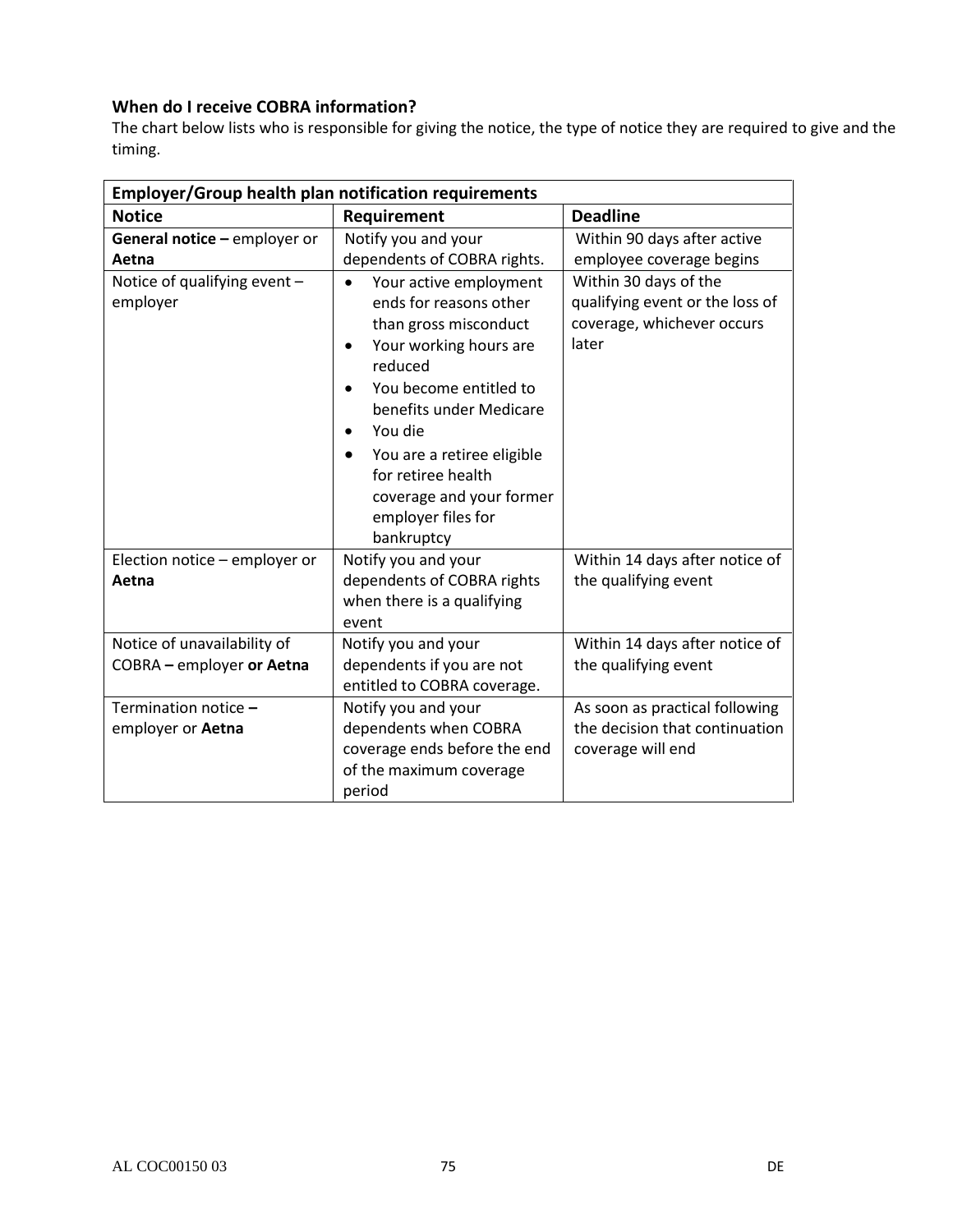| You/your dependents notification requirements                         |                                                                                                                                                                                                                                                |                                                                                                                                                                  |  |
|-----------------------------------------------------------------------|------------------------------------------------------------------------------------------------------------------------------------------------------------------------------------------------------------------------------------------------|------------------------------------------------------------------------------------------------------------------------------------------------------------------|--|
| Notice of qualifying event -<br>qualified beneficiary                 | Notify the employer if:<br>You divorce or legally<br>$\bullet$<br>separate and are no<br>longer responsible for<br>dependent coverage<br>Your covered dependent<br>$\bullet$<br>children no longer qualify<br>as a dependent under the<br>plan | Within 60 days of the<br>qualifying event or<br>the loss of coverage,<br>whichever occurs later                                                                  |  |
| Disability notice                                                     | Notify the employer if:<br>The Social Security<br>$\bullet$<br>Administration<br>determines that you or a<br>covered dependent<br>qualify for disability status                                                                                | Within 60 days of the decision<br>of disability by the Social<br>Security Administration, and<br>before the 18 month<br>coverage period ends                     |  |
| Notice of qualified<br>beneficiary's status<br>change to non-disabled | Notify the employer if:<br>The Social Security<br>$\bullet$<br>Administration decides<br>that the beneficiary is no<br>longer disabled                                                                                                         | Within 30 days of the Social<br>Security Administration's<br>decision                                                                                            |  |
| <b>Enrollment in COBRA</b>                                            | Notify the employer if:<br>You are electing COBRA                                                                                                                                                                                              | 60 days from the qualifying<br>event. You will lose your right<br>to elect, if you do not:<br>Respond within the 60<br>days<br>And send back your<br>application |  |

## **How can you extend the length of your COBRA coverage?**

The chart below shows qualifying events after the start of COBRA (second qualifying events):

| <b>Qualifying event</b>      | Person affected (qualifying | <b>Total length of continued</b> |
|------------------------------|-----------------------------|----------------------------------|
|                              | beneficiary)                | coverage                         |
| Disabled within the first 60 | You and your dependents     | 29 months (18 months plus        |
| days of COBRA coverage (as   |                             | an additional 11 months)         |
| determined by the Social     |                             |                                  |
| Security Administration)     |                             |                                  |
| You die                      | You and your dependents     | Up to 36 months                  |
| You divorce or legally       |                             |                                  |
| separate and are no          |                             |                                  |
| longer responsible for       |                             |                                  |
| dependent coverage           |                             |                                  |
| You become entitled to       |                             |                                  |
| benefits under Medicare      |                             |                                  |
| Your covered dependent       |                             |                                  |
| children no longer qualify   |                             |                                  |
| as dependent under the       |                             |                                  |
| plan                         |                             |                                  |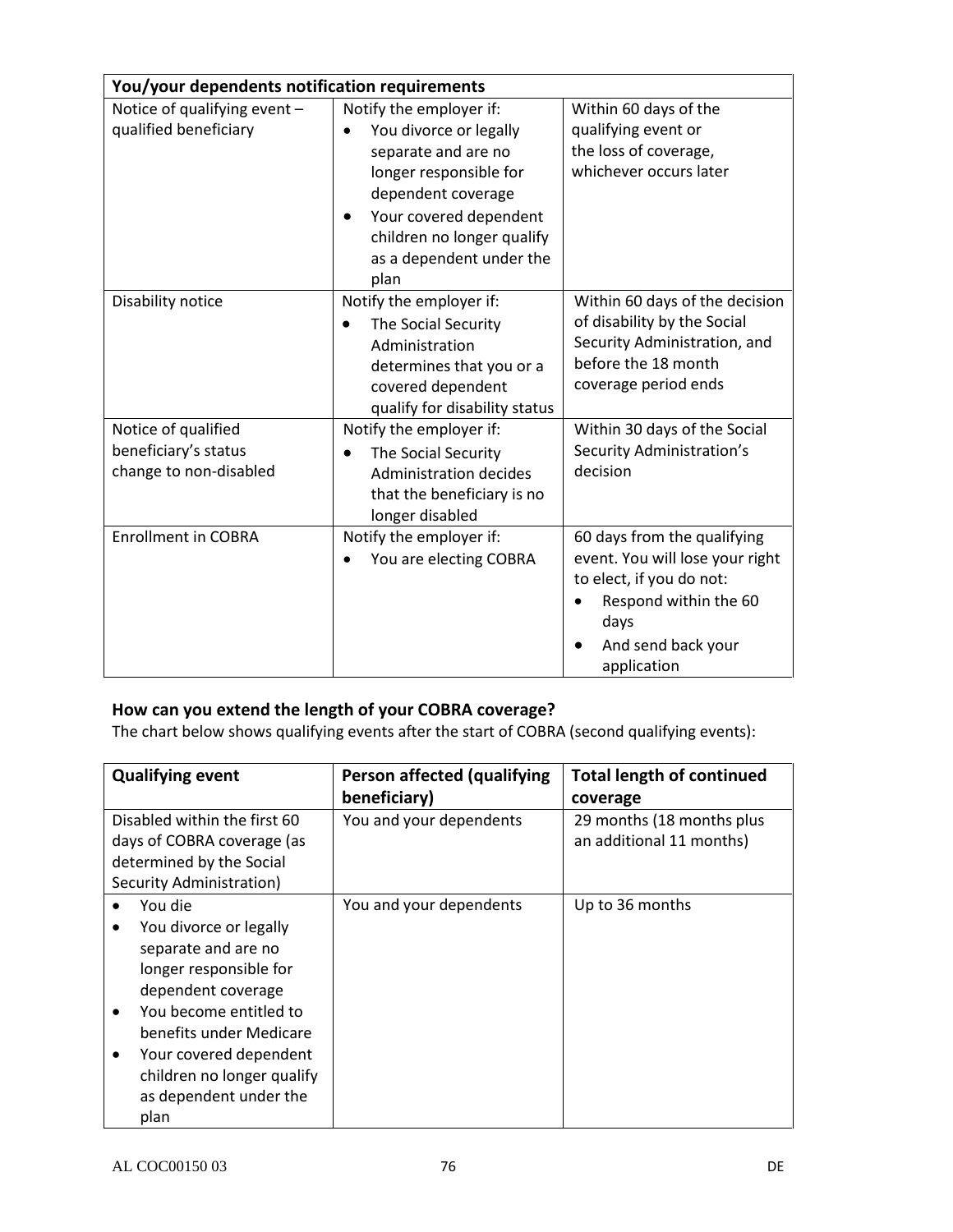#### **How do you enroll in COBRA?**

You enroll by sending in an application and paying the **premium**. The employer has 30 days to send you a COBRA election notice. It will tell you how to enroll and how much it will cost. You can take 60 days from the qualifying event to decide if you want to enroll. You need to send your application and pay the **premium**. If this is completed on time, you have enrolled in COBRA.

#### **When is your first premium payment due?**

Your first **premium** payment must be made within 45 days after the date of the COBRA election.

#### **How much will COBRA coverage cost?**

For most COBRA qualifying events you and your dependents will pay 102% of the total plan costs. This additional 2% is added to cover administrative fees. If you apply for COBRA because of a disability, the total due will be 150% of the plan costs.

#### **Can you add a dependent to your COBRA coverage?**

You may add a new dependent during a period of COBRA coverage. They can be added for the rest of the COBRA coverage period if:

- They meet the definition of an eligible dependent.
- You notified the employer within 31 days of their eligibility.
- You pay the additional required **premiums**.

#### **When does COBRA coverage end?**

COBRA coverage ends if:

- Coverage has continued for the maximum period.
- The plan ends. If the plan is replaced, you may be continued under the new plan.
- You and your dependents fail to make the necessary payments on time.
- You or a covered dependent become covered under another group health plan that does not exclude coverage for pre-existing conditions or the pre-existing conditions exclusion does not apply.
- You or a covered dependent become entitled to benefits under Medicare.
- You or your dependents are continuing coverage during the 19th to 29th months of a disability, and the disability ends.

#### **Continuation of coverage for other reasons**

To request an extension of coverage**,** just call the toll-free Member Services number on your ID card.

#### **How can you extend coverage if you are totally disabled when coverage ends?**

Your coverage may be extended if you or your dependents are totally disabled when coverage ends. Only the medical condition which caused the total disability is covered during your extension.

You are "totally disabled" if you cannot work at your own occupation or any other occupation for pay or profit.

Your dependent is "totally disabled" if that person cannot engage in most normal activities of a healthy person of the same age and gender.

You may extend coverage only for services and supplies related to the disabling condition until the earliest of:

- When you or your dependents are no longer totally disabled
- When you become covered by another health benefits plan
- 12 months of coverage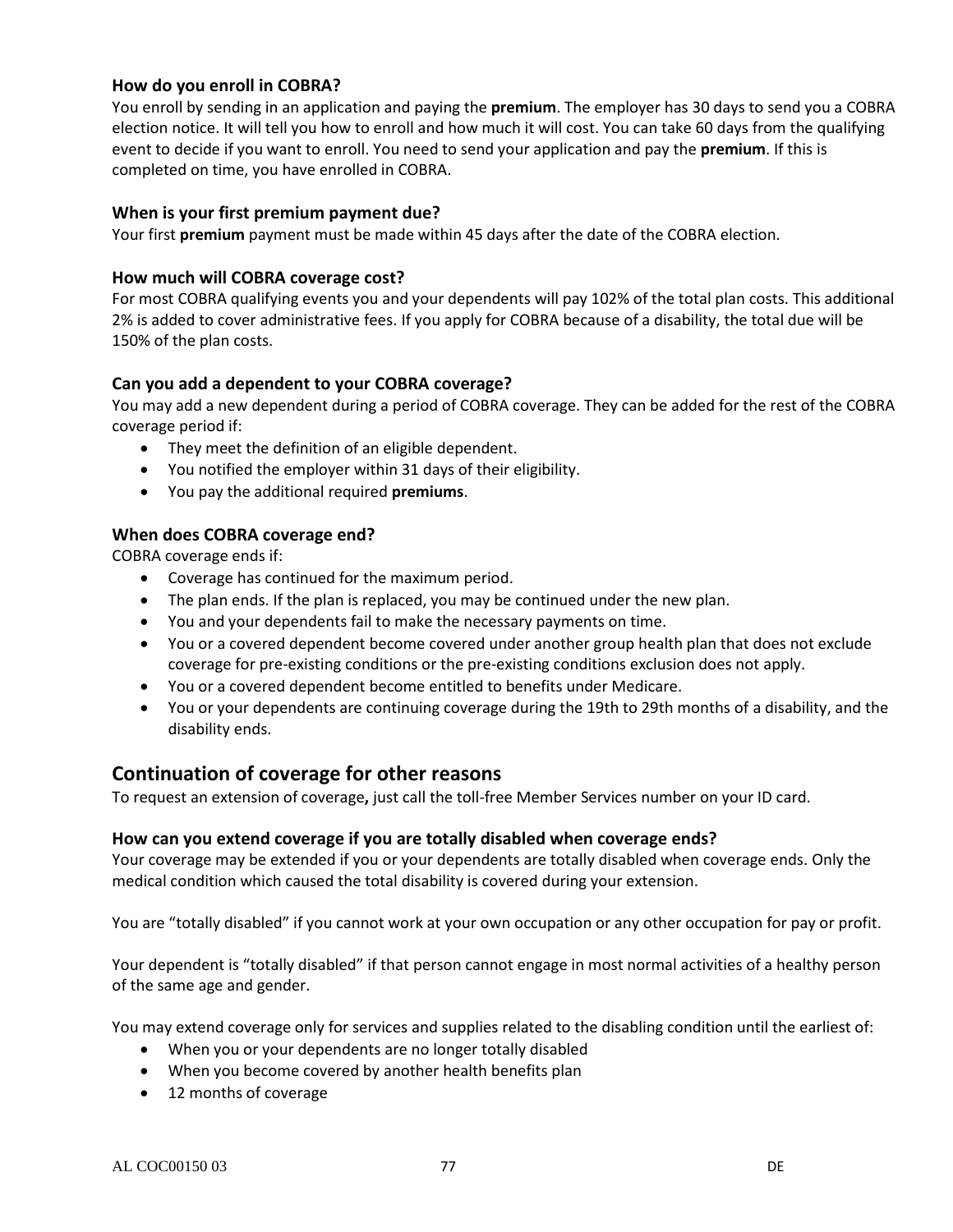#### **How can you extend coverage for hearing services and supplies when coverage ends?**

If your coverage ends while you are not totally disabled**,** your plan will cover hearing services and supplies within 30 days after your coverage ends if:

- The **prescription** for the hearing aid is written in the 30 days before your coverage ended.
- The hearing aid is ordered during the 30 days before the date coverage ends.

#### **How can you extend coverage for your disabled child beyond the plan age limits?**

You have the right to extend coverage for your dependent child beyond the plan age limits. If your disabled child:

- Is not able to be self-supporting because of mental or physical disability, and
- Depends mainly (more than 50% of income) on you for support.

The right to coverage will continue only as long as a **physician** certifies that your child still is disabled.

We may ask you to send us proof of the disability within 90 days of the date coverage would have ended. Before we extend coverage, we may ask that your child get a physical exam. We will pay for that exam.

We may ask you to send proof that your child is disabled after coverage is extended. We won't ask for this proof more than once a year. You must send it to us within 31 days of our request. If you don't, we can terminate coverage for your dependent child.

#### **How can you extend coverage for a child in college on medical leave?**

You have the right to extend coverage for your dependent college student who takes a **medically necessary** leave of absence from school. The right to coverage will be extended until the earlier of:

- One year after the leave of absence begins, or
- The date coverage would otherwise end.

To extend coverage the leave of absence must:

- Begin while the dependent child is suffering from a serious **illness** or **injury,**
- Cause the dependent child to lose status as a full-time student under the plan, and
- Be certified by the treating doctor as **medically necessary** due to a serious **illness** or **injury.**

The doctor treating your child will be asked to keep us informed of any changes.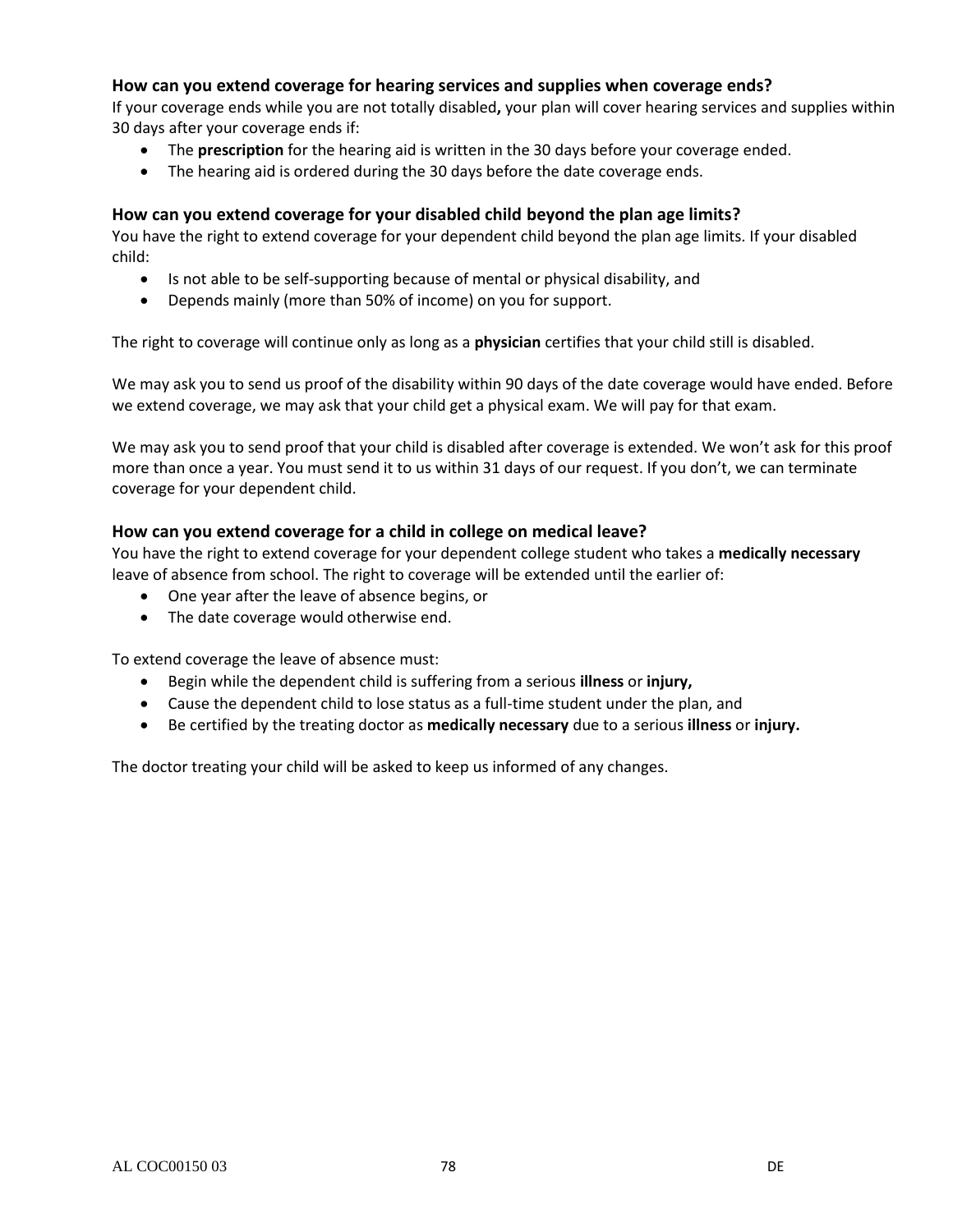## **Administrative provisions**

#### **How you and we will interpret this booklet-certificate**

We prepared this booklet-certificate according to ERISA, and according to other federal laws and state laws that apply. You and we will interpret it according to these laws. Also, you are bound by our interpretation of this booklet-certificate when we administer your coverage, so long as we use reasonable discretion.

#### **How we administer this plan**

We apply policies and procedures we've develop to administer this plan.

#### **Who's responsible to you**

We are responsible to you for what our employees and other agents do.

We are not responsible for what is done by your **providers**. Even **network providers** are not our employees or agents.

#### **Coverage and services**

#### **Your coverage can change**

Your coverage is defined by the group accident and health insurance policy. This document may have amendments too. Under certain circumstances, we or the policyholder or the law may change your plan. When an emergency or epidemic is declared, we may modify or waive **precertification**, **prescription** quantity limits or your cost share if you are affected. Only **Aetna** may waive a requirement of your plan. No other person, including the policyholder or **provider**, can do this.

#### **If a service cannot be provided to you**

Sometimes things happen that are outside of our control. These are things such as natural disasters, epidemics, fire and riots.

We will try hard to get you access to the services you need even if these things happen. But if we can't, we may refund you or the policyholder any unearned **premium**.

#### **Legal action**

You must complete the internal appeal process before you take any legal action against us for any expense or bill. See the *When you disagree -claim decisions and appeal procedures* section. You cannot take any action until 60 days after we receive written submission of claim.

No legal action can be brought to recover payment under any benefit after 3 years from the deadline for filing claims.

#### **Physical examinations and evaluations**

At our expense, we have the right to have a **physician** of our choice examine you. This will be done at all reasonable times while certification or a claim for benefits is pending or under review.

#### **Records of expenses**

You should keep complete records of your expenses. They may be needed for a claim.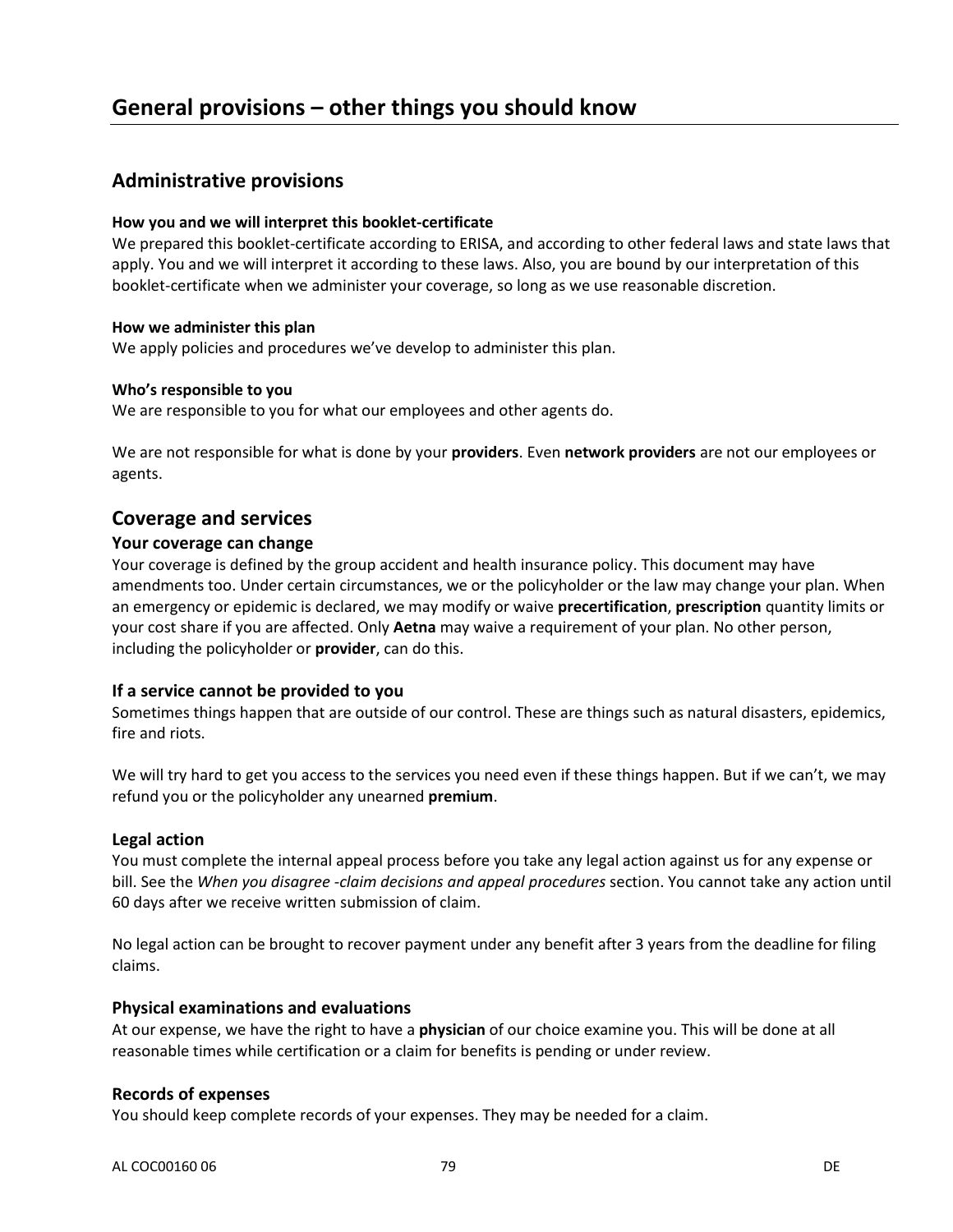Things that would be important to keep are:

- Names of **physicians**, dentists and others who furnish services
- Dates expenses are incurred
- Copies of all bills and receipts

## **Honest mistakes and intentional deception**

#### **Honest mistakes**

You or the policyholder may make an honest mistake when you share facts with us. When we learn of the mistake, we may make a fair change in **premium** contribution or in your coverage. If we do, we will tell you what the mistake was. We won't make a change if the mistake happened more than 2 years before we learned of it.

#### **Intentional deception**

If we learn that you defrauded us or you intentionally misrepresented material facts, we can take actions that can have serious consequences for your coverage. These serious consequences include, but are not limited to:

- Loss of coverage, starting at some time in the past. This is called rescission.
- Loss of coverage going forward.
- Denial of benefits.
- Recovery of amounts we already paid.

We also may report fraud to criminal authorities.

Rescission means you lose coverage both going forward and going backward. If we paid claims for your past coverage, we will want the money back.

You have special rights if we rescind your coverage.

- We will give you 30 days advanced written notice of any rescission of coverage.
- You have the right to an **Aetna** appeal.
- You have the right to a third party review conducted by an independent external review organization.

## **Some other money issues**

#### **Assignment of benefits**

When you see a **network provider** they will usually bill us directly. When you see an **out-of-network provider,** we may choose to pay you or to pay the **provider** directly. Unless we have agreed to do so in writing and to the extent allowed by law, we will not accept an assignment to an **out-of-network provider** or facility under this group policy**.** This may include:

- The benefits due
- The right to receive payments or
- Any claim you make for damages resulting from a breach, or alleged breach, of the terms of this group policy.

To request assignment you must complete an assignment form. The assignment form is available from the employer. The completed form must be sent to us for consent.

#### **Financial sanctions exclusions**

If coverage provided under this certificate violates or will violate any economic or trade sanctions, the coverage will be invalid immediately. For example, we cannot pay for **eligible health services** if it violates a financial sanction regulation. This includes sanctions related to a person or a country under sanction by the United States, unless it is allowed under a written license from the Office of Foreign Asset Control (OFAC). You can find out more by visiting http://www.treasury.gov/resource-center/sanctions/Pages/default.aspx.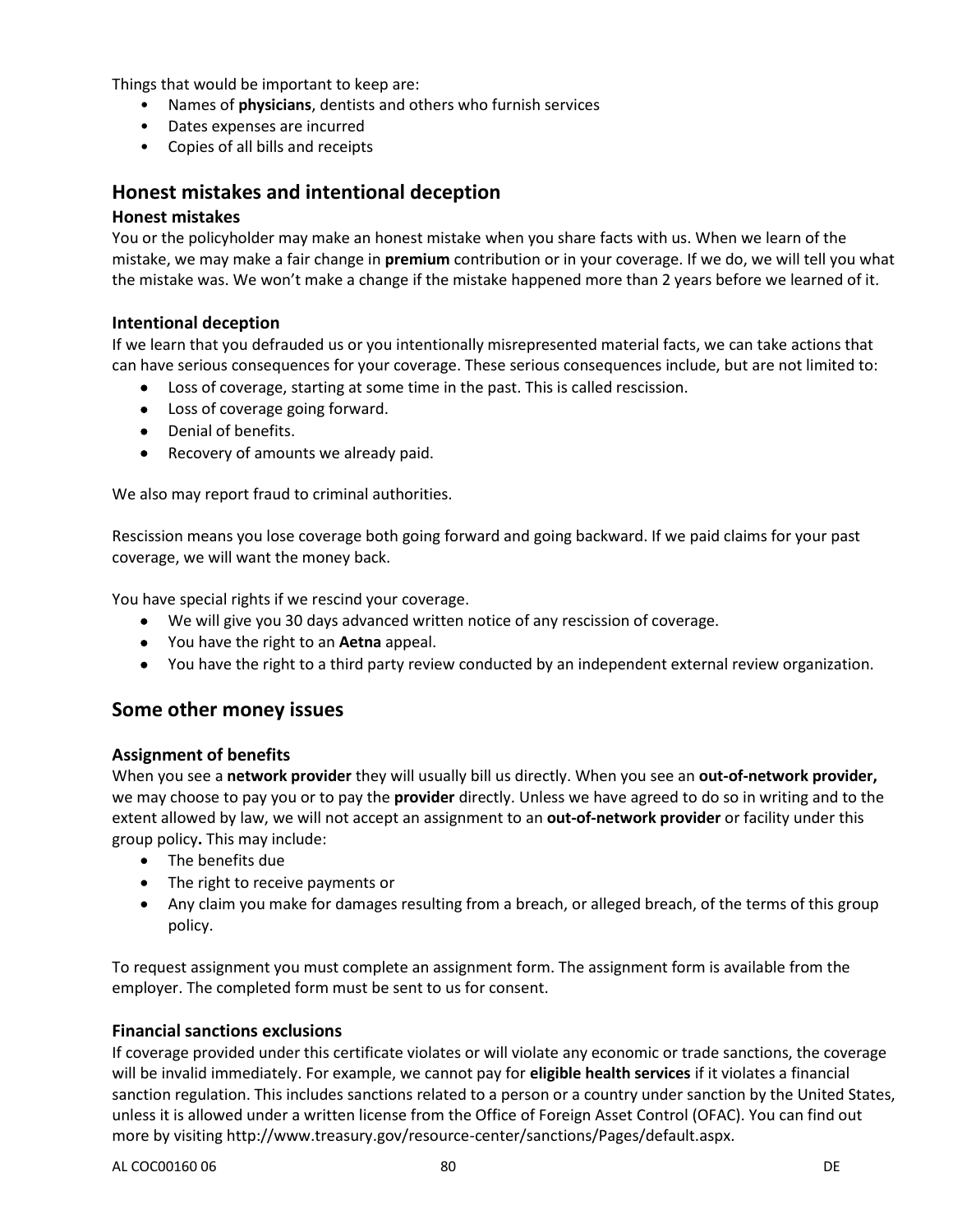#### **Premium contribution**

This plan requires the policyholder to make **premium** payments. If payments are made through a payroll deduction with the policyholder, the policyholder will forward your payment to us. We will not pay benefits under this booklet-certificate if **premium** payments are not made. Any benefit payment denial is subject to our appeals procedure. See the *When you disagree -* c*laim decisions and appeals procedures* section.

#### **Recovery of overpayments**

We sometimes pay too much for **eligible health services** or pay for something that this plan doesn't cover. If we do, we can require the person we paid – you or your **provider** – to return what we paid. If we don't do that we have the right to reduce any future benefit payments by the amount we paid by mistake.

#### **When you are injured**

If someone else caused you to need care – say, a careless driver who injured you in a car crash – you may have a right to get money. We are entitled to that money, up to the amount we pay for your care. We have that right no matter who the money comes from – for example, the other driver, the policyholder or another insurance company.

To help us get paid back, you are doing four things now:

- You are agreeing to repay us from money you receive because of your **injury**.
- You are giving us a right to seek money in your name, from any person who causes you **injury** and from your own insurance. We can seek money only up to the amount we paid for your care.
- You are agreeing to cooperate with us so we can get paid back in full. For example, you'll tell us within 30 days of when you seek money for your **injury** or **illness**. You'll hold any money you receive until we are paid in full. And you'll give us the right to money you get, ahead of everyone else.
- You are agreeing to provide us notice of any money you will be receiving before pay out, or within 5 days of when you receive the money.

We don't have to reduce the amount we're due for any reason, even to help pay your lawyer or pay other costs you incurred to get a recovery.

#### **Your health information**

We will protect your health information. We will only use or share it with others as needed for your care and treatment. We will also use and share it to help us process your **providers'** claims and manage your plan

You can get a free copy of our Notice of Privacy Practices. Just call the toll-free number on your ID card.

When you accept coverage under this plan, you agree to let your **providers** share information with us. We need information about your physical and mental condition and care.

## **Effect of benefits under other plans**

#### **Effect of a Health Maintenance Organization plan (an HMO Plan) on coverage**

If you are eligible and have chosen medical coverage under an HMO plan offered by the employer, you will be excluded from medical coverage (except vision care, if any,) on the date of your coverage under the HMO plan.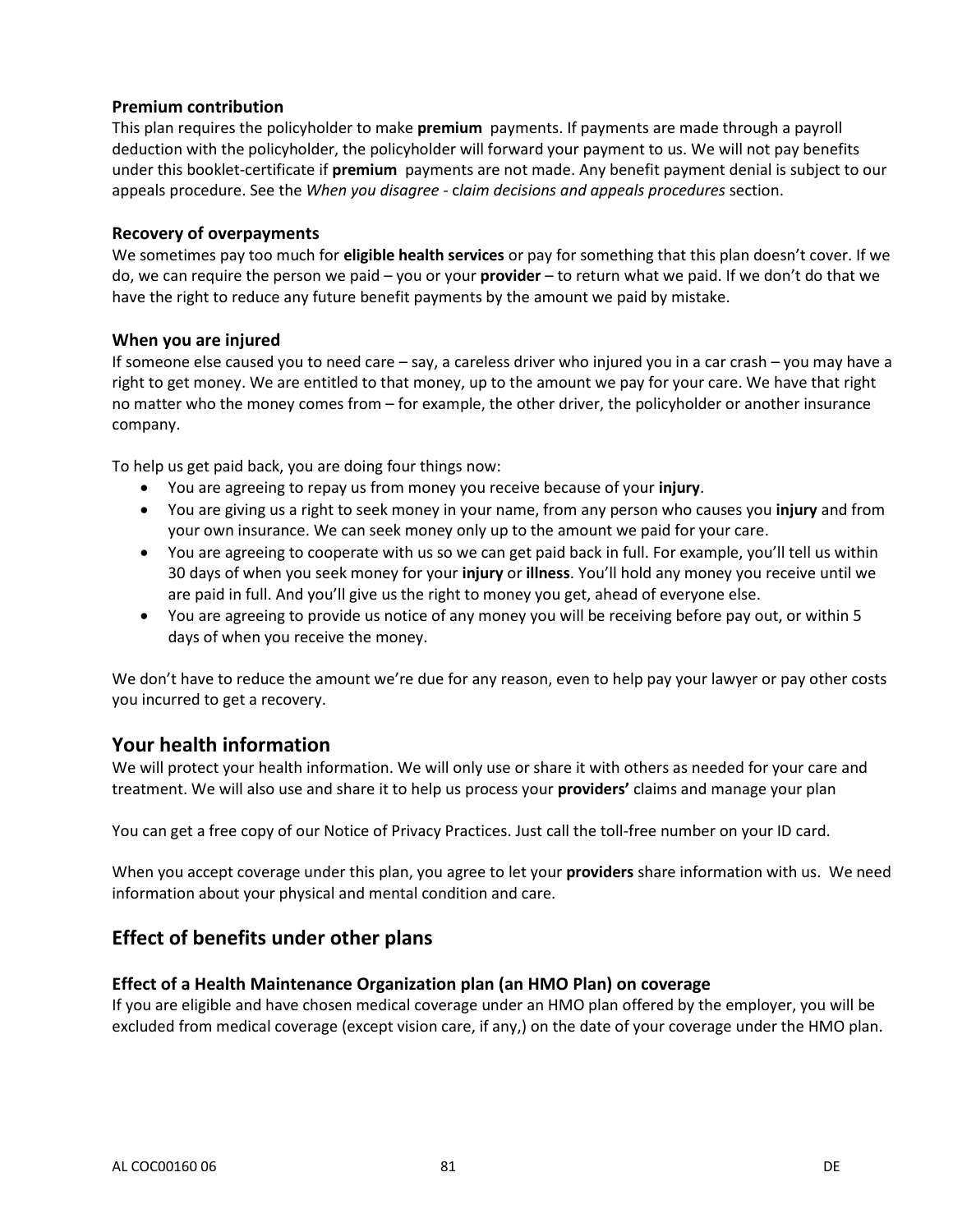| If you and your covered<br>dependents: | <b>Change of coverage:</b>    | <b>Coverage takes effect:</b>    |
|----------------------------------------|-------------------------------|----------------------------------|
| Live in an HMO plan enrollment         | During an open enrollment     | Group policy anniversary date    |
| area                                   | period                        | after the open enrollment period |
| Live in an HMO plan enrollment         | Not during an open enrollment | Only if and when we give our     |
| area                                   | period                        | written consent                  |
| Move from an HMO plan                  | Within 31 days                | On the date you elect such       |
| enrollment area or the HMO             |                               | coverage                         |
| discontinues                           |                               |                                  |
| Move from an HMO plan                  | After 31 days                 | Only if and when we give our     |
| enrollment area or the HMO             |                               | written consent                  |
| discontinues                           |                               |                                  |

#### **Extension of benefits for pregnancy**

| If you are:                                          | Evidence you must<br>provide:                                      | <b>Extension:</b>                                                                 | <b>Extension will end</b><br>the earlier of:                                   |
|------------------------------------------------------|--------------------------------------------------------------------|-----------------------------------------------------------------------------------|--------------------------------------------------------------------------------|
| In a hospital not<br>affiliated with the HMO<br>plan | The HMO plan provides<br>an extension of benefits<br>for pregnancy | Same length of time and<br>for the same conditions<br>as the HMO plan<br>provides | The end of a 90<br>day period, or<br>The date the<br>person is not<br>confined |

No benefits will be paid for any charges for services rendered or supplies received under an HMO plan.

#### **Effect of prior coverage - transferred business**

Prior coverage means:

- Any plan of group coverage that has been replaced by coverage under part or all of this plan.
- The plan must have been sponsored by the policyholder (e.g., transferred business).
- If you are eligible, the replacement can be complete, or in part for your eligible class. Any such plan is prior coverage if provided by another group contract or any benefit section of this plan.

If your coverage under any part of this plan replaces any prior coverage any benefits provided under such prior coverage may reduce benefits payable under this plan See the *General coverage provisions* section of the schedule of benefits.

Health coverage under this plan will continue uninterrupted as to your dependent college student who takes a medically necessary leave of absence from school. See the *Special coverage options after your plan coverage ends – How can you extend coverage for a child in college on medical leave?* section.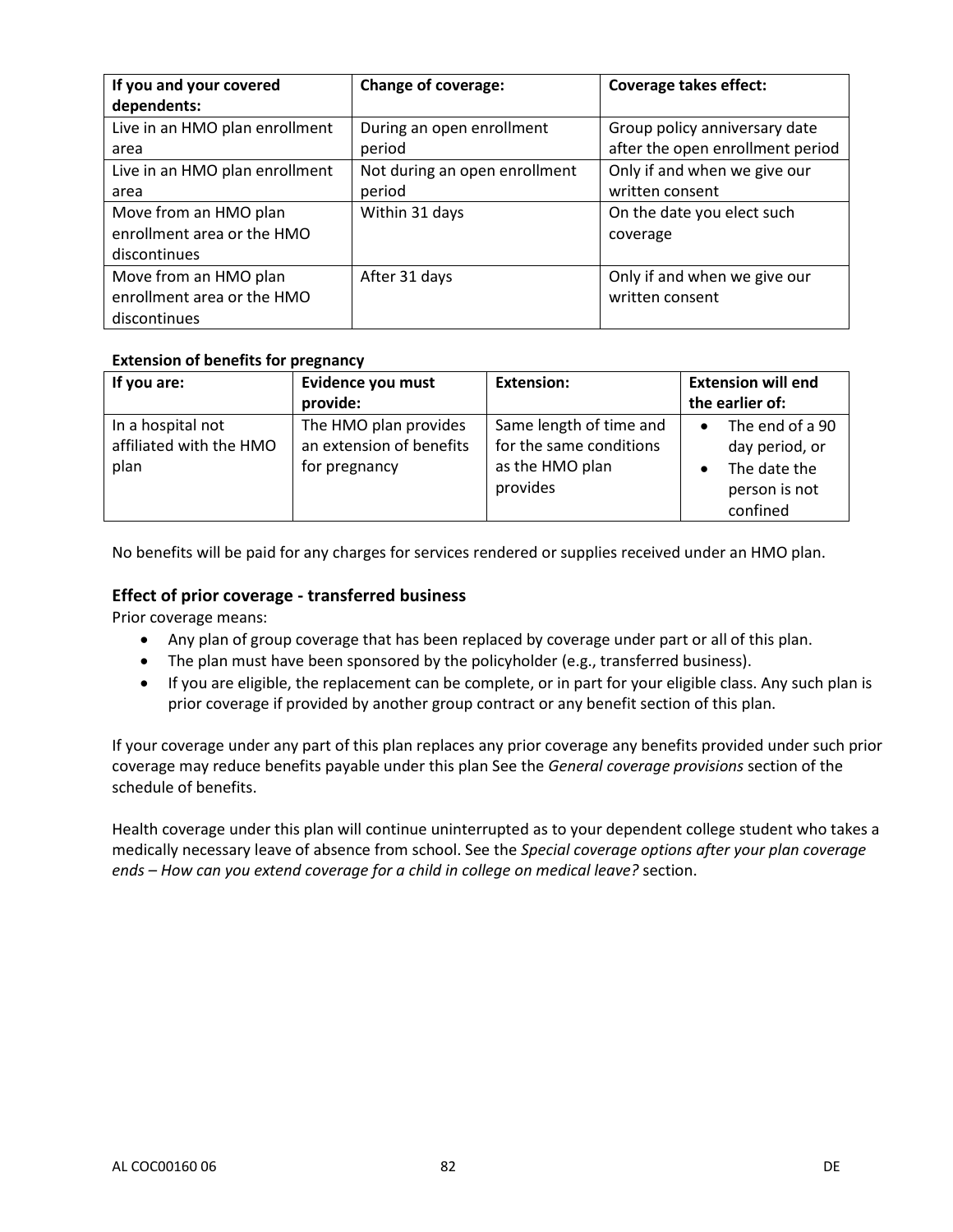## **Glossary**

#### **Aetna**

**Aetna Life Insurance Company**, an affiliate, or a third party vendor under contract with **Aetna**.

#### **Ambulance**

A vehicle staffed by medical personnel and equipped to transport an ill or injured person.

#### **Behavioral health provider**

An individual professional that is properly licensed or certified to provide diagnostic and/or therapeutic services for **mental disorders** and **substance abuse** under the laws of the jurisdiction where the individual practices.

#### **Body mass index**

This is a degree of obesity and is calculated by dividing your weight in kilograms by your height in meters squared.

#### **Brand-name prescription drug**

A U.S. Food and Drug Administration (FDA) approved **prescription drug** marketed with a specific brand name by the company that manufactures it, usually by the company which develops and patents it.

#### **Coinsurance**

The specific percentage you and the plan have to pay for a health care service listed in the schedule of benefits.

## **Copay/copayments**

The specific dollar amount or percentage you have to pay for a health care service listed in the schedule of benefits.

#### **Cosmetic**

Services, drugs or supplies that are primarily intended to alter, improve or enhance your appearance.

## **Covered benefits**

**Eligible health services** that meet the requirements for coverage under the terms of this plan, including:

- 1. They are **medically necessary.**
- 2. You received **precertification** if required.

#### **Custodial care**

Services and supplies mainly intended to help meet your activities of daily living or other personal needs. Care may be **custodial care** even if it prescribed by a **physician** or given by trained medical personnel.

## **Deductible**

The amount you pay for **eligible health services** per Calendar Year before your plan starts to pay as listed in the schedule of benefits.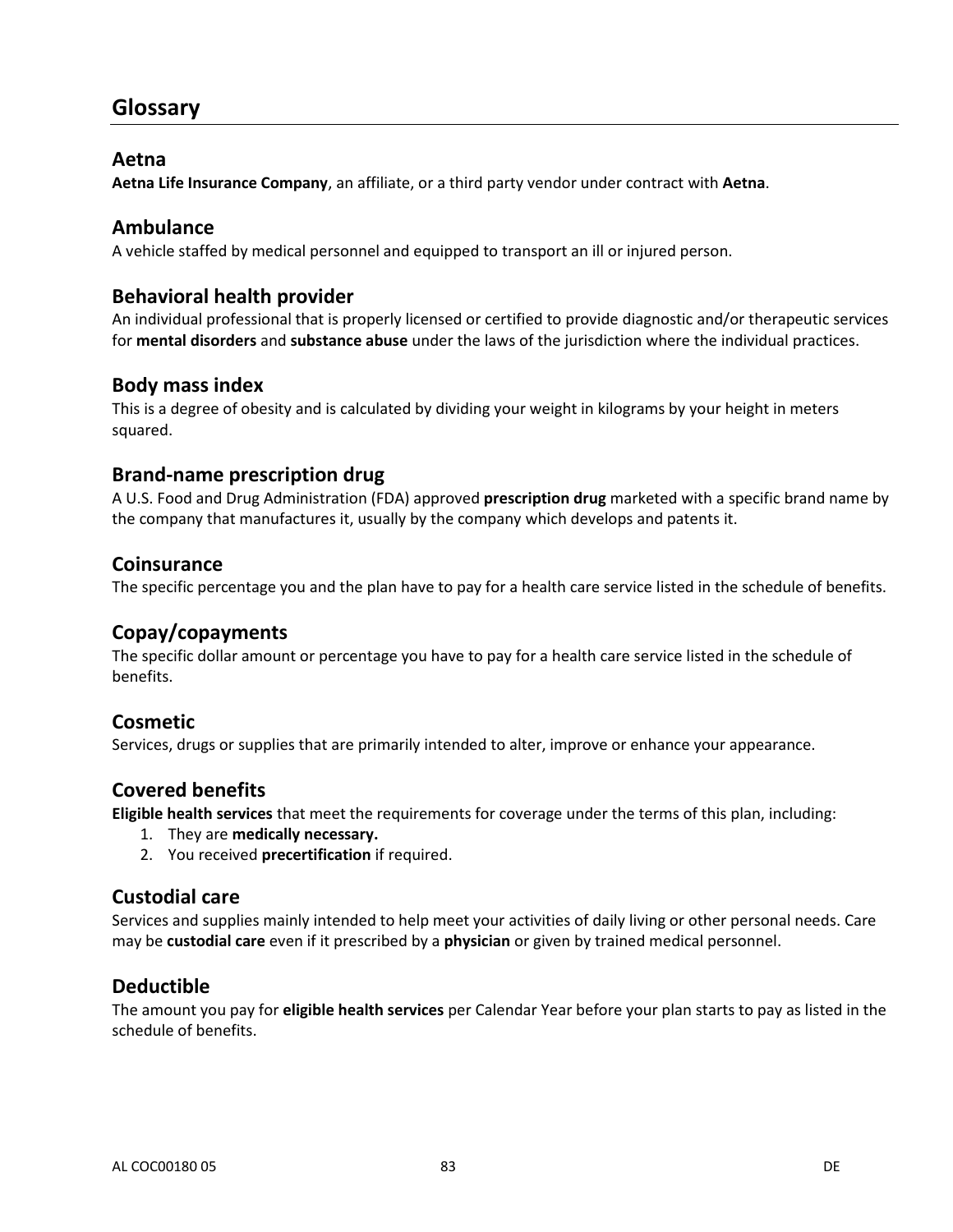## **Detoxification**

The process where an alcohol or drug intoxicated, or alcohol or drug dependent, person is assisted through the period of time needed to eliminate the:

- Intoxicating alcohol or drug
- Alcohol or drug-dependent factors
- Alcohol in combination with drugs

This can be done by metabolic or other means determined by a **physician** or a nurse practitioner working within the scope of their license. The process must keep the physiological risk to the patient at a minimum. And if it takes place in a facility, the facility must meet any applicable licensing standards established by the jurisdiction in which it is located.

## **Directory**

The list of **network providers** for your plan. The most up-to-date **directory** for your plan appears at www.aetna.com under the DocFind® label. When searching DocFind®, you need to make sure that you are searching for **providers** that participate in your specific plan. **Network providers** may only be considered for certain **Aetna** plans.

## **Durable medical equipment (DME)**

Equipment and the accessories needed to operate it, that is:

- Made to withstand prolonged use
- Mainly used in the treatment of an **illness** or **injury**
- Suited for use in the home
- Not normally used by people who do not have an **illness** or **injury**
- Not for altering air quality or temperature
- Not for exercise or training

## **Effective date of coverage**

The date your and your dependents' coverage begins under this booklet-certificate as noted in **Aetna's** records.

## **Eligible health services**

The health care services and supplies and **prescription drugs** listed in the *Eligible health services under your plan* section and not carved out or limited in the *exceptions* section or in the schedule of benefits**.**

## **Emergency admission**

An admission to a **hospital** or treatment facility ordered by a **physician** within 24 hours after you receive **emergency services.**

#### **Emergency medical condition**

A recent and severe medical condition that would lead a prudent layperson to reasonably believe that the condition, **illness**, or **injury** is of a severe nature. And that if you don't get immediate medical care it could result in:

- Placing your health in serious danger
- Serious loss to bodily function
- Serious loss of function to a body part or organ
- Serious danger to the health of a fetus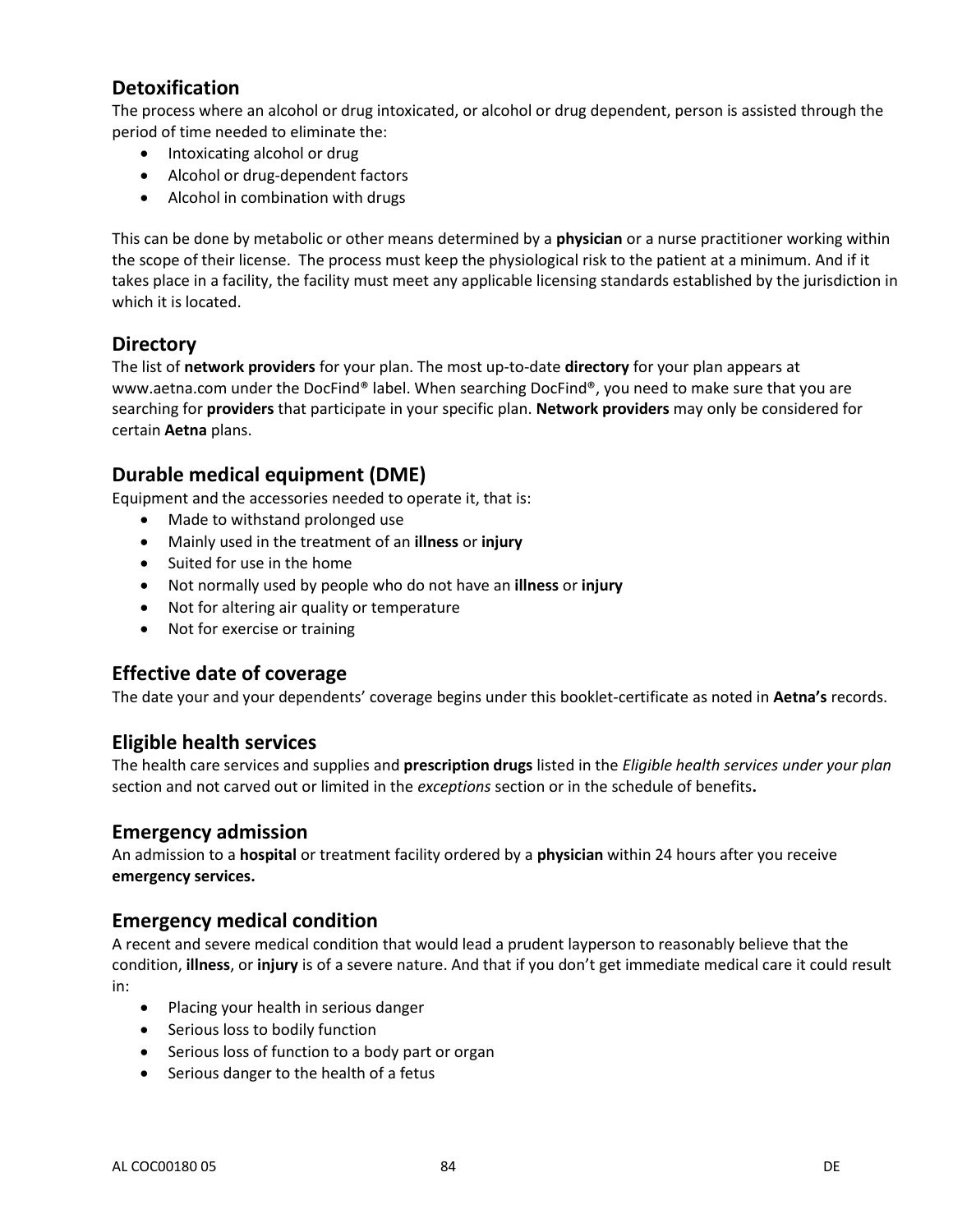## **Emergency services**

Treatment given in a **hospital**'s emergency room for an **emergency medical condition**. This includes evaluation of, and treatment to stabilize an **emergency medical condition.**

## **Experimental or investigational**

A drug, device, procedure, or treatment that we find is **experimental or investigational** because:

- There is not enough outcome data available from controlled clinical trials published in the peer-reviewed literature to validate its safety and effectiveness for the **illness** or **injury** involved
- The needed approval by the FDA has not been given for marketing
- A national medical or dental society or regulatory agency has stated in writing that it is **experimental or investigational** or suitable mainly for research purposes
- It is the subject of a Phase I, Phase II or the experimental or research arm of a Phase III clinical trial. These terms have the meanings given by regulations and other official actions and publications of the FDA and Department of Health and Human Services
- Written protocols or a written consent form used by a facility **provider** state that it is **experimental or investigational**.

## **Formulary exclusions list**

A list of **prescription drugs** not covered under the plan**.** This list is subject to change.

## **Generic prescription drug**

A **prescription drug** with the same dosage, safety, strength, quality, performance and intended use as the brand name product. It is defined as therapeutically equivalent by the U.S. Food and Drug Administration (FDA) and is considered to be as effective as the brand name product.

## **Group policy**

The **group policy** consists of several documents taken together. These documents are:

- The group application
- The **group policy**
- The booklet-certificate(s)
- The schedule of benefits
- Any amendments to the **group policy**, booklet-certificate, and schedule of benefits

## **Health professional**

A person who is licensed, certified or otherwise authorized by law to provide health care services to the public. For example, **physicians**, nurses, and physical therapists.

#### **Home health care agency**

An agency licensed, certified or otherwise authorized by applicable state and federal laws to provide home health care services, such as skilled nursing and other therapeutic services.

## **Home health care plan**

A plan of services prescribed by a **physician** or other health care practitioner to be provided in the home setting. These services are usually provided after your discharge from a **hospital** or if you are homebound.

#### **Hospice care**

Care designed to give supportive care to people in the final phase of a **terminal illness** and focus on comfort and quality of life, rather than cure.

AL COC00180 05 DE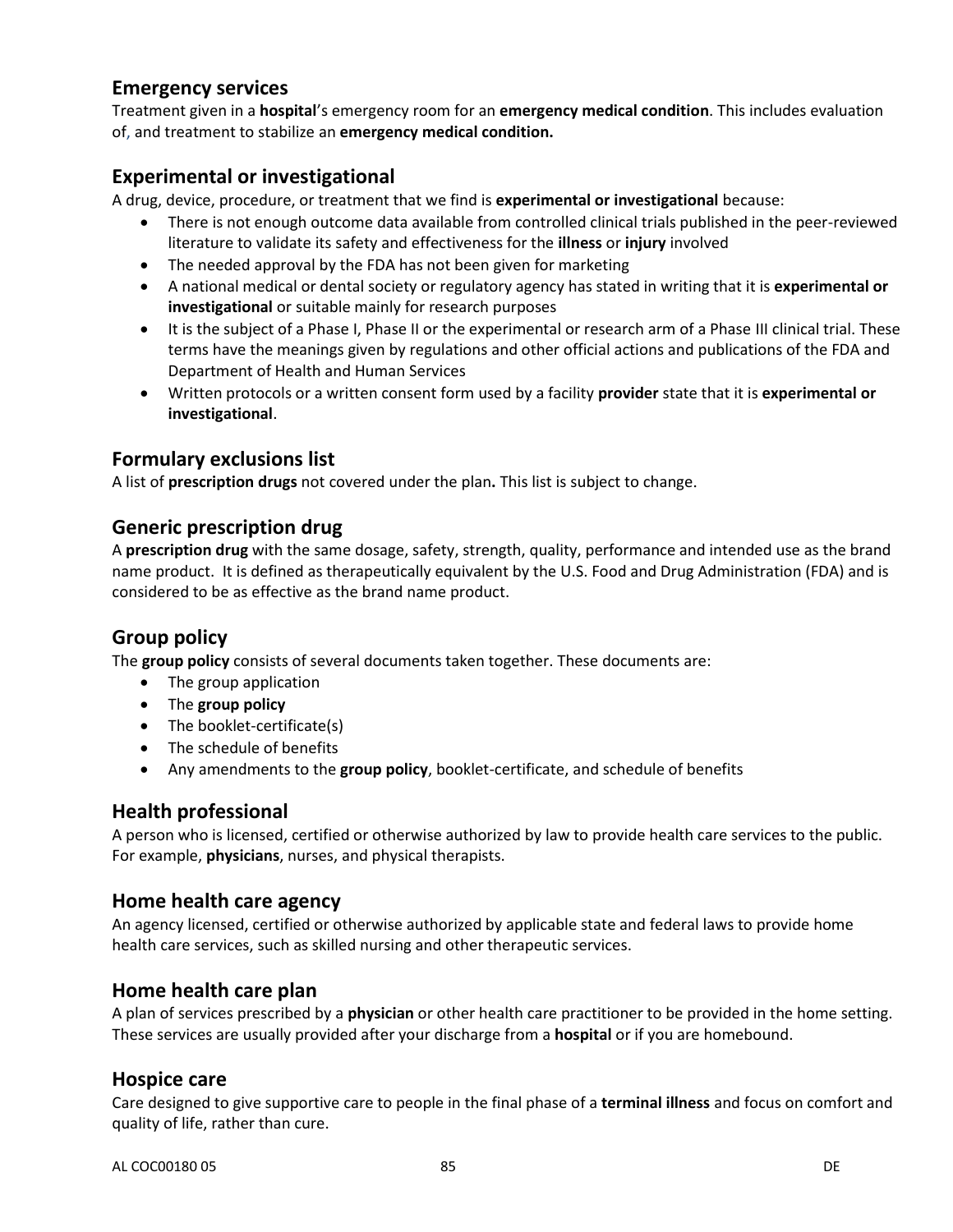## **Hospice care agency**

An agency or organization licensed, certified or otherwise authorized by applicable state and federal laws to provide hospice care. These services may be available in your home or inpatient setting.

#### **Hospice care program**

A program prescribed by a **physician** or other **health professional** to provide **hospice care** and supportive care to their families.

## **Hospice facility**

An institution specifically licensed, certified or otherwise authorized by applicable state and federal laws to provide **hospice care**.

## **Hospital**

An institution licensed as a **hospital** by applicable state and federal laws, and accredited as a **hospital** by The Joint Commission (TJC).

**Hospital** does not include a:

- Convalescent facility
- Rest facility
- Nursing facility
- Facility for the aged
- **Psychiatric hospital**
- **Residential treatment facility** for **substance abuse**
- **Residential treatment facility** for **mental disorders**
- Extended care facility
- Intermediate care facility
- **•** Skilled nursing facility

#### **Illness**

Poor health resulting from disease of the body or mind.

## **Infertile/infertility**

A disease defined by the failure to become pregnant:

- For a female with a male partner, after:
	- 1 year of frequent, unprotected heterosexual sexual intercourse if under the age of 35
	- 6 months of frequent, unprotected heterosexual sexual intercourse if age 35 or older
- For a female without a male partner, after:
	- At least 12 cycles of donor insemination if under the age of 35
	- 6 cycles of donor insemination if age 35 or older
- For a male without a female partner, after:
	- At least 2 abnormal semen analyses obtained at least 2 weeks apart

## **Injury**

Physical damage done to a person or part of their body.

## **Institutes of Excellence™ (IOE) facility**

A facility designated by **Aetna** in the **provider directory** as Institutes of Excellence **network provider** for specific services or procedures.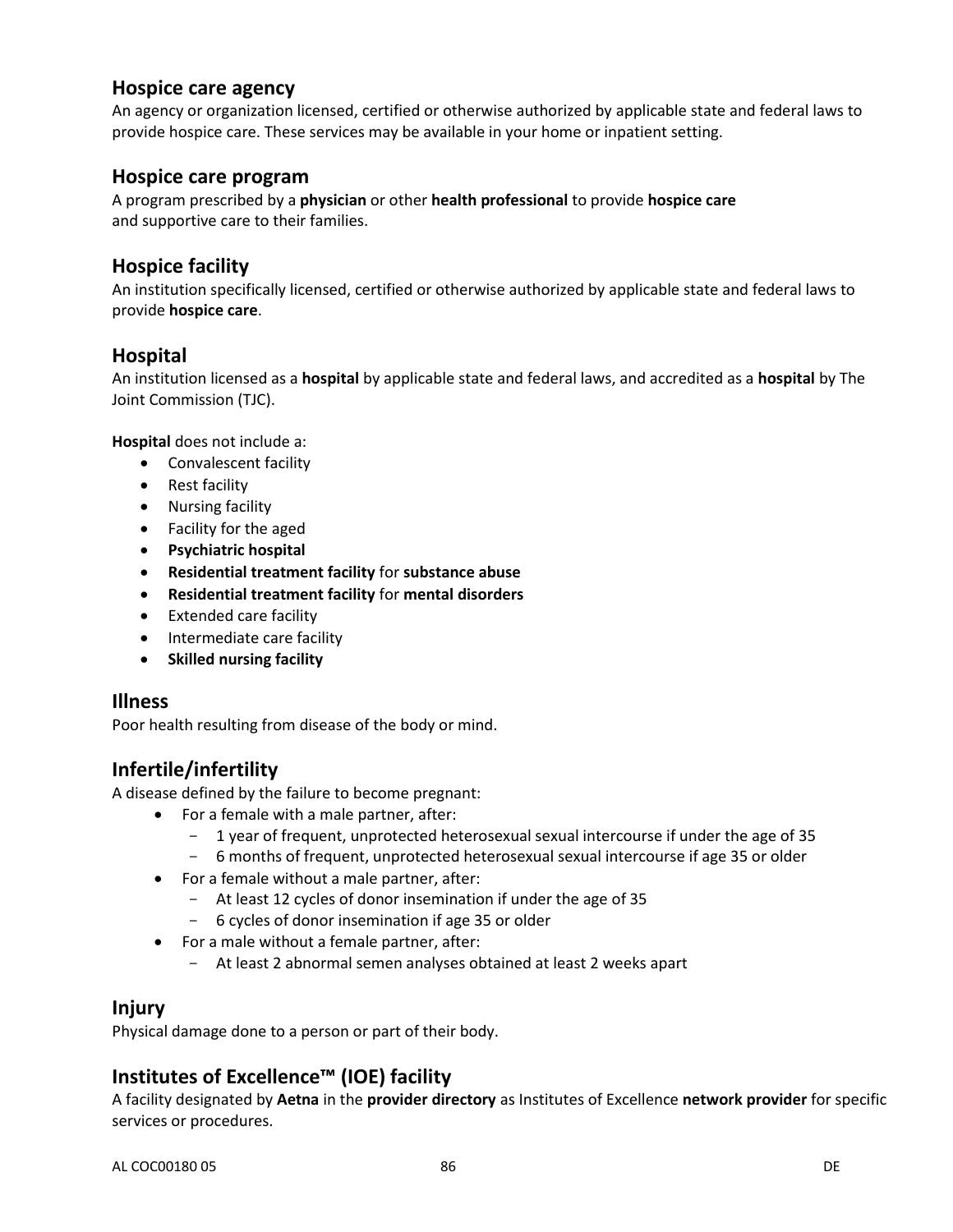## **Intensive outpatient program (IOP)**

Clinical treatment provided must be no more than 5 days per week, no more than 19 hours per week and a minimum of 2 hours each treatment day of **medically necessary** services delivered by an appropriately licensed or credentialed practitioner. Services are designed to address a **mental disorder** or **substance abuse** issue and may include group, individual, family or multi-family group psychotherapy, psycho educational services, and adjunctive services such as medication monitoring.

#### **Jaw joint disorder**

This is:

- A temporomandibular joint (TMJ) dysfunction or any similar disorder of the jaw joint,
- A myofascial pain dysfunction (MPD) of the jaw, or
- Any similar disorder in the relationship between the jaw joint and the related muscles and nerves.

## **L.P.N.**

A licensed practical nurse or a licensed vocational nurse.

## **Mail order pharmacy**

A pharmacy where **prescription drugs** are legally dispensed by mail or other carrier.

## **Medically necessary/medical necessity**

Health care services that we determine a **provider** exercising prudent clinical judgment, would provide to a patient for the purpose of preventing, evaluating, diagnosing or treating an **illness, injury**, disease or its symptoms, and that we determine are:

- In accordance with generally accepted standards of medical practice
- Clinically appropriate, in terms of type, frequency, extent, site and duration, and considered effective for the patient's **illness, injury** or disease
- Not primarily for the convenience of the patient, **physician**, or other health care **provider**
- Not more costly than an alternative service or sequence of services at least as likely to produce equivalent therapeutic or diagnostic results as to the diagnosis or treatment of that patient's **illness, injury** or disease

Generally accepted standards of medical practice means:

- Standards that are based on credible scientific evidence published in peer-reviewed medical literature generally recognized by the relevant medical community.
- Consistent with the standards set forth in policy issues involving clinical judgment.

## **Mental disorder**

A **mental disorder** as defined in the most recent edition of the *Diagnostic and Statistical Manual of Mental Disorders* (DSM) of the American Psychiatric Association is a syndrome characterized by clinically significant disturbance in an individual's cognition, emotion regulation, or behavior that reflects a dysfunction in the psychological, biological, or developmental processes underlying mental functioning. **Mental disorders** are usually associated with significant distress or disability in social, occupational, or other important activities.

## **Morbid obesity/morbidly obese**

This means the **body mass index** is well above the normal range and severe medical conditions may also be present, such as:

- High blood pressure
- A heart or lung condition
- Sleep apnea or
- Diabetes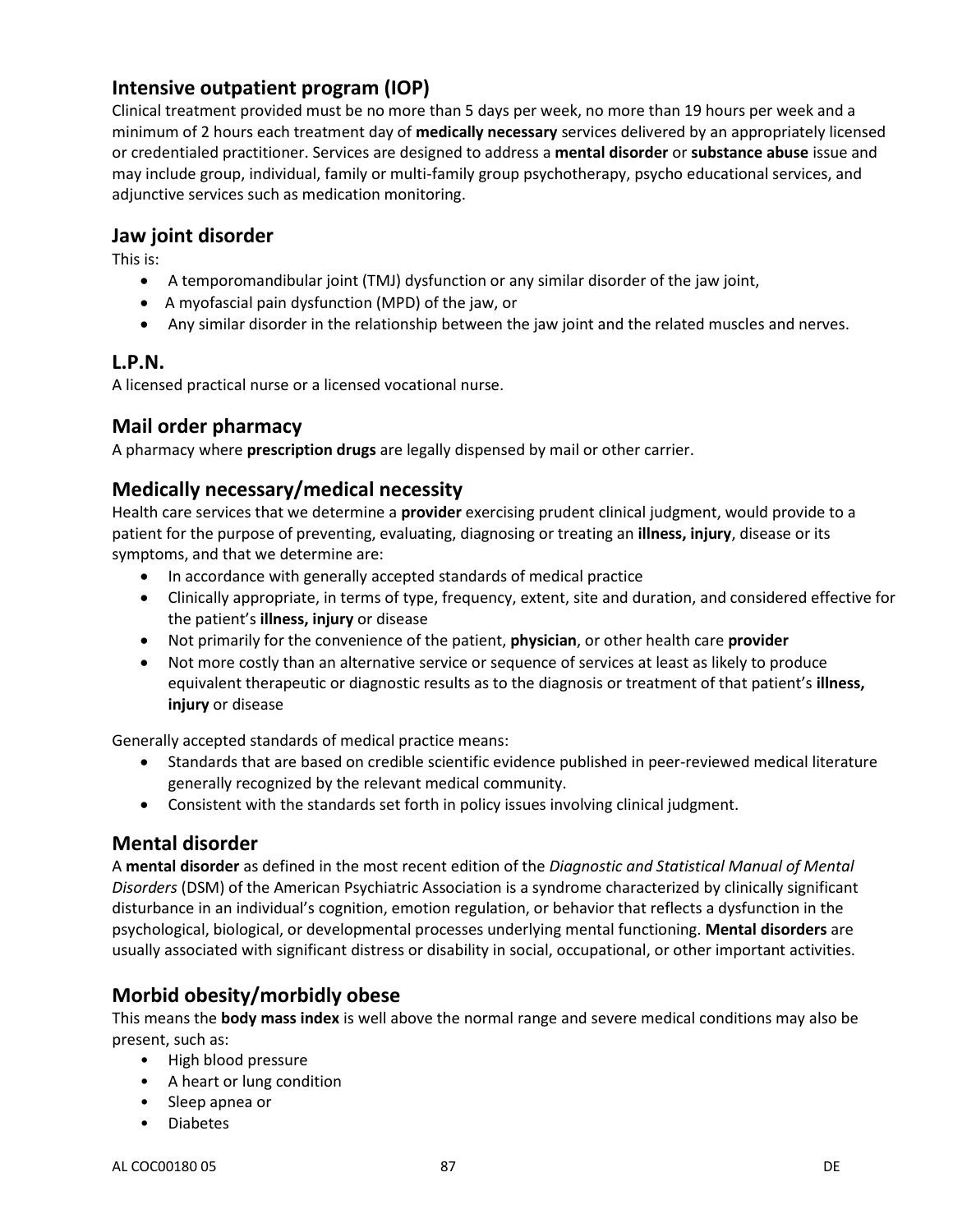## **Negotiated charge**

*For health coverage, this is either:*

- The amount a **network provider** has agreed to accept
- The amount we agree to pay directly to a **network provider** or third party vendor (including any administrative fee in the amount paid)

for providing services, **prescription drugs** or supplies to plan members. This does not include **prescription drug** services from a **network pharmacy**.

#### *For prescription drug services from a network pharmacy:*

The amount we established for each **prescription drug** obtained from a **network pharmacy** under this plan. This **negotiated charge** may reflect amounts we agreed to pay directly to the **network pharmacy** or to a third party vendor for the **prescription drug**, and may include an additional service or risk charge set by us.

The **negotiated charge** does not reflect any amount an affiliate or we may receive under a rebate arrangement between us or an affiliate and a drug manufacturer for any **prescription drug**.

The rebates will not change the **negotiated charge** under this plan.

We may receive rebates from the manufacturers of **prescription drugs** and may receive or pay additional amounts from or to third parties under price guarantees. These amounts will not change the **negotiated charge** under this plan.

## **Network pharmacy**

A **retail pharmacy**, **mail order pharmacy** or **specialty pharmacy** that has contracted with **Aetna**, an affiliate, or a third party vendor, to provide outpatient **prescription drugs** to you.

#### **Network provider**

A **provider** listed in the **directory** for your plan. However, a NAP provider listed in the NAP directory is not a **network provider**.

## **Other health care**

**Eligible health services** that are neither network services or supplies nor out-of-network services or supplies. **Other health care** can include care given by a **provider** who does not fall into any of the categories in the **provider directory**.

## **Out-of-network pharmacy**

A **pharmacy** that is not a **network pharmacy** or a National Advantage Program (NAP) **provider** and does not appear in the **directory** for your plan.

## **Out-of-network provider**

A **provider** who is not a **network provider.**

## **Partial hospitalization treatment**

Clinical treatment provided must be no more than 5 days per week, minimum of 4 hours each treatment day. Services must be **medically necessary** and provided by a **behavioral health provider** with the appropriate license or credentials. Services are designed to address a **mental disorder** or **substance abuse** issue and may include:

- Group, individual, family or multi-family group psychotherapy
- Psycho-educational services
- Adjunctive services such as medication monitoring

Care is delivered according to accepted medical practice for the condition of the person.

AL COC00180 05 DE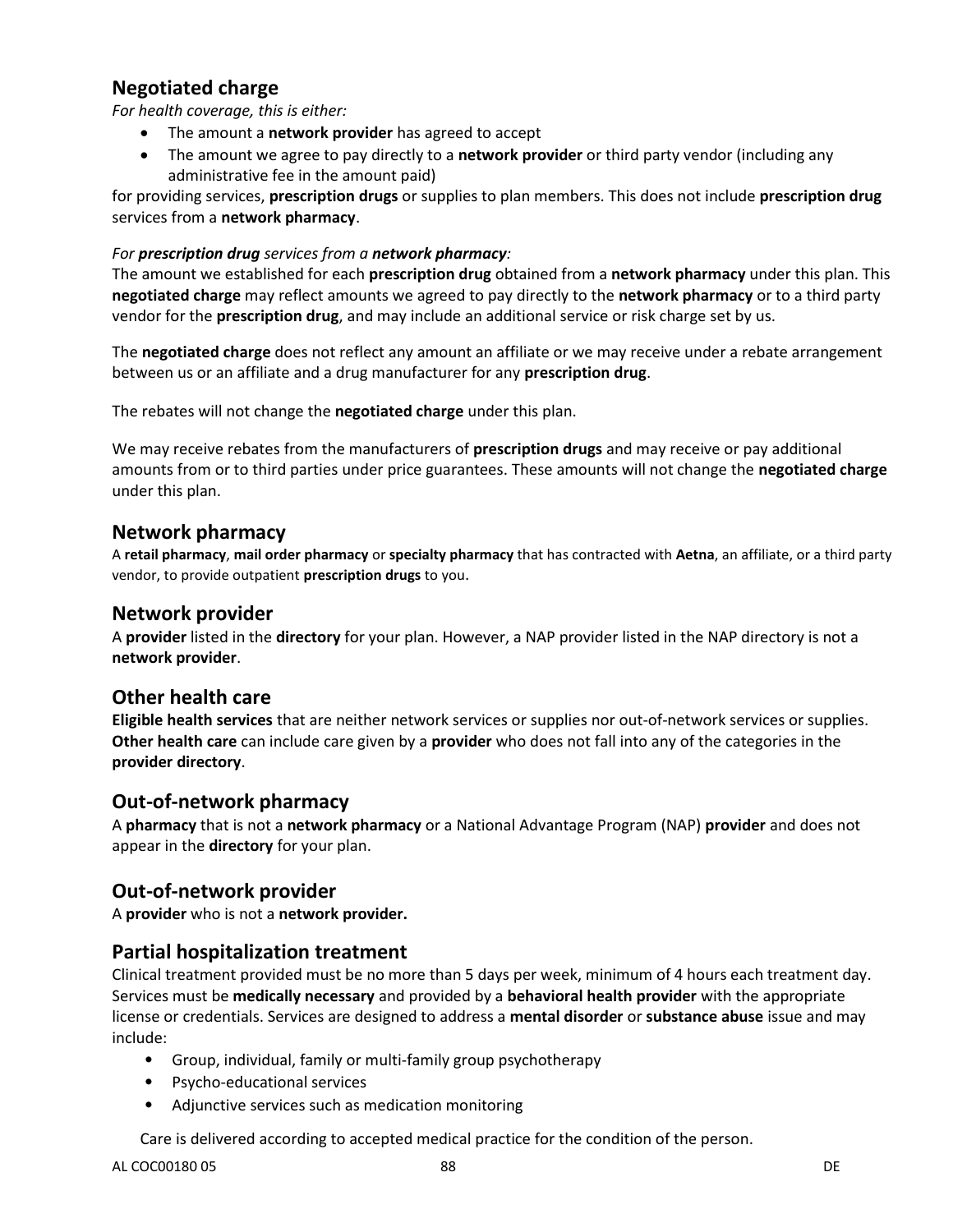## **Pharmacy**

An establishment where **prescription** drugs are legally dispensed. This includes a **retail pharmacy**, **mail order pharmacy** and **specialty pharmacy**.

## **Physician**

A skilled health care professional trained and licensed to practice medicine under the laws of the state where they practice; specifically, doctors of medicine or osteopathy.

## **Precertification, precertify**

A requirement that you or your **physician** contact **Aetna** before you receive coverage for certain services. This may include a determination by us as to whether the service is **medically necessary** and eligible for coverage.

## **Preferred drug**

A **prescription drug** or device that may have a lower out-of-pocket cost than a **non-preferred drug**.

## **Preferred drug guide**

A list of **prescription drugs** and devices established by **Aetna** or an affiliate. It does not include all **prescription drugs** and devices. This list can be reviewed and changed by **Aetna** or an affiliate. A copy of the **preferred drug guide** is available at your request. Or you can find it on the **Aetna** website at www.aetna.com/formulary.

## **Preferred network pharmacy**

A **network retail pharmacy** that **Aetna** has identified as a **preferred network pharmacy**.

## **Premium**

The amount you or the policyholder are required to pay to **Aetna** to continue coverage.

## **Prescriber**

Any **provider** acting within the scope of his or her license, who has the legal authority to write an order for outpatient **prescription drugs**.

## **Prescription**

A written order for the dispensing of a **prescription drug** by a **prescriber**. If it is a verbal order, it must promptly be put in writing by the **network pharmacy**.

## **Prescription drug**

An FDA approved drug or biological which can only be dispensed by **prescription.**

## **Provider(s)**

A **physician**, other **health professional**, **hospital**, **skilled nursing facility**, **home health care agency** or other entity or person licensed or certified under applicable state and federal law to provide health care services to you. If state law does not specifically provide for licensure or certification, the entity must meet all Medicare accreditation standards (even if it does not participate in Medicare).

## **Psychiatric hospital**

An institution specifically licensed or certified as a **psychiatric hospital** by applicable state and federal laws to provide a program for the diagnosis, evaluation, and treatment of alcoholism, drug abuse, **mental disorders** (including substance-related disorders) or mental **illnesses**.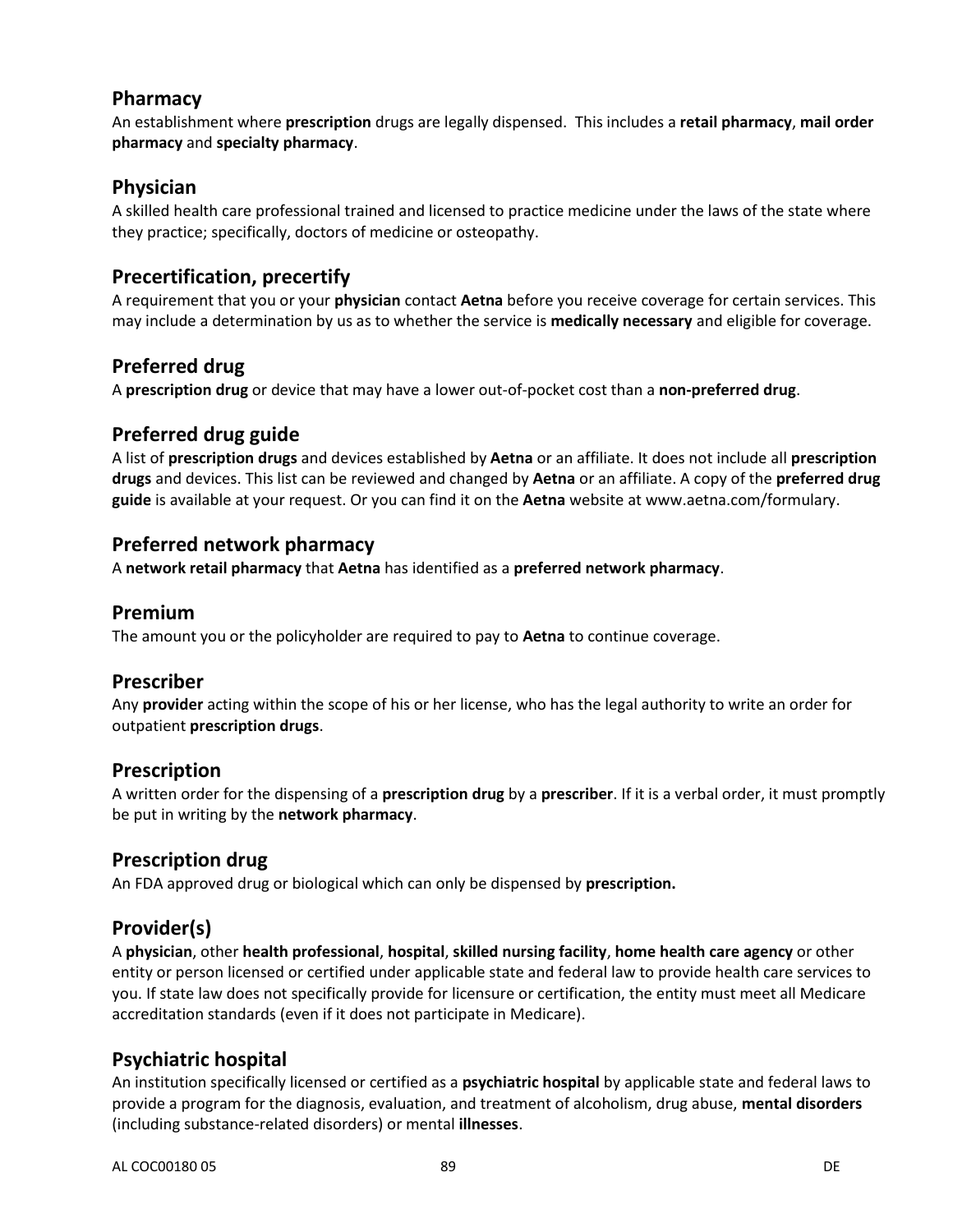## **Psychiatrist**

A **psychiatrist** generally provides evaluation and treatment of mental, emotional, or behavioral disorders.

## **Recognized charge**

The amount of an **out-of-network provider's** charge that is eligible for coverage. You are responsible for all amounts above what is eligible for coverage.

The **recognized charge** depends on the geographic area where you receive the service or supply. The table below shows the method for calculating the **recognized charge** for specific services or supplies:

| Service or supply                                                                             | <b>Recognized charge</b>                  |  |
|-----------------------------------------------------------------------------------------------|-------------------------------------------|--|
| Professional services and other services or                                                   | 105% of the Medicare allowable rate       |  |
| supplies not mentioned below                                                                  |                                           |  |
| Services of <b>hospitals</b> and other facilities                                             | 140% of the Medicare allowable rate       |  |
| <b>Prescription drugs</b>                                                                     | 110% of the average wholesale price (AWP) |  |
| Dental expenses                                                                               |                                           |  |
| Important note: If the provider bills less than the amount calculated using the method above, |                                           |  |
| the recognized charge is what the provider bills.                                             |                                           |  |

Special terms used

- Average wholesale price (AWP) is the current average wholesale price of a **prescription drug** listed in the Facts and Comparisons, Medi-span weekly price updates (or any other similar publication chosen by **Aetna**).
- Geographic area is normally based on the first three digits of the U.S. Postal Service zip codes. If we determine we need more data for a particular service or supply, we may base rates on a wider geographic area such as an entire state.
- Involuntary services are services or supplies that are one of the following:
	- Performed at a network facility by an **out-of-network provider**, unless that **out-of-network provider** is an assistant surgeon for your **surgery**
	- Not available from a **network provider**
	- **Emergency services**

We will calculate your cost share for involuntary services in the same way as we would if you received the services from a **network provider**.

- Medicare allowed rates are the rates CMS establishes for services and supplies provided to Medicare enrollees. We update our systems with these revised rates within 180 days of receiving them from CMS. If Medicare does not have a rate, we use one or more of the items below to determine the rate:
	- The method CMS uses to set Medicare rates
	- What other **providers** charge or accept as payment
	- How much work it takes to perform a service
	- Other things as needed to decide what rate is reasonable for a particular service or supply We may make the following exceptions:
		- For inpatient services, our rate may exclude amounts CMS allows for Operating Indirect Medical Education (IME) and Direct Graduate Medical Education (DGME).
		- Our rate may also exclude other payments that CMS may make directly to **hospitals** or other **providers**. It also may exclude any backdated adjustments made by CMS.
		- For anesthesia, our rate is 105% of the rates CMS establishes for those services or supplies.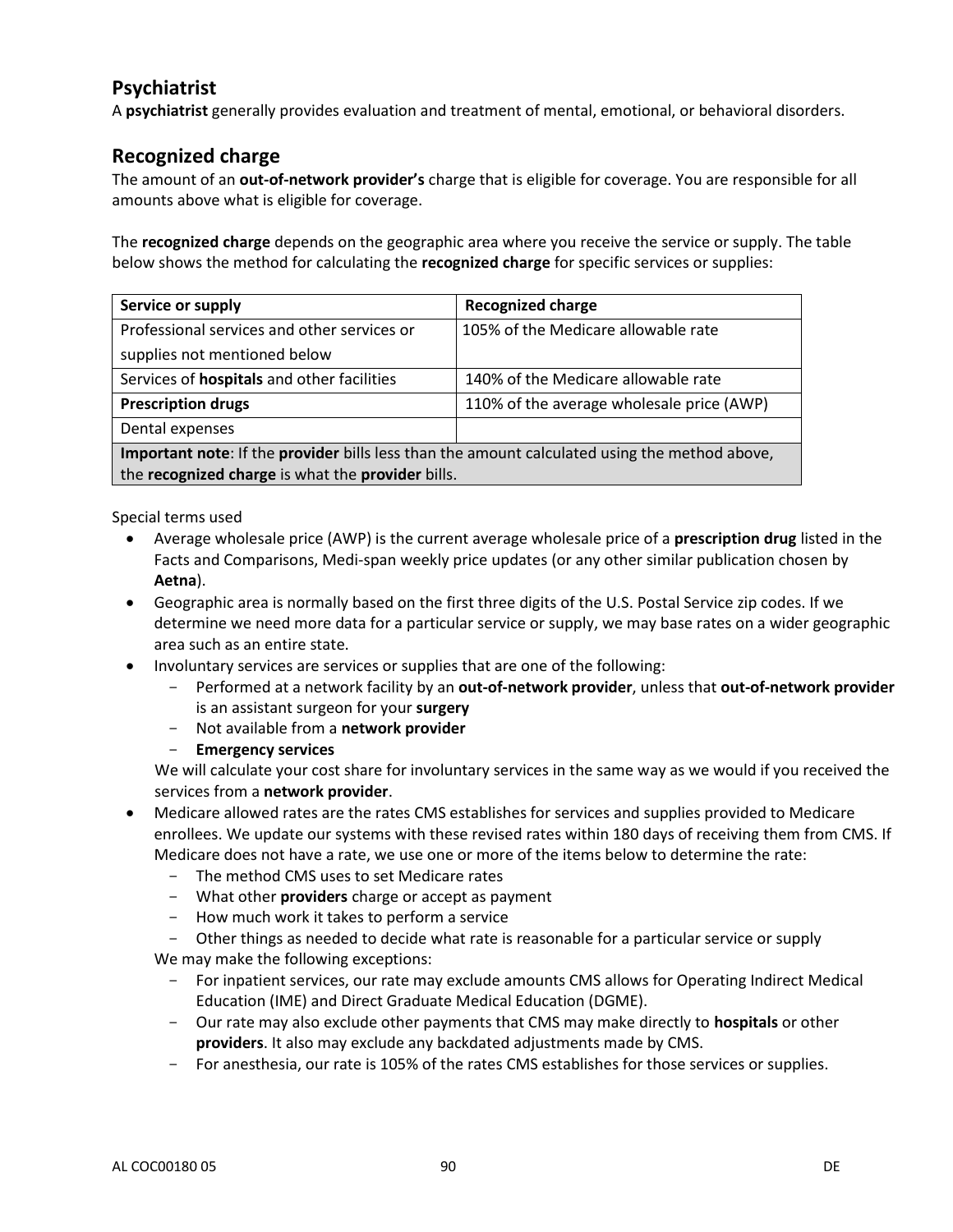- For laboratory, our rate is 75% of the rates CMS establishes for those services or supplies.
- For **DME**, our rate is 75% of the rates CMS establishes for those services or supplies.
- For medications payable/covered as medical benefits rather than **prescription drug** benefits, our rate is 100% of the rates CMS establishes for those medications.

#### Our reimbursement policies

We reserve the right to apply our reimbursement policies to all out-of-network services including involuntary services. Our reimbursement policies may affect the **recognized charge**. These policies consider:

- The duration and complexity of a service
- When multiple procedures are billed at the same time, whether additional overhead is required
- Whether an assistant surgeon is necessary for the service
- If follow-up care is included
- Whether other characteristics modify or make a particular service unique
- When a charge includes more than one claim line, whether any services described by a claim line are part of or related to the primary service provided
- The educational level, licensure or length of training of the **provider**

Our reimbursement policies are based on our review of:

- The Centers for Medicare and Medicaid Services' (CMS) National Correct Coding Initiative (NCCI) and other external materials that say what billing and coding practices are and are not appropriate
- Generally accepted standards of medical and dental practice
- The views of **physicians** and dentists practicing in the relevant clinical areas

We use commercial software to administer some of these policies. The policies may be different for professional services and facility services.

#### **Get the most value out of your benefits**

We have online tools to help decide whether to get care and if so, where. Use the "Estimate the Cost of Care" tool on Aetna Navigator®. **Aetna's** secure member website at www.aetna.com may contain additional information that can help you determine the cost of a service or supply. Log on to Aetna Navigator® to access the "Estimate the Cost of Care" feature. Within this feature, view our "Cost of Care" and "Member Payment Estimator" tools.

#### **R.N.**

A registered nurse.

## **Residential treatment facility (mental disorders)**

- An institution specifically licensed as a **residential treatment facility** by applicable state and federal laws to provide for mental health residential treatment programs. And is credentialed by **Aetna** or is accredited by one of the following agencies, commissions or committees for the services being provided:
	- The Joint Commission (TJC)
	- The Committee on Accreditation of Rehabilitation Facilities (CARF)
	- The American Osteopathic Association's Healthcare Facilities Accreditation Program (HFAP)
	- The Council on Accreditation (COA)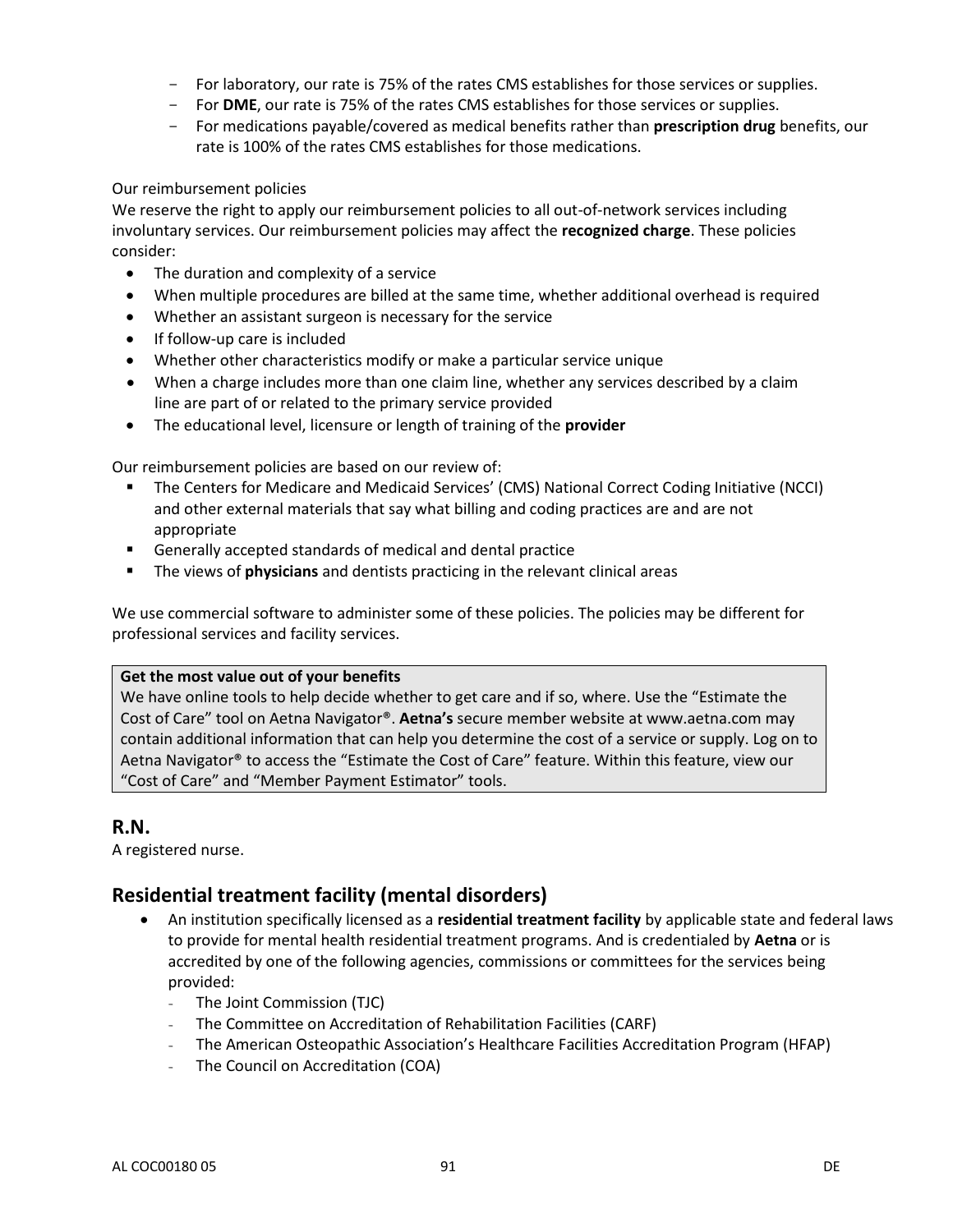In addition to the above requirements, an institution must meet the following for residential treatment programs treating **mental disorders**:

- A **behavioral health provider** must be actively on duty 24 hours per day for 7 days a week.
- The patient must be treated by a **psychiatrist** at least once per week.
- The medical director must be a **psychiatrist**.
- Is not a wilderness treatment program (whether or not the program is part of a licensed **residential treatment facility** or otherwise licensed institution).

#### **Residential treatment facility (substance abuse)**

- An institution specifically licensed as a **residential treatment facility** by applicable state and federal laws to provide for **substance abuse** residential treatment programs. And is credentialed by **Aetna** or accredited by one of the following agencies, commissions or committees for the services being provided:
	- The Joint Commission (TJC)
	- The Committee on Accreditation of Rehabilitation Facilities (CARF)
	- The American Osteopathic Association's Healthcare Facilities Accreditation Program (HFAP)
	- The Council on Accreditation (COA)

In addition to the above requirements, an institution must meet the following for chemical dependence residential treatment programs:

- A **behavioral health provider** or an appropriately state certified professional (CADC, CAC, etc.) must be actively on duty during the day and evening therapeutic programming.
- The medical director must be a **physician**.
- Is not a wilderness treatment program (whether or not the program is part of a licensed **residential treatment facility** or otherwise licensed institution).

In addition to the above requirements, for chemical dependence **detoxification** programs within a residential setting:

- An **R.N.** must be onsite 24 hours per day for 7 days a week within a residential setting.
- Residential care must be provided under the direct supervision of a **physician**.

## **Retail pharmacy**

A community **pharmacy** that dispenses outpatient **prescription drugs** at retail prices.

#### **Room and board**

A facility's charge for your overnight **stay** and other services and supplies expressed as a daily or weekly rate.

#### **Semi-private room rate**

An institution's **room and board** charge for most beds in rooms with 2 or more beds. If there are no such rooms, **Aetna** will calculate the rate based on the rate most commonly charged by similar institutions in the same geographic area.

## **Skilled nursing facility**

A facility specifically licensed as a **skilled nursing facility** by applicable state and federal laws to provide skilled nursing care.

**Skilled nursing facilities** also include rehabilitation **hospital**s, and portions of a rehabilitation **hospital** and a **hospital** designated for skilled or **rehabilitation services**.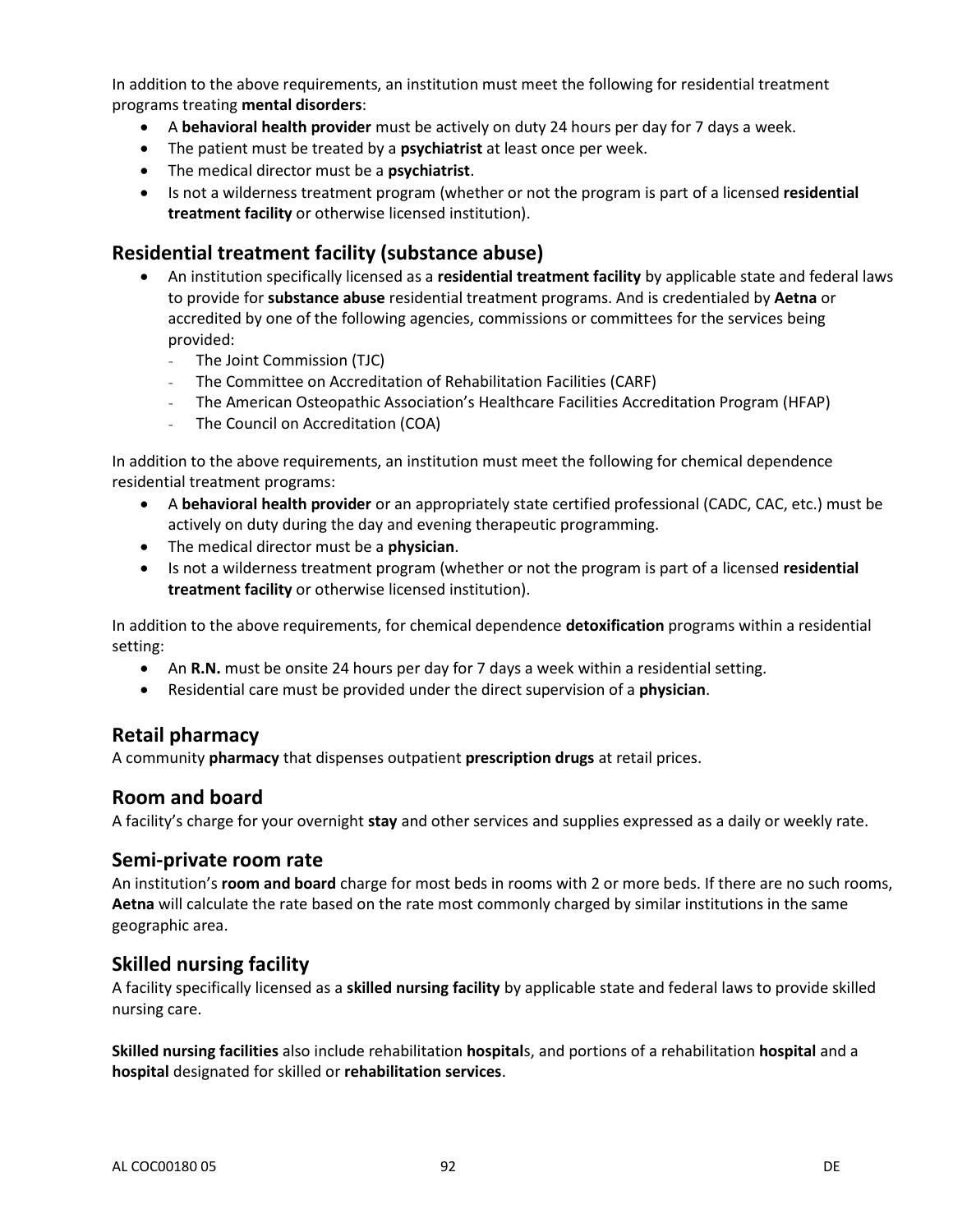**Skilled nursing facility** does not include institutions that provide only:

- Minimal care
- **Custodial care** services
- Ambulatory care
- Part-time care services

It does not include institutions that primarily provide for the care and treatment of **mental disorders** or **substance abuse**.

## **Skilled nursing services**

Services provided by an **R**.**N**. or **L.P.N.** within the scope of their license.

## **Specialist**

A **physician** who practices in any generally accepted medical or surgical sub-specialty.

## **Specialty prescription drugs**

These are **prescription drugs** that include typically high-cost drugs that require special handling, special storage or monitoring and may include things such as oral, topical, inhaled and injected routes of administration.

You can access the list of these **specialty prescription drugs** by calling the toll-free number on your ID card or by logging on to your Aetna Navigator® secure member website at [www.aetna.com.](http://www.aetna.com/)

## **Specialty pharmacy**

This is a **pharmacy** designated by Aetna as a **network pharmacy** to fill **prescriptions** for **specialty prescription drugs**.

## **Stay**

A full-time inpatient confinement for which a **room and board** charge is made.

## **Step therapy**

A form of **precertification** under which certain **prescription drugs** will be excluded from coverage, unless a firstline therapy drug(s) is used first by you. The list of step-therapy drugs is subject to change by **Aetna** or an affiliate. An updated copy of the list of drugs subject to **step therapy** shall be available upon request by you or may be accessed on the **Aetna** website at www.aetna.com/formulary.

## **Substance abuse**

This is a physical or psychological dependency, or both, on a controlled substance or alcohol agent. These are defined in the *Diagnostic and Statistical Manual of Mental Disorders* (DSM) published by the American Psychiatric Association. This term does not include conditions you cannot attribute to a **mental disorder** that are a focus of attention or treatment or an addiction to nicotine products, food or caffeine intoxication.

## **Surgery center**

A facility specifically licensed as a freestanding ambulatory surgical facility by applicable state and federal laws to provide outpatient **surgery** services. If state law does not specifically provide for licensure as an ambulatory surgical facility, the facility must meet all Medicare accreditation standards (even if it does not participate in Medicare).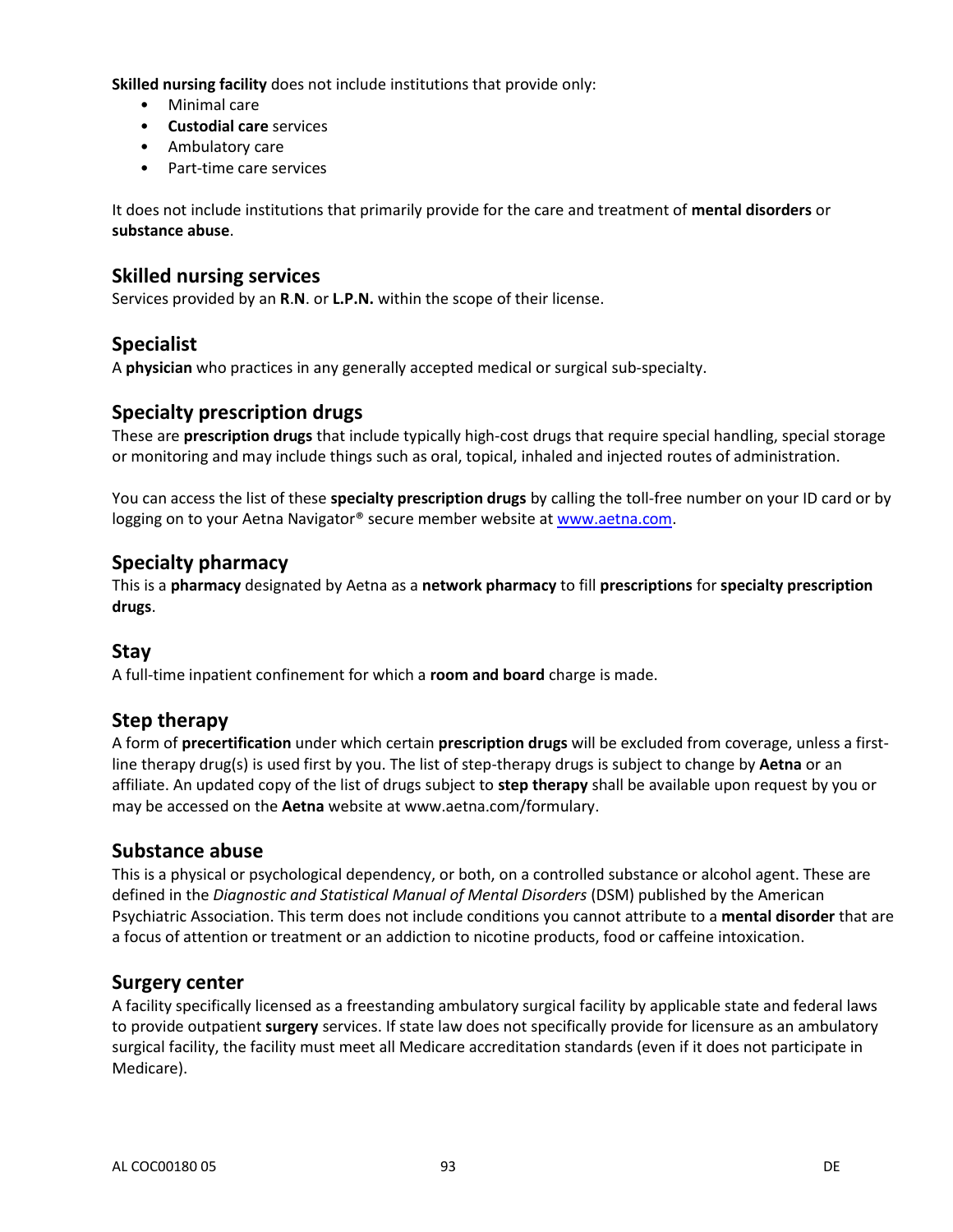## **Surgery or surgical procedures**

The diagnosis and treatment of **injury**, deformity and disease by manual and instrumental means, such as cutting, abrading, suturing, destruction, ablation, removal, lasering, introduction of a catheter (e.g., heart or bladder catheterization) or scope (e.g., colonoscopy or other types of endoscopy), correction of fracture, reduction of dislocation, application of plaster casts, injection into a joint, injection of sclerosing solution, or otherwise physically changing body tissues and organs.

## **Telemedicine**

A consultation between you and a **provider** who is performing a clinical medical or behavioral health service.

Services can be provided by:

- Two-way audiovisual teleconferencing;
- Telephone calls
- Any other method required by state law

#### **Terminal illness**

A medical prognosis that you are not likely to live more than 12 months.

#### **Therapeutic drug class**

A group of drugs or medications that have a similar or identical mode of action. Or are used for the treatment of the same or similar disease or **injury**.

#### **Urgent care facility**

A facility licensed as a freestanding medical facility by applicable state and federal laws to treat an **urgent condition.**

#### **Urgent condition**

An **illness** or **injury** that requires prompt medical attention but is not an **emergency medical condition**.

#### **Walk-in clinic**

A free-standing health care facility. Neither of the following should be considered a **walk-in clinic**:

- An emergency room
- The outpatient department of a **hospital**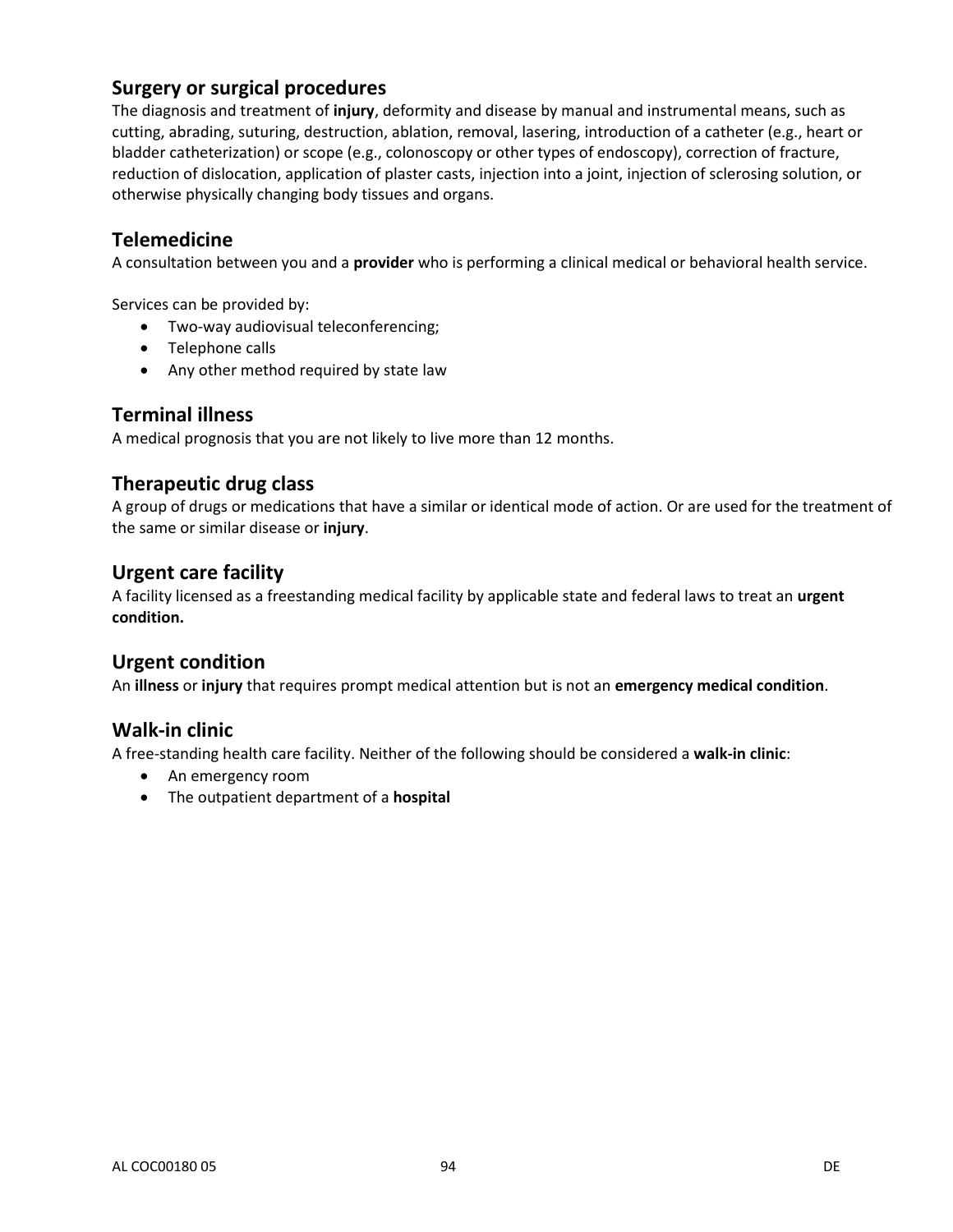## **Discount programs**

#### **Discount arrangements**

We can offer you discounts on health care related goods or services. Sometimes, other companies provide these discounted goods and services. These companies are called "third party service providers". These third party service providers may pay us so that they can offer you their services.

Third party service providers are independent contractors. The third party service provider is responsible for the goods or services they deliver. We have the right to change or end the arrangements at any time.

These discount arrangements are not insurance. We don't pay the third party service providers for the services they offer. You are responsible for paying for the discounted goods or services.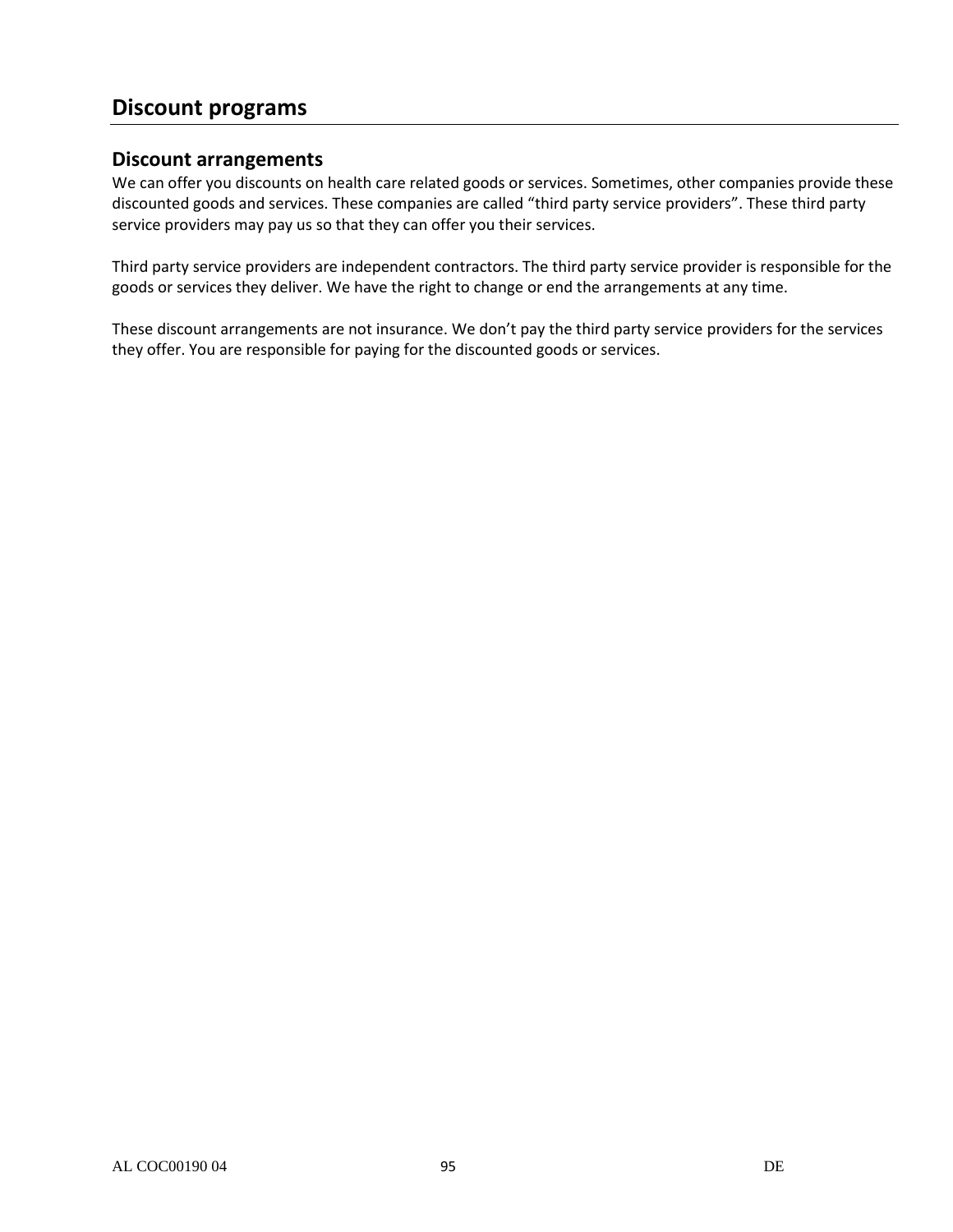## **Aetna Life Insurance Company**

## **Amendment**

#### **Amendment effective date:** January 1, 2019

Your group policy has been changed. The following describes the changes. These changes are effective on the date shown above.

1. Your policy has been amended to provide all persons covered with coverage outside the United States. All **covered benefits** in the *Eligible health services under your plan* and the *Outpatient prescription drugs* sections of the booklet-certificate are covered.

Any exclusion or limitation in the booklet-certificate that specifically limits or excludes coverage outside the United States for **covered benefits** that are covered in the United States is hereby deleted in its entirety.

The amount the plan will pay will be the same we would pay for **eligible health services** obtained from **network providers** in the United States for **eligible health services** obtained outside the United States.

This Preferred Provider Organization (PPO) medical plan provides coverage for a wide range of medical expenses for the treatment of **illness** or **injury**. It does not provide benefits for all medical care. The plan also provides coverage for certain preventive care and wellness benefits. You can directly access any network, out-of-network **physician**, **hospital** or other **health professional** (in the United States or Outside the United States) for **eligible health services** under the plan.

You are not required to obtain **precertification** for services obtained outside the United States.

2. The following provision has been added to the *What the plan pays and what you pay* section of your booklet-certificate:

#### **Reimbursement for providers outside of the United States**

If, acting reasonably, we determine that any central bank or relevant government or governmental authority imposes an artificial exchange rate (including without limitation an exchange rate which is inconsistent with the free market exchange rate) in relation to a relevant currency for any reason, we may, in our sole discretion, reimburse you for your valid claims pursuant to this agreement for treatment in such country in any manner we may reasonably decide.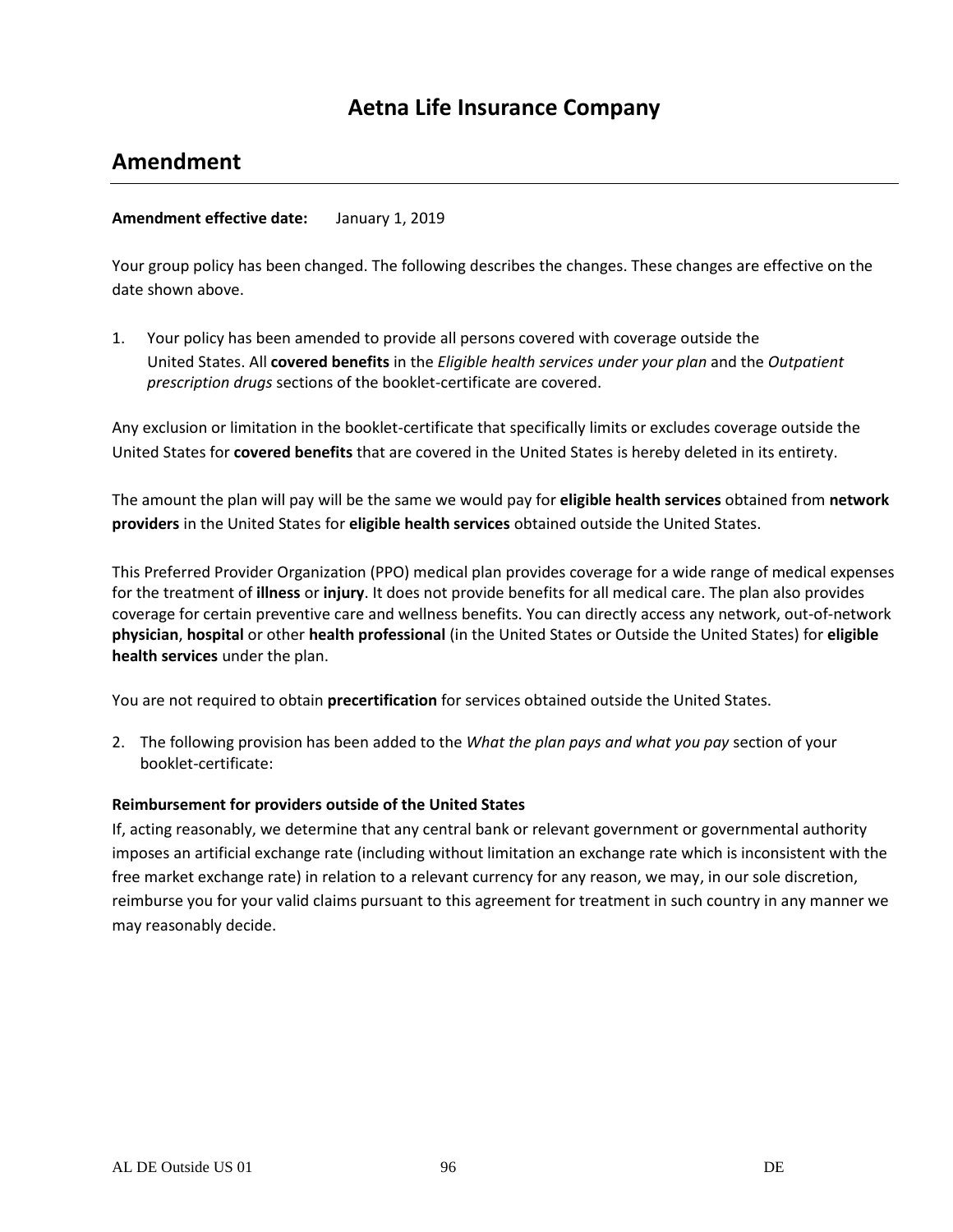In making such determination, we shall seek to ensure that, in keeping with the fundamental basis of any contract of insurance, we indemnify you for your loss (subject to the terms and conditions of your policy) but do not unjustly enrich you as may have been the case had we applied such artificial exchange rate to pay you in another currency.

**Aetna network providers**: The manner of reimbursement may consist of payment in:

- The applicable local currency (if feasible, at the sole discretion of **Aetna**)
- In the currency in which the policy premium was paid (if you do not have a bank account in such local currency), in an amount equal to what we would have paid our **network provider** (as we may reasonably determine), subject in each case to the principle of indemnity we mention above

**Out-of-network providers:** The manner of reimbursement may consist of payment in:

- The applicable local currency subject to the principle of indemnity we mention above (if feasible, at the sole discretion of **Aetna**)
- In the currency in which the policy premium was paid (if you do not have a bank account in such local currency), in an amount equal to the applicable **recognized charge**

## **Contacting Aetna**

If you have questions, comments or concerns about your benefits or coverage, or if you are required to submit information to us, you can contact us by:

- Calling **Aetna** Member Services at the toll-free number on your ID card
- Writing us at **Aetna Life Insurance Company**, Attn: Aetna International, 151 Farmington Ave, Hartford, CT 06156
- Visiting our website at www.aetnainternational.com

All other terms and conditions of the group policy shall remain in full force and effect except as amended herein.

Altyl

Chairman, Chief Executive Officer and President

Aetna Life Insurance Company (A Stock Company)

Issue Date: January 7, 2019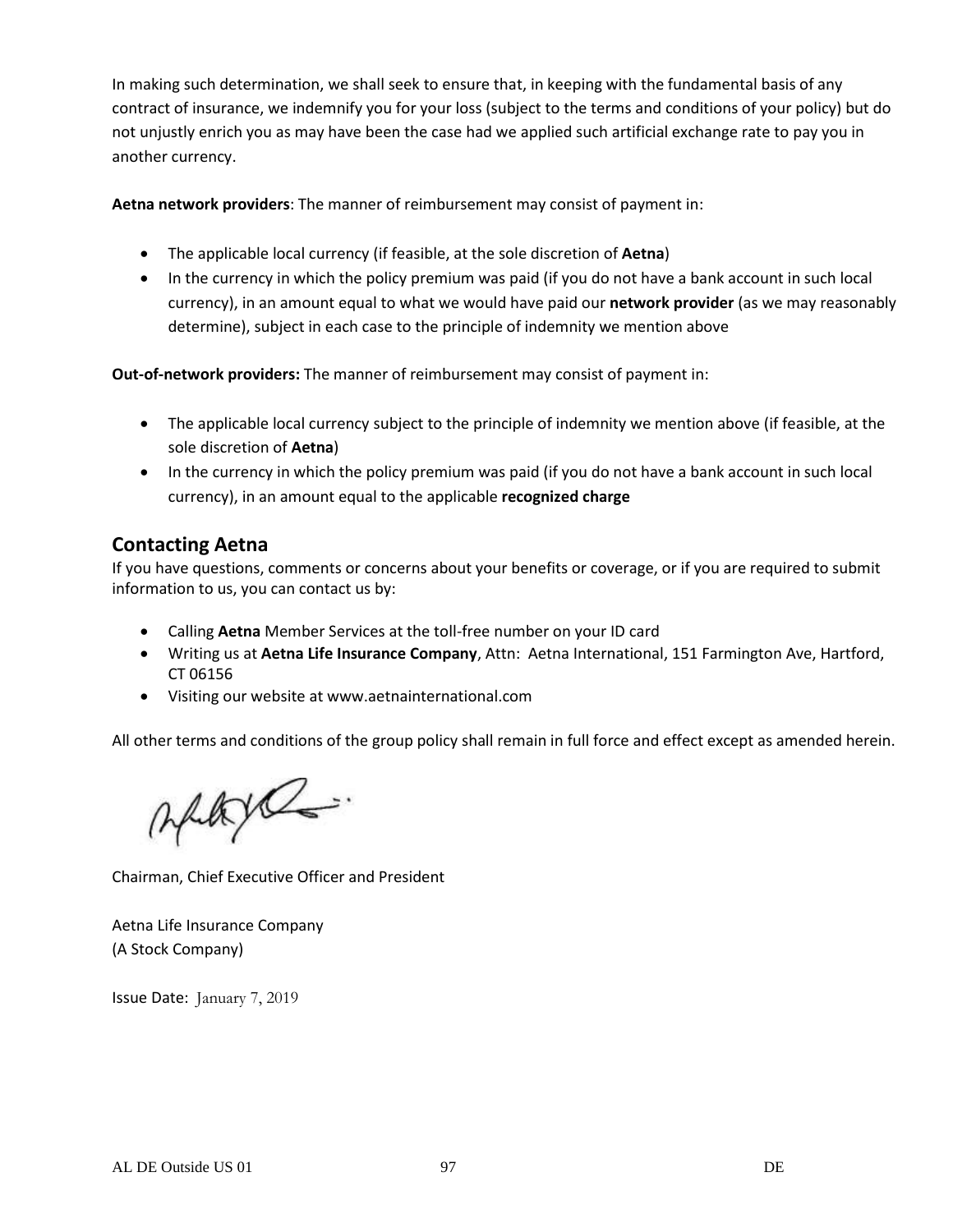## **Additional Information Provided by**

## **BorgWarner Inc.**

The following information is provided to you in accordance with the Employee Retirement Income Security Act of 1974 (ERISA). It is not a part of your booklet-certificate. Your Plan Administrator has determined that this information together with the information contained in your booklet-certificate is the Summary Plan Description required by ERISA.

In furnishing this information, Aetna is acting on behalf of your Plan Administrator who remains responsible for complying with the ERISA reporting rules and regulations on a timely and accurate basis.

#### **Name of Plan:**

Refer to your Plan Administrator for this information

**Employer Identification Number:** Refer to your Plan Administrator for this information

**Plan Number:** Refer to your Plan Administrator for this information

**Type of Plan:** Welfare

#### **Type of Administration:**

Group Insurance Policy with:

Aetna Life Insurance Company 151 Farmington Avenue Hartford, CT 06156

#### **Plan Administrator:**

BorgWarner Inc. Attention: Alyssa Januszewski 3850 Hamlin Road Auburn Hills, MI 48326 Telephone Number: (248) 754-0829

#### **Agent For Service of Legal Process:**

BorgWarner Inc. Attention: Alyssa Januszewski 3850 Hamlin Road Auburn Hills, MI 48326

Service of legal process may also be made upon the Plan Administrator

**End of Plan Year:**

December 31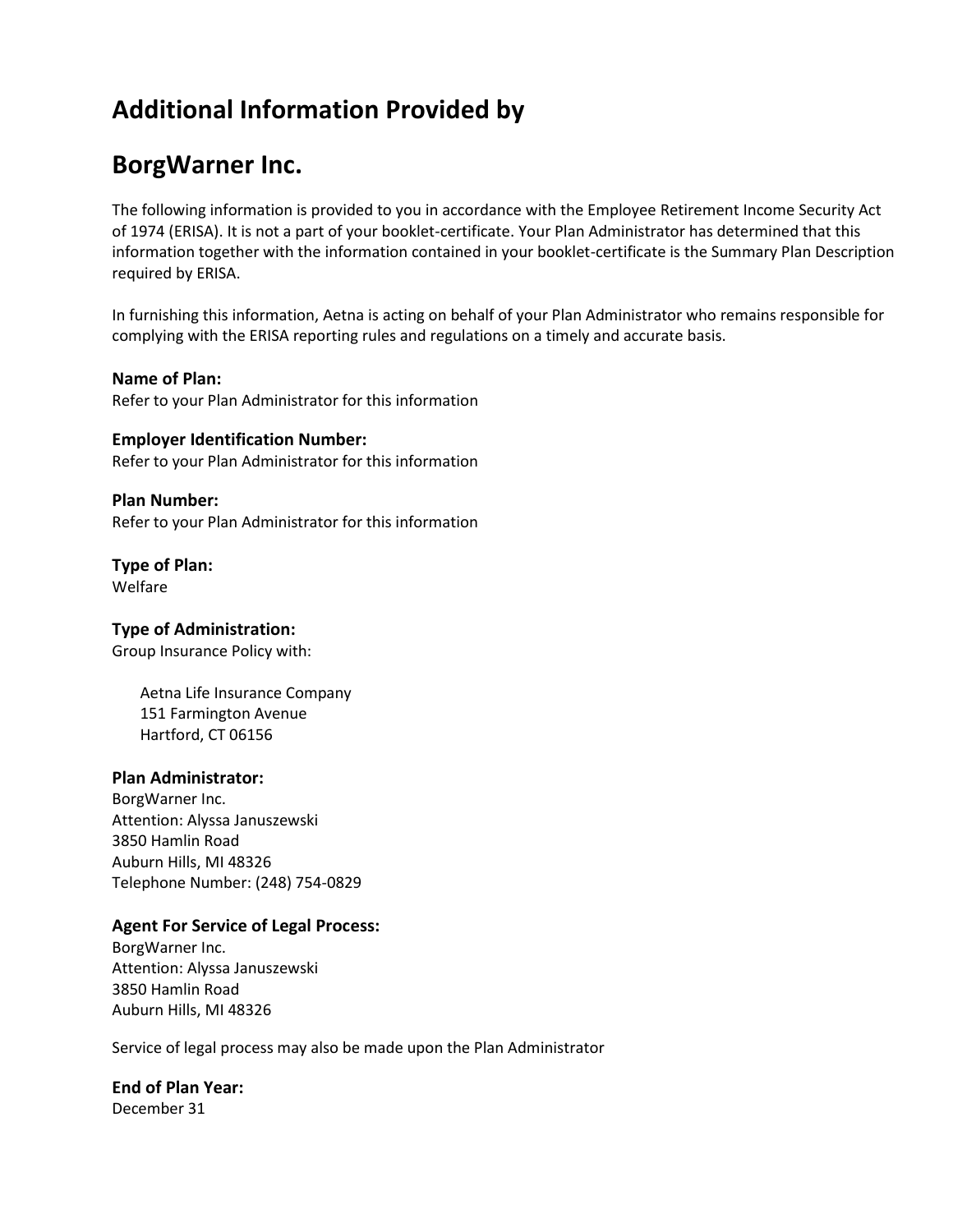#### **Source of Contributions:**

Employer and Employee

#### **Procedure for Amending the Plan:**

The Employer may amend the Plan from time to time by a written instrument signed by the person designated by the Plan Administrator.

#### **ERISA Rights**

As a participant in the group insurance plan you are entitled to certain rights and protections under the Employee Retirement Income Security Act of 1974. ERISA provides that all plan participants shall be entitled to:

#### **Receive Information about Your Plan and Benefits**

Examine, without charge, at the Plan Administrator's office and at other specified locations, such as worksites and union halls, all documents governing the Plan, including insurance contracts, collective bargaining agreements, and a copy of the latest annual report (Form 5500 Series) that is filed by the Plan with the U.S. Department of Labor and available at the Public Disclosure Room of the Employee Benefits Security Administration.

Obtain, upon written request to the Plan Administrator, copies of documents governing the operation of the Plan, including insurance contracts, collective bargaining agreements, and copies of the latest annual report (Form 5500 Series), and an updated Summary Plan Description. The Administrator may make a reasonable charge for the copies.

Receive a summary of the Plan's annual financial report. The Plan Administrator is required by law to furnish each participant with a copy of this summary annual report.

Receive a copy of the procedures used by the Plan for determining a qualified domestic relations order (QDRO) or a qualified medical child support order (QMCSO).

#### **Continue Group Health Plan Coverage**

Continue health care coverage for yourself, your spouse, or your dependents if there is a loss of coverage under the Plan as a result of a qualifying event. You or your dependents may have to pay for such coverage. Review this summary plan description and the documents governing the Plan for the rules governing your COBRA continuation coverage rights.

#### **Prudent Actions by Plan Fiduciaries**

In addition to creating rights for plan participants, ERISA imposes duties upon the people who are responsible for the operation of the employee benefit plan. The people who operate your Plan, called "fiduciaries" of the Plan, have a duty to do so prudently and in your interest and that of other plan participants and beneficiaries. No one, including your employer, your union, or any other person, may fire you or otherwise discriminate against you in any way to prevent you from obtaining a welfare benefit or exercising your rights under ERISA.

#### **Enforce Your Rights**

If your claim for a welfare benefit is denied or ignored, in whole or in part, you have a right to know why this was done, to obtain documents relating to the decision without charge, and to appeal any denial, all within certain time schedules.

Under ERISA there are steps you can take to enforce the above rights. For instance, if you request materials from the Plan and do not receive them within 30 days you may file suit in a federal court. In such a case, the court may require the Plan Administrator to provide the materials and pay up to \$ 110 a day until you receive the materials, unless the materials were not sent because of reasons beyond the control of the Administrator.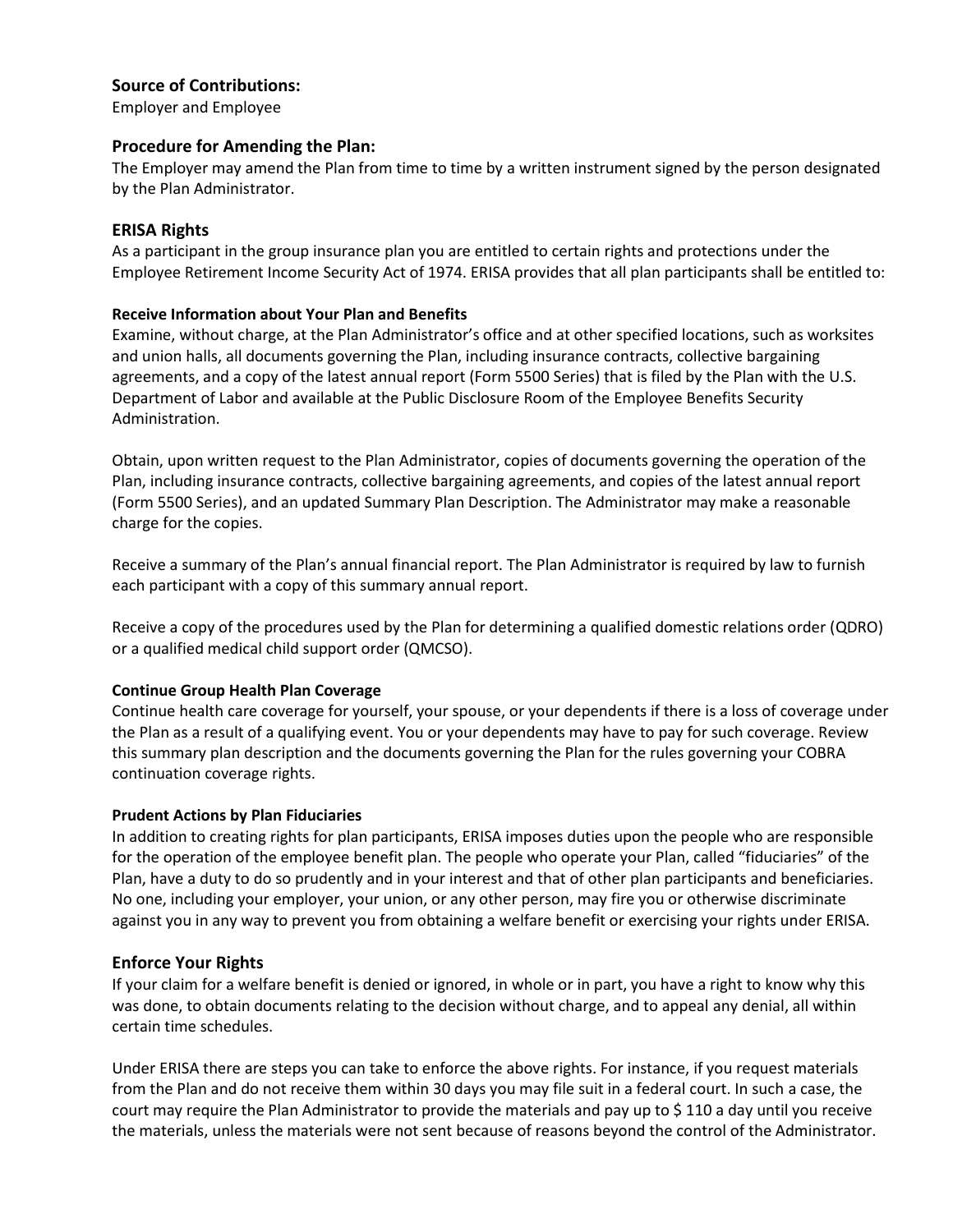If you have a claim for benefits which is denied or ignored, in whole or in part, you may file suit in a state or federal court. In addition, if you disagree with the Plan's decision or lack thereof concerning the status of a domestic relations order or a medical child support order, you may file suit in a federal court.

If it should happen that plan fiduciaries misuse the Plan's money or if you are discriminated against for asserting your rights, you may seek assistance from the U.S. Department of Labor or you may file suit in a federal court. The court will decide who should pay court costs and legal fees. If you are successful, the court may order the person you have sued to pay these costs and fees. If you lose, the court may order you to pay these costs and fees, for example, if it finds your claim is frivolous.

#### **Assistance with Your Questions**

If you have any questions about your Plan, you should contact the Plan Administrator.

If you have any questions about this statement or about your rights under ERISA, you should contact:

- the nearest office of the Employee Benefits Security Administration, U.S. Department of Labor, listed in your telephone directory; or
- **the Division of Technical Assistance and Inquiries, Employee Benefits Security Administration, U.S.** Department of Labor, 200 Constitution Avenue, N.W., Washington D.C. 20210.

You may also obtain certain publications about your rights and responsibilities under ERISA by calling the publications hotline of the Employee Benefits Security Administration.

#### **Statement of Rights under the Newborns' and Mothers' Health Protection Act**

Under federal law, group health plans and health insurance issuers offering group health insurance coverage generally may not restrict benefits for any hospital length of stay in connection with childbirth for the mother or newborn child to less than 48 hours following a vaginal delivery, or less than 96 hours following a delivery by cesarean section. However, the plan or issuer may pay for a shorter stay if the attending provider (e.g., your physician, nurse midwife, or physician assistant), after consultation with the mother, discharges the mother or newborn earlier.

Also, under federal law, plans and issuers may not set the level of benefits or out-of-pocket costs so that any later portion of the 48-hour (or 96-hour) stay is treated in a manner less favorable to the mother or newborn than any earlier portion of the stay.

In addition, a plan or issuer may not, under federal law, require that you, your physician, or other health care provider obtain authorization for prescribing a length of stay of up to 48 hours (or 96 hours). However, you may be required to obtain precertification for any days of confinement that exceed 48 hours (or 96 hours). For information on precertification, contact your plan administrator.

#### **Notice Regarding Women's Health and Cancer Rights Act**

Under this health plan, as required by the Women's Health and Cancer Rights Act of 1998, coverage will be provided to a person who is receiving benefits in connection with a mastectomy and who elects breast reconstruction in connection with the mastectomy for:

- (1) all stages of reconstruction of the breast on which a mastectomy has been performed;
- (2) surgery and reconstruction of the other breast to produce a symmetrical appearance;
- (3) prostheses; and
- (4) treatment of physical complications of all stages of mastectomy, including lymphedemas.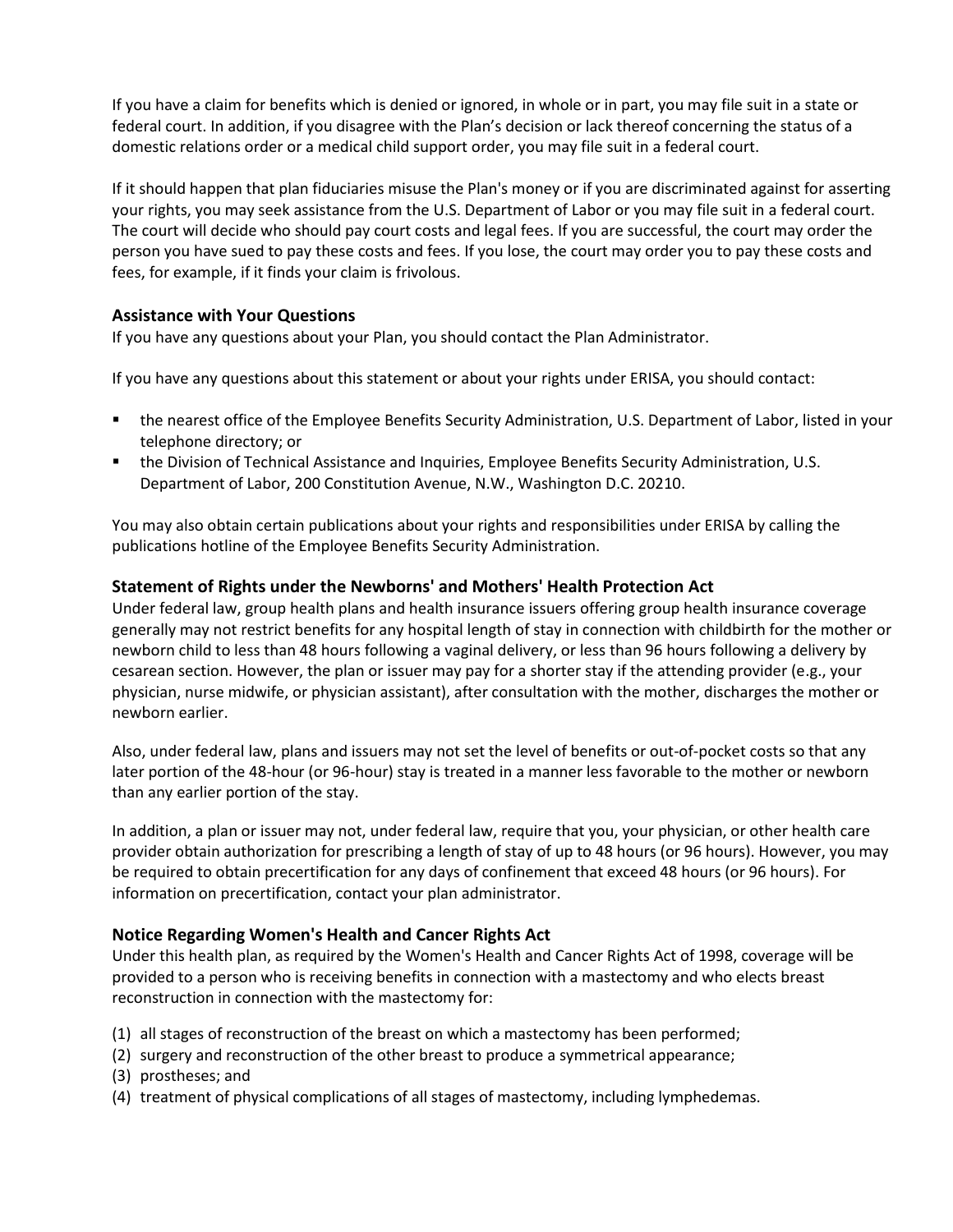This coverage will be provided in consultation with the attending physician and the patient, and will be provided in accordance with the plan design, limitations, copays, deductibles, and referral requirements, if any, as outlined in your plan documents.

If you have any questions about our coverage of mastectomies and reconstructive surgery, please contact the Member Services number on your ID card.

For more information, you can visit this U.S. Department of Health and Human Services website, [http://www.cms.gov/home/regsguidance.asp,](http://www.cms.gov/home/regsguidance.asp) and this U.S. Department of Labor website, [http://www.dol.gov/ebsa/consumer\\_info\\_health.html.](http://www.dol.gov/ebsa/consumer_info_health.html)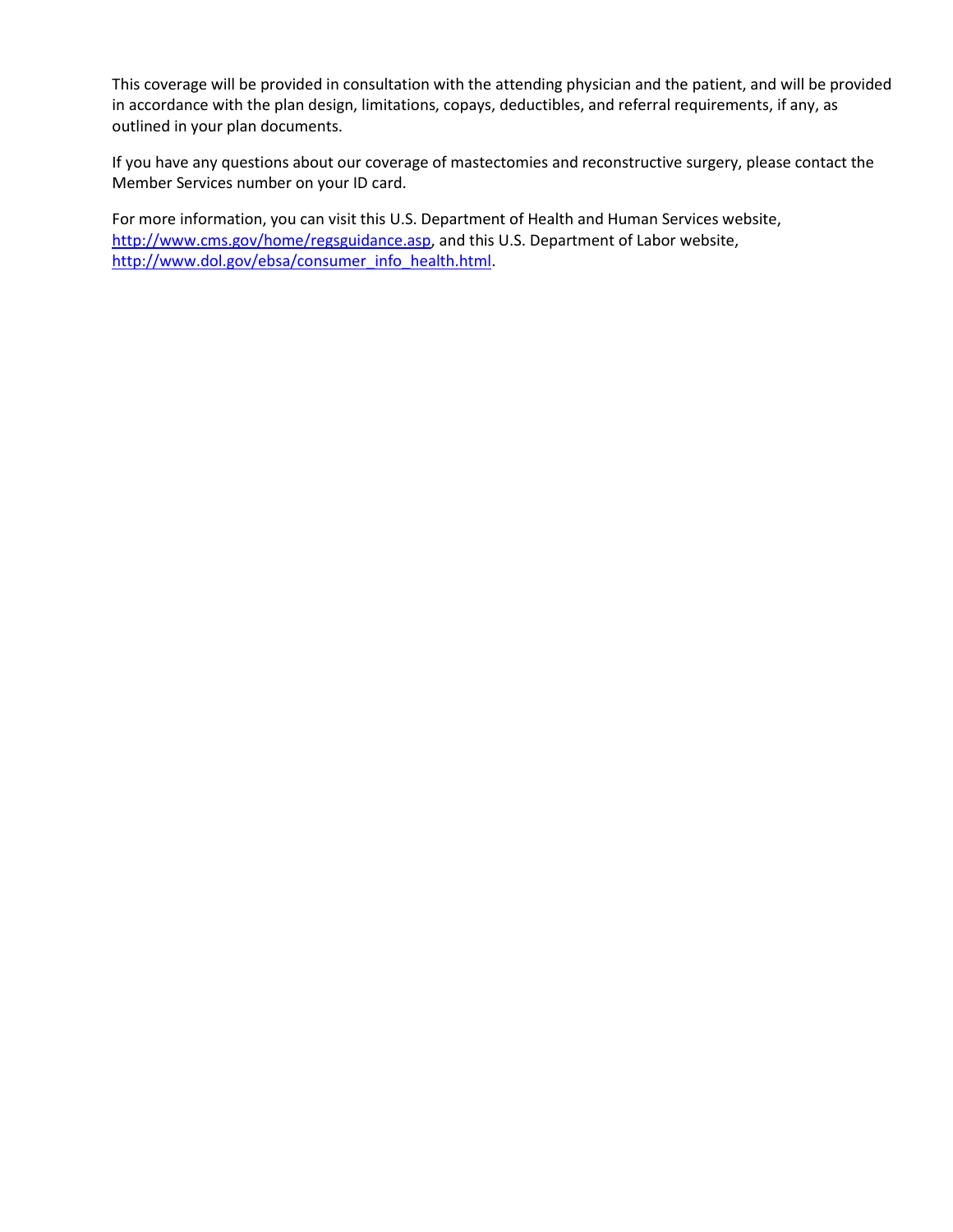#### **Confidentiality Notice**

Aetna considers personal information to be confidential and has policies and procedures in place to protect it against unlawful use and disclosure. By "personal information," we mean information that relates to a member's physical or mental health or condition, the provision of health care to the member, or payment for the provision of health care or disability or life benefits to the member. Personal information does not include publicly available information or information that is available or reported in a summarized or aggregate fashion but does not identify the member.

When necessary or appropriate for your care or treatment, the operation of our health, disability or life insurance plans, or other related activities, we use personal information internally, share it with our affiliates, and disclose it to health care providers (doctors, dentists, pharmacies, hospitals and other caregivers), payors (health care provider organizations, employers who sponsor self-funded health plans or who share responsibility for the payment of benefits, and others who may be financially responsible for payment for the services or benefits you receive under your plan), other insurers, third party administrators, vendors, consultants, government authorities, and their respective agents. These parties are required to keep personal information confidential as provided by applicable law. In our health plans, participating network providers are also required to give you access to your medical records within a reasonable amount of time after you make a request.

Some of the ways in which personal information is used include claim payment; utilization review and management; medical necessity reviews; coordination of care and benefits; preventive health, early detection, vocational rehabilitation and disease and case management; quality assessment and improvement activities; auditing and anti-fraud activities; performance measurement and outcomes assessment; health, disability and life claims analysis and reporting; health services, disability and life research; data and information systems management; compliance with legal and regulatory requirements; formulary management; litigation proceedings; transfer of policies or contracts to and from other insurers, HMOs and third party administrators; underwriting activities; and due diligence activities in connection with the purchase or sale of some or all of our business. We consider these activities key for the operation of our health, disability and life plans. To the extent permitted by law, we use and disclose personal information as provided above without member consent. However, we recognize that many members do not want to receive unsolicited marketing materials unrelated to their health, disability and life benefits. We do not disclose personal information for these marketing purposes unless the member consents. We also have policies addressing circumstances in which members are unable to give consent.

To obtain a copy of our Notice of Privacy Practices, which describes in greater detail our practices concerning use and disclosure of personal information, please call the toll-free Member Services number on your ID card or visit our Internet site at www.aetna.com.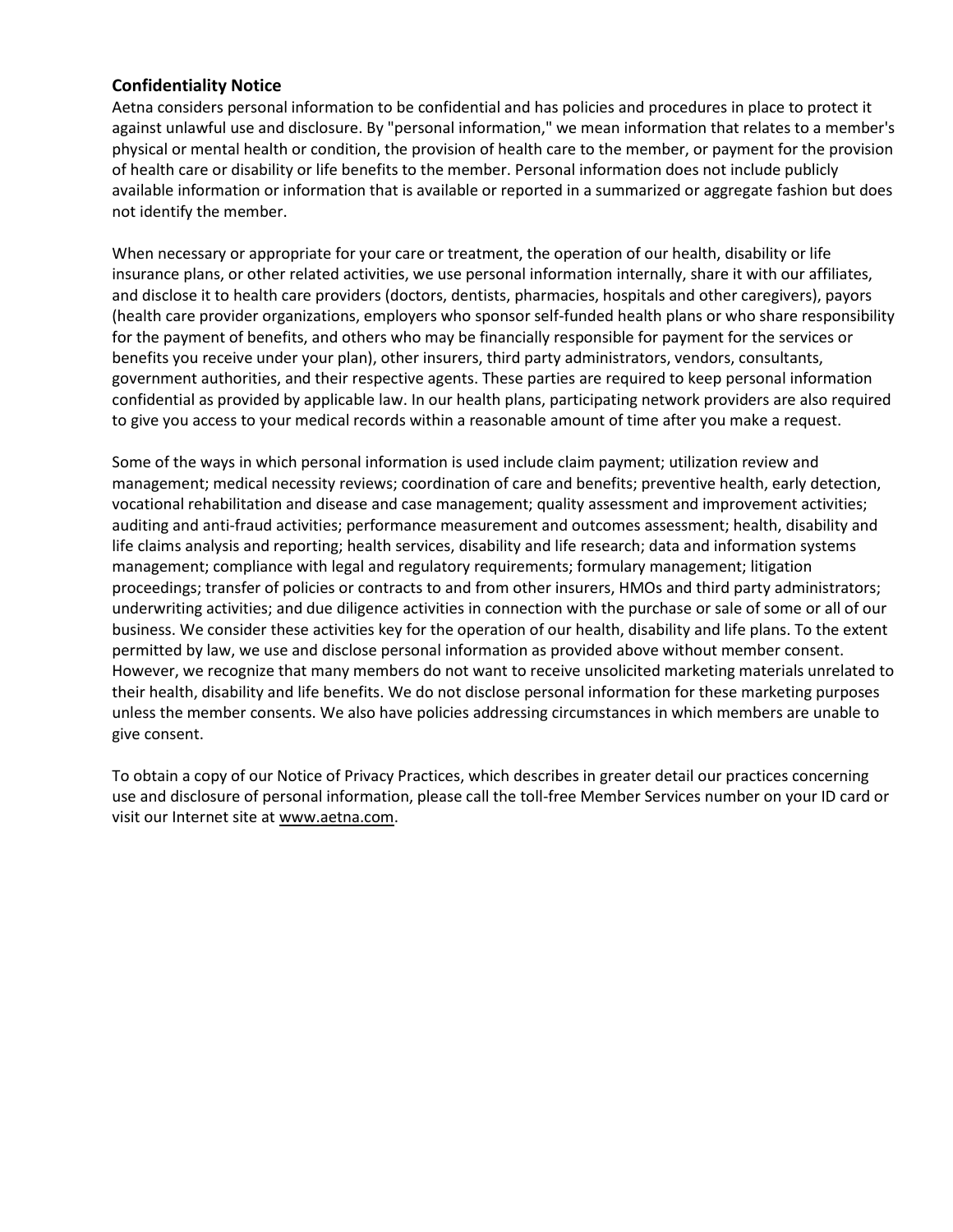## **Continuation of Coverage During an Approved Leave of Absence Granted to Comply With Federal Law**

This continuation of coverage section applies only for the period of any approved family or medical leave (approved FMLA leave) required by Family and Medical Leave Act of 1993 (FMLA). If your Employer grants you an approved FMLA leave for a period in excess of the period required by FMLA, any continuation of coverage during that excess period will be subject to prior written agreement between Aetna and your Employer.

If your Employer grants you an approved FMLA leave in accordance with FMLA, you may, during the continuance of such approved FMLA leave, continue Health Expense Benefits for you and your eligible dependents.

At the time you request the leave, you must agree to make any contributions required by your Employer to continue coverage. Your Employer must continue to make premium payments.

If Health Expense Benefits has reduction rules applicable by reason of age or retirement, Health Expense Benefits will be subject to such rules while you are on FMLA leave.

Coverage will not be continued beyond the first to occur of:

- The date you are required to make any contribution and you fail to do so.
- **The date your Employer determines your approved FMLA leave is terminated.**
- The date the coverage involved discontinues as to your eligible class. However, coverage for health expenses may be available to you under another plan sponsored by your Employer.

Any coverage being continued for a dependent will not be continued beyond the date it would otherwise terminate.

If Health Expense Benefits terminate because your approved FMLA leave is deemed terminated by your Employer, you may, on the date of such termination, be eligible for Continuation Under Federal Law on the same terms as though your employment terminated, other than for gross misconduct, on such date. If the group contract provides any other continuation of coverage (for example, upon termination of employment, death, divorce or ceasing to be a defined dependent), you (or your eligible dependents) may be eligible for such continuation on the date your Employer determines your approved FMLA leave is terminated or the date of the event for which the continuation is available.

If you acquire a new dependent while your coverage is continued during an approved FMLA leave, the dependent will be eligible for the continued coverage on the same terms as would be applicable if you were actively at work, not on an approved FMLA leave.

If you return to work for your Employer following the date your Employer determines the approved FMLA leave is terminated, your coverage under the group contract will be in force as though you had continued in active employment rather than going on an approved FMLA leave provided you make request for such coverage within 31 days of the date your Employer determines the approved FMLA leave to be terminated. If you do not make such request within 31 days, coverage will again be effective under the group contract only if and when Aetna gives its written consent.

If any coverage being continued terminates because your Employer determines the approved FMLA leave is terminated, any Conversion Privilege will be available on the same terms as though your employment had terminated on the date your Employer determines the approved FMLA leave is terminated.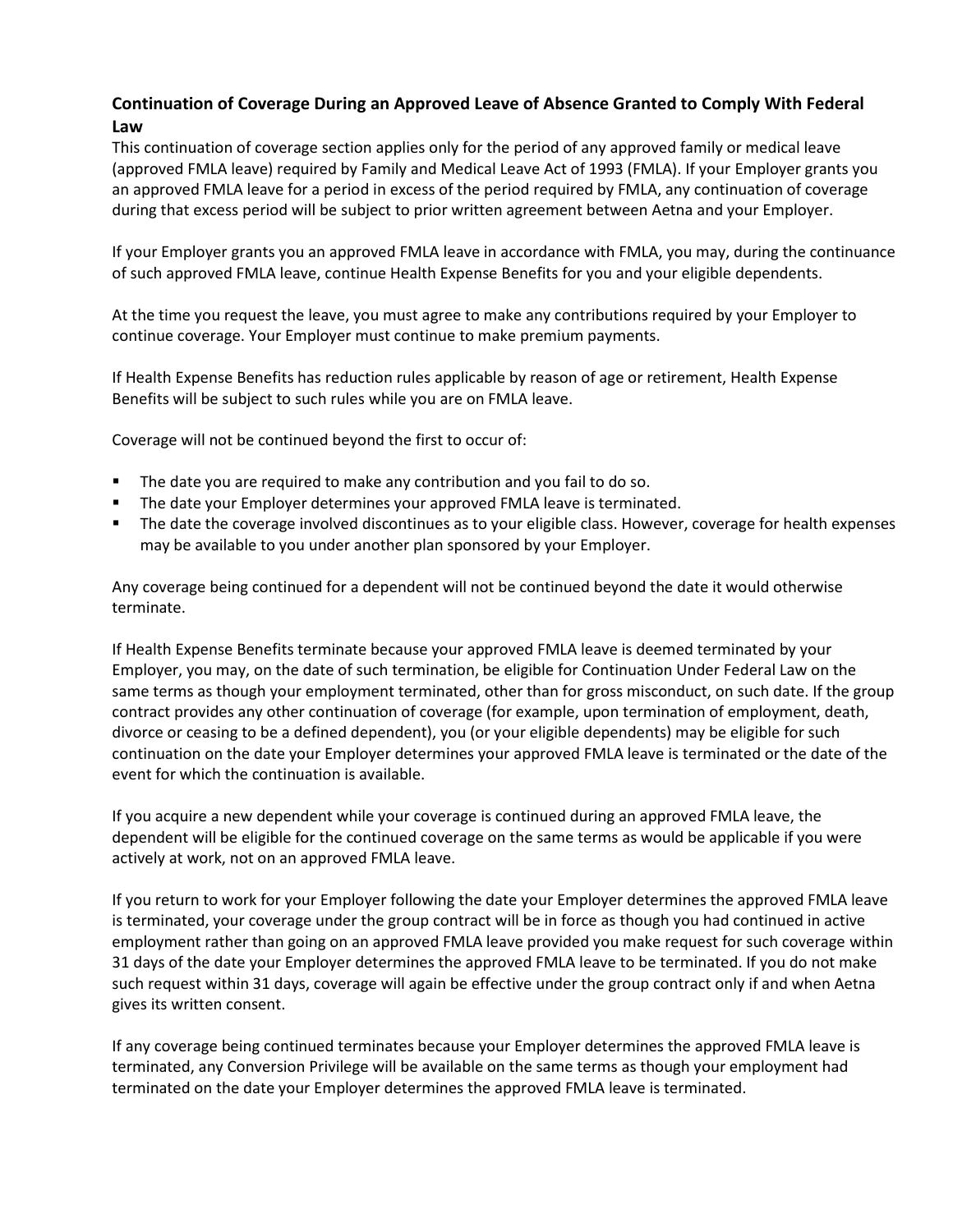# **INFORMED HEALTH ® Line**

#### *A nurse-facilitated health information service designed to help you become a better health care consumer*

Arrangements have been made with Informed Health, Inc*.*, an Aetna Life Insurance Company subsidiary company that offers an information service to assist people like you in becoming better consumers of health care. The service, Informed Health Line (IHL), provides you and your eligible dependents with toll-free\*, 24-hour access to credible health information. You can either:

**(Alternative 1:**) Speak to an experienced, U.S.-based, registered nurses who can:

- Answer questions about health concerns
- Provide current, easy to understand information on a wide-range of health issues such as:
	- common prevention strategies
	- chronic conditions; and
	- complex medical situations
- Discuss options for seeking medical attention
- Help you and your eligible dependents prepare for appointments with your providers

To assist multi-lingual callers, registered nurses have access to AT&T's language translation service.

(NOTE: Informed Health nurses cannot diagnose, prescribe, or give medical advice.)

**(Alternative 2:)** Access an audio health library from any touch-tone phone, 24 hours-a-day. The audio health library, which is available in either English or Spanish, offers you and your eligible dependents increased flexibility by allowing you to choose how you access the health information you need. You can decide to speak to a nurse right away or go directly to the audio health library which contains information on thousands of health topics including common conditions and diseases, gender and age-specific health issues, mental health/ substance abuse, weight loss and much more. Information for the particular conditions specified will be made available through the Audio Health Library by entering a four-digit code that corresponds to the condition.

#### **Advantages of IHL:**

Informed Health Line offers useful information to educate you and your eligible dependents about a variety of health topics; increase your awareness and understanding of important health issues; and help you to more effectively communicate with your providers.

**For you and your eligible dependents:** The IHL service offers 24-hour access to health information provided by qualified U.S.-based professionals, as well as supplemental written materials. These tools may help empower you to actively participate in your care and may help improve the effectiveness and efficiency of that care. For example, information provided by Informed Health Line nurses may help you identify problems to your physicians that might otherwise be ignored, thus leading to early treatment of potentially serious and costly health conditions.

#### **How You Can Take Advantage of Informed Health Line Services:**

You may receive:

- a convenient AT&T wallet card that provides the toll-free\* telephone number through which health information services can be accessed;
- a welcome flyer that provides an overview of the services available through Informed Health;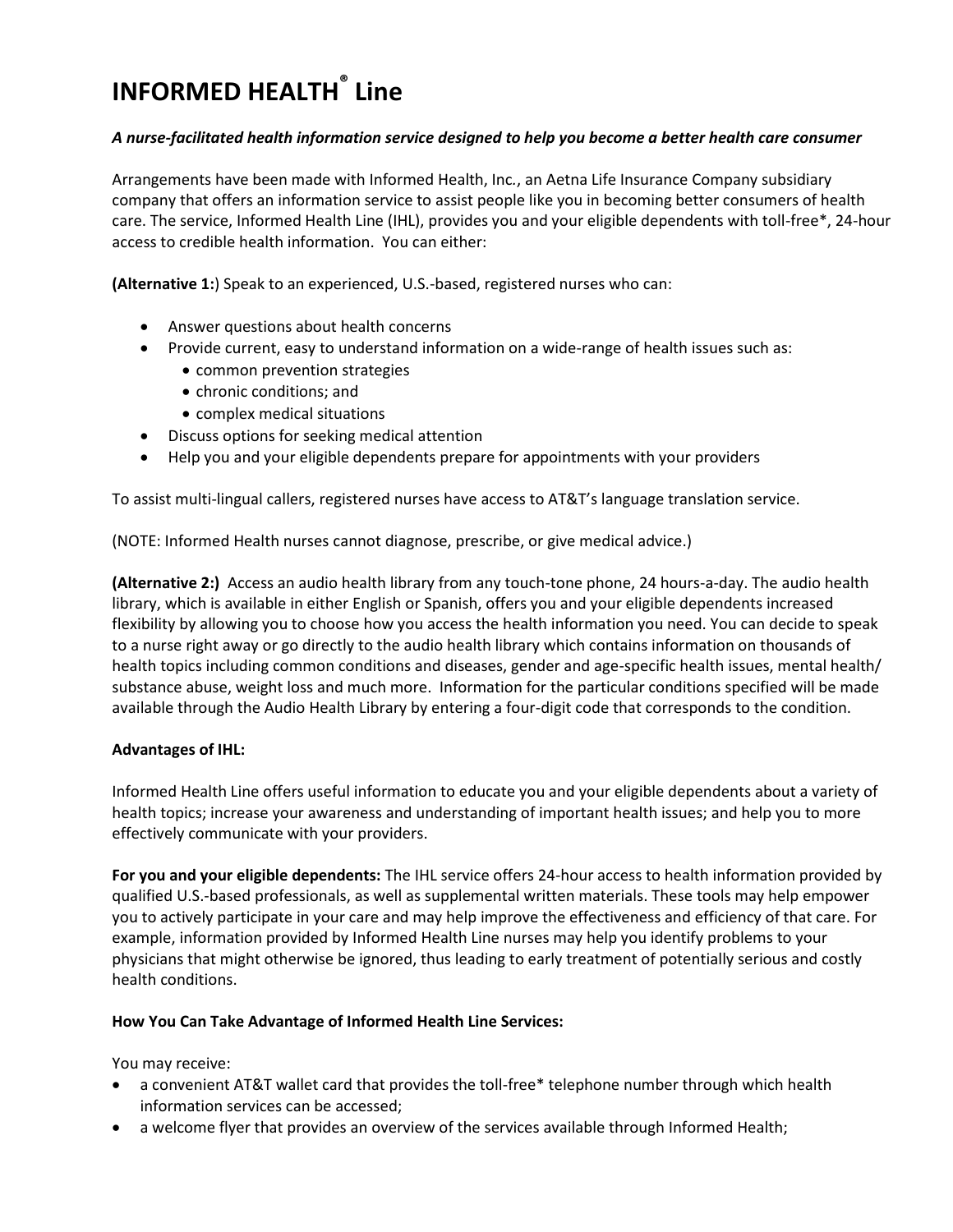- information from on-line medical databases and journals (mailed to you upon request); and
- access to round-the-clock, toll-free\*, confidential health care information

Both the Audio Health Library and the Service's U.S.-based registered nurses are available 24 hours a day, 7 days a week.

You or your eligible dependents can call the toll-free\* number that has been provided.

NOTE: Neither Aetna International ® nor Informed Health is a healthcare provider and neither shall be responsible for the availability, quantity, quality, or result of any medical treatment a member may receive, or for a member's failure to pursue or obtain medical treatment.

\*Toll-free calling is available in much of the world. Refer to your Plan's AT&T Wallet Card for available locations.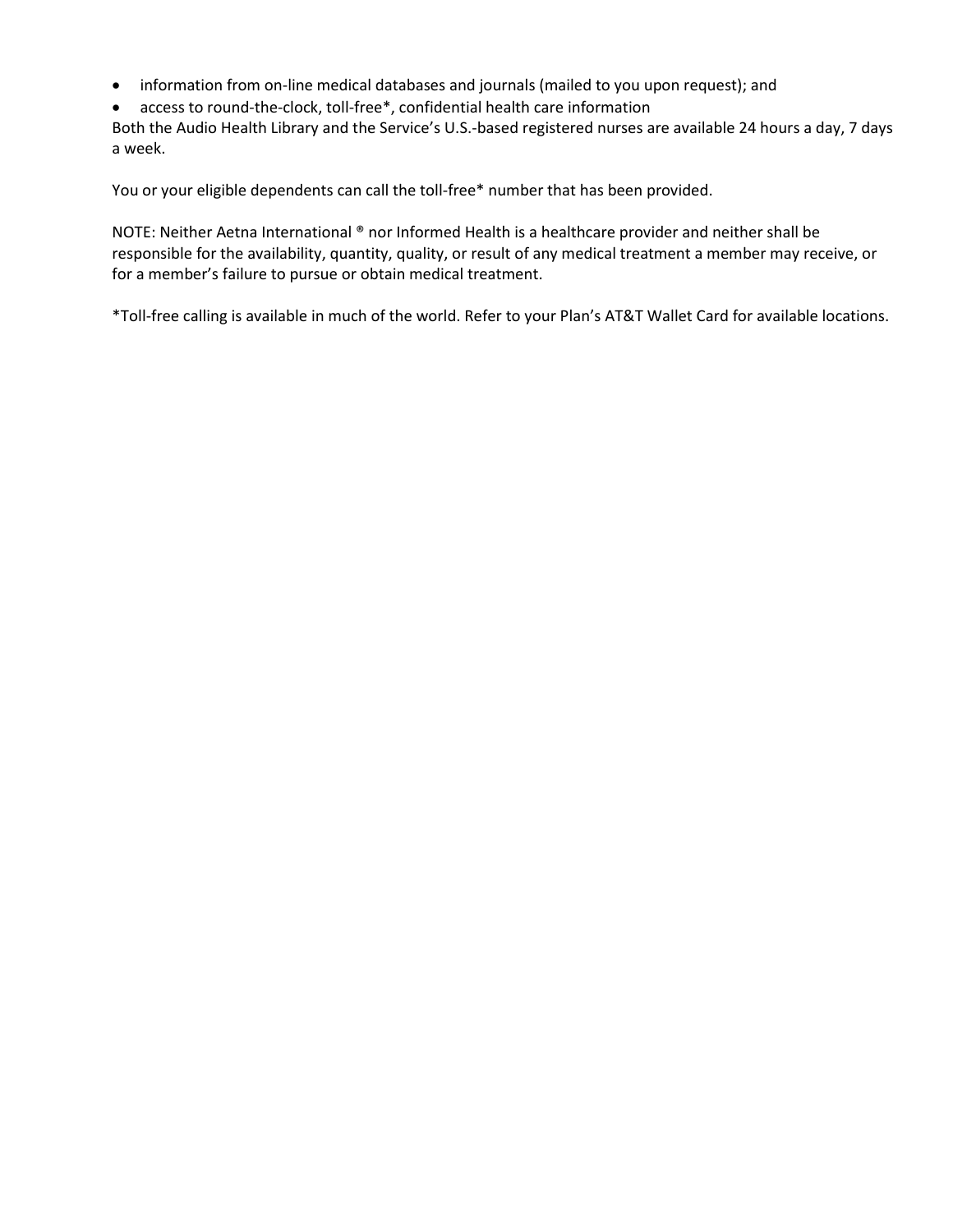## **International Employee Assistance Program**

Aetna International ® (AI) is providing you and your eligible dependents with an International Employee Assistance Program (IEAP). This program offers a full spectrum of behavioral health and work/life services designed to promote overall wellness and help make life more manageable.

There are many aspects of your life. Sometimes trying to juggle them all-work, family, parents, and life – can be challenging. It can be frustrating when you don't know where to go for help, support, or just a listening ear. The Aetna IEAP has services that can help. The Aetna IEAP is designed for anyone who could use a little help in managing demanding everyday situations. You can think of it as your "life management resource."

#### **Program Overview**

IEAP provides you and your eligible dependents with 24-hour toll-free\* access to confidential behavioral health services and resources. Your IEAP is available at no cost to you. IEAP services include but are not limited to:

- Up to 5 counseling sessions per issue per year;
- Web-based health and wellness content and self-assessment tools;
- Crisis Management; and
- Consultation for supervisors managing issues in the workplace.

#### **Focus of IEAP for the Internation**a**l Employee:**

IEAP addresses the issues you and your eligible dependents may face when located internationally such as:

- Difficulties with cultural adjustment and feelings of isolation;
- Marital and family relationship stress;
- Child care and behavioral concerns;
- Social adaptation needs;
- Alcohol/Substance Abuse;
- Balancing work and home life; and
- Depression.

#### **Multi-lingual Requirements**

IEAP staff has multilingual capability to assist multilingual callers. When necessary, access to language translation services is also available.

#### **How You and Your Eligible Dependents Can Access the International Employee Assistance Program and Related Information:**

You will receive an IEAP insert in your member kit. The insert contains an overview of the IEAP services, the tollfree\* telephone number and web site address.

\*Toll-free calling is available in much of the world. Collect calls are accepted if you or your eligible dependents have no access to toll-free calling. See the IEAP insert or your Employer for details.

**NOTE: Aetna does not render health care services and/or treatments and, therefore, cannot guarantee any results or outcomes. All participating providers are independent contractors and are neither agents nor employees of Aetna. The availability of any provider cannot be guaranteed and the provider network composition is subject to change.**